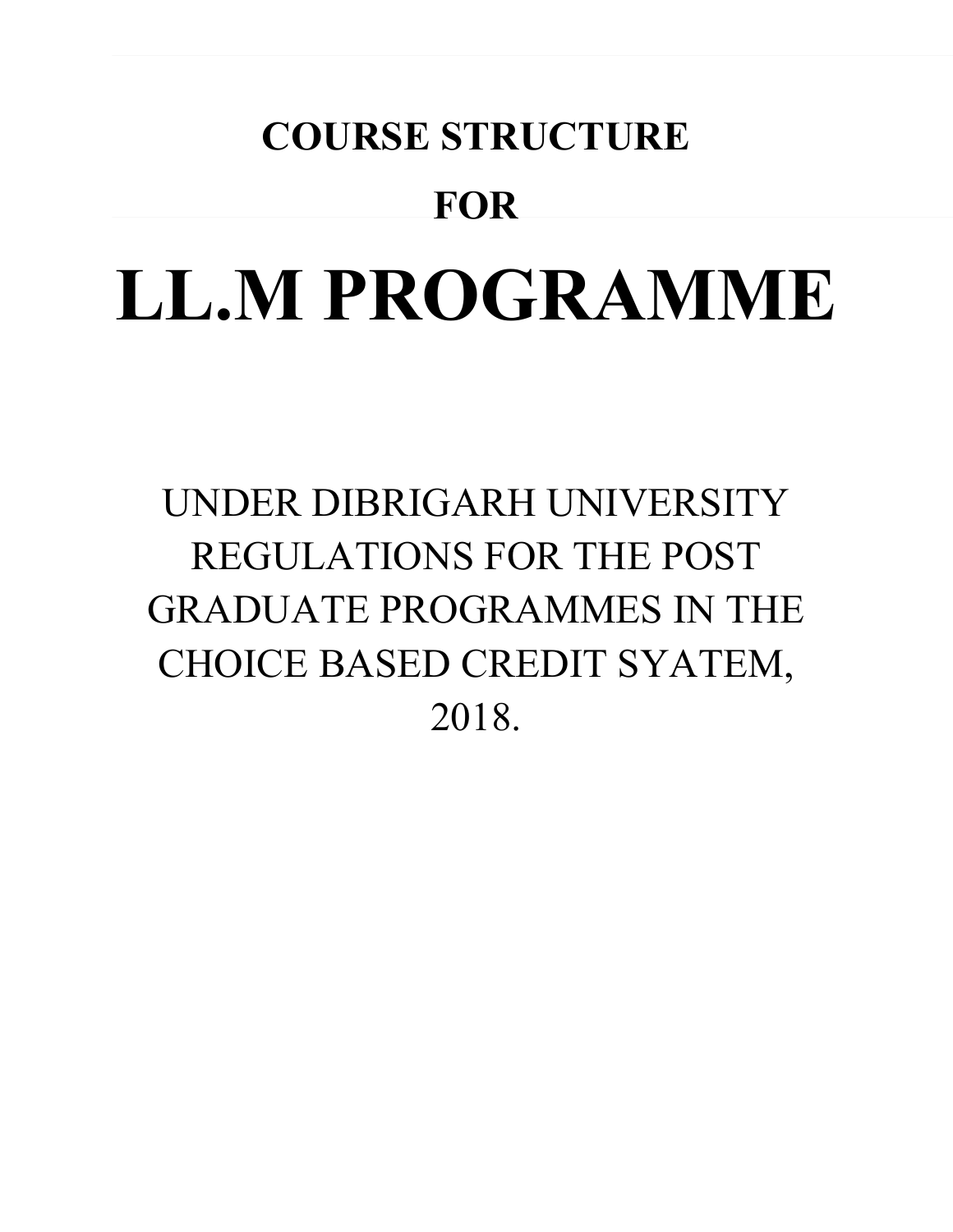# **Annexure -A**

# **COURSE STRUCTURE FOR LL.M PROGRAMME UNDER CBCS**

**Name of Faculty: Faculty of Humanities and Law Name of Department/Centre: Centre for Juridical Studies Course Name**: **LL.M**.

# **General information about Course**:

- $\triangleright$  Considering present mandates for interdisciplinary approach in teaching, research and learning in higher education, the course structure of the Master Of Law Programme (Two Year)under CBCS mode is redesigned to transform spirit of the same in to concrete achievements . Besides Law and its supplementary branches, approaches have been made to critically deal with potential contemporary theories, dynamics of socio-legal developments with historical objectivity , skills on report writing, media work, dimensions of conflict resolutions and to shape outcome based learning by infusing teaching and research skills among learners for enrichment of liberal intellectual values.
- $\triangleright$  Generic elective papers have been suggested to implant effects of transdisciplinary learning in focused manner, along with skill enhancement course under the CBCS framework. Hence research project / writing concept note/seminar & presentation will be integral component of each course with scope for participatory learning. The art of framing research question(s), structuring research design, cultivation of analytical and interpretative skills will also be developed through such presentations. Students will be encouraged to make presentations by using ICT / power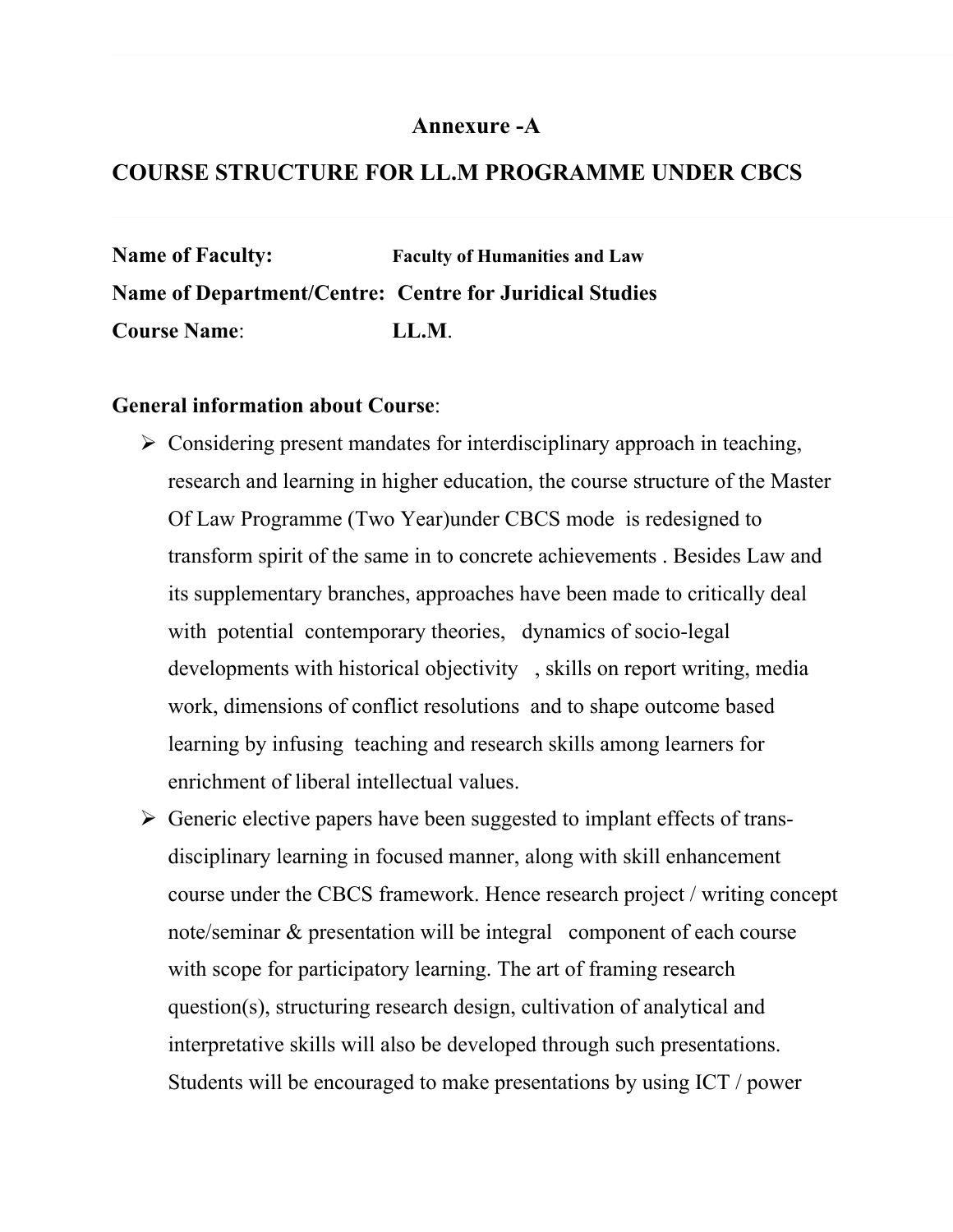point and other digital mode to keep pace with situational dynamics and requirements of learning skills to communicate and adapt. Progress of the students will be continuously assessed throughout the semester by their attendance, participation on interactive sessions during class lectures, tutorials, presentations, submission of assignments on given topics from the syllabus. Internal and End Semester exam may consist of long and short essay type questions from the approved syllabus, class room lectures, discussions and any other reading materials.

The following skills are expected to be learnt and improved through presentation of papers

- I. Research, analytical and scientific skills;
- II. Teaching and communication skill;
- III. Computer application skills.
- IV. Critical thinking and art of concluding findings.

# **Evaluation Pattern of the Course:**

| <b>Total Marks: 100</b> |                                                                                                      |  |  |  |  |  |  |
|-------------------------|------------------------------------------------------------------------------------------------------|--|--|--|--|--|--|
| <b>End Semester</b>     | In Semester Assessment (40 marks)                                                                    |  |  |  |  |  |  |
|                         | Home Assignment on writing of concept<br>In Semester Exam<br>Writing of Research paper<br>Attendance |  |  |  |  |  |  |
|                         | & Presentation<br>note                                                                               |  |  |  |  |  |  |
| 60                      |                                                                                                      |  |  |  |  |  |  |

- A. **End Semester Examination**: End Semester Examination shall be based on CBCS Guidelines of the University consisting 60 marks.
- B. **In Semester Examination**: In Semester Examination shall be based on following:

### **i) Attendance:**

| <b>Percentage of Attendance</b> | <b>Marks to be allowed</b> |
|---------------------------------|----------------------------|
| 95 $\%$ less than 100%          | 5 Marks                    |
| $90\%$ less than $95\%$         | 4 Marks                    |
| $85\%$ less than 90%            | 3 Marks                    |
| $80\%$ less than $85\%$         | 2 Marks                    |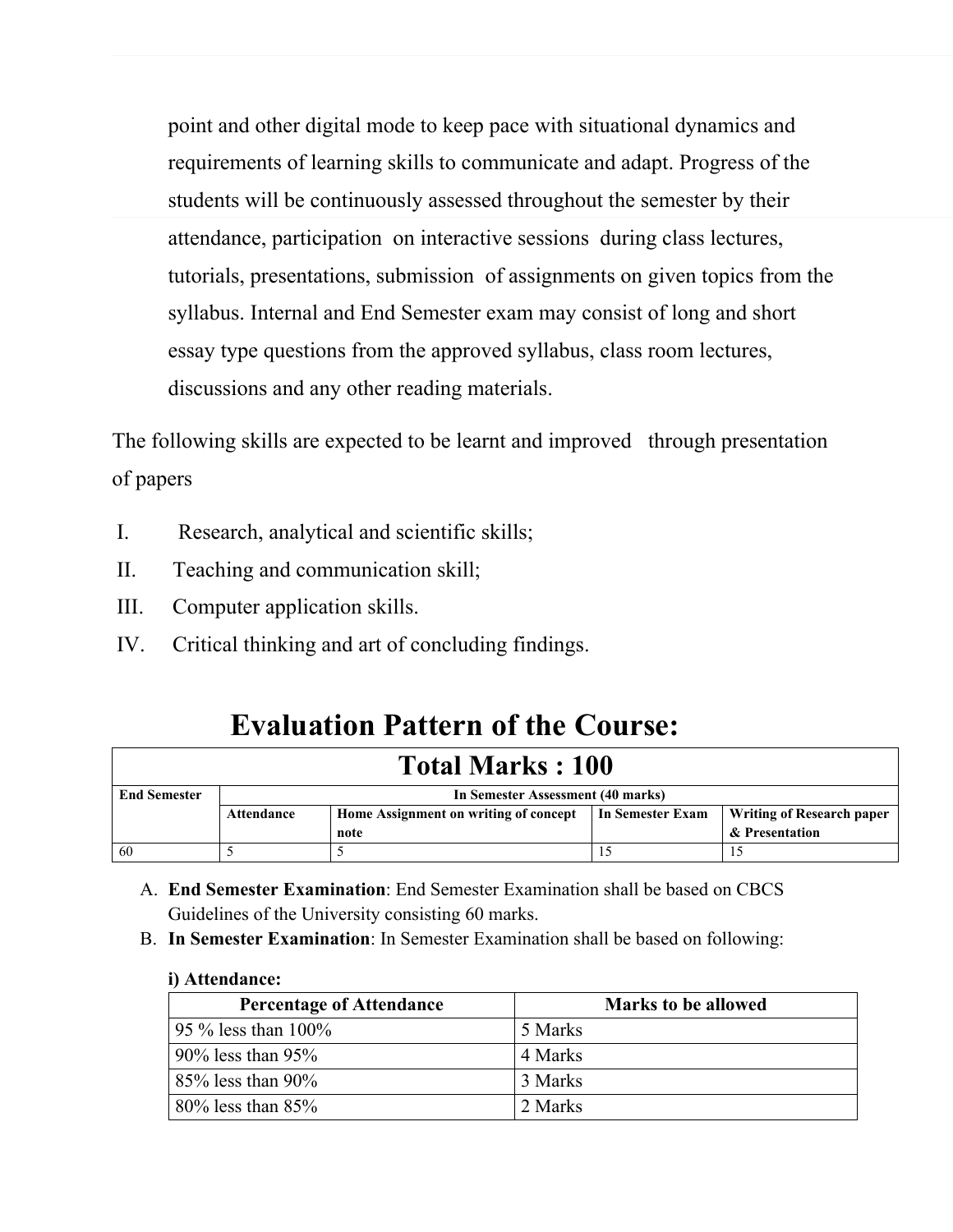| --<br>$80\%$<br>$-1$<br>$\sim$<br>$\%$<br>птан<br>190C | <b>1 IVIGINS</b> |
|--------------------------------------------------------|------------------|
|--------------------------------------------------------|------------------|

### **ii) Home Assignment on writing of concept note:**

5 marks shall be based on writing of concept note and marks will be awarded by the concerned course teacher as per his/her discretion.

**iii) In Semester Exam:** 15 marks shall be based on in Semester exam conducted by the course teacher as per CBCS Guidelines of the University.

# **iv) Writing of Research paper & Presentation: Total 15 Marks:**

| <b>Assignment Evaluation</b>   | 10 Marks                                                               |                    |  |
|--------------------------------|------------------------------------------------------------------------|--------------------|--|
|                                | a) Scheme of the<br>assignment paper<br>b)Introduction of the<br>topic | 01 Mark<br>2 Marks |  |
|                                | c)Content Analysis                                                     | 3 Marks            |  |
|                                | d)Conclusion<br>2 Marks<br>2 Marks<br>e)Footnotes/                     |                    |  |
|                                |                                                                        |                    |  |
| <b>Presentation in Seminar</b> | bibliography<br>5 Marks                                                |                    |  |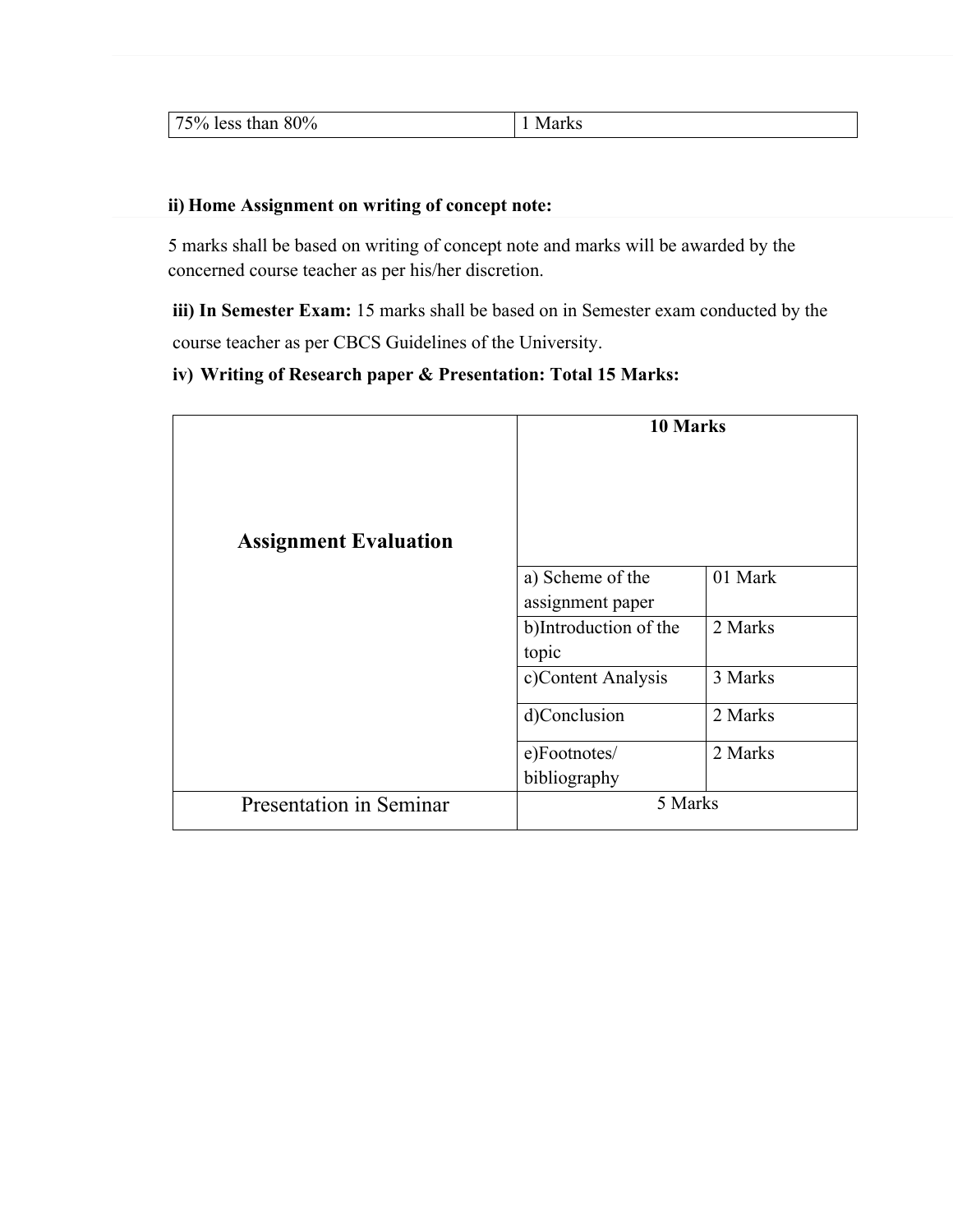# **PROGRAMME STRUCTURE**

# **A. Distribution of the Credits:**

| Semester     | <b>Courses with Credits</b> |                    |               |               |       |  |
|--------------|-----------------------------|--------------------|---------------|---------------|-------|--|
|              | Core (Fixed)                | Elective (minimum) |               | <b>SEC</b>    | Total |  |
|              |                             |                    |               | (minimum)     |       |  |
|              |                             | <b>DSE</b>         | <b>GE</b>     |               |       |  |
| $\mathbf{I}$ | $2$ Courses $X$ 4           | 2 Courses X 4      |               |               | 16    |  |
|              | $Credits = 8$               | $Credits = 8$      |               |               |       |  |
| $\mathbf{I}$ | $2$ Courses $X$ 4           | 2 Courses X 4      | 1 Course X 4  | 1 Course X 2  | 22    |  |
|              | $Credits = 8$               | $C$ redits = $8$   | $Credits = 4$ | $Credits = 2$ |       |  |
| III          | 2 Courses X 4               | 2 Courses X 4      | 1 Course X 4  | 1 Course X 2  | 22    |  |
|              | $Credits = 8$               | $C$ redits = $8$   | $Credits = 4$ | $Credits = 2$ |       |  |
| IV           | 2 Courses X 4               | 2 Courses X 4      | -------       |               | 16    |  |
|              | $Credits = 8$               | $Credits = 8$      |               |               |       |  |

B. The semester wise course structure of two years (4 semester) LL.M.

Degree are given below:

# I. **LL.M. 1st Semester**: - **Total Credits-16**

| <b>Course Code</b> | <b>Course Title</b>             | <b>Credit</b>  | <b>Nature of Courses</b>     |
|--------------------|---------------------------------|----------------|------------------------------|
|                    |                                 |                |                              |
|                    |                                 |                |                              |
| LL.M-CC 101        | Constitutional Law of India -I  | $\overline{4}$ | Core Course                  |
| LL.MCC 102         | Jurisprudence & Legal Theory -I | $\overline{4}$ | Core Course                  |
| LL.MDSE 103        | Comparative Administrative Law  | $\overline{4}$ | D. S Elective Course         |
|                    |                                 |                | (Administrative Law)         |
| LL.M DSE 104       | International Environmental Law | $\overline{4}$ | D.S. Elective (Environmental |
|                    |                                 |                | Law)                         |
| LL.M SDE 105       |                                 | 4              | D.S. Elective (Human Rights) |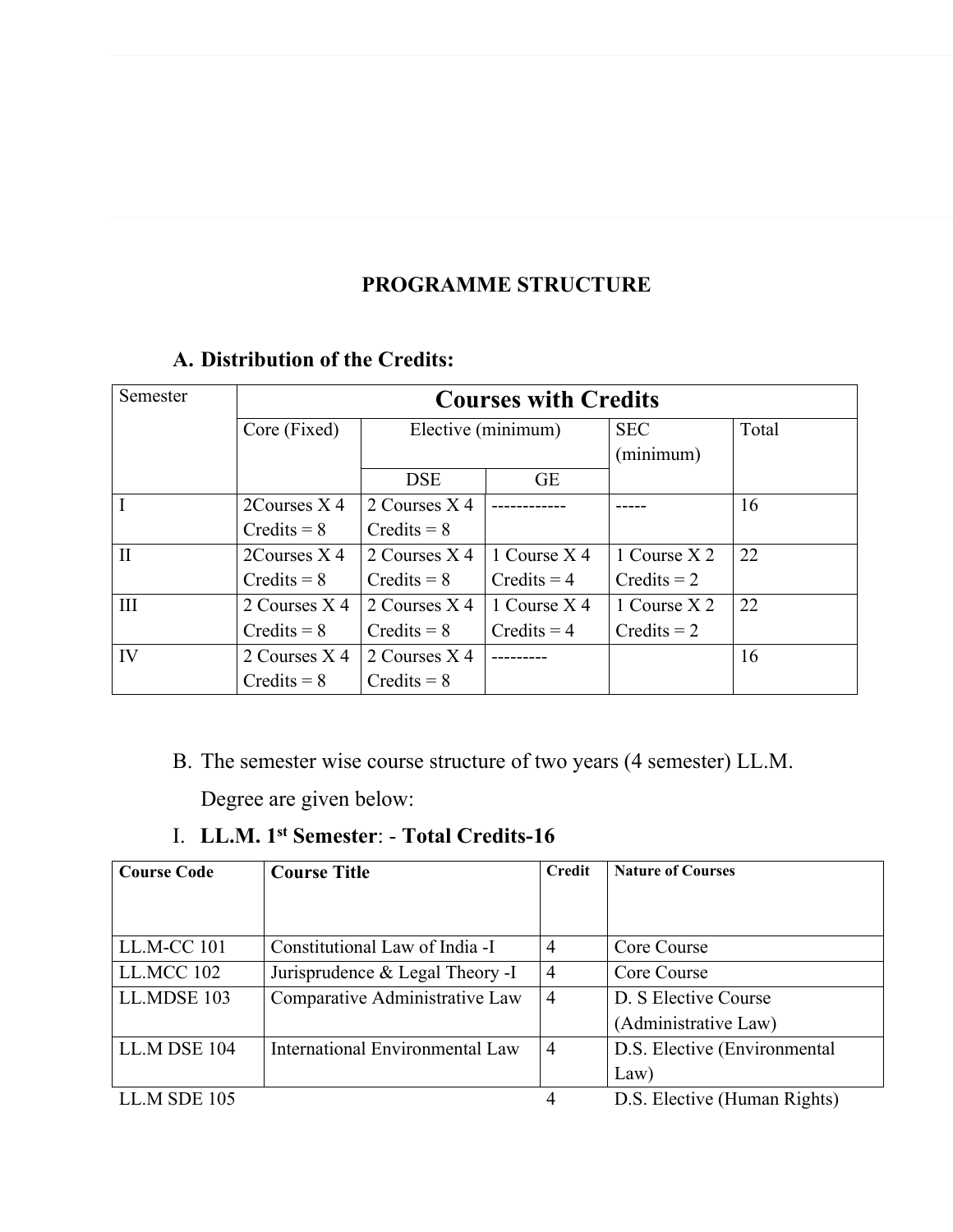|              | Theory & Enforcement                |                |                               |
|--------------|-------------------------------------|----------------|-------------------------------|
|              | Mechanism of Human Rights           |                |                               |
| LL.M DSE 106 | <b>Fundamental of Intellectual</b>  | 4              | D.S. Elective (Intellectual   |
|              | <b>Property Rights</b>              |                | Property Rights)              |
| LL.M DSE 107 | Criminal Laws: a comparative        | $\overline{4}$ | D.S. Elective (Criminal Law)  |
|              | Study                               |                |                               |
| LL.M DSE 108 | Principles of Contract and Specific | $\overline{4}$ | D.S. Elective (Corporate Law) |
|              | Relief Act                          |                |                               |
| LL.M DSE 109 | Comparative study of the Law        | $\overline{4}$ | D.S Elective (Labour Law)     |
|              | relating to Trade Union             |                |                               |

**\*Any two Discipline Specific Elective Courses are to be opted by the students in this semester.**

| <b>Course Code</b>  | <b>Course Title</b>                | <b>Credit</b>  | <b>Nature of Courses</b>         |
|---------------------|------------------------------------|----------------|----------------------------------|
| <b>LL.M CC 201</b>  | Constitutional Law of India -II    | $\overline{4}$ | Core Course                      |
| <b>LL.M CC 202</b>  | Judicial Process and Jurisprudence | $\overline{4}$ | Core Course                      |
|                     | $-II$                              |                |                                  |
| LL.M DSE 203        | <b>Administrative Process:</b>     | $\overline{4}$ | D. S Elective Course             |
|                     | Adjudicatory and discretionary     |                | (Administrative Law)             |
|                     | Powers                             |                |                                  |
| LL.M D.S.E 204      | Indian Environmental Law           | $\overline{4}$ | D.S Elective (Environmental Law) |
| <b>LL.M DSE 205</b> | State, Civil Society and Human     | $\overline{4}$ | D.S Elective (Human Rights)      |
|                     | Rights in India                    |                |                                  |
| <b>LL.M DSE 206</b> | Laws of Copy Rights                | $\overline{4}$ | D.S. Elective (Intellectual      |
|                     |                                    |                | Property Rights)                 |
| LL.M DSE 207        | Socio Economic Offences            | $\overline{4}$ | D.S. Elective (Criminal Law)     |
| LL.M DSE 208        | Laws of Banking and Negotiable     | $\overline{4}$ | D.S Elective (Contract and       |
|                     | Instruments.                       |                | Insurance)                       |
| <b>LL.M DSE 209</b> | Law relating to Employment and     | $\overline{4}$ | DS Elective (Labour Law)         |
|                     | Non employment                     |                |                                  |
| <b>LL.M GE 210</b>  | Sociology of Gender                | $\overline{4}$ | Generic Elective (Societal       |
|                     |                                    |                | Developments and its Impact)     |
| <b>LL.M GE 211</b>  | <b>Indian National Movement:</b>   | $\overline{4}$ | Generic Elective(Historical      |
|                     | Values and Dimensions              |                | Developments and its Impact)     |
| <b>LL.M SEC 212</b> | Soft Skill Development             | $\overline{2}$ | Skill Enhancement Course (Soft   |
|                     |                                    |                | Skill Development)               |

# **II. LL.M. 2nd Semester: - Total Credits-22**

**\*any two Discipline Specific Elective Course and one Generic Elective are to be opted by the students in this semester.**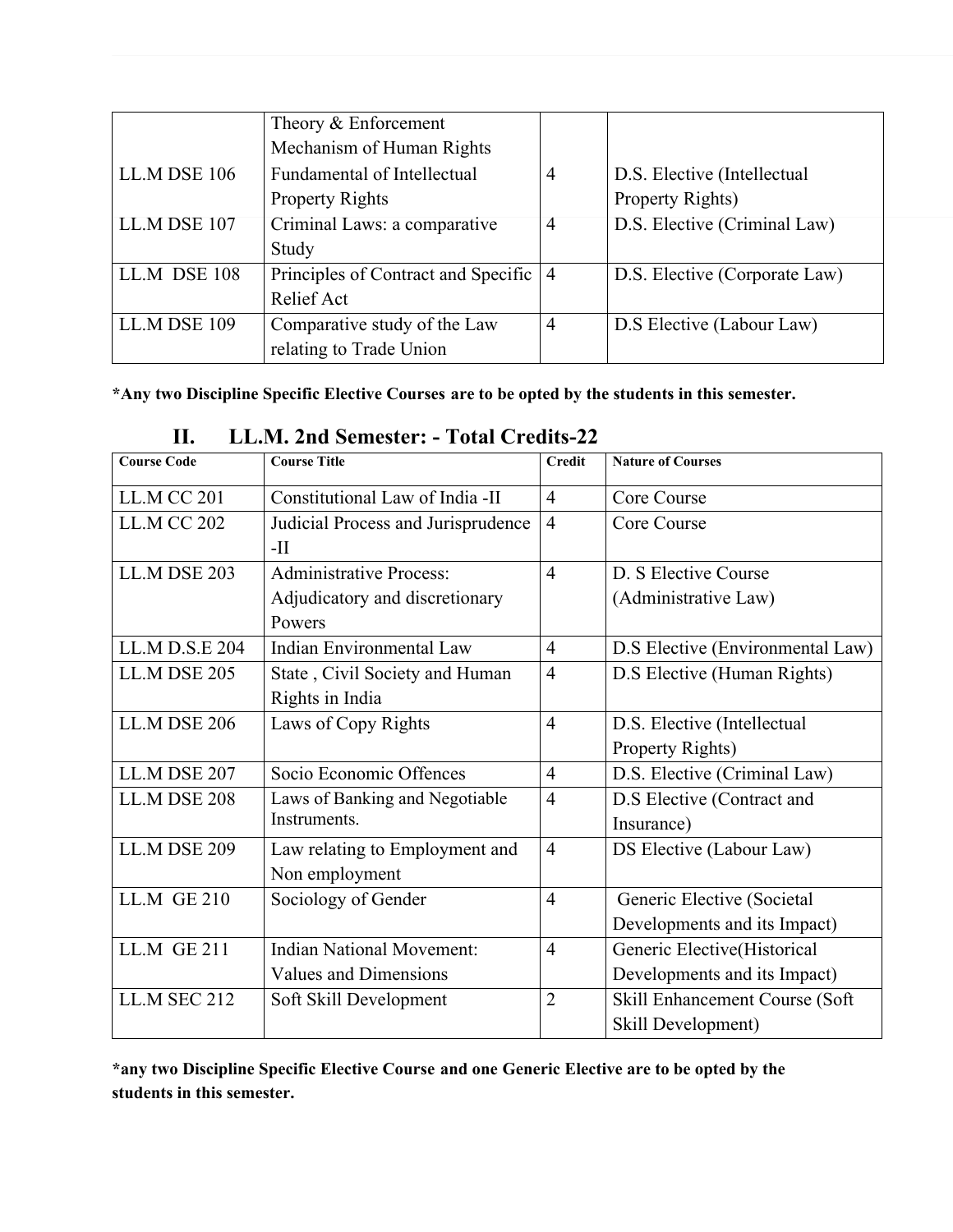| <b>Course Code</b>  | <b>Course Title</b>                    | <b>Credit</b>  | <b>Nature of Courses</b>         |
|---------------------|----------------------------------------|----------------|----------------------------------|
| <b>LL.M CC 301</b>  | Research Methodology & Law             | $\overline{4}$ | Core Course                      |
|                     | Teaching                               |                |                                  |
| <b>LL.M CC 302</b>  | Law and Social Transformation in       | $\overline{4}$ | Core Course                      |
|                     | India                                  |                |                                  |
| <b>LL.M DSE 303</b> | <b>Public Authorities: Judicial</b>    | $\overline{4}$ | D. S. Elective (Administrative   |
|                     | Control and Liability                  |                | Law)                             |
| LL.M DSE 304        | Natural resources Law and              | $\overline{4}$ | D.S Elective (Environmental Law) |
|                     | Policies                               |                |                                  |
| <b>LL.M DSE 305</b> | <b>International Human Rights Laws</b> | $\overline{4}$ | D.S. Elective (Human Rights)     |
| <b>LL.M DSE 306</b> | Law of Patent, Plant Varities and      | $\overline{4}$ | D.S. Elective (Intellectual      |
|                     | Farmer's Rights                        |                | Property Rights)                 |
| LL.M DSE 307        | Cyber Crime                            | $\overline{4}$ | D.S. Elective (Criminal Law)     |
| LL.M DSE 308        | Intellectual and Industrial Property   | $\overline{4}$ | D.S. Elective (Corporate Law)    |
|                     | Laws                                   |                |                                  |
| <b>LL.M DSE 309</b> | Law relating to terms of               | $\overline{4}$ | D.S. Elective (Labour Law)       |
|                     | employment and conditions of           |                |                                  |
|                     | service                                |                |                                  |
| <b>LL.M GE 310</b>  | Sociology of Development               | $\overline{4}$ | General Elective (Societal       |
|                     |                                        |                | Developments and its Impact)     |
| <b>LL.M GE 311</b>  | Contemporary World in the Post         | $\overline{4}$ | General Elective(Historical      |
|                     | Cold war Period 1991-2003.             |                | Developments and its Impact)     |
| <b>LL.M SEC 312</b> | <b>Communication Skill</b>             | $\overline{2}$ | Skill Enhancement Course (Soft   |
|                     |                                        |                | Skill Development)               |

**III. LL.M. 3rd Semester: - Total Credits-22**

**\*any two Discipline Specific Elective Course and one Generic Elective are to be opted by the students in this semester.**

| <b>Course Code</b> | <b>Course Title</b> | Credit | Nature of Courses |
|--------------------|---------------------|--------|-------------------|
|                    |                     |        |                   |
|                    |                     |        |                   |
| <b>LL.M CC 401</b> | Dissertation        |        | Core Course       |

# **IV. LL.M. 4th Semester: - Total Credits-16**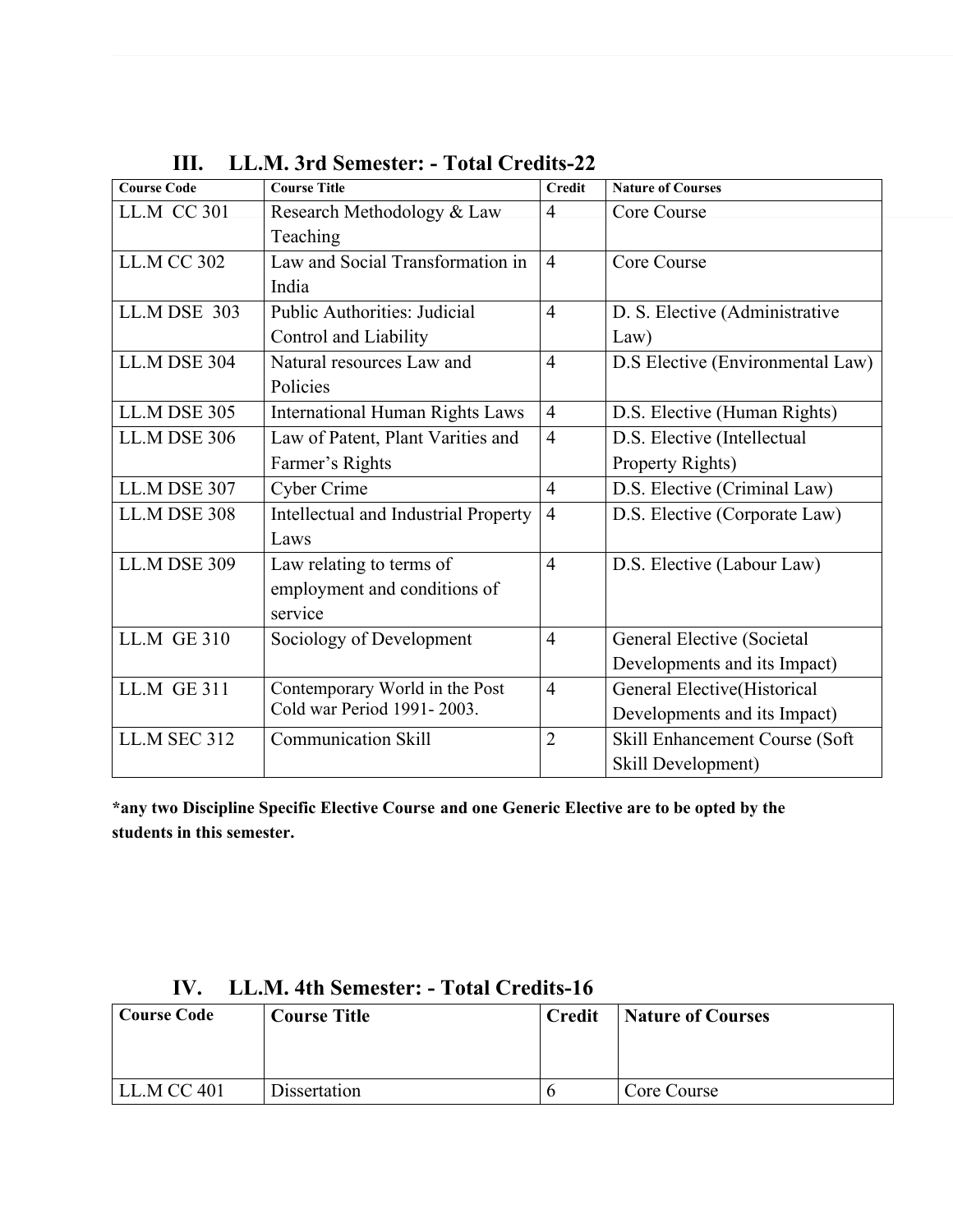| <b>LL.M CC 402</b> | Viva-Voce                           | $\overline{2}$ | Core Course                    |
|--------------------|-------------------------------------|----------------|--------------------------------|
| LL.M DSE 403       | Local Self Governance and Public    | $\overline{4}$ | D. S. Elective (Administrative |
|                    | Authorities: Control on             |                | Law)                           |
|                    | Maladministration                   |                |                                |
| LL.M DSE 404       | <b>Environment and Development:</b> | $\overline{4}$ | D.S. Elective (Environmental   |
|                    | Policy in India                     |                | Law)                           |
| LL.M DSE 405       | <b>Environment and Human Rights</b> | $\overline{4}$ | D.S. Elective (Human Rights)   |
| LL.M DSE 406       | Law of Trade Marks and              | $\overline{4}$ | D.S. Elective (Intellectual    |
|                    | Geographical Indications            |                | Property Rights)               |
| LL.M DSE 407       | Criminology and Penology            | $\overline{4}$ | D.S. Elective (Criminal Law)   |
| LL.M DSE 408       | Company Law                         | $\overline{4}$ | D.S Elective (Corporate Law)   |
| LL.M DSE 409       | Critical study of new legislations  | $\overline{4}$ | D.S Elective (Labour Law)      |
|                    | on Labour Laws                      |                |                                |

**\*Any two Discipline Specific Elective Course are to be opted by the students in this semester.**

# **C. Nature of Courses Offered:**

# **1. Core Course Structure for LL.M Programme under CBCS.**

| <b>Course Code</b> | <b>Course Title</b>                     | <b>Credit</b>  | <b>Core Course</b> |
|--------------------|-----------------------------------------|----------------|--------------------|
|                    |                                         |                |                    |
| LL.M-CC 101        | Constitutional Law of India -I          | 4              | CC                 |
| LL.MCC 102         | Jurisprudence & Legal Theory -I         | $\overline{4}$ |                    |
| <b>LL.M CC 201</b> | Constitutional Law of India -II         | $\overline{4}$ |                    |
| <b>LL.M CC 202</b> | Judicial Process and Jurisprudence - II | $\overline{4}$ |                    |
| <b>LL.M CC 301</b> | Research Methodology & Law Teaching     | $\overline{4}$ |                    |
| <b>LL.M CC 302</b> | Law and Social Transformation in India  | $\overline{4}$ |                    |
| $LL.M$ CC 401      | Dissertation                            | 6              |                    |
| <b>LL.M CC 402</b> | Viva-Voce                               | 2              |                    |

# **2. Discipline Specific Elective Course Structure for LL.M Programme under CBCS\***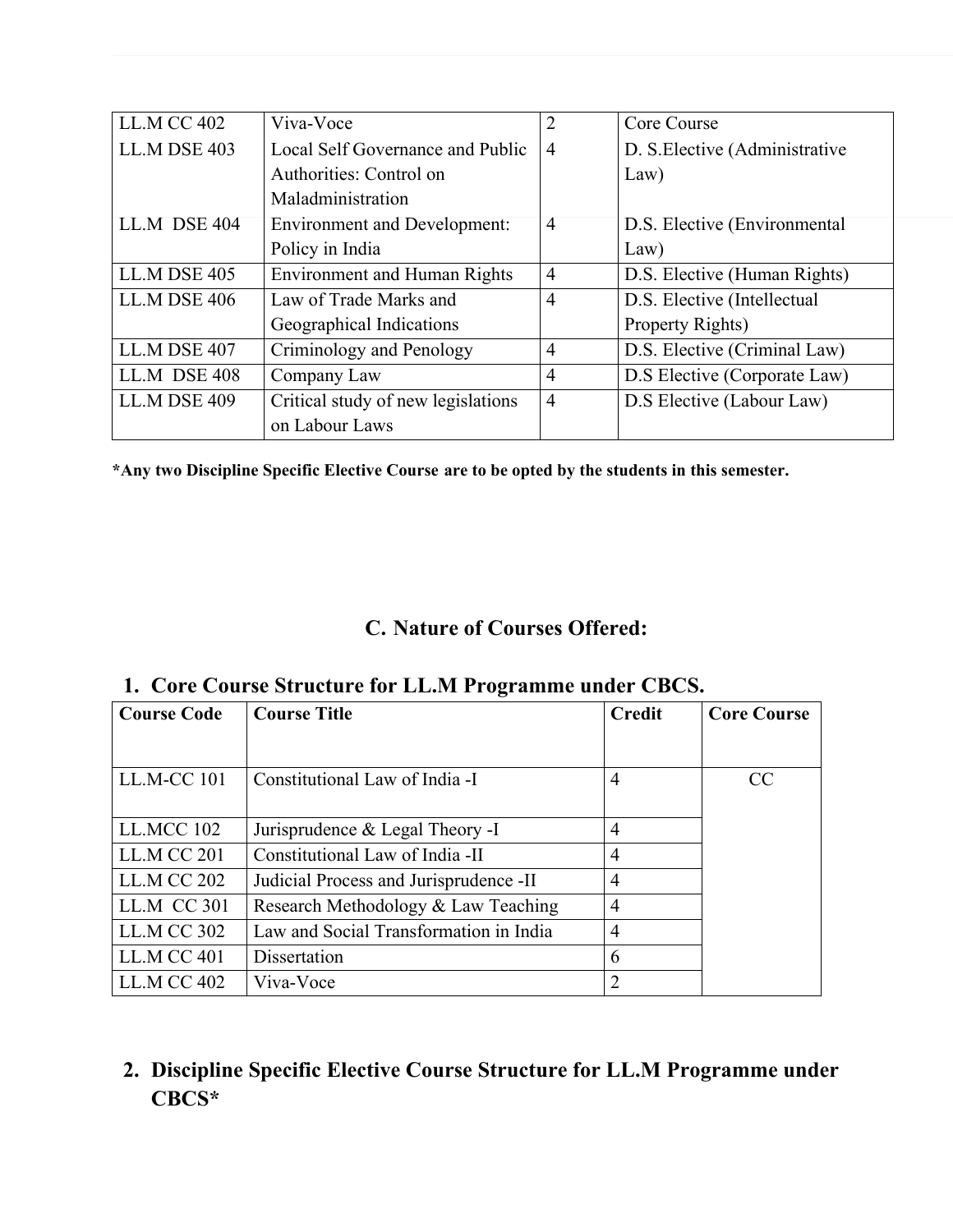| <b>Course Code</b>  | <b>Course Title</b>                 | Credi          | <b>D. S. Elective Course</b>        |
|---------------------|-------------------------------------|----------------|-------------------------------------|
|                     |                                     | t              | (Optional Group)                    |
| LL.MDSE 103         | Comparative Administrative          | $\overline{4}$ | <b>Administrative Law</b>           |
|                     | Law                                 |                |                                     |
| <b>LL.MDSE 203</b>  | <b>Administrative Process:</b>      | $\overline{4}$ |                                     |
|                     | Adjudicatory and Discretionary      |                |                                     |
|                     | powers                              |                |                                     |
| <b>LL.M DSE 303</b> | <b>Public Authorities: Judicial</b> | $\overline{4}$ |                                     |
|                     | Control and Liability               |                |                                     |
| LL.M DSE 403        | Local Self Governance and           | $\overline{4}$ |                                     |
|                     | Public Authorities: Control on      |                |                                     |
|                     | Maladministration                   |                |                                     |
| LL.M DSE 104        | <b>International Environmental</b>  | $\overline{4}$ | <b>Environmental Law</b>            |
|                     | Law                                 |                |                                     |
| <b>LL.M DSE 204</b> | <b>Indian Environmental Law</b>     | $\overline{4}$ |                                     |
| LL.M DSE 304        | Natural Resources Law and           | $\overline{4}$ |                                     |
|                     | Policy                              |                |                                     |
| LL.M DSE 404        | Environment and                     | $\overline{4}$ |                                     |
|                     | Development: Policy in India        |                |                                     |
| <b>LL.M SDE 105</b> | Theory & Enforcement                | $\overline{4}$ | <b>Human Rights</b>                 |
|                     | Mechanism of Human Rights           |                |                                     |
| <b>LL.M DSE 205</b> | State, Civil Society and Human      | $\overline{4}$ |                                     |
|                     | Rights in India                     |                |                                     |
| <b>LL.M DSE 305</b> | <b>International Human Rights</b>   | $\overline{4}$ |                                     |
|                     | Laws                                |                |                                     |
| LL.M DSE 405        | <b>Environment</b> and Human        | $\overline{4}$ |                                     |
|                     | Rights                              |                |                                     |
| LL.M DSE 106        | Fundamental of Intellectual         | $\overline{4}$ | <b>Intellectual Property Rights</b> |
|                     | <b>Property Rights</b>              |                |                                     |
| <b>LL.M DSE 206</b> | Law of Copy Rights                  | $\overline{4}$ |                                     |
| <b>LL.M DSE 306</b> | Law of Patent, Plant Verities       | $\overline{4}$ |                                     |
|                     | and Farmer's Rights                 |                |                                     |
| <b>LL.M DSE 406</b> | Law of Trade Marks and              | $\overline{4}$ |                                     |
|                     | Geographical Indications            |                |                                     |
| LL.M DSE 107        | Criminal Laws: a comparative        | $\overline{4}$ | <b>Criminal Law</b>                 |
|                     | Study                               |                |                                     |
| LL.M DSE 207        | Socio Economic Offences             | $\overline{4}$ |                                     |
| LL.M DSE 307        | <b>Cyber Crimes</b>                 | $\overline{4}$ |                                     |
| LL.M DSE 407        | Criminology and Penology            | $\overline{4}$ |                                     |
| LL.M DSE 108        |                                     | $\overline{4}$ | <b>Corporate Law</b>                |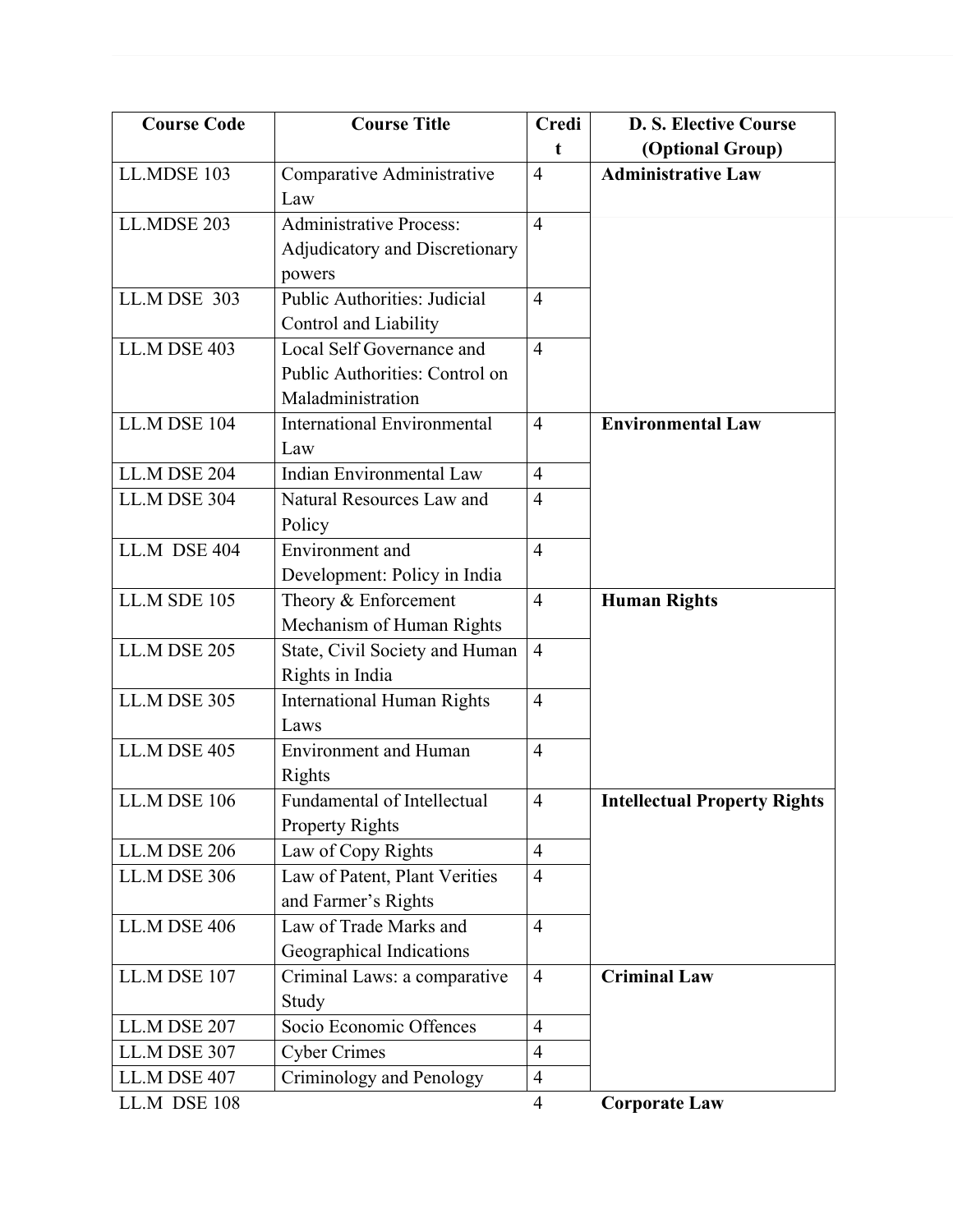|                     | Principles of Contract and   |                |                   |
|---------------------|------------------------------|----------------|-------------------|
|                     | Specific Relief Act          |                |                   |
| LL.M DSE 208        | Laws of Banking and          | $\overline{4}$ |                   |
|                     | Negotiable Instruments       |                |                   |
| LL.M DSE 308        | Intellectual and Industrial  | $\overline{4}$ |                   |
|                     | <b>Property Laws</b>         |                |                   |
| LL.M DSE 408        | Company Laws                 | $\overline{4}$ |                   |
| LL.M DSE 109        | Comparative study of the Law | $\overline{4}$ | <b>Labour Law</b> |
|                     | relating to Trade Union      |                |                   |
| <b>LL.M DSE 209</b> | Law relating to Employment   | $\overline{4}$ |                   |
|                     | and Non employment           |                |                   |
| <b>LL.M DSE 309</b> | Law relating to terms of     | $\overline{4}$ |                   |
|                     | employment and conditions of |                |                   |
|                     | service                      |                |                   |
| LL.M DSE 409        | Critical study of new        | $\overline{4}$ |                   |
|                     | legislations on Labour Laws  |                |                   |

\* Out of these discipline Specific Elective Courses (optional group) a student has to opt only two groups at the beginning of first Semester. He / She will not be allowed to change the group in subsequent Semester. However the Centre/ College shall have the right to decide to offer options of the discipline Specific Elective Courses (optional group) subject to fulfillment of the required condition of teachers with specialization and necessary infrastructure in consonance with the prescribed norms of the UGC and the University.

| <b>Course Code</b> | <b>Course Title</b>              | Credit         | <b>Generic Elective Course</b> |
|--------------------|----------------------------------|----------------|--------------------------------|
|                    |                                  |                | (Group)                        |
| LL.M GE 210        | Sociology of Gender              | 4              | <b>Societal Developments</b>   |
|                    |                                  |                | and its Impact                 |
|                    |                                  |                |                                |
| LL.M GE 310        | Sociology of Development         | $\overline{4}$ |                                |
| LL.M GE 211        | <b>Indian National Movement:</b> | $\overline{4}$ | <b>Historical Developments</b> |
|                    | <b>Values and Dimensions</b>     |                | and its Impact                 |

# **3. Generic Elective Course Structure for LL.M Programme under CBCS\***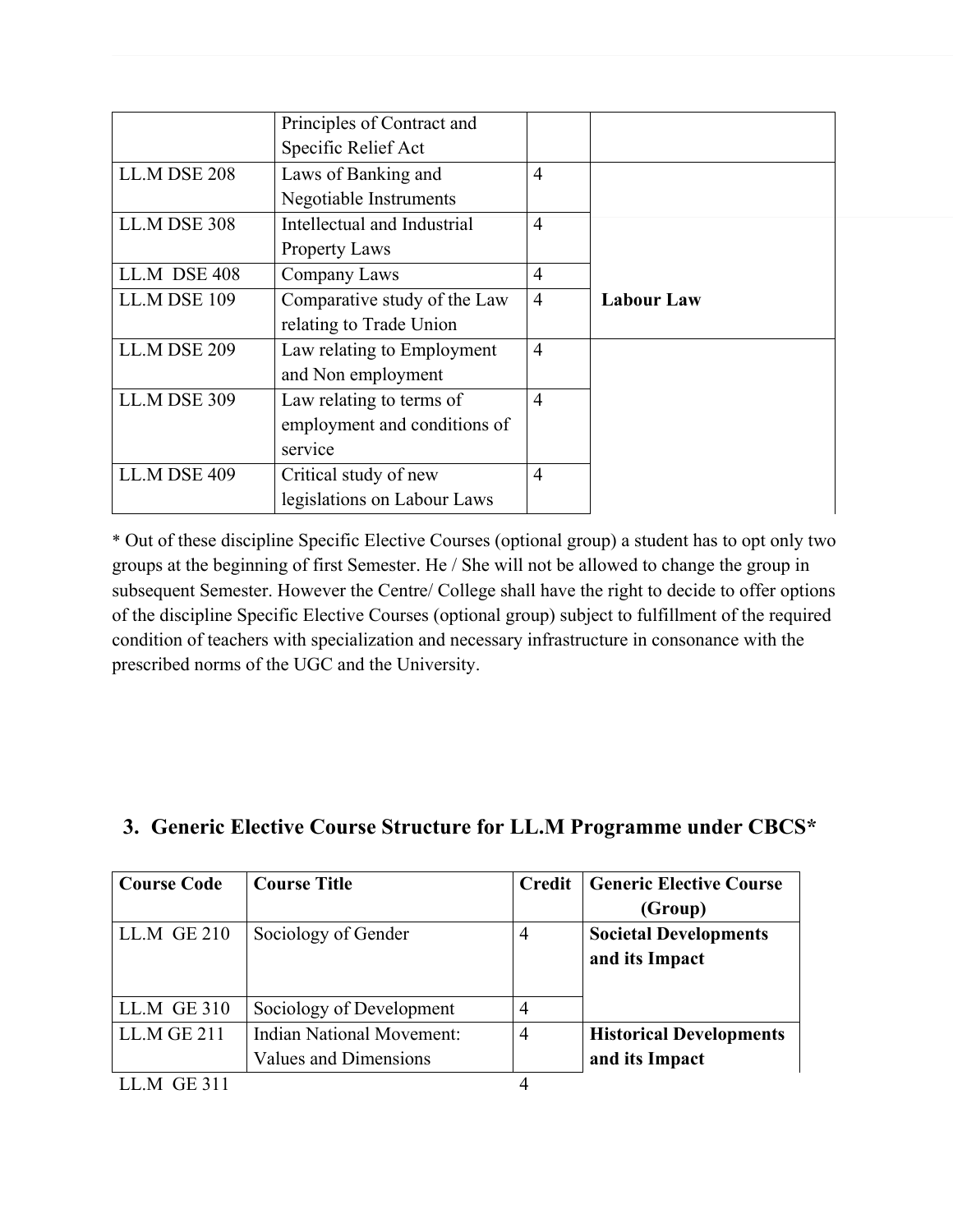| Contemporary World in the Post |  |
|--------------------------------|--|
| Cold war Period 1991 - 2003.   |  |

\*Out of these General Elective Courses a student has to Opt only one group at the beginning of First Semester. He / She will not be allowed to change the group in subsequent Semester. However the Centre/ College shall have the right to decide to offer options of the General Elective Courses subject to fulfillment of the required condition of teachers with specialization and necessary infrastructure in consonance with the prescribed norms of the UGC and the University.

# **4. Skill Enhancement Course Structure for LL.M Programme under CBCS.**

| <b>Course Code</b> | Course Title                          | Credit | <b>Skill Enhancement Course</b> |
|--------------------|---------------------------------------|--------|---------------------------------|
|                    | LL.M SEC 212   Soft Skill Development |        | Soft Skill Development          |
|                    | LL.M SEC 312   Communication Skill    |        |                                 |

\*\*\*\*

# **First Semester**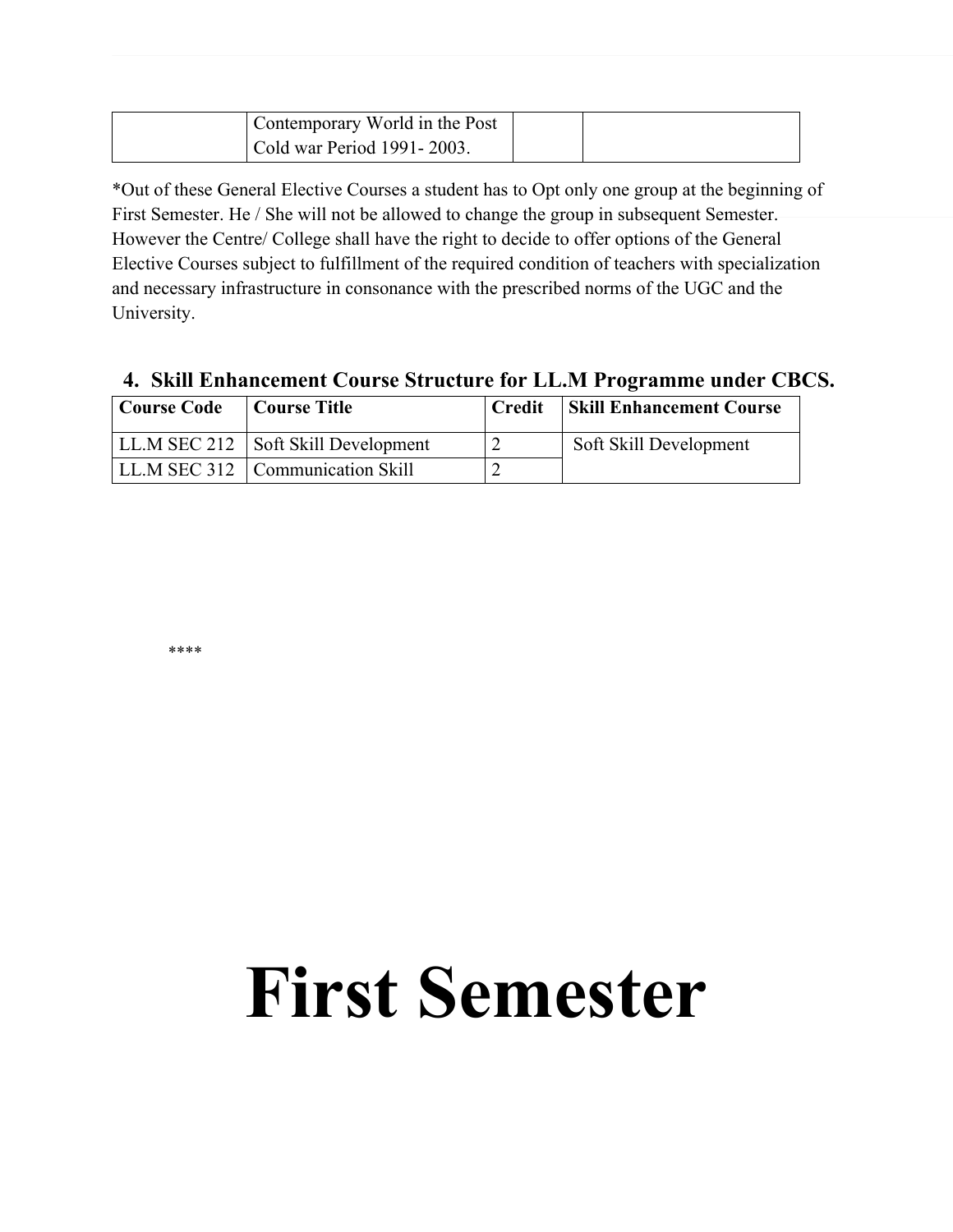# **LL.M. Programme**

# **Total Credits-16**

| <b>Course Code</b>    | <b>Course Title</b>                                     | <b>Maximum Marks=100</b> |                                    |                                                        |                                | <b>Credit</b>                                                | <b>Nature of Courses</b> |                                              |
|-----------------------|---------------------------------------------------------|--------------------------|------------------------------------|--------------------------------------------------------|--------------------------------|--------------------------------------------------------------|--------------------------|----------------------------------------------|
|                       |                                                         | <b>End Semester</b>      | <b>In Semester Assessment (40)</b> |                                                        |                                |                                                              |                          |                                              |
|                       |                                                         | $(60$ marks)             |                                    | marks)                                                 |                                |                                                              |                          |                                              |
|                       |                                                         |                          | Atten<br>dance                     | Home<br>Assignment<br>on writing<br>of concept<br>note | In<br>Sem<br>ester<br>Exa<br>m | Writing<br>of<br>Researc<br>h paper<br>&<br>Present<br>ation |                          |                                              |
| LL.M-CC<br>101        | Constitutional Law of India - I                         | 60                       | 5                                  | 5                                                      | 15                             | 15                                                           | $\overline{4}$           | Core Course                                  |
| <b>LL.MCC 102</b>     | Jurisprudence & Legal Theory -I                         | 60                       | 5                                  | 5                                                      | 15                             | 15                                                           | $\overline{4}$           | Core Course                                  |
| LL.MDSE<br>103        | Comparative Administrative Law                          | 60                       | 5                                  | 5                                                      | 15                             | 15                                                           | $\overline{4}$           | D. S Elective Course (Administrative Law)    |
| LL.M DSE<br>104       | International Environmental Law                         | 60                       | 5                                  | 5                                                      | 15                             | 15                                                           | $\overline{4}$           | D.S. Elective (Environmental Law)            |
| LL.M SDE<br>105       | Theory & Enforcement<br>Mechanism of Human Rights       | 60                       | 5                                  | 5                                                      | 15                             | 15                                                           | $\overline{4}$           | D.S. Elective (Human Rights)                 |
| <b>LLM DSE</b><br>106 | Fundamental of Intellectual<br>Property Rights          | 60                       | 5                                  | 5                                                      | 15                             | 15                                                           | $\overline{4}$           | D.S. Elective (Intellectual Property Rights) |
| LL.M DSE<br>107       | Criminal Laws: a comparative<br>Study                   | 60                       | 5                                  | 5                                                      | 15                             | 15                                                           | $\overline{4}$           | D.S. Elective (Criminal Law)                 |
| LL.M DSE<br>108       | Principles of Contract and Specific<br>Relief Act       | 60                       | 5                                  | 5                                                      | 15                             | 15                                                           | $\overline{4}$           | D.S. Elective (Corporate Law)                |
| LL.M DSE<br>109       | Comparative study of the Law<br>relating to Trade Union | 60                       | 5                                  | 5                                                      | 15                             | 15                                                           | $\overline{4}$           | D.S Elective (Labour Law)                    |

**\*Any two Discipline Specific Elective Courses are to be opted by the students in this semester**

# **LL.M. CC 101- Constitutional Law of India –I:**

**1. General Information (Brief Introduction of the Paper):**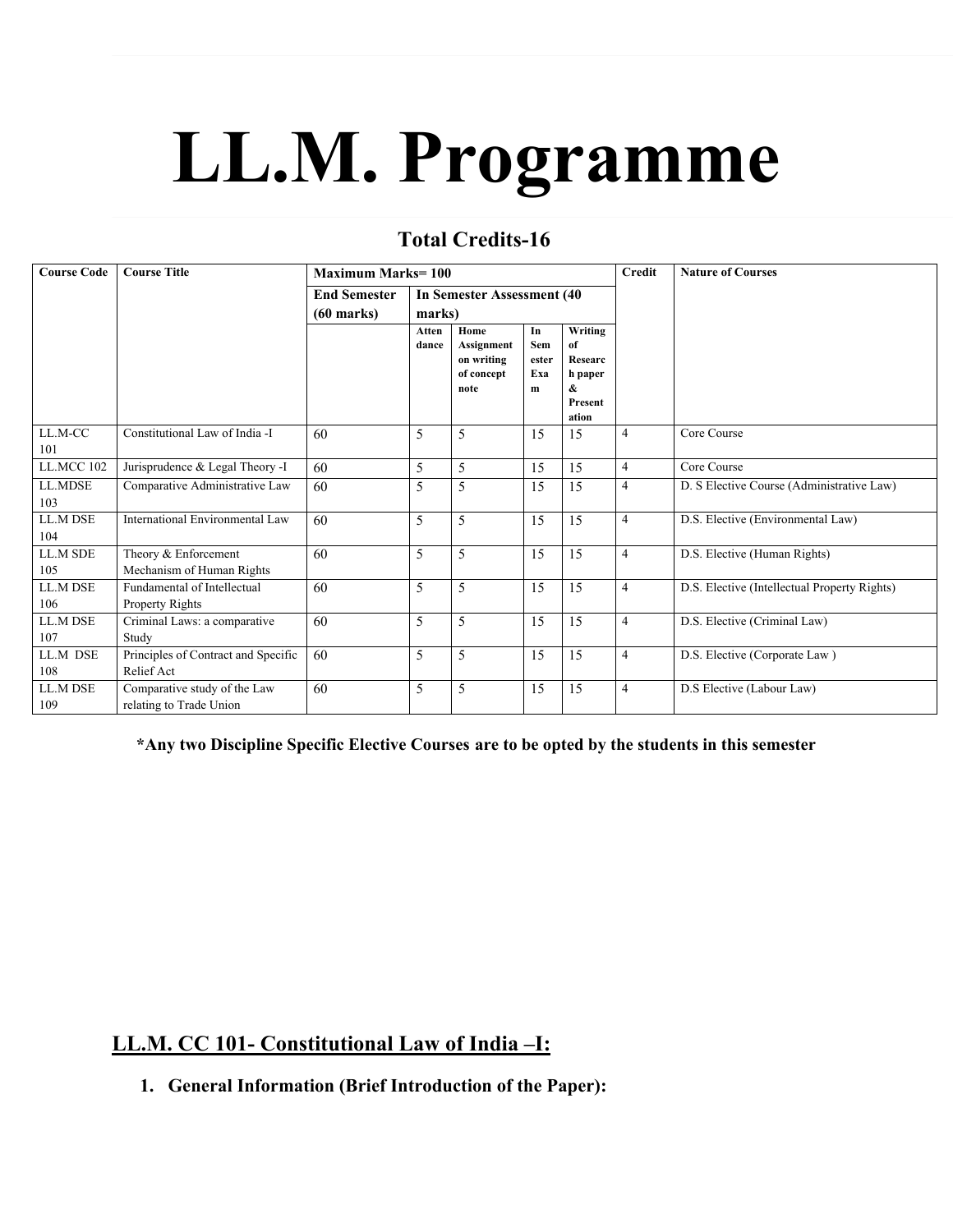This course is to be taught as Core Paper for the Degree of Master of Laws. The Constitution is a living document, is said to be always in the making. The judicial process of Constitutional interpretation involves a technique of adapting the law to meet changing social changes. The Constitution being the fundamental law, an insight in to its new trends is essential for a meaningful understanding of the legal system and process. The fundamentals of Constitutional Law of India will be dealt in this Paper in one semester of the program. This paper is basically a basic concepts of Indian Constitutional Law.

# **1.1. Course title: Indian Constitutional Law**

- **1.2 Course Code: LLM CC 101**
- **1.3. Contact hours: 60**
- **1.4. Credits: 4**
	- 2. **Course Objective:**
	- To understand the basic concepts Constitutional Law.
	- To highlight the basic concept of Constitutional Jurisprudence
	- The post graduate student students in Law, who had the basic knowledge of Indian Constitutional Law at LL.B level shall be exposed to the new challenges and perspectives of constitutional developments.
	- The main objective of this paper is to acquaint the student of Law with various Doctrines of Constitutional Law and their application in a civilised society like India to promote a dignified life to everyone.

| Unit         | <b>Title/Content</b>                                            | <b>Lectures</b> |
|--------------|-----------------------------------------------------------------|-----------------|
| $\mathbf I$  | Introduction                                                    | 15              |
|              | A) Meaning, Nature And Importance Of Constitutional Law         |                 |
|              | B) Constitutionalism                                            |                 |
|              | C) Nature Of Indian Federalism, Cooperative Federalism,         |                 |
|              | D) Separation Of Powers, Checks And Balance Theory, PIL,        |                 |
|              | Judicial Activism, Judicial Review                              |                 |
| $\mathbf{I}$ | <b>Fundamental Law</b>                                          | 15              |
|              | a) Right To Equality And Reasonable Classification, Dynamic     |                 |
|              | <b>Approach Of Equality</b>                                     |                 |
|              | b) Right To Freedom: Reasonable Restriction, Rights Of          |                 |
|              | Accused                                                         |                 |
|              | c) New Dimension Of Right To Life And Personal Liberty,         |                 |
|              | Due Process Clause                                              |                 |
|              | Right To Freedom Of Religion, Secularism, Minority Rights<br>d) |                 |
| Ш            | 3 Directive Principles Of State Policy And Fundamental Duties   | 15              |
|              | A)Social And Economic Charter, Social Security Charter And      |                 |
|              | Community Welfare Charter                                       |                 |
|              | b) Enforceability Of Directives                                 |                 |
|              | Significance Of Fundamental Duties<br>c)                        |                 |
|              | Developmental Jurisprudence<br>d)                               |                 |

# **3. Course Content:**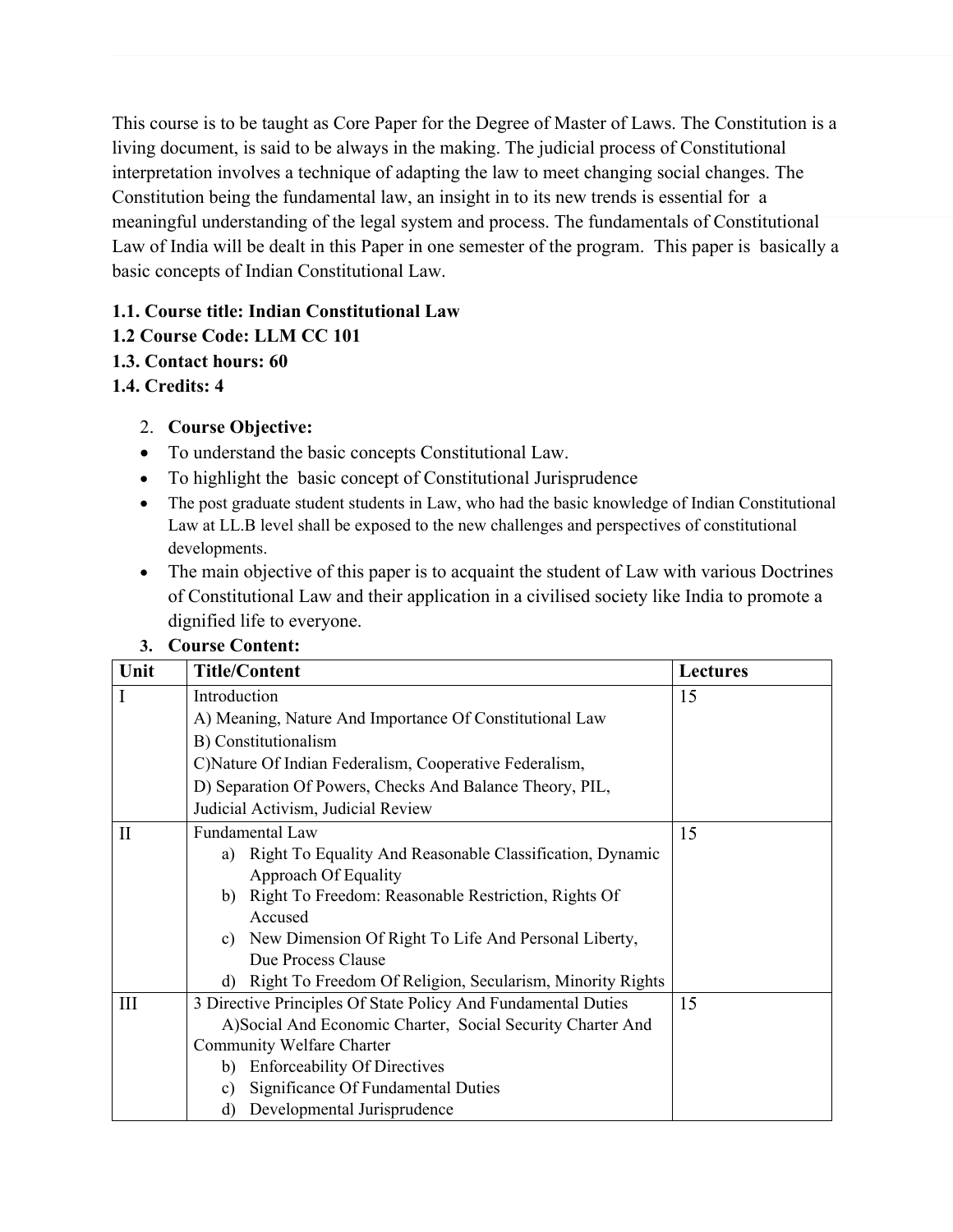| A) Services Under The Union And The State, Constitutional |  |
|-----------------------------------------------------------|--|
| Protection Of Civil Servants, Doctrine Of Pleasure        |  |
| b) Article 300-A - Property Rights                        |  |
| Freedom Of Trade, Commerce And Inter-Course<br>C)         |  |
| Election Commission Of India<br>d).                       |  |

### **4. References:**

Suggested References:

- 1. D. D. Basu, Constitutional Law of India
- 2. W, Friedmann, Law in a Changing Society, Sweet and Maxwell, Universal Book Traders
- 3. H. M. Seervai, Constitutional Law of India
- 4. S. G. Mishra, Constitutional Law of India
- 5. M. P. Jain, Indian Constitutional Law

Note: - All latest volumes of above mentioned books must be preferred. The above list of books is not an exhaustive one.

# **5. Outcome of the Course:**

- It enables the students to understand the basic concepts of Constitutional Law.
- It empowers them with knowledge in the field of Constitutional Law, different theories, doctrines and various provision of the Constitution of India relating to democracy, constitutionalism, justice, liberty, freedom and dignity of individuals,
- **6. Evaluation Pattern of the Course:**

| <b>Total Marks: 100</b> |                                   |                                                           |  |                |  |  |  |
|-------------------------|-----------------------------------|-----------------------------------------------------------|--|----------------|--|--|--|
| <b>End Semester</b>     | In Semester Assessment (40 marks) |                                                           |  |                |  |  |  |
|                         | Attendance                        | Home Assignment on writing of concept<br>In Semester Exam |  |                |  |  |  |
|                         |                                   | note                                                      |  | & Presentation |  |  |  |
| 60                      |                                   |                                                           |  |                |  |  |  |

The progress of the students will be continuously assessed throughout the semester by their attendance, participation in discussion during class lectures, tutorials, presentations, writing of assignment on given topic from the syllabus. Internal and End Semester exam may consist of long and short essay type questions which will come from the text, class room lectures and discussions and any other reading assigned.

# **LL.MCC 102: Jurisprudence & Legal Theory -I**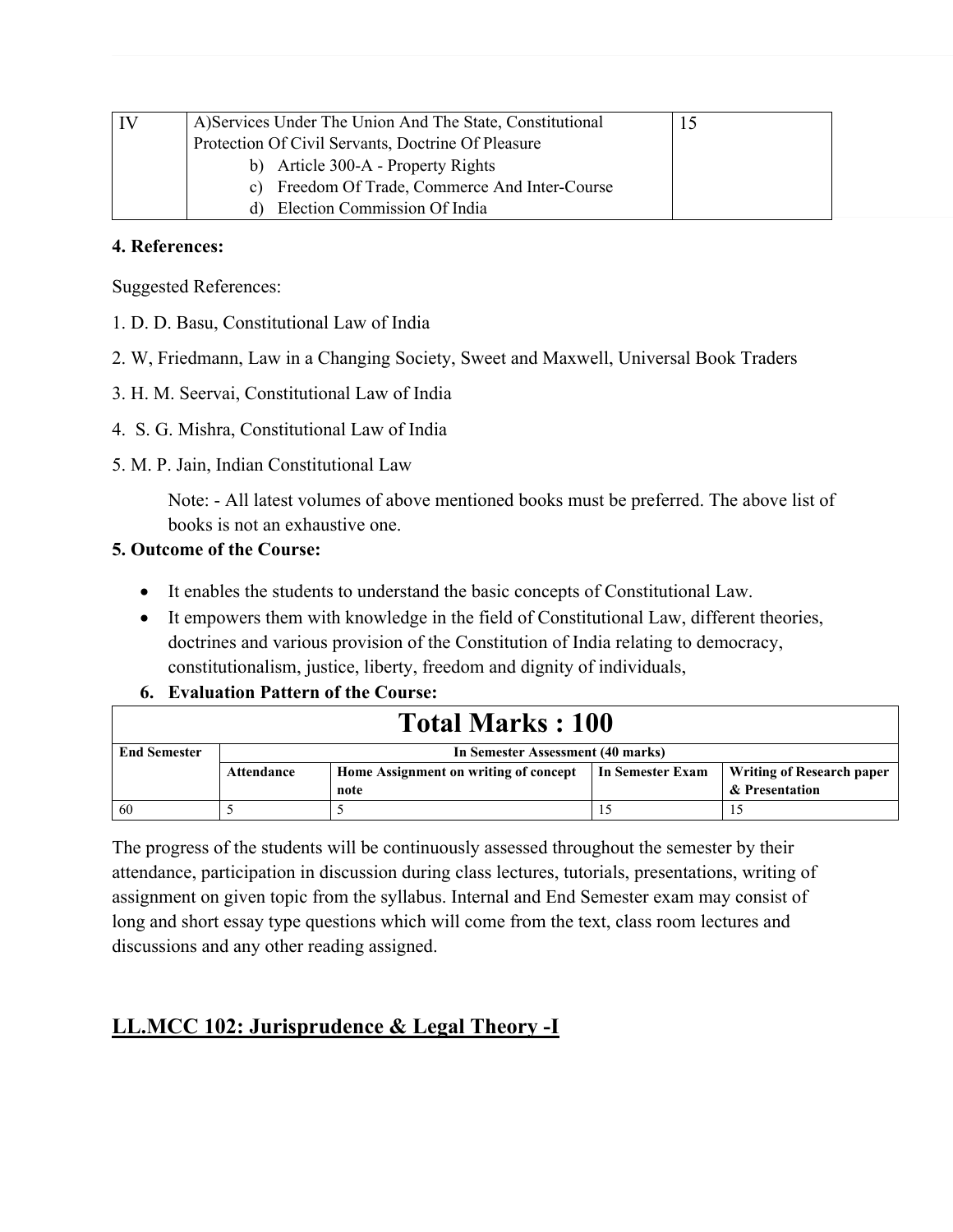**1. General course information-** This paper as Core Course is to be taught for the Degree of Master Laws. It portrays the development of law moulded by different thoughts propounded by jurists, judges, professionals in covert and overt legal areas.

### **1.1. Course Title- Jurisprudence and Legal Theory-I**

- **1.2. Course Code- Paper- LLM CC: 102**
- **1.3. Contact hours- 1 hours**
- **1.4. Credits- 4**

### **2. Course objective-**

**a.** The subject seeks to streamline rights and remedies for their violations in society by anyone irrationally.

**b**. The justice dispensation system is protecting rights from time immemorial till modern era and thwarting the bluffing factors jeopardizing the claimants of rights.

**c.** It spells out categorical enumeration of rights-duty based evaluation to remedy the legal intricacy in different horizon.

| Unit           | <b>Title/Content</b>                                                      | <b>Lectures</b> |
|----------------|---------------------------------------------------------------------------|-----------------|
| $\mathbf I$    | A. Introduction, Meaning And Functional Aspects Of Jurisprudence          | 15              |
|                | <b>B.</b> Impacts In Law Making                                           |                 |
|                | C. Right- Duty Based Implication Of Jurisprudence                         |                 |
|                | D. New Horizon Of Jurisprudence As Extraversion, Emerging Dimensions Of   |                 |
|                | Jurisprudence In India                                                    |                 |
| $\mathbf{I}$   | Schools Of Jurisprudence- Need Of Analysis Against Ambivalent             | 15              |
|                | <b>Interpretation On</b>                                                  |                 |
|                | A. Natural Law And Evolutionary Revival Of Jurisprudence For Legal        |                 |
|                | Development                                                               |                 |
|                | <b>B.</b> Analytical Positivism                                           |                 |
|                | C. Historical School                                                      |                 |
|                | D. Sociological School                                                    |                 |
| $\mathbf{III}$ | <b>Critical Legal Studies Movement</b>                                    | 15              |
|                | A. Introduction, Its Implication On Methods Rather Than Contexts.         |                 |
|                | <b>B.</b> Grounds Of Cls Movement, Essential Targets Of Cls Movement      |                 |
|                | C. Parameters Of Clsm                                                     |                 |
|                | D. Clsm Struggle Against Objectivism                                      |                 |
| IV             | <b>Dynamism Of Administration Of Justice</b>                              | 15              |
|                | A. Distributive And Corrective Justice                                    |                 |
|                | <b>B.</b> Control Of Liberty And Misuse Of Power                          |                 |
|                | C. Economic Determinism And Legal Insurgency, Revival Of Jurisprudence In |                 |
|                | Indian Perspectives Include Fair Hearing (Audi Alterum Partem) And Law    |                 |
|                | Against Neo-Terrorism For Democratic Critics                              |                 |
|                | D. Stare Decisis And Judicial Protectionism, Jurisprudence Of Racial Non- |                 |
|                | Discrimination, Inclusive Growth And Good Governance In India             |                 |

### **3. Course Contents**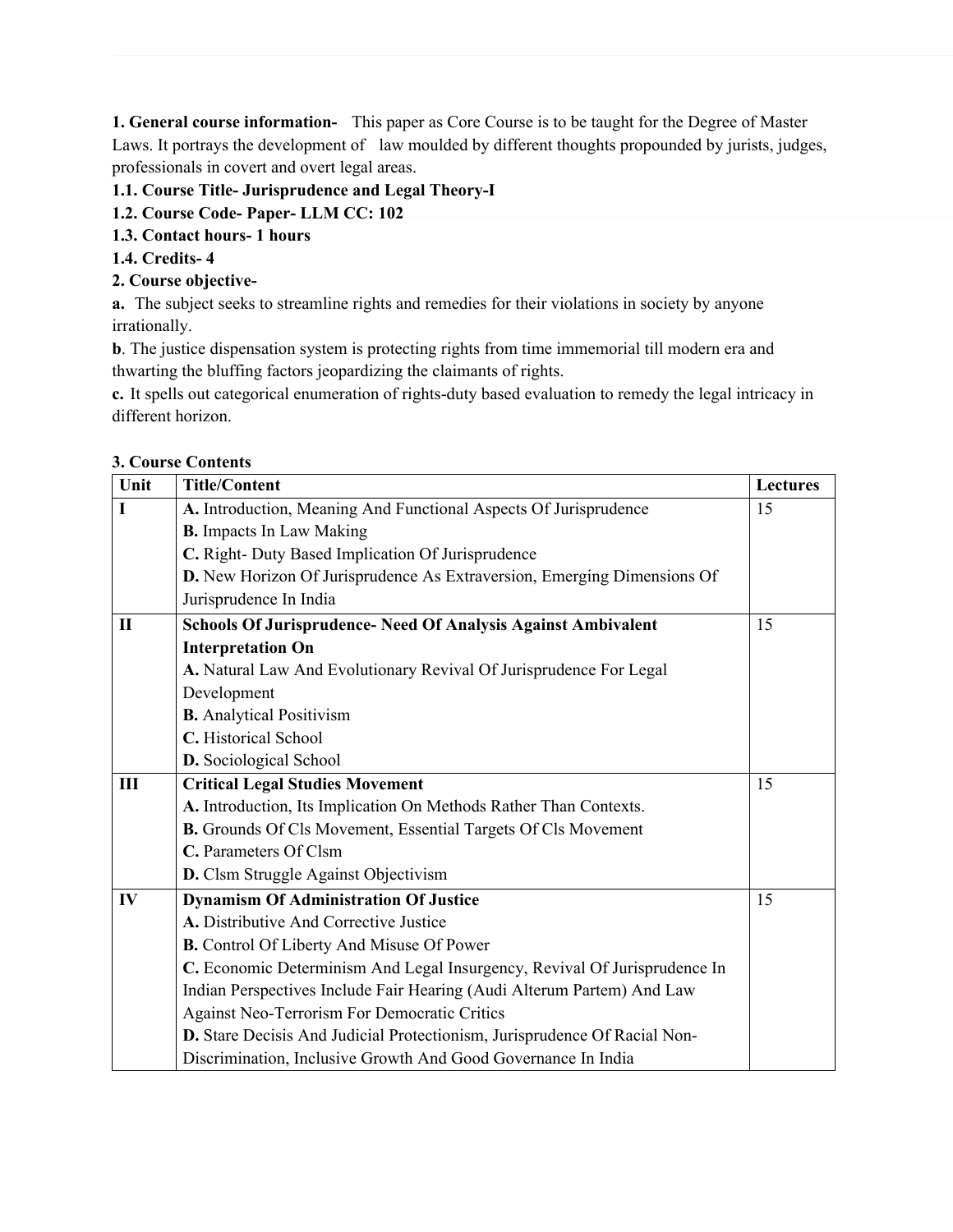#### **4. Reference**-

- 1. Jurisprudence- Dias RWB & RWM by Lexis Nexis Butterworths
- 2. Jurisprudence: The Phiosophy and Method of Law- Edgar Bodenheimer, Harvard University Press
- 3. Justice in Robes- Ronald Dworkin, Harvard University Press, London
- 4. Jurisprudence and Legal Theory- V.D. Mahajan, Eastern Book Company
- 5. Legal Theory- W. Friedman- Stevens and Sons Ltd., London

Note: - All latest volumes of above mentioned books must be preferred. The above list of books is not an exhaustive one.

### **5. Outcome of the course**-

**a.** The course envisions acute study of legal development contextualizing current needs.

**b**. New horizons of jurisprudence, CLSM etc. reflect study of grey areas against impropriety or inadequacy of remedy.

### **6. Evaluation pattern of the Course:**

| <b>Total Marks: 100</b> |                                   |                                       |                  |                           |  |  |
|-------------------------|-----------------------------------|---------------------------------------|------------------|---------------------------|--|--|
| <b>End Semester</b>     | In Semester Assessment (40 marks) |                                       |                  |                           |  |  |
|                         | Attendance                        | Home Assignment on writing of concept | In Semester Exam | Writing of Research paper |  |  |
|                         |                                   | note                                  |                  | & Presentation            |  |  |
| -60                     |                                   |                                       |                  |                           |  |  |

The progress of the students will be continuously assessed throughout the semester by their attendance, participation in discussion during class lectures, tutorials, presentations, writing of assignments on given topic from the syllabus. Internal and end semester may consist of long and short essay type questions, which will come from the text, class room lectures and discussions and any other reading assigned.

# **LL.MDSE 103: Comparative Administrative Law**

# **1. General Information (Brief Introduction of the Paper):**

This course is to be taught as Discipline Specific Elective Paper for the Degree of Master of Laws. The Law relating to administration and fundamentals and basic concept of Administrative Law will be dealt in this Paper in one semester of the program. This paper is basically a comparative study on Administrative Law. This paper focuses on analytical and theoretical scrutiny of Administrative Law.

**Course title: Comparative Administrative Law Course Code: LLM DSE 103 Contact hours: 60 Credits: 4**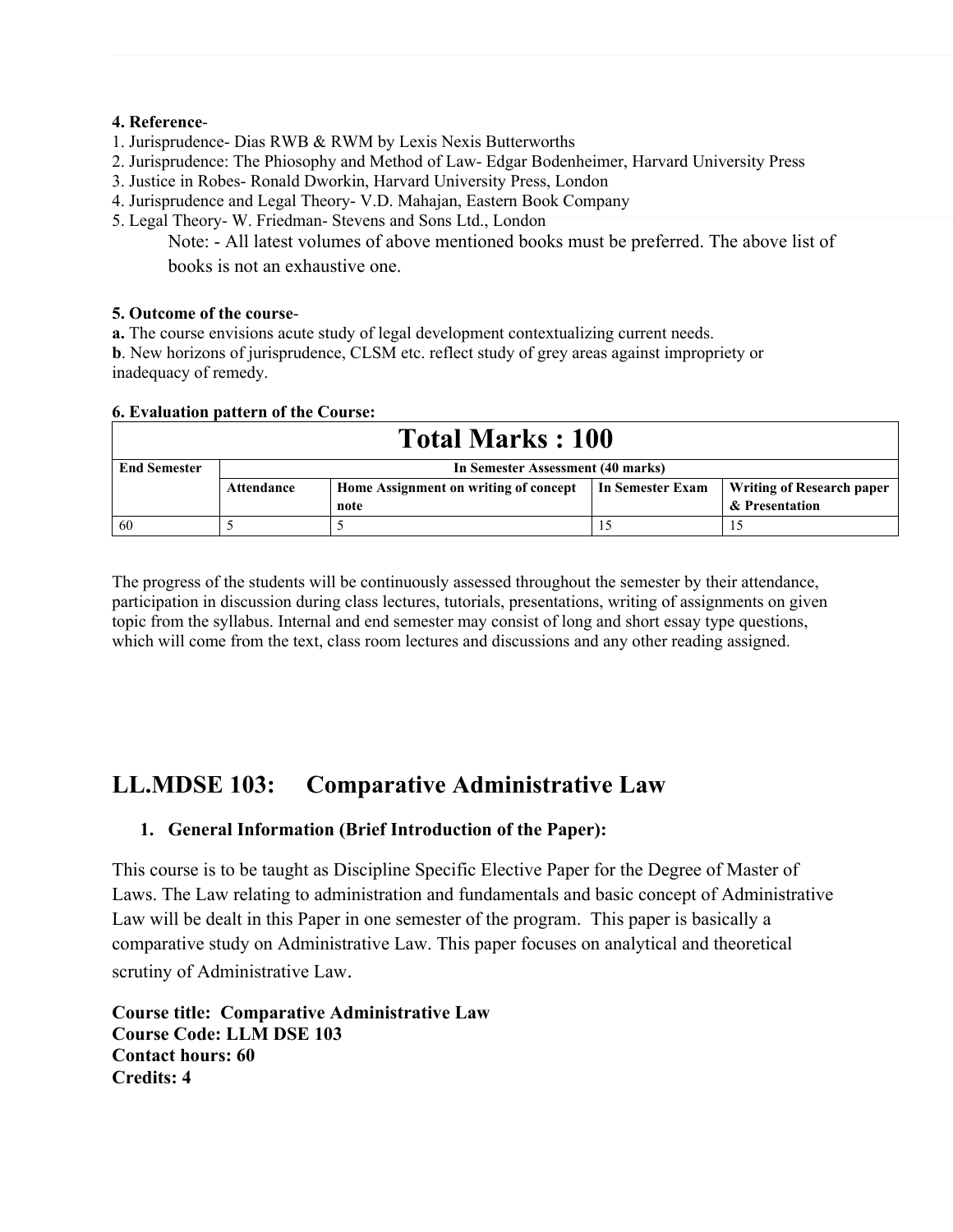# 2. **Course Objective:**

- To understand the basic concepts of the Administrative Law
- To highlight the similarities and dissimilarities of Administrative Law in India, USA, UK and France to make a comparative study of Administrative Law in some major countries of the world ( India, USA, UK and France)

# **3. Course Content:**

| Unit         | <b>Title/Content</b>                                     | <b>Lectures</b> |
|--------------|----------------------------------------------------------|-----------------|
| I            | <b>INTRODUCTION</b>                                      | 15              |
|              | a. Meaning, Definition, Scope and Significance of        |                 |
|              | <b>Administrative Law</b>                                |                 |
|              | b. Evolution and Development of Administrative Law in    |                 |
|              | India, UK, USA and France                                |                 |
|              | c) Droit Administratiff                                  |                 |
|              | d) Relationship between Constitutional Law and           |                 |
|              | <b>Administrative Law</b>                                |                 |
| $\mathbf{I}$ | A. Rule of Law                                           | 15              |
|              | B. Doctrine of Separation of Powers and its relevance in |                 |
|              | <b>Contemporary Times</b>                                |                 |
| $\rm III$    | <b>DELEGATED LEGISLATION</b>                             | 15              |
|              | a. Meaning of Delegated Legislation and its Growth       |                 |
|              | b. Delegated Legislation in USA, UK, and in India        |                 |
|              | c. Principles of Administrative Rule making              |                 |
|              | d. Control Mechanisms of Delegated Legislation:          |                 |
|              | Parliamentary, Procedural and Judicial                   |                 |
|              | e. Sub-delegation                                        |                 |
| IV           | PRINCIPLES OF NATURAL JUSTICE                            | 15              |
|              | a. Concept, Evolution and Importance                     |                 |
|              | b. Natural Justice in India                              |                 |
|              | c. Natural Justice and Statutory Provisions              |                 |
|              | d. Application of Natural Justice                        |                 |

# **4. References:**

Suggested References:

- 1. MP Jain and SN Jain : Principles of Administrative Law
- 2. I P Massey: Administrative Law
- 3. C K Takwani: Lectures on Administrative Law
- 4. D DBasu: Administrative Law

# **Further Readings:**

1. S P Sathe: Administrative Law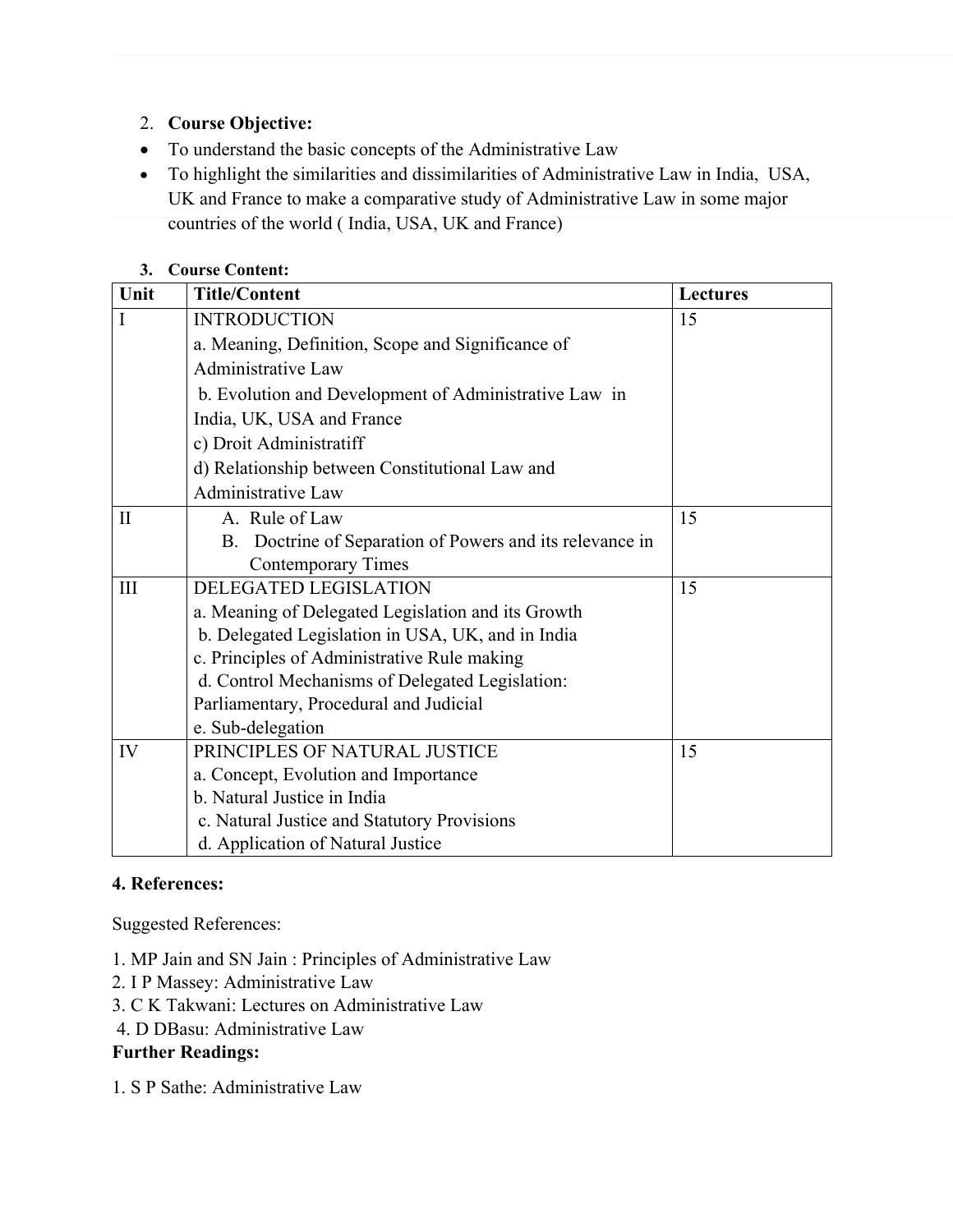- 2. M C Jain Kagzi: The Indian Administrative Law
- 3. O. Hood Philips and Jackson: Administrative Law
- 4. H.W.R. Wade and C.F. Forsyth: Administrative Law
- 5.Griffith and Street: Principles of Administrative Law
- 6. MC Jain Kagziand Balbir Singh,A Casebook of Administrative Law
- 7. D. D.Basu, Comparative Administrative Law, 1998
- 8. Jain and Jain, Principles of Administrative Law.

Note: - All latest volumes of above mentioned books must be preferred. The above list of books is not an exhaustive one.

### **5.Outcome of the Course:**

- It enables the students to understand the basic concepts of Administrative Law.
- It empowers them with knowledge of the role and functions of the Administrative Agencies in India, USA, UK and France.
- It makes them aware of the relationship between private individuals and Administrative Agencies

### **6.Evaluation Pattern of the Course:**

| <b>Total Marks: 100</b> |                                                                                                      |  |  |  |  |  |
|-------------------------|------------------------------------------------------------------------------------------------------|--|--|--|--|--|
| <b>End Semester</b>     | In Semester Assessment (40 marks)                                                                    |  |  |  |  |  |
|                         | In Semester Exam<br>Home Assignment on writing of concept<br>Writing of Research paper<br>Attendance |  |  |  |  |  |
|                         | & Presentation<br>note                                                                               |  |  |  |  |  |
| -60                     |                                                                                                      |  |  |  |  |  |

The progress of the students will be continuously assessed throughout the semester by their attendance, participation in discussion during class lectures, tutorials, presentations, writing of assignment on given topic from the syllabus. Internal and End Semester exam may consist of long and short essay type questions which will come from the text, class room lectures and discussions and any other reading assigned.

# **LL.M DSE 104: International Environmental Law**

### 1. **General course information:**

This course is to be taught as Discipline Specific Elective Paper for the Degree of Masters of Law. The overall legal environmental aspect with various attempts and applications will be dealt in International Environmental Law in one semester of the program.

- **2. Course title: International Environmental Law**
- **3. Course code: LL.M DSE 104**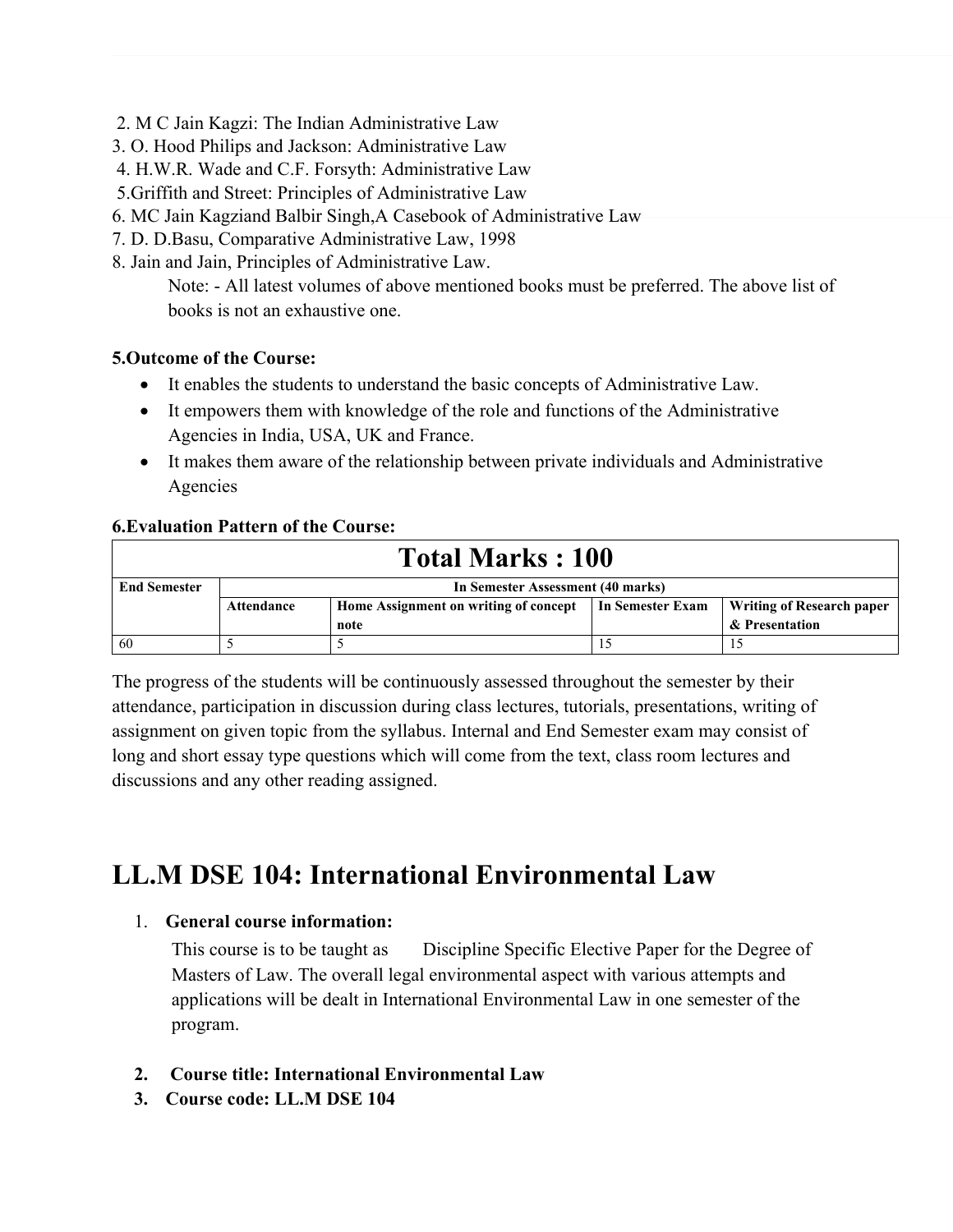# **4. Contact hours: 60**

# **5. Credits: 4**

# **2. Course objective:**

- To provide students an insight into the intricacies of global environmental issues.
- To make them understand various aspects of International Environmental Law

# **3. Course Contents:**

| Unit         | <b>Title/Content</b>                                                | <b>Lectures</b> |
|--------------|---------------------------------------------------------------------|-----------------|
| I            | 1. Historical Development Of International Environment Law.         | 15              |
|              | 2. Soft Law And Hard Law, Global Environmental Organisations.       |                 |
|              | 3. Environmental Summits: Stockholm Conference To Rio+ 20.          |                 |
| $\mathbf{I}$ | 1. Principles Of International Environment Law: Intergenerational   | 15              |
|              | Equity, Polluter Pays Principles,                                   |                 |
|              | 2. Precautionary Principles, Public Trust Doctrine.                 |                 |
|              | 3. World Commission On Environment And Development, Our             |                 |
|              | Common Future, 1987.                                                |                 |
|              | 4. Notion Of Sustainable Development And Sustainable Development    |                 |
|              | Goals, 2030                                                         |                 |
| Ш            | 1. Regulation Of Hazardous Wastes.                                  | 15              |
|              | 2. Problem Of Climate Change In Its Broader Context.                |                 |
|              | 3. Trade And Environment: WTO And Trips Agreement.                  |                 |
| IV           | 1. Conservation On Wetlands (Ramsar Convention).                    | 15              |
|              | 2. Convention On International Trade In Endangered Species (CITES)  |                 |
|              | 3. Conservation Of Biological Diversity (CBD) Intellectual Property |                 |
|              | <b>Rights And Biodiversity</b>                                      |                 |
|              | Conservation, Cartagena Protocol On Bio Safety.                     |                 |

# **4. References:**

- Birnie and A. Boyle, "International Law and Environment" 2009. Oxford University Press.
- Stuart Bell and Donald McGillivray, Environmental Law (2000), Blackstone Press.
- Singh Gurdip, " Environmental Law" 2016 Eastern Book Company, Lucknow (India).
- Phillippe Culet, Intellectual Property Protection and Sustainable Development, (2004) Lexis Nexis Butterworth, New Delhi.
- Caldwell, Lynton Keith," International Environmental Policy: Emergence & Dimension. World Commission on Environment and Development, *Our Common Future* (1987) Oxford University Press.
- Aynsley Kellor, International Toxic Risk Management (1999), Cambridge University Press.
- Abdul Haseeb Ansari, *Future Directions in Conservation of Biological Diversity: An Interdisciplinary Approach*, in Michael I Jaffery, Jeremy Firestone and KarenBubna-Litic, *Biodiversity Conservation Law & Livelihoods Bridging the North- South Divide*,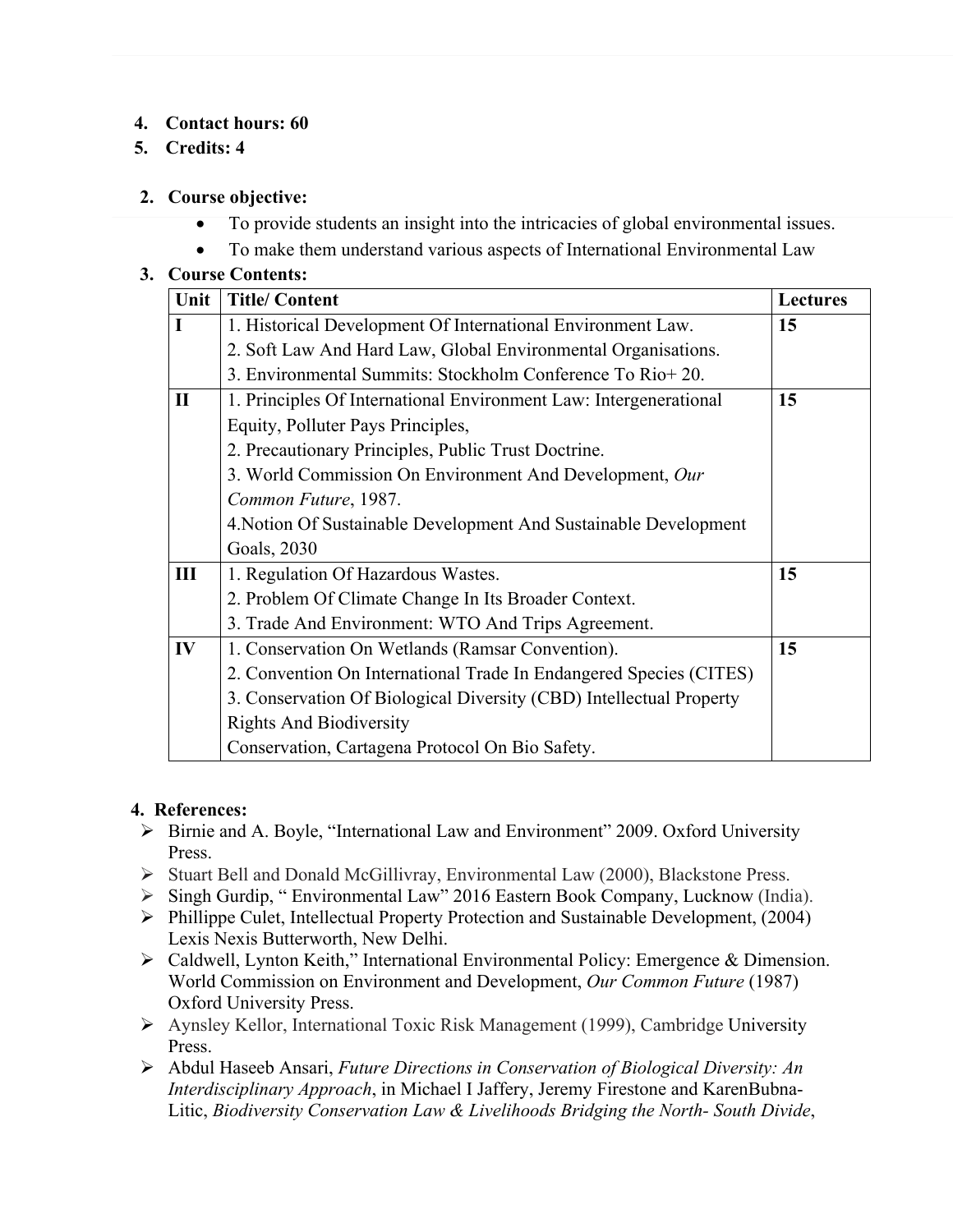Cambridge University Press, 2008).

 Note: - All latest volumes of above mentioned books must be preferred. The above list of books is not an exhaustive one.

### **4. Outcome of the Course:**

- To sensitize the students with environmental issues.
- It makes them understand environmental issues of human rights violations occurring in society.
- It empowers them with knowledge of -system/machinery which is responsible for providing justice.

# **5. Evaluation pattern of the Course:**

| <b>Total Marks: 100</b> |                                   |                                       |                  |                                  |  |  |
|-------------------------|-----------------------------------|---------------------------------------|------------------|----------------------------------|--|--|
| <b>End Semester</b>     | In Semester Assessment (40 marks) |                                       |                  |                                  |  |  |
|                         | Attendance                        | Home Assignment on writing of concept | In Semester Exam | <b>Writing of Research paper</b> |  |  |
|                         | & Presentation<br>note            |                                       |                  |                                  |  |  |
| 60                      |                                   |                                       |                  |                                  |  |  |

The progress of the students will be continuously assessed throughout the semester by their attendance, participation in discussions during class lectures, tutorials, presentations, writing of assignment on given topic from the syllabus. Internal and End Semester exam may consist of long and short essay type questions, which will come from the text, class room lectures and discussions and any other reading assigned.

# **LL.M SDE 105: Theory & Enforcement Mechanism of Human Rights**

# **1. General course information**

This course is to be taught as a Discipline Specific Elective Paper for the Degree of Masters of Law. Human rights are the fundamental rights of any human being. They are just like the asset to anyone. They are the interests which need to be protected in case of their violation in today's time every minute a person is facing human rights violation in any of its form which necessitated the need of establishing the institutions and agencies for the protection of human rights all around the world .This paper acquaints the students and readers with the theories of human rights and also the mechanisms and agencies which deals with protection and safeguarding of human rights in a phased manner.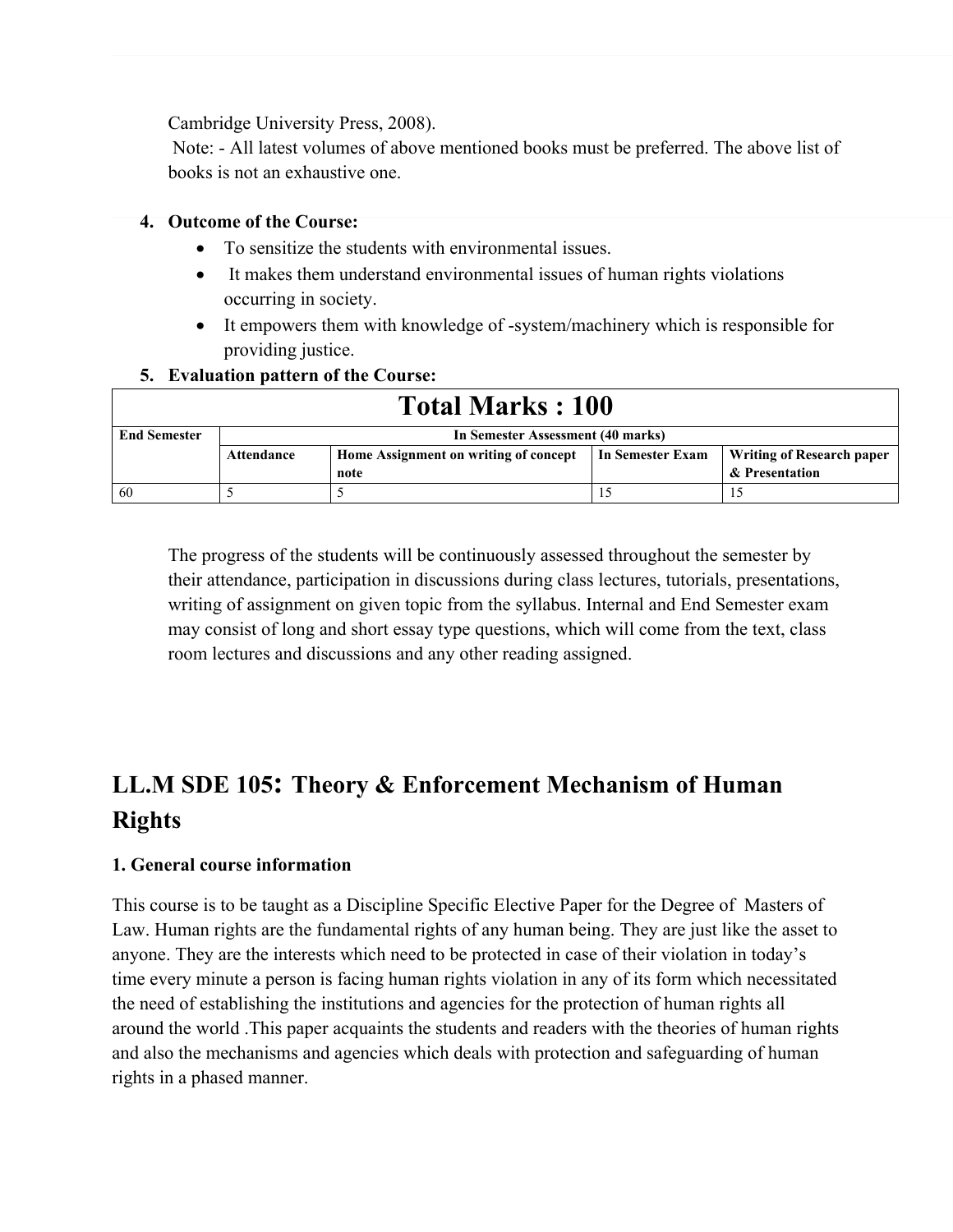# **1.1. Course title**- **Theories of human rights and Enforcement of human rights mechanisms**

- **1.2. Course code LLM DSE 105**
- **1.3. Contact hours 60 hours**
- **1.4. Credits -4**

# 2. **Course objective**

- i. To let know the theories which deals with human rights.
- ii. To familiarize about the institutions and its mechanisms which functions to safeguard the human rights in case of infringement.
- iii. To gather the clear theoritical knowledge of the contents paper and its time needed practical application

### **3.Course Content:**

| <b>UNIT</b>       | <b>TITLE/CONTENT</b>                                                    | <b>LECTURE</b> |
|-------------------|-------------------------------------------------------------------------|----------------|
|                   |                                                                         | S              |
| UNIT <sub>1</sub> | <b>Theories Of Human Rights</b>                                         |                |
|                   | I. Concept, Principles Of Human Rights                                  | 15             |
|                   | Ii. World Conferences On Human Rights, Law<br>Commission                |                |
|                   | Reports, Justice J.S Verma Committee Report,                            |                |
|                   | Iii. Theories Of Human Rights                                           |                |
| UNIT <sub>2</sub> | <b>Indian Enforcement Mechanisms</b>                                    | 15             |
|                   | I. The Indian Judiciary And Constitutional Provisions.                  |                |
|                   | Ii. National And State Human Rights Commission On Human Rights.         |                |
|                   | Iii. National Commission For Women                                      |                |
|                   | Iv. National Commission For Child                                       |                |
|                   | V. National Commission For Scheduled Caste And Scheduled Tribe          |                |
|                   | Vi. Sexual Violence And Human Rights                                    |                |
|                   | Vii. Protection Of Human Rights Act 1993                                |                |
| <b>UNIT3</b>      | <b>INTERNATIONAL ENFORCEMENT MECHANISMS</b>                             | 15             |
|                   | i. UN Human Rights Council – its history, functions, working structure, |                |
|                   | etc.                                                                    |                |
|                   | ii. International Court of Justice                                      |                |
|                   | iii. International Criminal Court                                       |                |
|                   | iv. Other International Organs and Agencies                             |                |
| <b>UNIT4</b>      | REGIONAL ENFORCEMENT MECHANISMS                                         | 15             |
|                   | i. European Court of Human Rights                                       |                |
|                   | ii. American Court of Human Rights                                      |                |
|                   | iii. African Court of Human Rights                                      |                |
|                   | iv. Other Regional Enforcements Agencies.                               |                |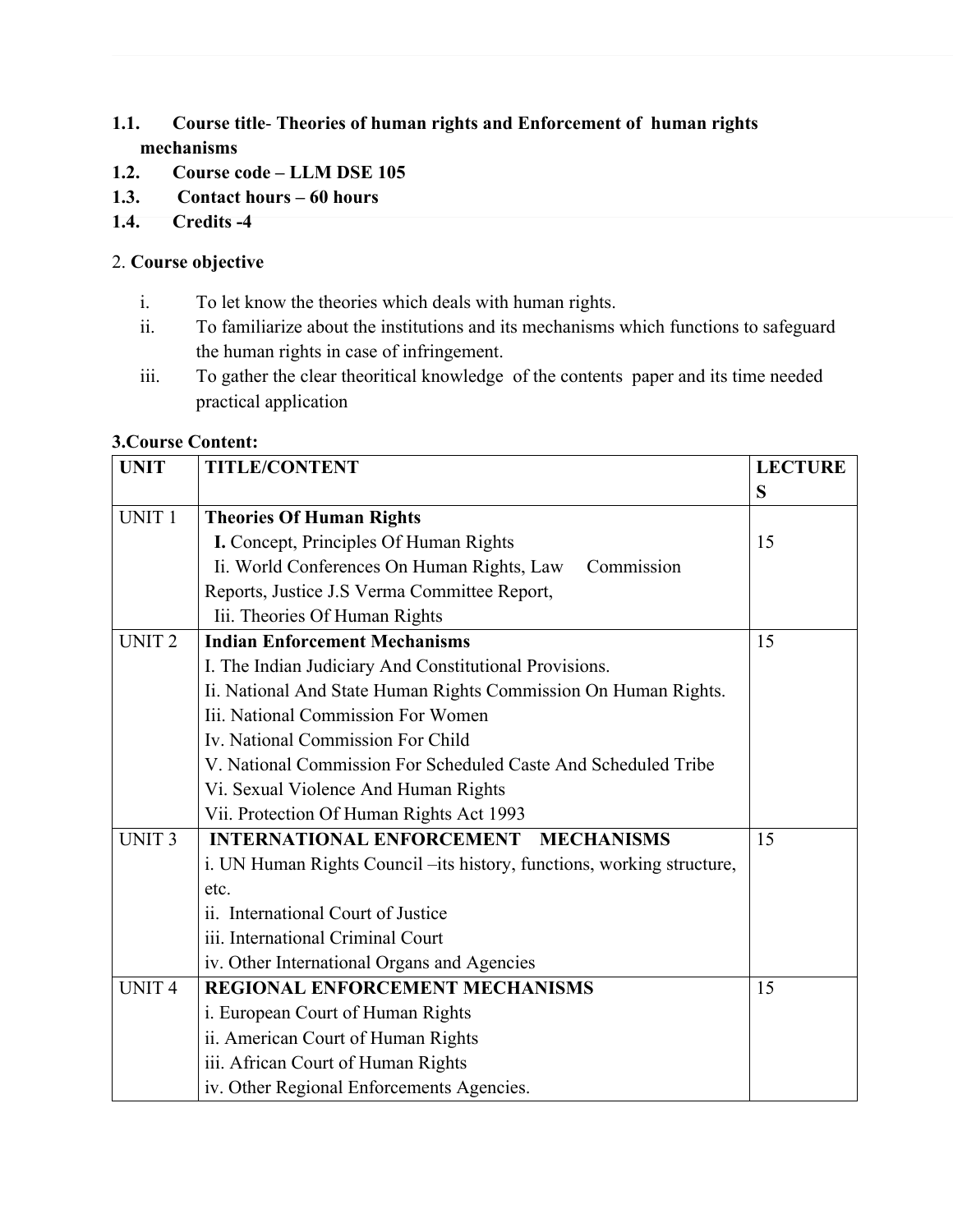# **4. References-**

- i. S.K Kapoor, International Human Rights Law, Central Law Agency,  $17<sup>th</sup>$  Edition
- ii. Ian Brownlie , Godwin Gill Basic documents of human rights
- iii. Philip Alstan, Human Rights
- iv. Bice Dickson (ed),Human Rights and The European Commission
- iv. N.Sanjoaba , Current Issues on Human Rights
- v. Annual reports of NHRC AND SHRC
- vi. Justice for women, Concerns and expression (Articles by A.S Anand)
- vii. Chandra Bala , International Court of Justice

Note: - All latest volumes of above mentioned books must be preferred. The above list of books is not an exhaustive one.

# **5. Outcome of the course**

I. One will come to know the inspiring kinds of theories of human rights

ii. One will come to realize about the mechanisms which enforces the human rights laws for the protection of the rights aforesaid.

# **6. Evaluation of Pattern course**

| <b>Total Marks: 100</b> |                                                                                                             |  |  |  |  |  |
|-------------------------|-------------------------------------------------------------------------------------------------------------|--|--|--|--|--|
| <b>End Semester</b>     | In Semester Assessment (40 marks)                                                                           |  |  |  |  |  |
|                         | Home Assignment on writing of concept<br>In Semester Exam<br><b>Writing of Research paper</b><br>Attendance |  |  |  |  |  |
|                         | & Presentation<br>note                                                                                      |  |  |  |  |  |
| 60                      |                                                                                                             |  |  |  |  |  |

 The progress of students will be continuously assessed throughout the semester by their attendance, participation in discussions during class lectures, tutorials, presentations writing of assignment on given topic from the syllabus. Internal and End semester exam may consist of long and short essay type questions, which will come from the text, classroom lectures and discussions and any other reading assigned.

# **LL.M DSE 106: Fundamental of Intellectual Property Rights**

1. **General course information:** This course is to be taught as Discipline Specific Elective Course Structure for the Degree of Masters of Law. The meaning of Intellectual Property Rights, its nature and scope, the historical background of Intellectual Property Rights both in International Level and in the National Level, the significance of Intellectual Property Rights, the kinds of Intellectual Property Rights along with few landmark cases will be dealt in "Fundamentals of Intellectual Property Rights" in one semester of the Program.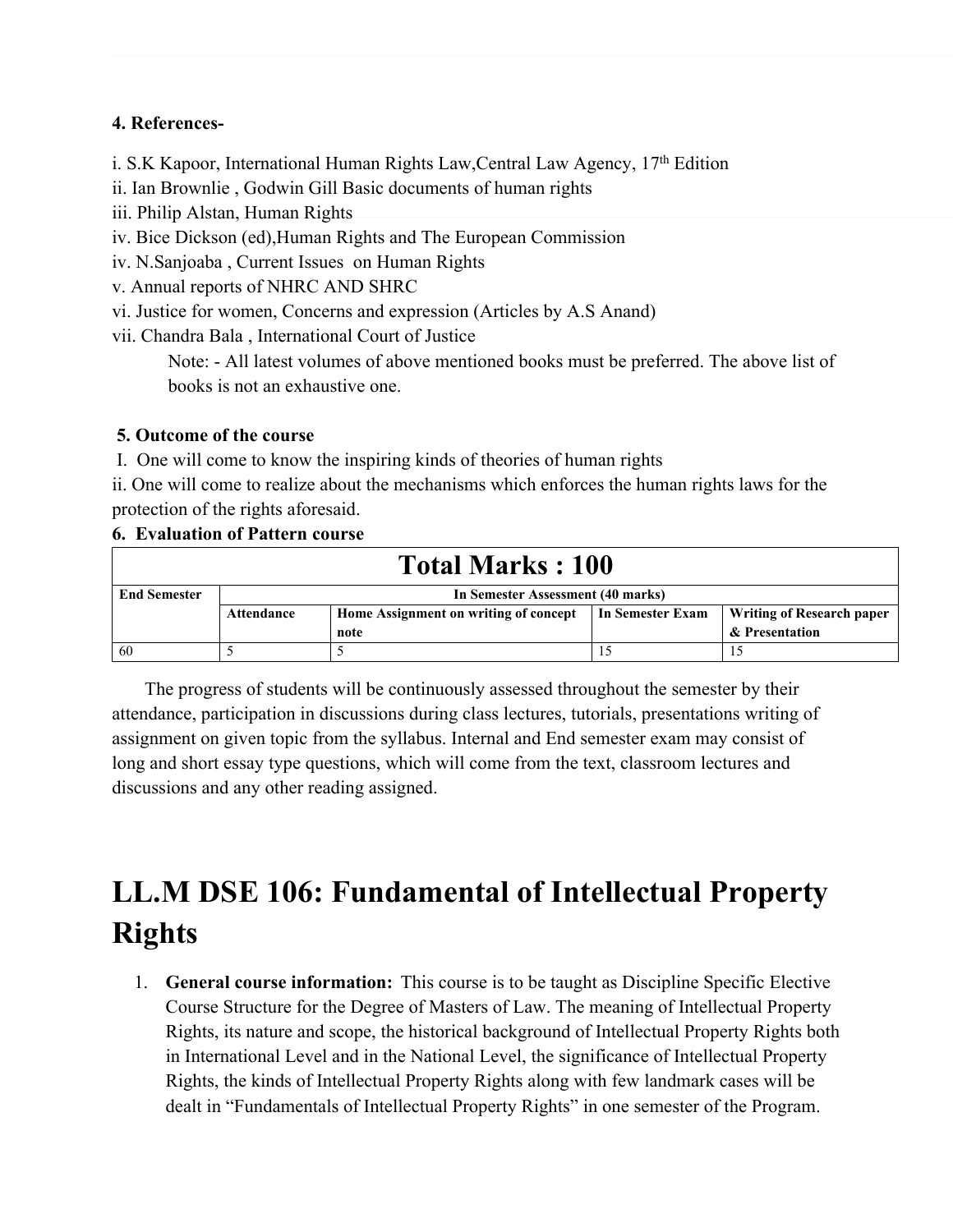- 1.1 Course title: Fundamentals of Intellectual property Rights
- 1.2 Course code: LL.M DSE 106
- 1.3 Contact hours: 60
- 1.4 Credits:4

# **2. Course objective:**

- To equip the learner with the basic understanding of Intellectual Property Rights.
- To equip the learner with the recent developments in relation to Intellectual Property Rights.

### **3. Course Contents:**

| Unit         | <b>Title/Content</b>                                                | <b>Lectures</b> |
|--------------|---------------------------------------------------------------------|-----------------|
| I            | 1. Concept, Nature And Scope Of Intellectual Property Rights.       | 15              |
|              | 2 Historical Background Of Intellectual Property Rights             |                 |
|              | 3. Significance Of Intellectual Property Rights And Its Enforcement |                 |
| $\mathbf{I}$ | 1. Kinds Of IPR-Industrial Property And Copyright                   | 15              |
|              | 2. Theories Of Intellectual Property Rights                         |                 |
|              | 3.IPR And International Legal Instruments                           |                 |
| III          | 1. Introduction To The TRIPS Agreement                              | 15              |
|              | 2. Historical And Legal Background To TRIPS                         |                 |
|              | 3. Objectives And Principles Of TRIPS Agreement                     |                 |
| IV           | 1. WIPO And Its Functions, Agreement Between WIPO And WTO.          | 15              |
|              | 2. Role Of Government In The Administration Of IPR                  |                 |
|              | 3. Interface Between IPR And Competition Law                        |                 |

# **4. References:**

- Ahuja V.K, *Intellectual Property Rights in India* ( 3rd Edition, July 2017,LexisNexis, Butterworths, Wadhwa, Nagpur)
- Bainbridge, David, *Intellectual Property Rights,*10th Edition, Pearson
- Correa, Carlos M, *Trade Related Aspects of Intellectual Property Rights, A Commentary on TRIPS Agreement*( Oxford University, Press, Oxford/New York, 2007)
- Cornish W.R, *Case and Materials on Intellectual Property*, 3rd Edition (1999)
- Das, J.K, *Intellectual Property Rights* (2008)
- Steven D Anderman (ed.) *The Interface between Intellectual Property Rights and Competition Policy,*( Cambridge University Press, New York, 2007)
- Vashisth V, *Law and practice of Intellectual Property in India,*(1999)
- *WIPO Intellectual Property Handbook, (2004); WIPO Intellectual Property Law; Introductory notes, WIPO Intellectual Property Handbook; Law Policy and use (2004)*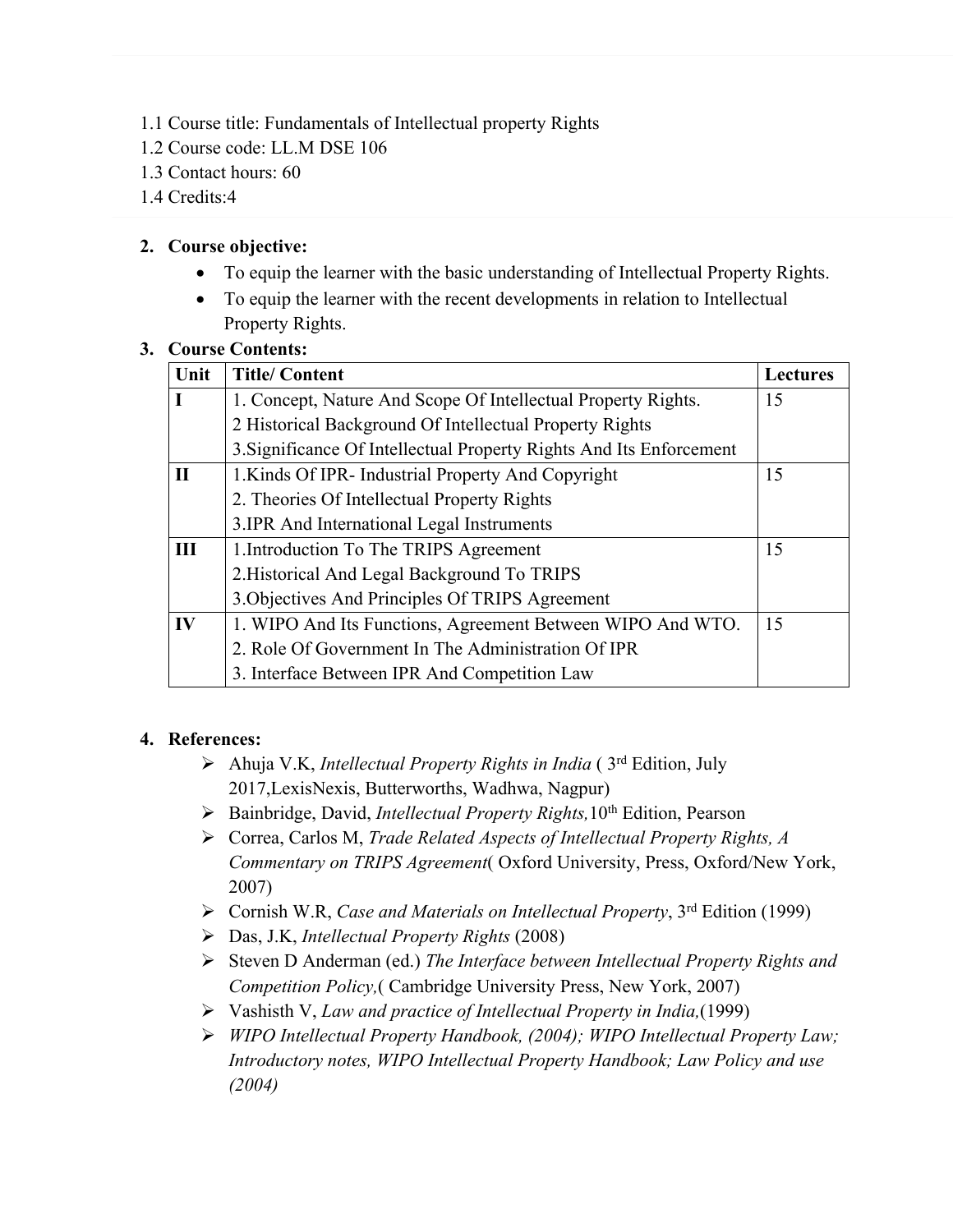Wadhera, B.L*, Law relating to Patents, Trademarks, Copyrights, Designs and Geographical Indications*, Fifth Edition,2016

Note: - All latest volumes of above mentioned books must be preferred. The above list of books is not an exhaustive one.

# **5. Outcome of the Course:**

- $\triangleright$  It will make the learner aware about the basic concepts of Intellectual Property Rights.
- $\triangleright$  It will help the learner understand the International and National Laws as to IPR.
- $\triangleright$  It will enable the learner to understand the interface between IPR and competition Laws.

# **6. Evaluation pattern of the Course:**

| <b>Total Marks: 100</b> |                                   |                                       |                  |                                  |  |  |
|-------------------------|-----------------------------------|---------------------------------------|------------------|----------------------------------|--|--|
| <b>End Semester</b>     | In Semester Assessment (40 marks) |                                       |                  |                                  |  |  |
|                         | Attendance                        | Home Assignment on writing of concept | In Semester Exam | <b>Writing of Research paper</b> |  |  |
|                         | & Presentation<br>note            |                                       |                  |                                  |  |  |
| 60                      |                                   |                                       |                  |                                  |  |  |

The progress of the students will be continuously assessed throughout the semester by their attendance, participation in discussions during class lectures, tutorials, presentations, writing of assignment on given topic from the syllabus. Internal and End Semester exam may consist of long and short essay type questions, which will come from the text, class room lectures and discussions and any other reading assigned.

# **LL.M DSE 107: Criminal Laws: a comparative Study**

1.1 **General course information**: This course is to be taught as Discipline Specific Elective Paper for the Degree of Masters of Law. The fundamentals of criminal law, basic element and different stages of crime will be taught in one semester of the course.

# **1.2 Course title: Criminal Law – A Comparative Study**

- **1.3 Course code: LL.M DSE 107**
- **1.4 Contact hours: 60**

### **1.5 Credits: 4**

- **2. Course objective:**
- To provide students an insight into the conceptual analysis of crime.
- To make them understand the development of criminal law in India, USA and UK.

### **3. Course Contents:**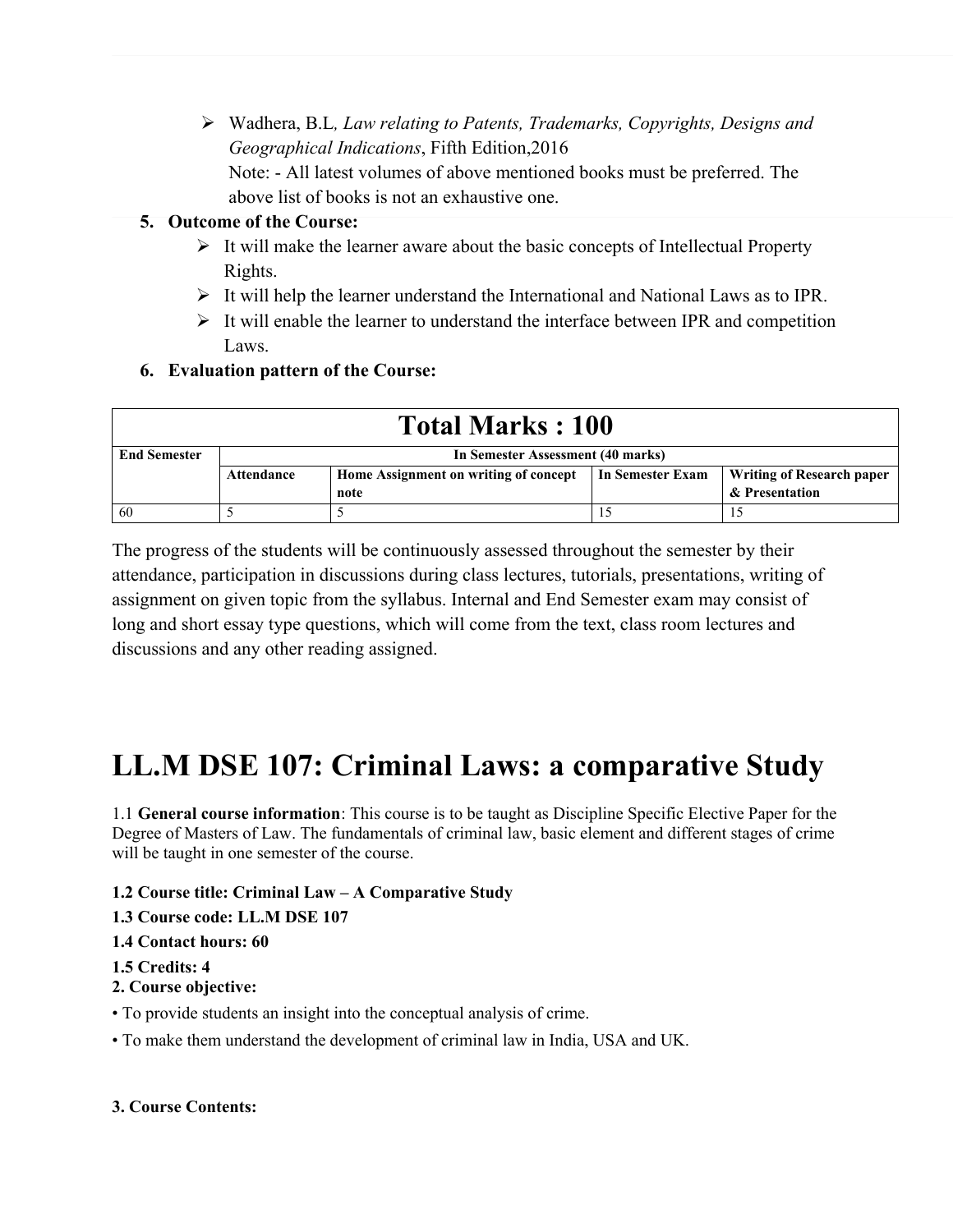| Unit                    | <b>Title/Content</b>                                                         | <b>Lectures</b> |
|-------------------------|------------------------------------------------------------------------------|-----------------|
| 1                       | 1.1 Conceptual Analysis Of Crime – Meaning, Nature, Elements And Types       | 15              |
|                         | 1.2 Evolution And Development Of Criminal Law In India, Usa And Uk           |                 |
|                         | 1.3 Kinds Of Punishment                                                      |                 |
|                         |                                                                              |                 |
| $\overline{\mathbf{c}}$ | 2.1 General Defences                                                         | 15              |
|                         | 2.2 Abetment And Attempt, Recidivism And Euthanasia.                         |                 |
|                         | 2.3 Culpable Homicide And Murder; Rape And Unnatural Offences                |                 |
|                         | 2.4. Theft And Robbery; Defamation And Offences Relating To Marriage.        |                 |
| 3                       | 3.1 Hierarchy Of Criminal Courts And Their Jurisdiction In India, Usa And Uk | 15              |
|                         | 3.2 Power And Functions Of Police, Judicial Officer And Public Prosecutor.   |                 |
|                         | 3.3 Law Of Arrest And Procedure In India, Usa And Uk                         |                 |
| 4                       | 4.1 Types Of Trial, Speedy Justice And Plea Bargaining                       | 15              |
|                         | 4.2 Role Of Judges, Prosecution And Defence Attorney During Trial            |                 |
|                         | 4.3 Legal Aid And Public Participation In Criminal Justice                   |                 |
|                         |                                                                              |                 |

### **4. Suggested Reading**

1 Kenny's: Outlines of Criminal Law.

- 2. Russell: On Crime.
- 3. Jefferson Michael: Criminal Law.
- 4. Dik George D. Sharlot Michael: Criminal Law Cases and Materials.
- 5. Hall Jerome: General Principles of Criminal Law.
- 6. Pillai P.S.A.: Criminal Law.

Note: - All latest volumes of above mentioned books must be preferred. The above list of books is not an exhaustive one.

#### **5. Outcome of the Course:**

- It makes the student understand the criminal administration system in India, USA and UK
- It enables them to evaluate the fundamentals of criminal law and its relevance in present era.

| <b>Total Marks: 100</b> |                                   |                                  |  |  |  |  |
|-------------------------|-----------------------------------|----------------------------------|--|--|--|--|
| <b>End Semester</b>     | In Semester Assessment (40 marks) |                                  |  |  |  |  |
|                         | <b>Attendance</b>                 | <b>Writing of Research paper</b> |  |  |  |  |
|                         | & Presentation<br>note            |                                  |  |  |  |  |
| -60                     |                                   |                                  |  |  |  |  |

#### **6.Evaluation pattern of the Course:**

The progress of the students will be continuously assessed throughout the semester by their attendance, participation in discussions during class lectures, tutorials, presentations, writing of assignment on given topic from the syllabus. Internal and End Semester exam may consist of long and short essay type questions, which will come from the text, class room lectures and discussions and any other reading assigned.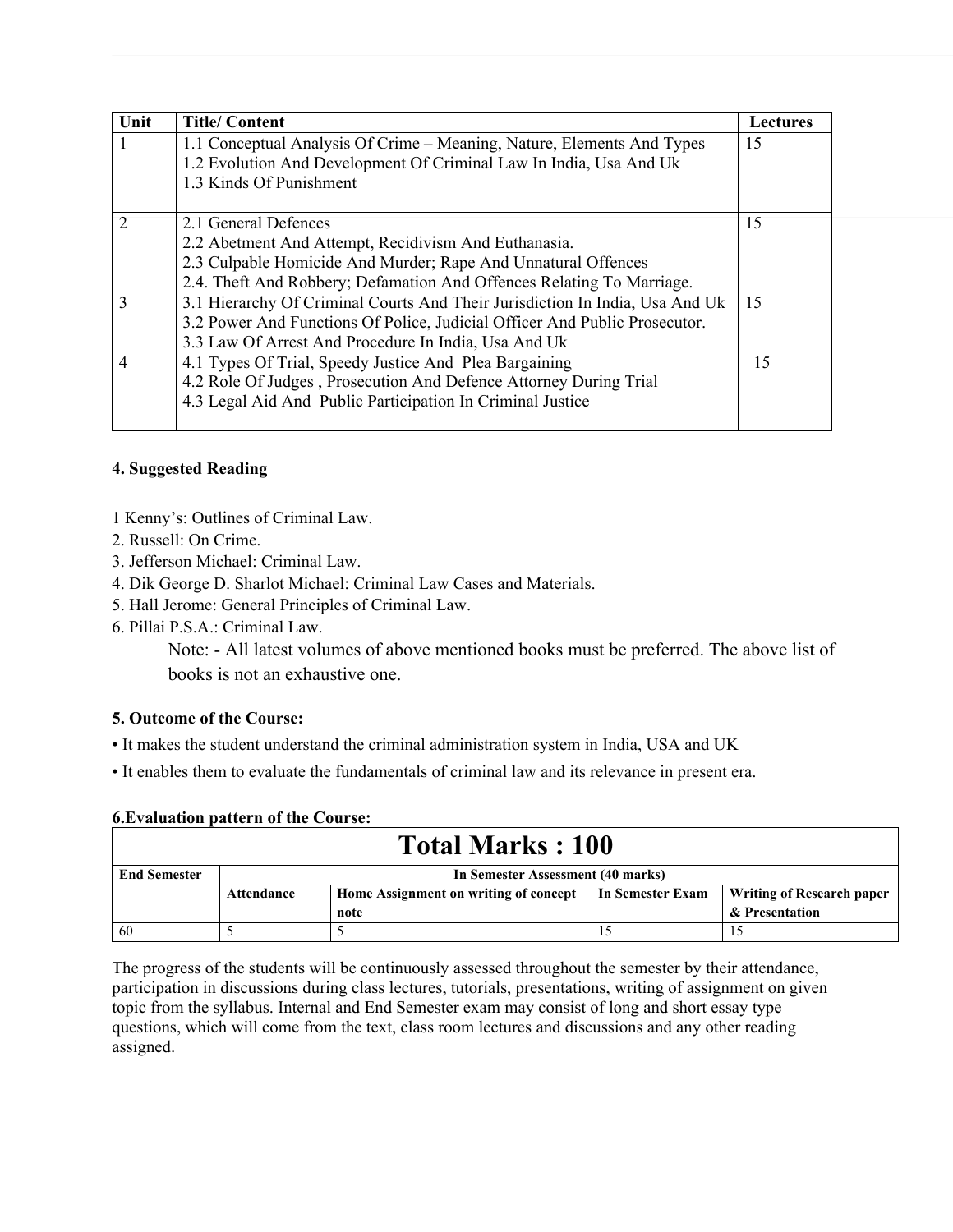# **LL.M DSE 108: General Principles of Contract**

# 1.1 **General course information:**

This course is to be taught as Discipline Specific Elective Paper for the Degree of Masters of Law. This paper mainly focusing on delivering the Genesis and Philosophy of Contracts and its importance in a commercial developing society

### 1.2 **Course title: Principles of Contract and Specific Relief Act**

**1.3 Course code: LL.M DSE 108**

### **1.4 Contact hours: 60**

**1.5 Credits: 4**

### **2. Course objective:**

- The students would be expected to be well conversant with the general principles of contract.
- To make the students understand the importance in the commercial developing society.

### 3. **Course Contents:**

| Unit | <b>General Principles of Contract</b>                                                                                                                                                                                                                                                                                                                                                                                                                                                                                                        | No. of<br><b>Lectures</b> |
|------|----------------------------------------------------------------------------------------------------------------------------------------------------------------------------------------------------------------------------------------------------------------------------------------------------------------------------------------------------------------------------------------------------------------------------------------------------------------------------------------------------------------------------------------------|---------------------------|
| 1.   | - Basis Of Contractual Obligation: Historical Evolution And Theories Of<br>Contractual Liabilities.<br>-Historical Foundations Of Modern Contract Law: Roman, English,<br>American And Indian.<br>- Formation Of Contract - Agreement And Contract, Intention To Create<br>Legal Obligation; Requirements Of Valid Contract.<br>-Proposal And Acceptance- Essential Elements, Communication And<br>Revocation, Proposal And Invitation For Proposal,<br>- Unilateral And Bilateral Contracts.<br>-Standard Forms Of Contract.<br>-E-Contract | 15                        |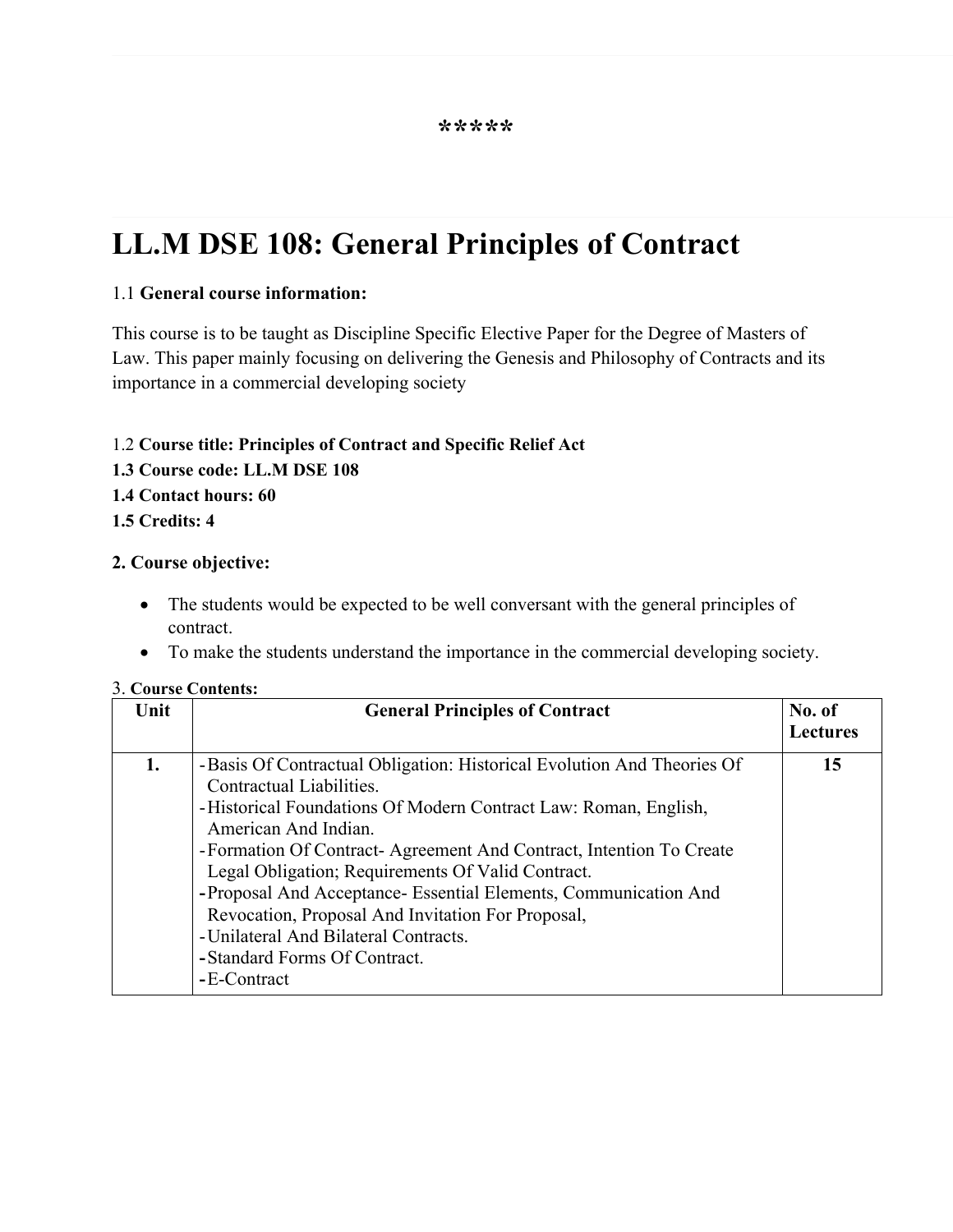| $\mathbf{I}$ | -Capacity To Contract-Meaning And Scope, Contractual Capacity Of A<br>Minor, Corporation, Government, Effects Of Minor's Agreement And<br>Estoppel, Ratification.<br>-Contract By A Person Of Unsound Mind- Legal Effects.<br>-Other Legal Disabilities.                                                                                                                                                                                                                                                                                      | 15 |
|--------------|-----------------------------------------------------------------------------------------------------------------------------------------------------------------------------------------------------------------------------------------------------------------------------------------------------------------------------------------------------------------------------------------------------------------------------------------------------------------------------------------------------------------------------------------------|----|
|              | - Free Consent- Meaning And Scope: Vitiating Elements- Coercion, Fraud,<br>Misrepresentation, Undue Influence And Mistake, Distinction Between<br>Fraud And Innocent Misrepresentation, Coercion And Duress, Mistake Of<br>Law And Mistake Of Fact,<br>-Remedies Available When Agreement Is Vitiated By Mistake.                                                                                                                                                                                                                             |    |
| III          | -Consideration-Nudumpactum-Its Need, Meaning And Essential;<br>Adequacy Of Consideration,<br>- Privityof Contract And Consideration- Its Exceptions; Past; Executed And<br>Executory Consideration, Doctrine Of Consideration And Promissory<br>Estoppels; Essentiality Of Consideration With Exceptions.<br>- Legality Of Objects And Consideration- Unlawful Consideration And<br>Objects; Void, Voidable And Unlawful Agreements And Their Effects.<br>- Void Agreements<br>- Contingent Contract- Meaning And Scope, Reciprocal Promises. | 15 |
| IV           | -Discharge Of Contract<br>-Breach Of Contract And Remedies<br>-Damages- Meaning And Nature, Kinds, Remoteness Of Damage.<br>-Specific Relief Act 1963                                                                                                                                                                                                                                                                                                                                                                                         | 15 |

# 4. **References:**

- Pollock &Mulla, "The Indian Contract Act, 1872", 2018, LexisNexis,.
- Avtar Singh, "Law of Contract", Eastern book Company.
- A.G. Guest (ed), Anson's Law of Contract
- Dr.R.K.Bangia, Contract-I, Allahabad Law Agency.
- Dr. S.S. Srivastava, Law of Contract I&II, Central Law Publication
- Dr.S.R.Myneni,Contract-I, Asia Law House.
- P.S.Atiya, Introduction To The Law of Contract.
- G.C.Cheshire, H.S.Fifoot: Cases on the Law of Contract.
- G.M. Trietel, Law of Contract

Note: - All latest volumes of above mentioned books must be preferred. The above list of books is not an exhaustive one.

# 5. **Outcome of the Course: …**

• The students would be expected to be well conversant with the general principles of contract in India.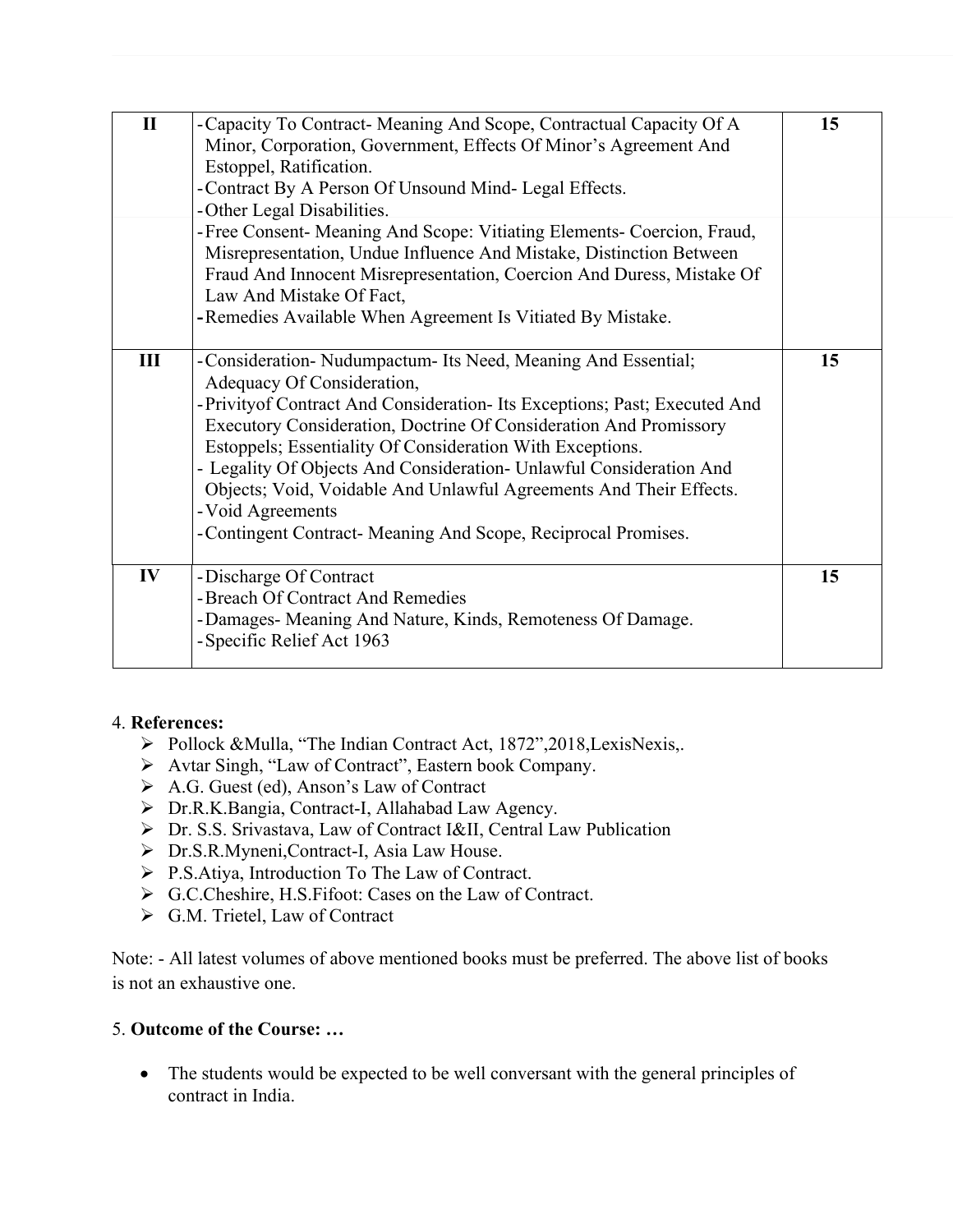- It makes the Students be well familiar with the evolution of law, leading judicial decisions (English and Indian) with important comparative developments elsewhere.
- It empowers the students with the Genesis and Philosophy of Contracts and its importance in a commercial developing society

| <b>b. Evaluation pattern of the Course:</b> |                                                                                                      |  |  |  |  |  |
|---------------------------------------------|------------------------------------------------------------------------------------------------------|--|--|--|--|--|
| <b>Total Marks: 100</b>                     |                                                                                                      |  |  |  |  |  |
| <b>End Semester</b>                         | In Semester Assessment (40 marks)                                                                    |  |  |  |  |  |
|                                             | In Semester Exam<br>Writing of Research paper<br>Home Assignment on writing of concept<br>Attendance |  |  |  |  |  |
|                                             | & Presentation<br>note                                                                               |  |  |  |  |  |
| 60                                          |                                                                                                      |  |  |  |  |  |

The progress of the students will be continuously assessed throughout the semester by their attendance, participation in discussions during class lectures, tutorials, presentations, writing of assignment on given topic from the syllabus. Internal and End Semester exam may consist of long and short essay type questions, which will come from the text, class room lectures and discussions and any other reading assigned.

**\*\*\*\***

# **LL.M DSE 109: Comparative Study of the Law relating to Trade Union**

1.1 **General course information:**

6. **Evaluation pattern of the Course:**

- 1.2 **Course title:** Comparative Study of Law Relating to Trade Union
- 1.3 **Course code:** LL.M DSE 109
- 1.4 **Contact hours:** 60
- 1.5 **Credits**: 4

This course is to be taught as Discipline Specific Elective Paper for the Degree of Masters of Law. The limits, scope and conceptual dimensions of collective bargaining along with trade unionism will be taught in a detailed manner and with a comparative emphasis wherever possible in one semester of the program.

### **2. Course objective:**

- To provide students an insight into the law relating to Trade Union.
- To make them understand various impacts of globalisation and privatisation on trade union.

| Unit | Title/ Content                                                                     | Lectures |
|------|------------------------------------------------------------------------------------|----------|
|      | 1.1 Conceptual Analysis Of Trade Union – Its Meaning And Significance.             |          |
|      | 1.2 Origin, Evolution And Development Of Trade Union In USA, UK And India.         |          |
|      | 1.3 Legal Basis Of Trade Union In USA, UK And India.                               |          |
|      | 2.1 Nature, Definition And Theories Of Collective Bargaining In USA, UK And India. | 15       |
|      | 2.2 Advantages, Disadvantages And Comparative Appraisal Of Collective Bargaining.  |          |

### **3. Course Contents:**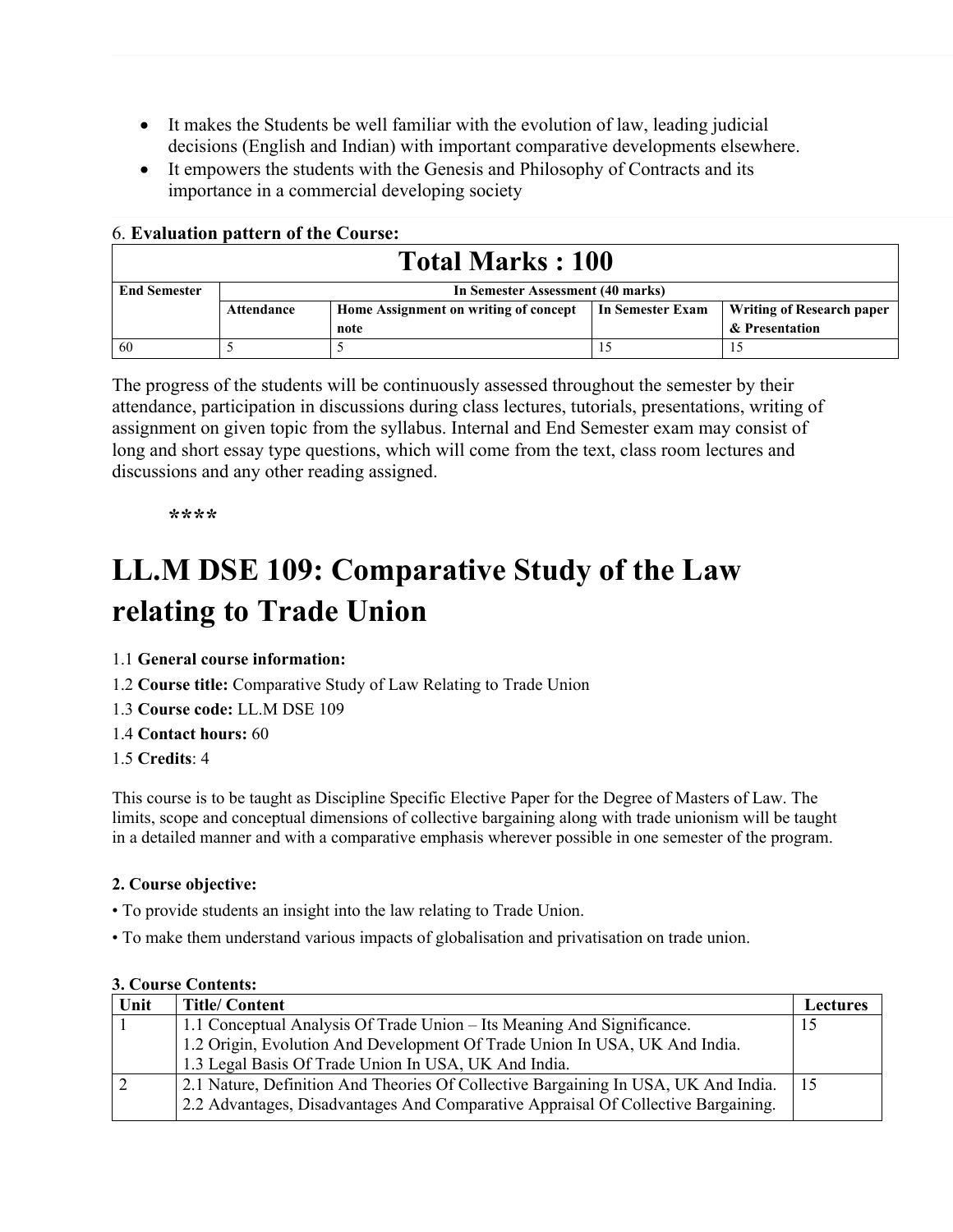| 2.3 Impact Of Dispute Settlement Machinery On Collective Bargaining.         |     |
|------------------------------------------------------------------------------|-----|
| 3.1 Aims, Objectives And Structure Of ILO.                                   | 15  |
| 3.2 Conventions And Recommendations On Freedom Of Association.               |     |
| 3.3 Role Of ILO In Promoting Collective Bargaining.                          |     |
| 4.1 Recent Judicial Trends In The Law Relating To Trade Union.               | כ ו |
| 4.2 Impact Of Globalisation And Privatization On The Working Of Trade Union. |     |
| 4.3 Industrial Democracy And Its Comparative Constitutional Norms.           |     |

### **4. Suggested Reading**

1. Srinivastava K.D.: Trade Unions and Unfair Labour Practices, Lucknow, Eastern Book Company.

2. Sethi S.B.: Law of Trade Unions, Allahabad, Law Book Company..

3. Dr. T.N. Bhagoliwala : Economics of Labour and Social Welfare, Sahitya Bhavan, Agra.

4. Gillian S. Morris and Timothy J. Archer, Collective Labour law, Oxford Publication, London.

 5. International Labour Organisation on Collective Bargaining. Reports of the First and Second National Commissions on Labour.

6. The Report of National Commission of Labour, 1969

7. Indian Labour Journal

8. Indian Labour Gazette

9. Indian Worker Indian Journal of Industrial Relations

Note: - All latest volumes of above mentioned books must be preferred. The above list of books is not an exhaustive one.

### **5. Outcome of the Course:**

• It makes the student understand the concept of freedom of association in India as well as in USA and UK

• It enables them to evaluate the growing need of industrial democracy and how to balance the interest of both employers and employees.

#### **6. Evaluation pattern of the Course:**

| <b>Total Marks: 100</b> |                                   |                                       |                  |                                  |  |  |  |  |
|-------------------------|-----------------------------------|---------------------------------------|------------------|----------------------------------|--|--|--|--|
| <b>End Semester</b>     | In Semester Assessment (40 marks) |                                       |                  |                                  |  |  |  |  |
|                         | Attendance                        | Home Assignment on writing of concept | In Semester Exam | <b>Writing of Research paper</b> |  |  |  |  |
|                         |                                   | note                                  |                  | & Presentation                   |  |  |  |  |
| 60                      |                                   |                                       |                  |                                  |  |  |  |  |

The progress of the students will be continuously assessed throughout the semester by their attendance, participation in discussions during class lectures, tutorials, presentations, writing of assignment on given topic from the syllabus. Internal and End Semester exam may consist of long and short essay type questions, which will come from the text, class room lectures and discussions and any other reading assigned.

**\*\*\*\*\***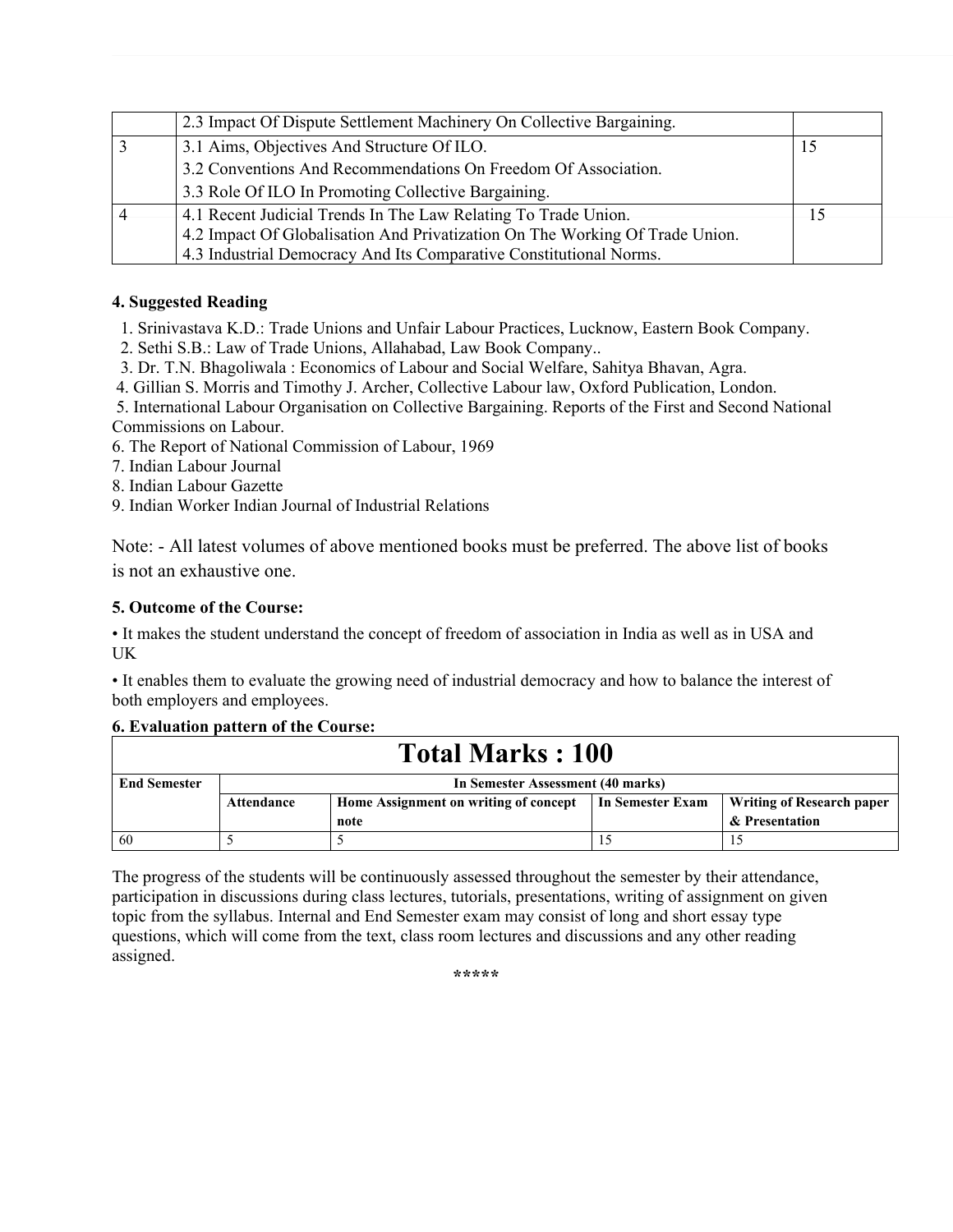# **Second Semester LL.M. Programme**

| Course                 | <b>Course Title</b>                                                        |                                                        | <b>Total Marks:100</b>            |                                                                          |                                   |                                                                                      | Credi          | <b>Nature of Courses</b>                        |
|------------------------|----------------------------------------------------------------------------|--------------------------------------------------------|-----------------------------------|--------------------------------------------------------------------------|-----------------------------------|--------------------------------------------------------------------------------------|----------------|-------------------------------------------------|
| Code                   |                                                                            | End<br><b>Semes</b><br>ter $(60)$<br><b>Marks</b><br>⟩ | In Semester Assessment (40 Marks) |                                                                          |                                   |                                                                                      | t              |                                                 |
|                        |                                                                            |                                                        | <b>Attendanc</b><br>e             | Home<br>Assign<br>ment on<br>writing<br><sub>of</sub><br>concept<br>note | In<br><b>Seme</b><br>ster<br>Exam | Writi<br>ng of<br>Resea<br>rch<br>paper<br>$\boldsymbol{\&}$<br>Prese<br>ntatio<br>n |                |                                                 |
| LL.M CC<br>201         | Constitutional Law of India -II                                            | 60                                                     | 5                                 | 5                                                                        | 15                                | 15                                                                                   | $\overline{4}$ | Core Course                                     |
| LL.M CC<br>202         | Judicial Process and<br>Jurisprudence -II                                  | 60                                                     | $\overline{5}$                    | $\overline{5}$                                                           | $\overline{15}$                   | 15                                                                                   | $\overline{4}$ | Core Course                                     |
| LL.M<br><b>DSE 203</b> | <b>Administrative Process:</b><br>Adjudicatory and discretionary<br>Powers | 60                                                     | $\overline{5}$                    | $\overline{5}$                                                           | 15                                | 15                                                                                   | $\overline{4}$ | D. S Elective Course<br>(Administrative Law)    |
| LL.M<br>D.S.E<br>204   | <b>Indian Environmental Law</b>                                            | 60                                                     | 5                                 | 5                                                                        | 15                                | 15                                                                                   | $\overline{4}$ | D.S Elective (Environmental<br>Law)             |
| LL.M<br><b>DSE 205</b> | State, Civil Society and<br>Human Rights in India                          | 60                                                     | 5                                 | 5                                                                        | 15                                | 15                                                                                   | $\overline{4}$ | D.S Elective (Human Rights)                     |
| LL.M<br><b>DSE 206</b> | Law of Copy Rights                                                         | 60                                                     | 5                                 | 5                                                                        | 15                                | 15                                                                                   | $\overline{4}$ | D.S. Elective (Intellectual<br>Property Rights) |
| LL.M<br><b>DSE 207</b> | Socio Economic Offences                                                    | 60                                                     | $\overline{5}$                    | 5                                                                        | 15                                | 15                                                                                   | $\overline{4}$ | D.S. Elective (Criminal Law)                    |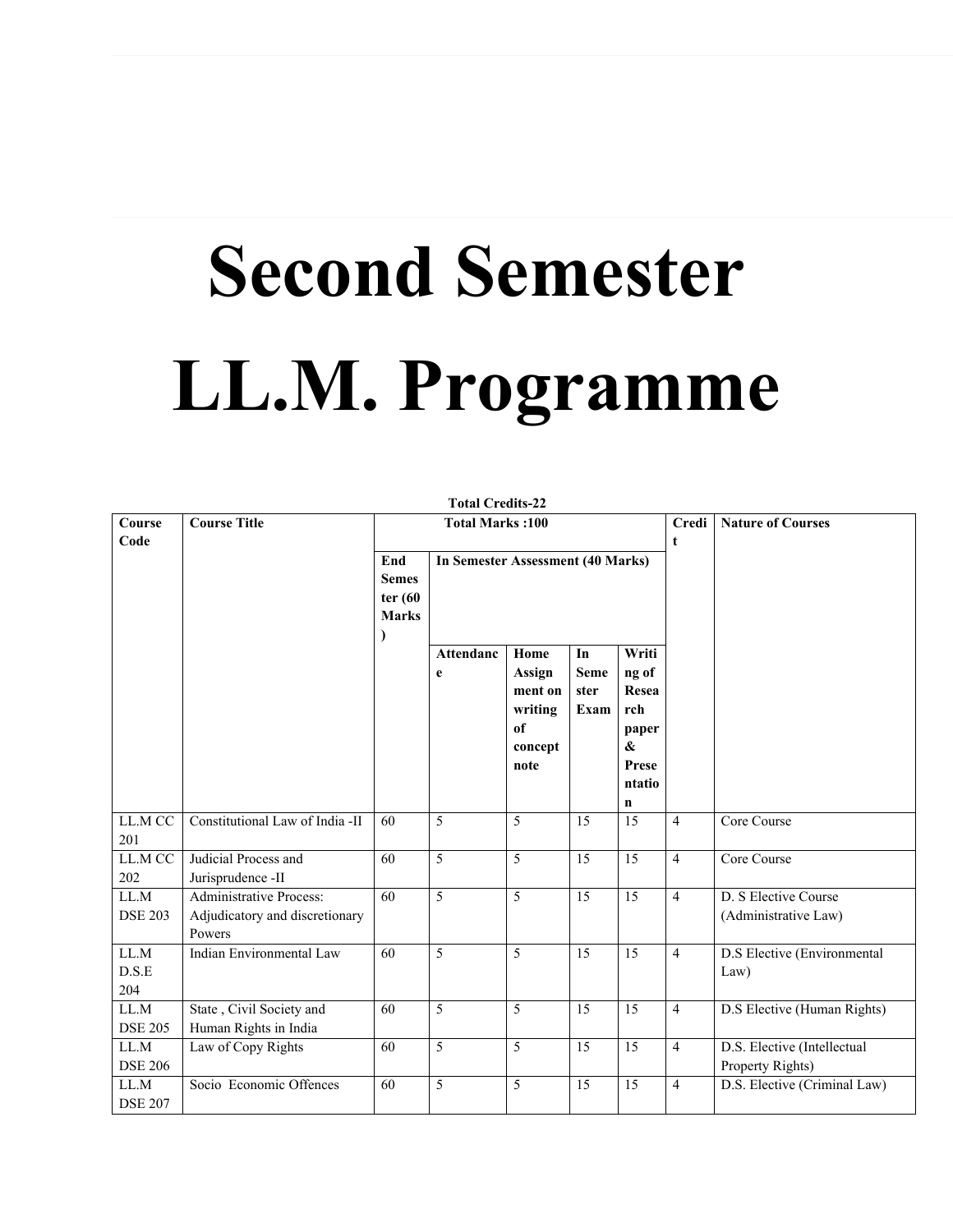| LL.M           | Laws of Banking and        | 60 |   | 15 | 15 | 4              | D.S Elective (Corporate Law)    |
|----------------|----------------------------|----|---|----|----|----------------|---------------------------------|
| <b>DSE 208</b> | Negotiable Instruments     |    |   |    |    |                |                                 |
| LL.M           | Law relating to Employment | 60 | 5 | 15 | 15 | 4              | DS Elective (Labour Law)        |
| <b>DSE 209</b> | and Non employment         |    |   |    |    |                |                                 |
| LL.M           | Sociology of Gender        | 60 |   | 15 | 15 | 4              | Generic Elective (Societal      |
| GE 210         |                            |    |   |    |    |                | Developments and its Impact)    |
| LL.M           | Indian National Movement:  | 60 |   | 15 | 15 | $\overline{4}$ | Generic Elective (Historical    |
| <b>GE 211</b>  | Values and Dimensions      |    |   |    |    |                | Developments and its Impact)    |
| LL.M           | Soft Skill Development     | 60 |   | 15 | 15 | 2              | Skill Enhancement Course (Soft) |
| <b>SEC 212</b> |                            |    |   |    |    |                | Skill Development)              |

**\*Any two Discipline Specific Elective Course and one Generic Elective are to be opted by the students in this semester.**

# **LL.M CC 201: Constitutional Law of India –II**

# **1. General Information (Brief Introduction of the Paper):**

This course is to be taught as Core Paper for the Degree of Master of Laws. Supremacy of the Constitution is *sine qua non* for a federal set up where division power is made. The basic requirements of a federal Constitution and some of the deviant behaviour from truly federal set up of Constitution of India will be dealt in this Paper in one semester of the program. This paper is basically an analysis of Indian Constitutional Law.

# **1.1Course title:** Indian Constitutional Law II

# **1.2Course Code:** LLM CC 201

# **1.3 Contact hours:** 60

# **1.4 Credits:** 4

- 2. **Course Objective:**
- To understand the basic concepts Constitutional Law.
- To highlight the basic concept of Constitutional Jurisprudence
- The post graduate student students in Law, who had the basic knowledge of Indian Constitutional Law at LL.B level shall be exposed to the new challenges and perspectives of constitutional developments.
- The main objective of this paper is to acquaint the student of Law with various Doctrines of Constitutional Law relates to federal framework and their application and adoption by a civilized country like India to established a well organized government with the concept Constitutionalism.

| Unit | <b>Title/Content</b>                                           | <b>Lectures</b> |
|------|----------------------------------------------------------------|-----------------|
|      | Federal Scheme: Division Of Power                              |                 |
|      | Union - State Legislative Relationship – Distribution Of<br>a) |                 |
|      | Legislative Powers; Administrative & Financial Relationship    |                 |
|      | Union : State Judiciary<br>b)                                  |                 |
|      | Writs                                                          |                 |

### **3. Course Content:**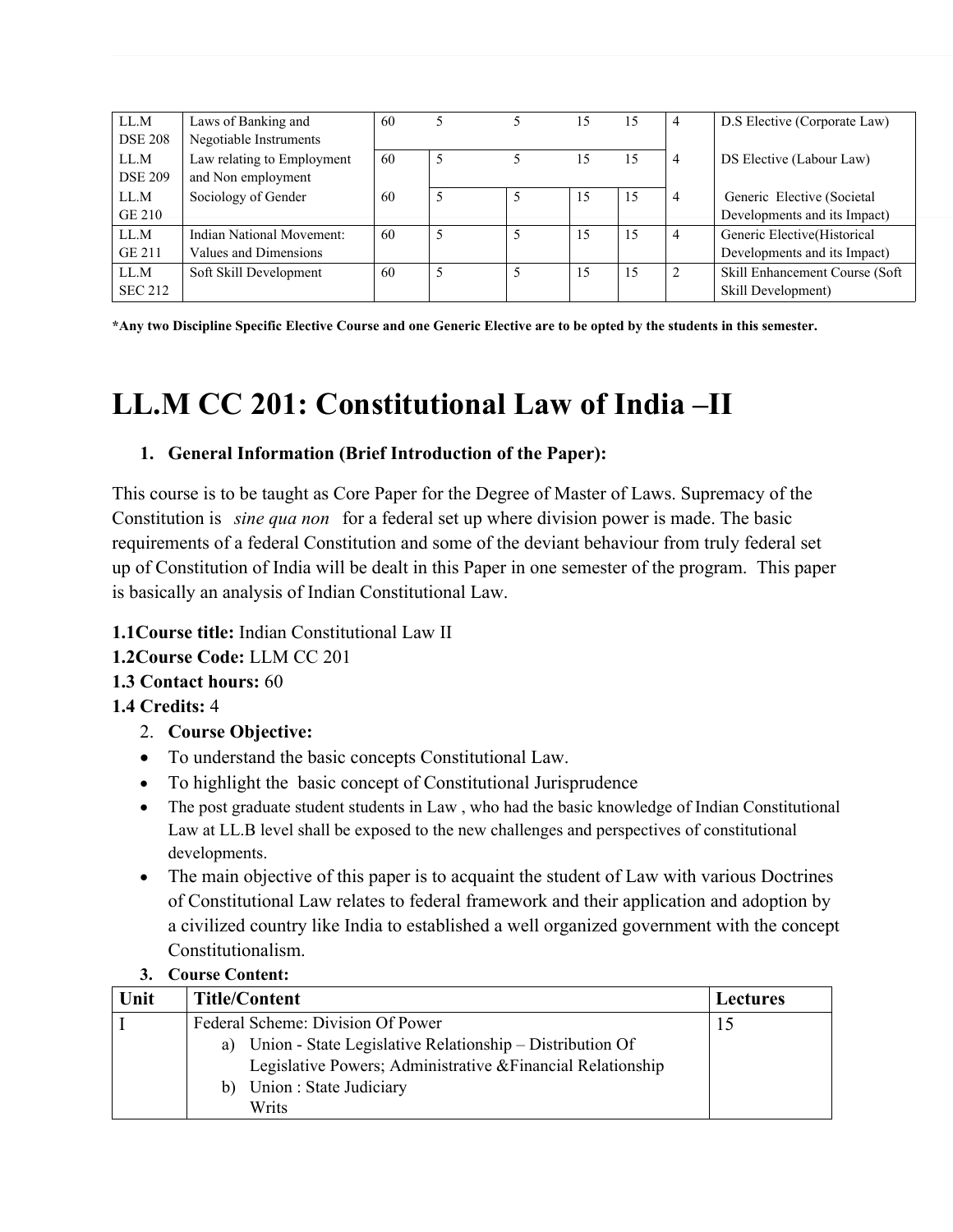|    | A) Developmental Parameter Under The Constitution Of India: | 15 |
|----|-------------------------------------------------------------|----|
|    | I)Constitutional Goals For Inclusive Growth And Welfare Of  |    |
|    | The Peoples                                                 |    |
|    | Ii) Promotion Of Vulnerable And Marginalized Segment        |    |
|    | Under The Constitutional Provision                          |    |
|    | B) Parliamentary Privileges:                                |    |
|    | I) Codification Of Parliamentary Privileges                 |    |
|    | II) Parliamentary Privileges And Fundamental Rights         |    |
| Ш  | <b>Emergency Provision</b>                                  | 15 |
|    | National, State and Financial.<br>a)                        |    |
|    | Position Of Governors<br>b)                                 |    |
|    | <b>Effects Of Emergency</b><br>c)                           |    |
| IV | Amendment Of The Constitution                               | 15 |
|    | Methods Of Amendments<br>a)                                 |    |
|    | Doctrine Of Basic Structure<br>b)                           |    |
|    | Significant Amendments For Societal Change<br>C)            |    |
|    | Judicial Dynamism<br>d)                                     |    |

### **4. References:**

Suggested References:

- 1. D. D. Basu, Constitutional Law of India
- 2. W, Friedmann, Law in a Changing Society, Sweet and Maxwell, Universal Book Traders
- 3. H. M. Seervai, Constitutional Law of India
- 4. S. G. Mishra, Constitutional Law of India
- 5. M. P. Jain, Indian Constitutional Law

Note: - All latest volumes of above mentioned books must be preferred. The above list of books is not an exhaustive one.

# **5.Outcome of the Course:**

Г

- It enables the students to understand the federal structure under the Constitution of India.
- It empowers them with knowledge in the field of Constitutional Law, different aspect of federalism, emergency, various provision of the Constitution of India relating to special status for certain states, justification for peculiar provision and more particularly the flexible federalism under the Constitution of India.

### **6.Evaluation Pattern of the Course:**

| <b>Total Marks: 100</b> |                                   |                                       |                  |                                  |  |  |  |  |
|-------------------------|-----------------------------------|---------------------------------------|------------------|----------------------------------|--|--|--|--|
| <b>End Semester</b>     | In Semester Assessment (40 marks) |                                       |                  |                                  |  |  |  |  |
|                         | Attendance                        | Home Assignment on writing of concept | In Semester Exam | <b>Writing of Research paper</b> |  |  |  |  |
|                         |                                   | note                                  |                  | & Presentation                   |  |  |  |  |
| 60                      |                                   |                                       |                  |                                  |  |  |  |  |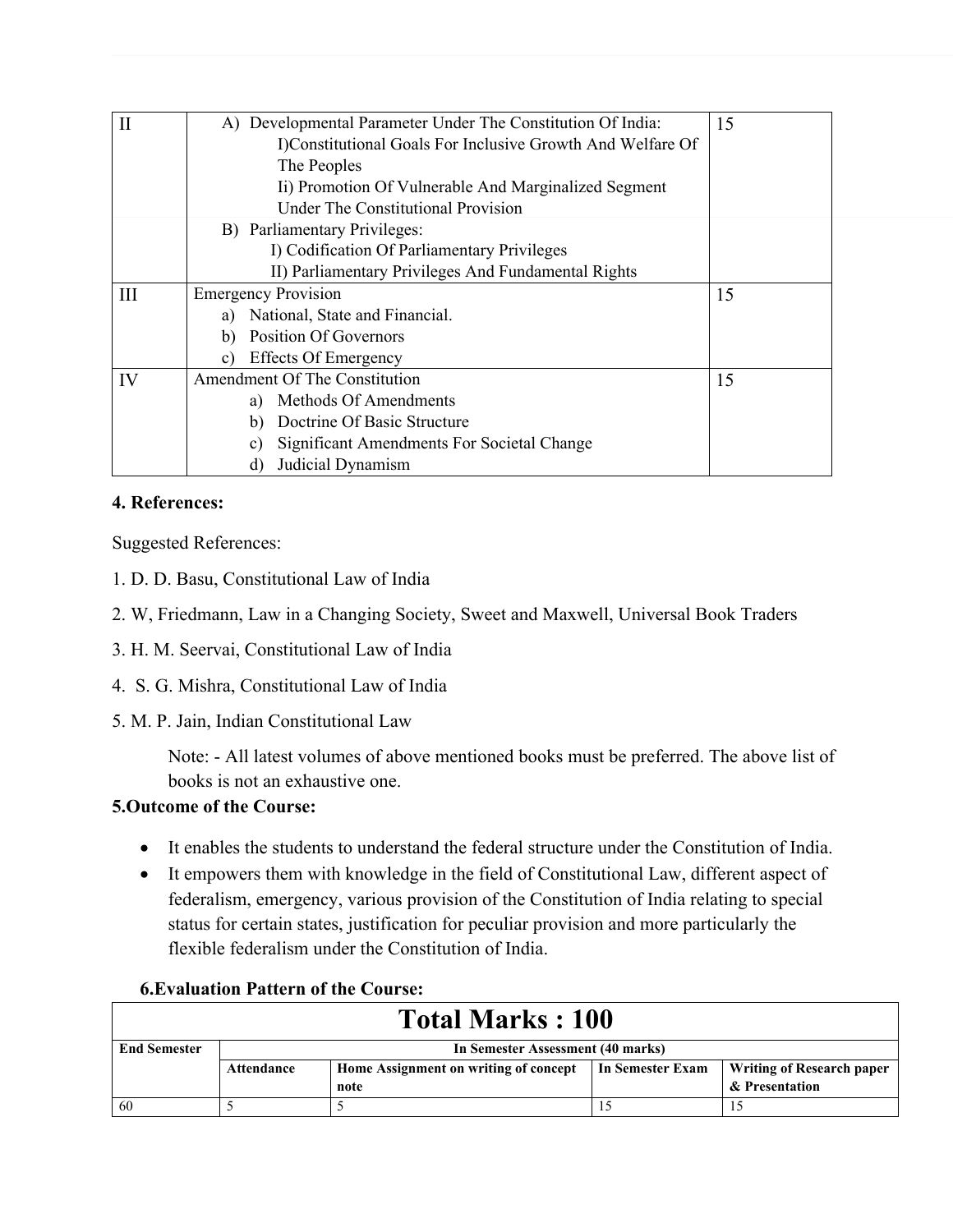The progress of the students will be continuously assessed throughout the semester by their attendance, participation in discussion during class lectures, tutorials, presentations, writing of assignment on given topic from the syllabus. Internal and End Semester exam may consist of long and short essay type questions which will come from the text, class room lectures and discussions and any other reading assigned.

#### \*\*\*\*\*\*\*\*\*\*\*

# **LL.M CC 202: Judicial Process and Jurisprudence –II**

**1. General course information-** This paper is to be taught as Core Course for the Degree of Masters of Law. It portrays the development of law moulded by different thoughts propounded by jurists, judges, professionals in covert and overt legal areas.

**1.1. Course Title- Judicial Process and Jurisprudence-II**

- **1.2. Course Code- Paper- LLM CC 202**
- **1.3. Contact hours- 60**
- **1.4. Credits- 4**

### **2. Course objective-**

**a.** The subject seeks to streamline both strength and lacunae of judicial process evaluating the violations of rights of people in society by anyone irrationally.

**b.** How judicial process rooted in common law system and civil law system can thwart factors jeopardizing social harmony in socio-economic, politico-legal and other aspects is to be studied.

| <b>Module</b> | <b>Title/Content</b>                                                 | Lectures |  |  |  |  |
|---------------|----------------------------------------------------------------------|----------|--|--|--|--|
| $\mathbf{1}$  | <b>Introduction</b>                                                  |          |  |  |  |  |
|               | A. Outlines And Nature Of The Judicial Process                       |          |  |  |  |  |
|               | B. Judicial Process As An Instrument Of Social Ordering.             |          |  |  |  |  |
|               | C. Judicial Process And Creativity In Law                            |          |  |  |  |  |
| $\mathbf{2}$  | <b>Concept Of Justice</b>                                            | 15       |  |  |  |  |
|               | A. The Concept Of Justice And Relation Between Law And Justice       |          |  |  |  |  |
|               | B. Concept Of Dharma In Indian Thought As Foundation Of Legal        |          |  |  |  |  |
|               | Ordering For Justice                                                 |          |  |  |  |  |
|               | C. Various Theories Of Justice In Western Thought As Basis Of        |          |  |  |  |  |
|               | Judicial Process And Their Revival In Indian Horizon                 |          |  |  |  |  |
| 3             | <b>Special Dimensions Of Judicial Process In Constitutional</b>      | 15       |  |  |  |  |
|               | Adjudication                                                         |          |  |  |  |  |
|               | A. Notions Of Judicial Review                                        |          |  |  |  |  |
|               | B. Role In Constitutional Adjudication, Various Theories Of Judicial |          |  |  |  |  |
|               | Role                                                                 |          |  |  |  |  |
|               | C. Judicial Process Against Infructuous Government Policy Decision   |          |  |  |  |  |
|               | And Constitutional Adjudication                                      |          |  |  |  |  |
|               | D. Varieties Of Judicial And Juristic Activism                       |          |  |  |  |  |
| 4             | <b>Judicial Process In India</b>                                     | 15       |  |  |  |  |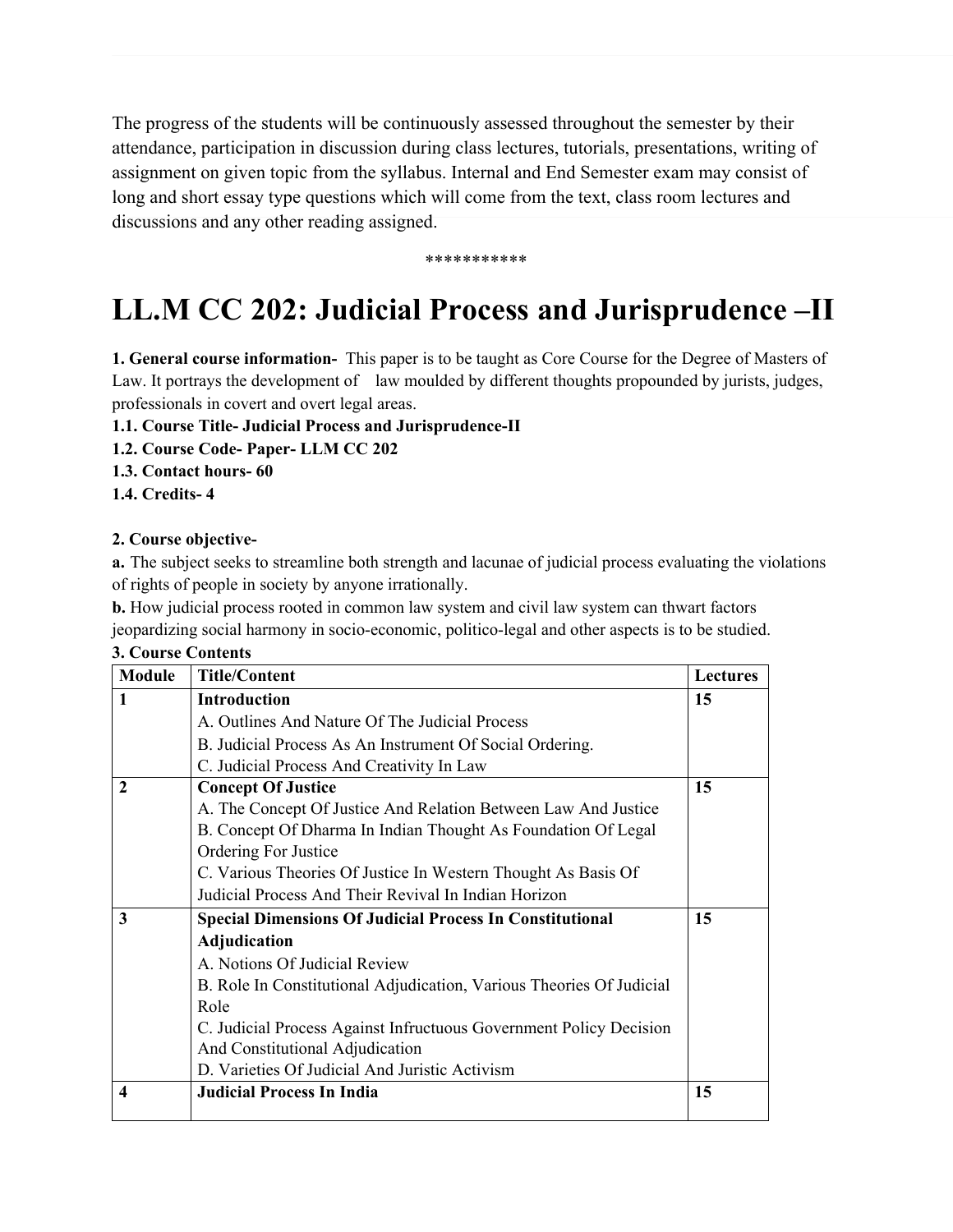|              | A. Indian Debate On The Role Of Judges And The Judicial Review |
|--------------|----------------------------------------------------------------|
|              | B. Collegium System On Appointment Of Judges And Independence  |
| Of Judiciary |                                                                |
|              | C. Judicial Pursuit For Constitutional Goals And Values        |

#### **4. Reference**-

1. The Nature of Judicial Process- Benazamin Cardozo, Yale University Press

2. Precedent in Indian Law: Judicial Process- A. Lakshminath, Eastern Book Company

3. Cases and Materials on an Introduction to Law and the Judicial Process- Bernard C Gavit, Ralph F.

Fuchs, Callagahon & Co.,chicago

4. Jurisprudence and Legal Theory- V.D. Mahajan, Eastern Book Company, India

5. Legal Theory- W. Friedman, Stevens and Sons Ltd., London

**Note:** - All latest volumes of above mentioned books must be preferred. The above list of books is not an exhaustive one.

### **5. Outcome of the course**-

**a.** The course envisions acute study of legal development contextualizing current needs.

**b.** New horizons of jurisprudence, CLSM. etc. reflect study of grey areas against impropriety or inadequacy of remedy.

# **6. Evaluation pattern of the Course:**

| <b>Total Marks: 100</b> |                                   |                                       |                  |                                  |  |  |  |  |
|-------------------------|-----------------------------------|---------------------------------------|------------------|----------------------------------|--|--|--|--|
| <b>End Semester</b>     | In Semester Assessment (40 marks) |                                       |                  |                                  |  |  |  |  |
|                         | Attendance                        | Home Assignment on writing of concept | In Semester Exam | <b>Writing of Research paper</b> |  |  |  |  |
|                         |                                   | note                                  |                  | & Presentation                   |  |  |  |  |
| 60                      |                                   |                                       |                  |                                  |  |  |  |  |

The progress of the students will be continuously assessed throughout the semester by their attendance, participation in discussion during class lectures, tutorials, presentations, writing of assignments on given topic from the syllabus. Internal and end semester may consist of long and short essay type questions, which will come from the text, class room lectures and discussions and any other reading assigned.

#### **\*\*\*\*\*\*\***

# **LL.MDSE 203: ADMINISTRATIVE PROCESS: ADJUDICATORY AND DISCRETIONARY POWERS**

### **1. General Information :**

This course is to be taught as Discipline Specific Elective Paper for the Degree of Master of Laws. The Law relating to Administration process will be dealt in this Paper in one semester of the program. This paper is basically a study on various process relating to Administrative Law and the role of Judiciary to established an egalitarian society with Rule of Law and Natural Justice.

**1.1Course title:** Administrative Process: Adjudicatory and Discretionary Powers **1.2Course Code:** LLM DSE 203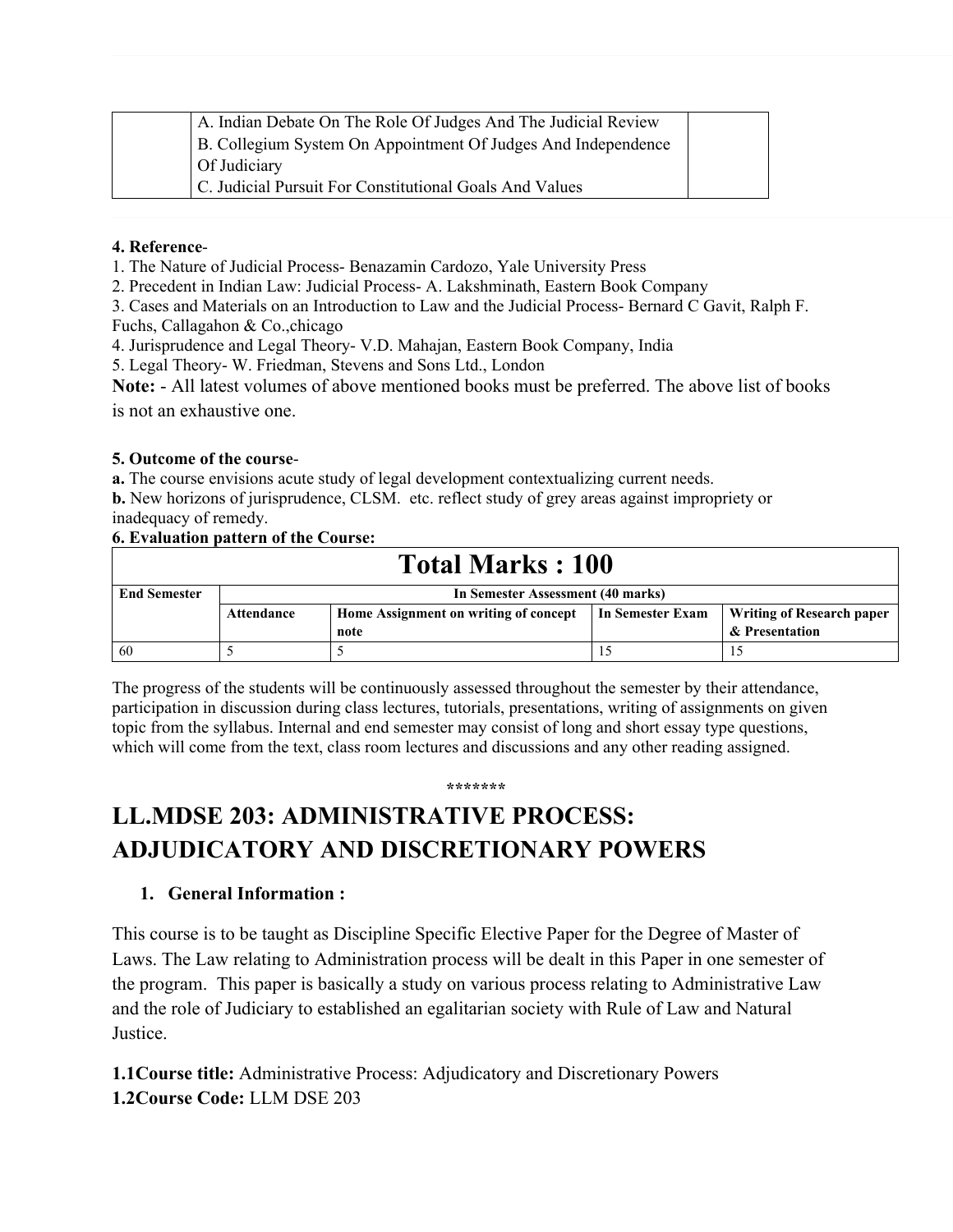# **1.3Contact hours:** 60

# **1.4Credits:** 4

- **2. Course Objective:**
- To understand the basic concepts of the Administrative Process.
- To highlight the adjudicatory and discretionary powers of Administrative agencies and to make them aware of the difficulties of implementation of various governmental policies.
- To make the student well acquainted with the activist role played by Judiciary to enforced Rule of Law.

### **3. Course Content**

| Unit         | <b>Title/Content</b>                                             | <b>Lectures</b> |
|--------------|------------------------------------------------------------------|-----------------|
| I            | <b>Administrative Process:</b>                                   | 15              |
|              | A)Nature , Meaning and Role Of Civil Servants In India           |                 |
|              | B)Role Of Administrative Agencies, Doctrine Of Police Power,     |                 |
|              | Doctrine Of Eminent Domain                                       |                 |
|              | C) Meaning And Definition Of Administrative Discretion           |                 |
|              | D)Control Of Administrative Discretion                           |                 |
| $\mathbf{I}$ | Liability Of The Administration:                                 | 15              |
|              | A. Contractual and Tortious Liability Of the State               |                 |
|              | <b>B.</b> Privileges                                             |                 |
|              | C. Doctrine Of Estoppel                                          |                 |
|              | D. Liability Of Public Corporations                              |                 |
| III          | Judicial And Other Remedies:                                     | 15              |
|              | A. Judicial Review                                               |                 |
|              | <b>B.</b> Prerogative Remedies                                   |                 |
|              | C. Equitable Remedies                                            |                 |
|              | D. Common Law Remedies                                           |                 |
| IV           | Emerging Trends in Administrative Law:                           | 15              |
|              | A. Good Governance, Corruption and Prevention Of Corruption Act. |                 |
|              | B. Right To Information Act, 2005                                |                 |
|              | C. Non-State Actors And Administrative Law                       |                 |
|              | D. International Administrative Law                              |                 |

# **4.References:**

# **Suggested References:**

- 1. MP Jain and SN Jain : Principles of Administrative Law
- 2. I P Massey: Administrative Law
- 3. C K Takwani: Lectures on Administrative Law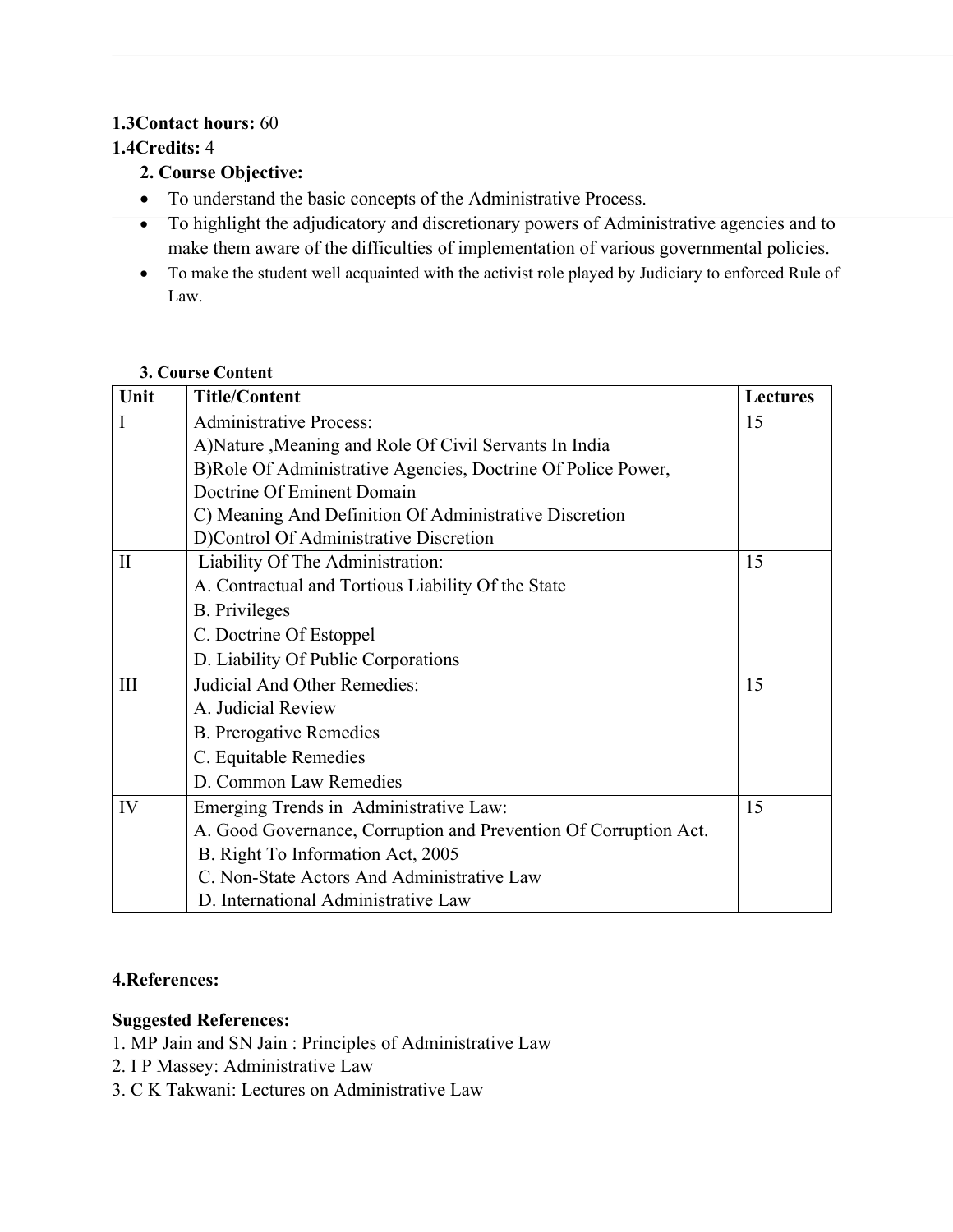### 4. D D Basu: Administrative Law

# **Further Readings:**

- 1. S P Sathe: Administrative Law
- 2. M C Jain Kagzi: The Indian Administrative Law
- 3. O. Hood Philips and Jackson: Administrative Law
- 4. H.W.R. Wade and C.F. Forsyth: Administrative Law
- 5.Griffith and Street: Principles of Administrative Law
- 6. MC Jain, Kagziand Balbir Singh,A Casebook of Administrative Law
- 7. D. D.Basu, Comparative Administrative Law, 1998
- 8. Jain and Jain, Principles of Administrative Law.

Note: - All latest volumes of above mentioned books must be preferred. The above list of books is not an exhaustive one.

# **5. Outcome of the Course:**

- It enables the students to understand the basic concepts of Administrative Law.
- It empowers them with knowledge of the role and functions of the Administrative Agencies and the role of Judiciary to provide better standard of lifeto the Indian citizen.

# **6. Evaluation Pattern of the Course:**

| <b>Total Marks : 100</b> |                                   |                                       |                  |                                  |
|--------------------------|-----------------------------------|---------------------------------------|------------------|----------------------------------|
| <b>End Semester</b>      | In Semester Assessment (40 marks) |                                       |                  |                                  |
|                          | Attendance                        | Home Assignment on writing of concept | In Semester Exam | <b>Writing of Research paper</b> |
|                          |                                   | note                                  |                  | & Presentation                   |
| -60                      |                                   |                                       |                  |                                  |

The progress of the students will be continuously assessed throughout the semester by their attendance, participation in discussion during class lectures, tutorials, presentations, writing of assignment on given topic from the syllabus. Internal and End Semester exam may consist of long and short essay type questions which will come from the text, class room lectures and discussions and any other reading assigned.

\*\*\*\*\*

# **LL.M DSE 204: Indian Environmental Law**

# **1. General course information:**

This course is to be taught as Discipline Specific Elective Paper for the Degree of Masters of Law. The overall development and concept of environmental laws in India will be dealt in this paper in one semester of the program.

# **1.1 Course title: Indian Environmental Law**

# **1.2 Course code: LL.M DSE: 204**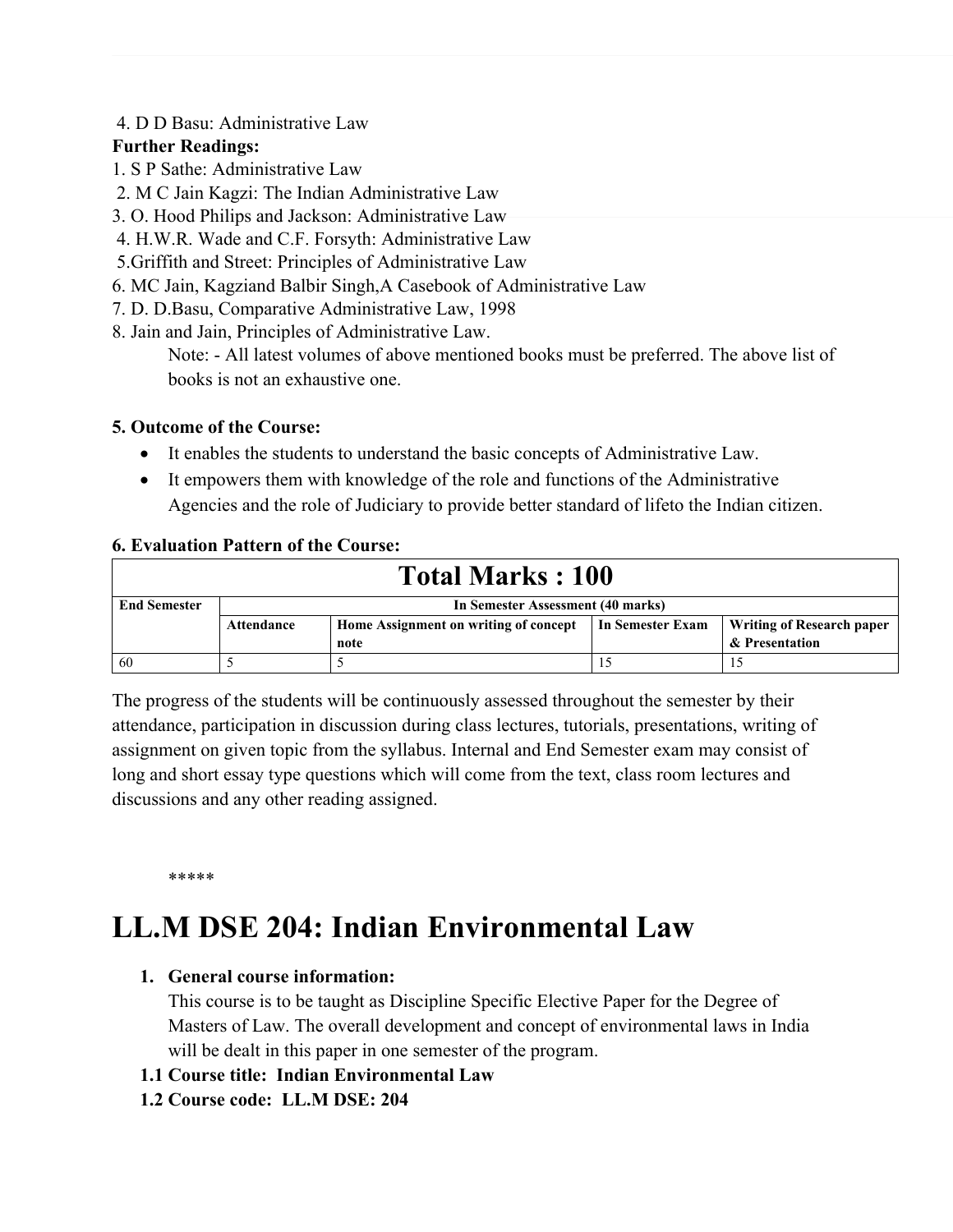# **1.3 Contact hours: 60**

# **1.4 Credits: 4**

**2. Course objective:** The objective of this optional course is –

- $\triangleright$  To provide students an insight into the intricacies of environmental issues which are involved in the overall environmental laws in India.
- $\triangleright$  To make them understand various aspects of Indian Environmental Law
- $\triangleright$  To acquaint the students with functionaries involved in administration of environmental laws.
- $\triangleright$  To highlight current issues and debates regarding environmental issues and human rights

### **3. Course Contents:**

| Unit         | <b>Title/Content</b>                                              | <b>Lectures</b> |
|--------------|-------------------------------------------------------------------|-----------------|
|              | Meaning And Concept Of Environment, Constitutional Provisions     | 15              |
|              | Related To Environmental Protection, Environmental Rights Under   |                 |
|              | Common Law Principles, Environmental Rights As Human Rights.      |                 |
| $\mathbf{H}$ | Legal Regime Of Pollution Control-Water Pollution And Air         | 15              |
|              | Pollution Control-Specific Legislations, Environment (Protection) |                 |
|              | Act, 1986, National Green Tribunal Act, 2010                      |                 |
| Ш            | Noise Pollution Regulation, Nuclear And Radiation Pollution,      | 15              |
|              | Judicial Responses And Environment Protection.                    |                 |
| $\bf{IV}$    | Public Insurance Liability Act, 1991, Hazardous Wastes            | 15              |
|              | Management and Regulation, Environment Impact Assessment Law.     |                 |

### **4. References:**

1. Rosencranz Armin and Divan Shyam, Environmental Law & Policy in India: Cases Materials and Statutes

- 2. Leelakrishnan P, The Environmental Law in India
- 3. Kailash Thakur, Environmental Protection Law and policy in India.
- 4. CM, Araham, Environmental Jurisprudence in India.

5. Indian Law Institute, Mass Disasters and Multinational Liability: The Bhopal Case (1986).

**Note: -** All latest volumes of above mentioned books must be preferred. The above list of books is not an exhaustive one.

- **5. Outcome of the Course:** Students who complete this course will be able to:
	- Understand the development of the concept of Environmental Law.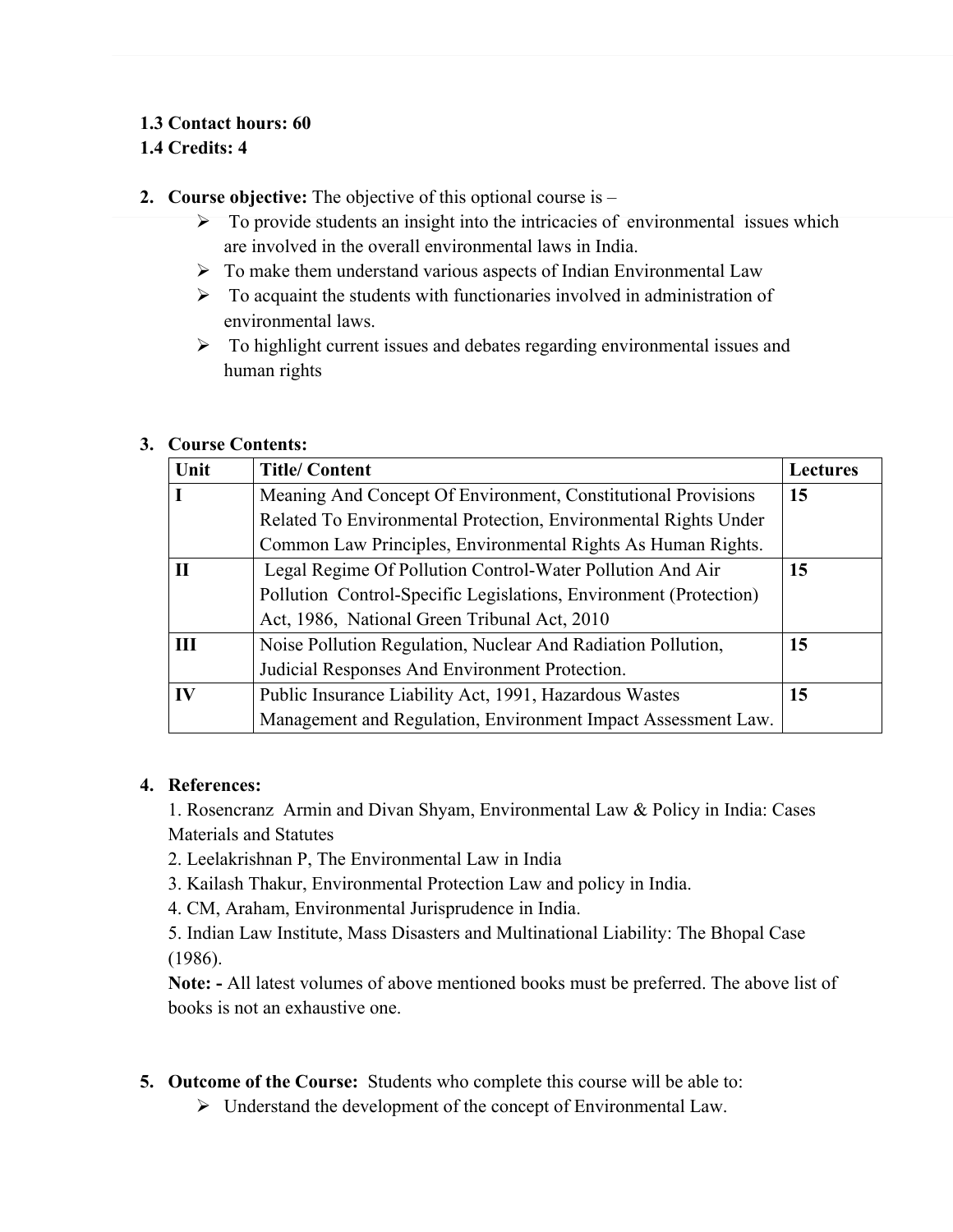- $\triangleright$  Understand the entire knowledge and development of Environmental Law in India .
- $\triangleright$  Describe the relation between Law and Justice and role of judicial process in the achievement the objectives of justice.
- Understand the major laws and approaches to studying Environmental Law and environmental behavior.

### **6. Evaluation pattern of the Course:**

| <b>Total Marks : 100</b> |                                   |                                       |                  |                                  |
|--------------------------|-----------------------------------|---------------------------------------|------------------|----------------------------------|
| <b>End Semester</b>      | In Semester Assessment (40 marks) |                                       |                  |                                  |
|                          | Attendance                        | Home Assignment on writing of concept | In Semester Exam | <b>Writing of Research paper</b> |
|                          |                                   | note                                  |                  | & Presentation                   |
| 60                       |                                   |                                       |                  |                                  |

The progress of the students will be continuously assessed throughout the semester by their attendance, participation in discussions during class lectures, tutorials, presentations, writing of assignment on given topic from the syllabus. Internal and End Semester exam may consist of long and short essay type questions, which will come from the text, class room lectures and discussions and any other reading assigned.

**\*\*\*\*\***

# **LL.M DSE 205: State, Civil Society and Human Rights In India**

### **1. General course information:**

This course is to be taught as Discipline Specific Elective Paper for the Degree of Masters of Law. This course will provide the knowledge about human rights to the student in a comprehensive manner in one semester of the program.

- **1.1 Course title: State, Civil Society & Human Rights in India**
- **1.2 Course code: LL.M DSE 205**
- **1.3 Contact hours: 60**
- **1.4 Credits: 4**
- **2. Course objective:**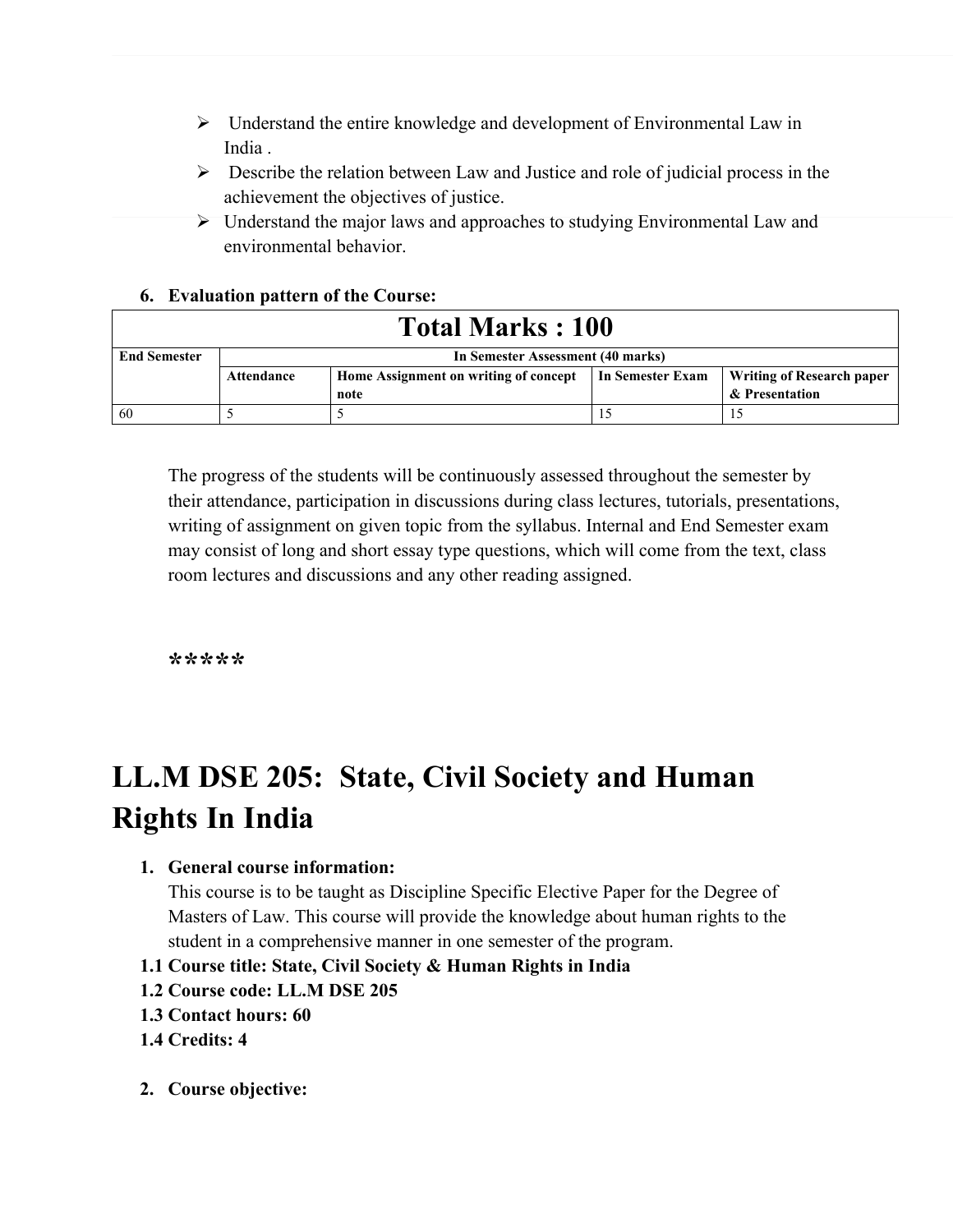The aim of the course paper is to provide knowledge about human rights to the student in a comprehensive manner:

- $\triangleright$  To understand the different issues, problems and challenges of human rights in contemporary world.
- $\triangleright$  To sensitise the students about human rights sufferings and identify the cases of human rights violation so that the students can be aware about the sources of remedies for justice.

### **3. Course Contents:**

| Unit         | <b>Title/Content</b>                                                  | <b>Lectures</b> |
|--------------|-----------------------------------------------------------------------|-----------------|
| $\mathbf I$  | Concepts of State, Democracy and Civil society, Human Rights          | 15              |
|              | Violation by the State agencies; Police and Para-military forces.     |                 |
| $\mathbf{H}$ | Environmental, Women, Dalit and Tribal Movements in India,            | 15              |
|              | Child Labour, Bonded Labour                                           |                 |
| III          | Persons with disabilities, Rights of Minorities, Rights of Internally | 15              |
|              | displaced persons , Development and Human Rights                      |                 |
| IV           | Human Rights Education, Voluntary Action and the Media, Public        | 15              |
|              | Policy, Economic Development, marginalization and Human               |                 |
|              | Rights                                                                |                 |

### **4. References:**

- $\triangleright$  Bhambri C.P. : Indian Politics (2000)
- $\triangleright$  Batra T.S. : Human Rights A Critique (1992)
- $\triangleright$  Brass, Paul: Politics of India Since Independence (1995)
- $\triangleright$  Chandoke, N. : State & Civil Society (1993)
- Desai, A.R. : Violation of Democratic Rights in India (1986)
- $\triangleright$  Haragopal, G. : Political Economy of Human Rights (1996)
- $\triangleright$  Kothari, R. : State Against Democracy (1986)
- $\triangleright$  Kohli, Atul : Democracy & Discontent (1988)
- Kohli, Atul : India"s Democracy (1990)
- $\triangleright$  Kishwar, Madhu : In search of answers (1984)
- $\triangleright$  Leftwich I : Democracy & Development (1995)
- $\triangleright$  Mahajan G. (ed.) : Democracy & Social Justice (1998)
- $\triangleright$  Menon Nivedita : Women"s Rights (1995)
- $\triangleright$  Mohanty, M & others : People"s Rights (1997)
- $\triangleright$  Mohanty, M : Class, caste and gender (2005)
- Moon, Vasant (ed.) : Dr. Babasaheb Ambedkar-Writings and Speeches (1991)
- Omvedt. G. : Dalits & Democratic Revolution (1991)
- $\triangleright$  Rudolphs : In Pursuit of Laxmi (1986)
- $\triangleright$  Weiner M. : State & The child in India (1988)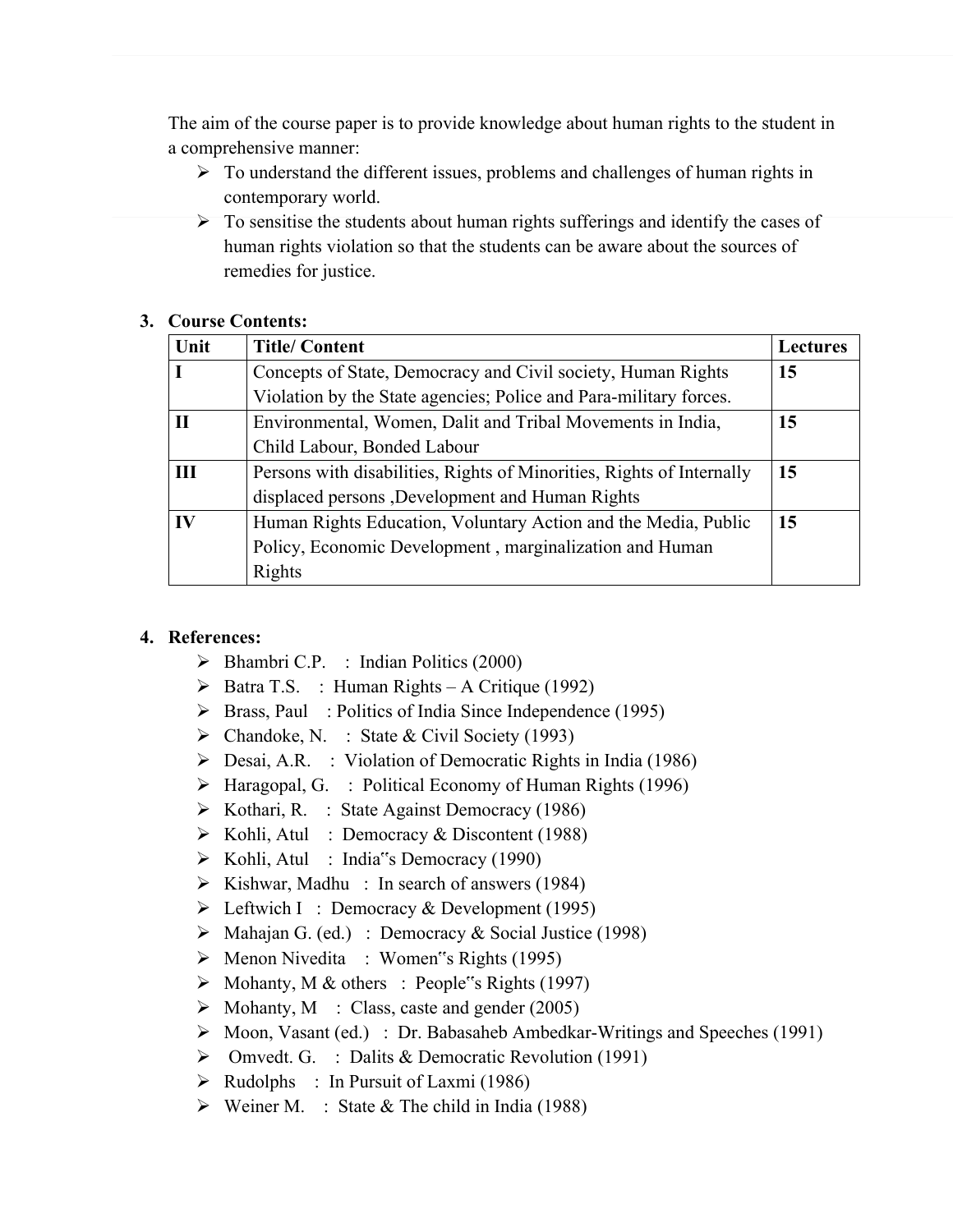- $\triangleright$  Kataria & Awasthi : Law and Human Rights (1999)
- $\triangleright$  Oomen T.K. : Civil Society and citizenship (2002)

**Note**: All latest volumes of above mentioned books must be preferred. The above list of books is not an exhaustive one.

### **5. Outcome of the Course:**

### **The student of this course will able-**

- $\triangleright$  To get comprehensive knowledge about conceptualization of human rights from its historical and philosophical origin.
- $\triangleright$  The students will be acquainted with different theoretical perspectives of human rights by studying the theories of some major human rights philosophers.
- $\triangleright$  The course will make foundation for advance knowledge in the field of human rights for research in the next semester course.

### **6. Evaluation pattern of the Course:**

| <b>Total Marks: 100</b> |                                   |                                       |                  |                                  |
|-------------------------|-----------------------------------|---------------------------------------|------------------|----------------------------------|
| <b>End Semester</b>     | In Semester Assessment (40 marks) |                                       |                  |                                  |
|                         | Attendance                        | Home Assignment on writing of concept | In Semester Exam | <b>Writing of Research paper</b> |
|                         |                                   | note                                  |                  | & Presentation                   |
| 60                      |                                   |                                       |                  |                                  |

The progress of the students will be continuously assessed throughout the semester by their attendance, participation in discussions during class lectures, tutorials, presentations, writing of assignment on given topic from the syllabus. Internal and End Semester exam may consist of long and short essay type questions, which will come from the text, class room lectures and discussions and any other reading assigned.

#### \*\*\*\*\*

# **LL.M DSE 206: Law of Copy Rights**

 **1. General course information:** This course is to be taught as Discipline Specific Elective Course Structure for the Degree of Masters of Law. The Course is aimed at providing comprehensive knowledge about Copy Right as an Intellectual Property Right both in National and International Level. The Course will deal in different aspects such as Concept of Copy Right, the historical background of copyright laws, the different provisions of the Copyright Act, 1957 and also different International Convention and Treaties on Copyright.

- **1.1 Course title: Law of Copy Rights**
- **1.2 Course code: LL.M DSE 206**
- **1.3 Contact hours: 60**
- **1.4 Credits:4**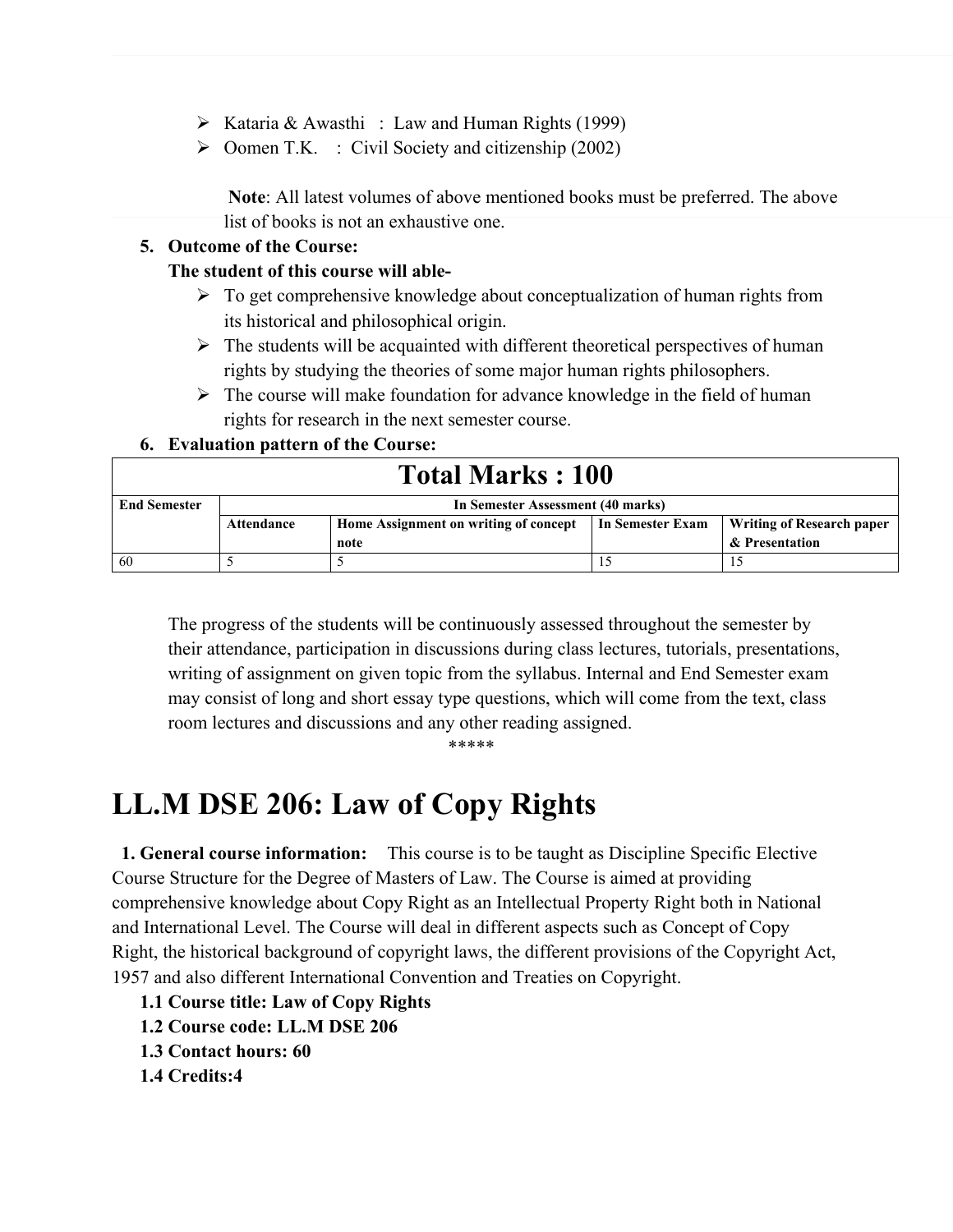### **2. Course objective:**

- To equip the learner with the basic understanding of Copyright.
- To equip the learner with the practical understanding of copyright as an IPR.

### **3. Course Contents:**

| Unit         | <b>Title/Content</b>                                         | <b>Lectures</b> |
|--------------|--------------------------------------------------------------|-----------------|
| L            | 1. Concept And Objective Of Copyright Law                    | 10              |
|              | 2. Historical Background And It Salient Features             |                 |
|              | 3. Copyright And Neighboring Rights.                         |                 |
| $\mathbf{I}$ | 1. International Treaties And Conventions On Copyright.      | 15              |
|              | 2. Qualifications For Copyright Subsistence.                 |                 |
|              | 3. Subject Matter Of Copyright                               |                 |
| Ш            | 1. Authorship, Ownership and Term Of Copyright               | 10              |
|              | 2. Registration Of Copyright                                 |                 |
|              | 3. Rights Conferred By Copyright                             |                 |
| IV           | 1. Infringement Of Copyright And Its Remedies.               | 15              |
|              | 2. Assignment, Transmission And Relinquishment Of Copyright. |                 |
|              | 3. Licenses                                                  |                 |
| V            | 1. Copyright Societies                                       |                 |
|              | 2. Copyright Office And Copyright Board                      | 10              |
|              | 3. Copyright In The Cyber World                              |                 |
|              |                                                              |                 |

# **4. References:**

- Ahuja V.K, *Intellectual Property Rights in India* ( 3rd Edition, July 2017,LexisNexis, Butterworths, Wadhwa, Nagpur)
- Bainbridge, David, *Intellectual Property Rights,*10th Edition, Pearson
- Cornish W.R, *Case and Materials on Intellectual Property*, 3rd Edition (1999)
- Das, J.K, *Intellectual Property Rights* (2008)
- $\triangleright$  Narayanan P, Copyrights and Industrial Designs, 4<sup>th</sup> ed., (2017)
- Vashisth V, *Law and practice of Intellectual Property in India,*(1999)
- Wadhera, B.L*, Law relating to Patents, Trademarks, Copyrights, Designs and Geographical Indications*, Fifth Edition,2016

Note: - All latest volumes of above mentioned books must be preferred. The above list of books is not an exhaustive one.

### **5. Outcome of the Course:**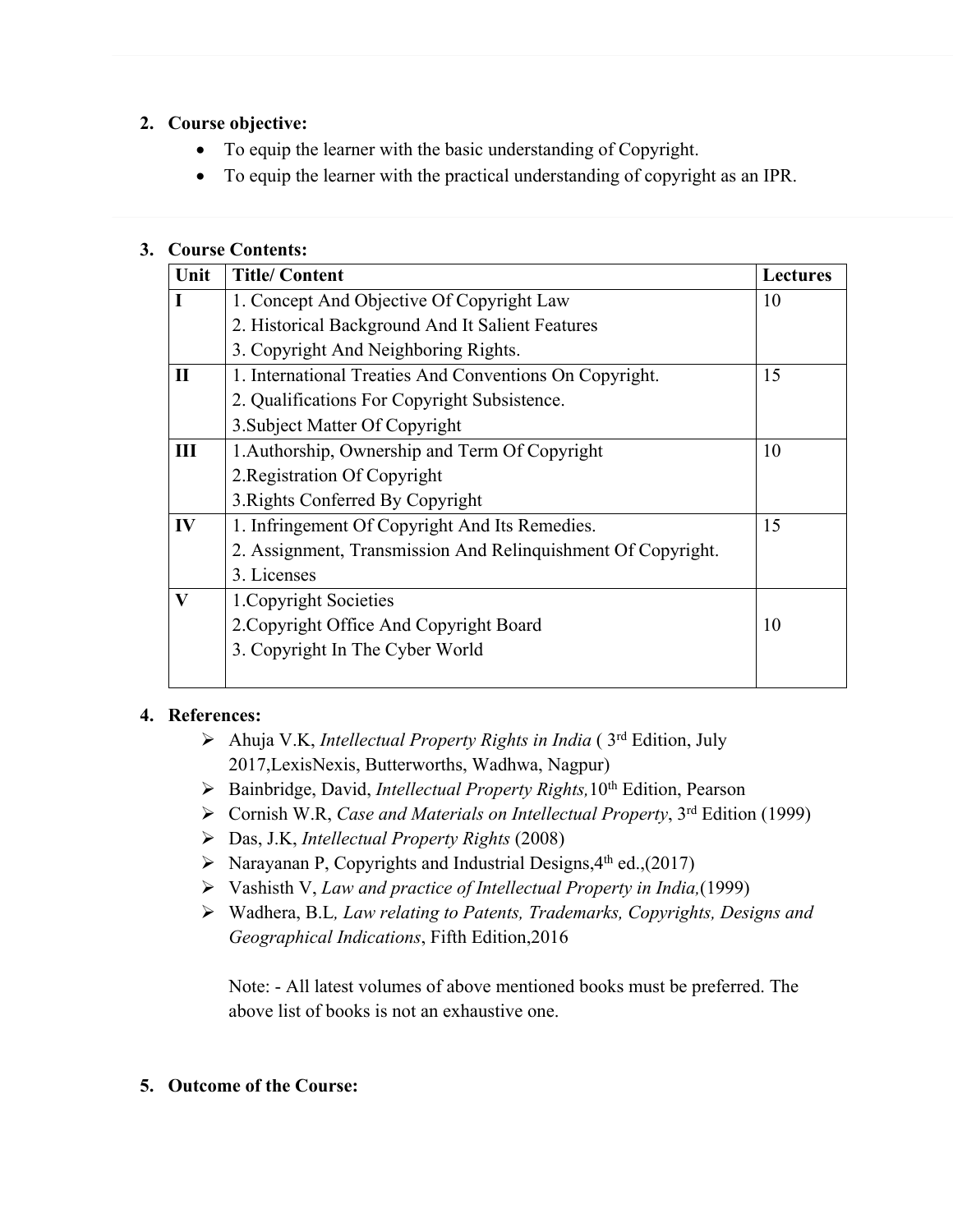- $\triangleright$  It will make the learner aware about the basic concepts of Copyright
- $\triangleright$  It will help the learner understand the International and National Laws as to copyright.
- $\triangleright$  It will enable the learner to understand the practical requirements for registering Copyright.

### **6. Evaluation pattern of the Course:**

| <b>Total Marks : 100</b> |                                   |                                       |                  |                                  |
|--------------------------|-----------------------------------|---------------------------------------|------------------|----------------------------------|
| <b>End Semester</b>      | In Semester Assessment (40 marks) |                                       |                  |                                  |
|                          | Attendance                        | Home Assignment on writing of concept | In Semester Exam | <b>Writing of Research paper</b> |
|                          |                                   | note                                  |                  | & Presentation                   |
| -60                      |                                   |                                       |                  |                                  |

The progress of the students will be continuously assessed throughout the semester by their attendance, participation in discussions during class lectures, tutorials, presentations, writing of assignment on given topic from the syllabus. Internal and End Semester exam may consist of long and short essay type questions, which will come from the text, class room lectures and discussions and any other reading assigned.

\*\*\*\*\*

# **LL.M DSE 207: Socio Economic Offences**

### **1. General Information (Brief Introduction of the Paper):**

This course is to be taught as Discipline Specific Elective Paper for the Degree of Master of Laws. The fundamentals and basic concept of socio-economic offences which are some peculiar kind of offences Criminal Law will be dealt in this Paper in one semester of the program. This paper is basically based on theoretical concepts of socio-economic offences.

**1.1Course title: Socio-economic Offences 1.2Course Code: LLM DSE 207 1.3Contact hours: 60 1.4Credits: 4 2. Course Objective:**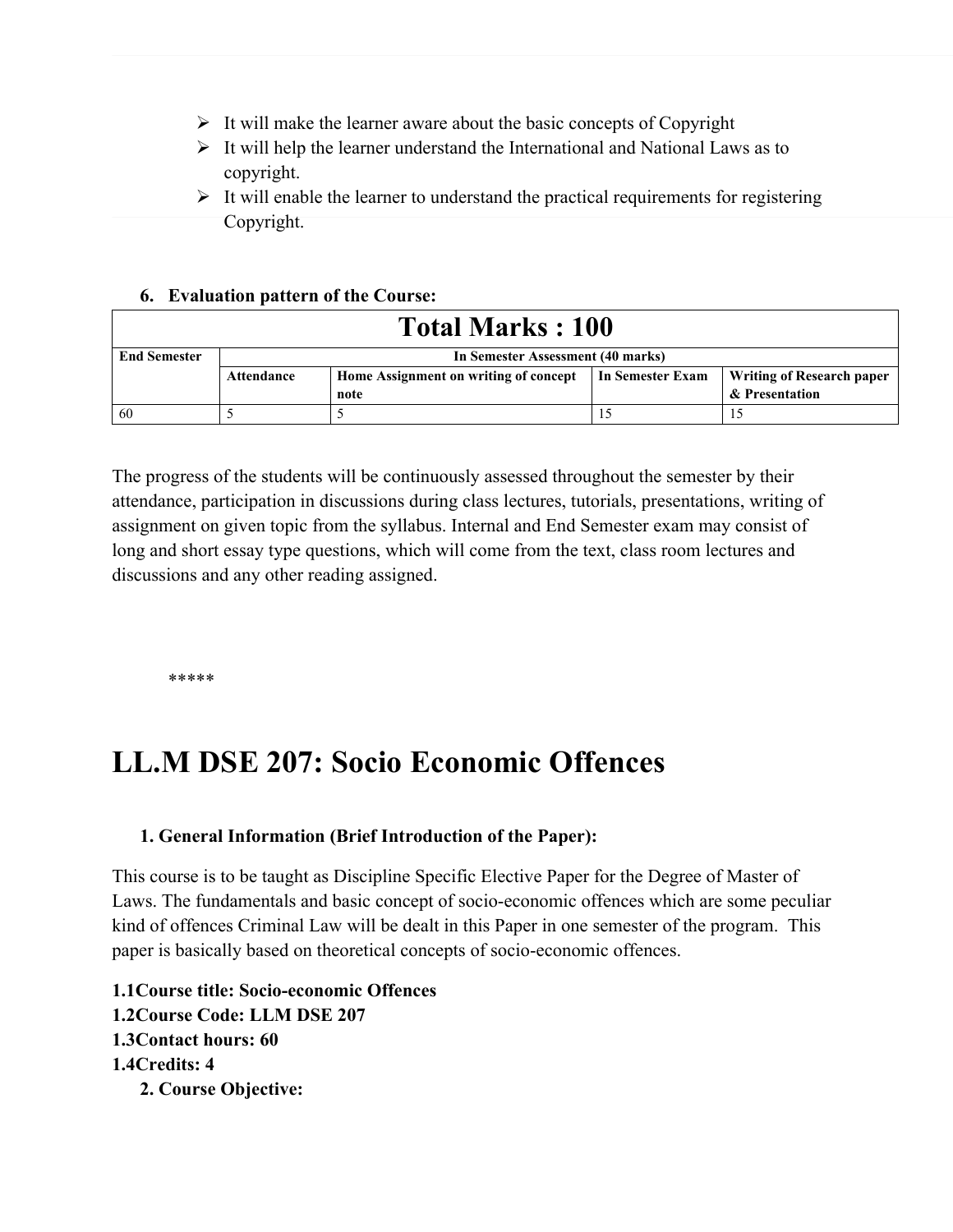- To understand the basic concepts some of the peculiar kind of crimes popularly known as Socio-economic Offences
- To highlight various causes of socio-economic offences
- The main objective of this paper is to acquaint the student of Law with significant causes, types, control measures and judicial responses to eradicate white collar crimes, organized crimes and other Socio-economic Offences in India.

### **3. Course Content:**

| Unit         | <b>Title/Content</b>                                               | <b>Lectures</b> |
|--------------|--------------------------------------------------------------------|-----------------|
| I            | <b>Introduction</b>                                                | 15              |
|              | Concept And Definition Of Socio-Economic Offences.<br>a)           |                 |
|              | Special Features Of Socio-Economic Offences<br>b)                  |                 |
|              | Sutherland's Analysis On White Collar Crime<br>$\mathbf{c})$       |                 |
|              | Santhanam Committee Report, 29th Report Of Law<br>d)               |                 |
|              | Commission Of India, 40 <sup>th</sup> Report Of Law Commission Of  |                 |
|              | India                                                              |                 |
| $\mathbf{I}$ | <b>Organized Crime</b>                                             | 15              |
|              | a) Types                                                           |                 |
|              | -Organized Predatory Crime                                         |                 |
|              | -Crime Syndicate                                                   |                 |
|              | -Political Graft                                                   |                 |
|              |                                                                    |                 |
|              | Characteristic Of Organised Crime<br>b)                            |                 |
|              | c) Control Mechanism Of White Collar Criminality                   |                 |
|              | d) Differences Between Blue Collar Crime And White Collar Crime    |                 |
| III          | <b>Offences Against Consumer Of Goods And Services</b>             | 15              |
|              | a) Food Adulteration                                               |                 |
|              | Drug Adulteration<br>b)                                            |                 |
|              | Offences Relating To Environmental Pollution<br>$\mathbf{c})$      |                 |
|              | <b>Medical Negligence</b><br>d)                                    |                 |
| IV           | <b>Investigation, Enforcement And Major Constraints In</b>         | 15              |
|              | <b>Implementation Of Laws</b>                                      |                 |
|              | a) Onus Of Proof, Presumption Of Guilt                             |                 |
|              | The Regime Of Special Court<br>b)                                  |                 |
|              | Vicarious Liability, Strict Liability And Absolute Liability<br>c) |                 |
|              | The Variety Of Enforcement Mechanism<br>d)                         |                 |

### **4. References:**

Suggested References: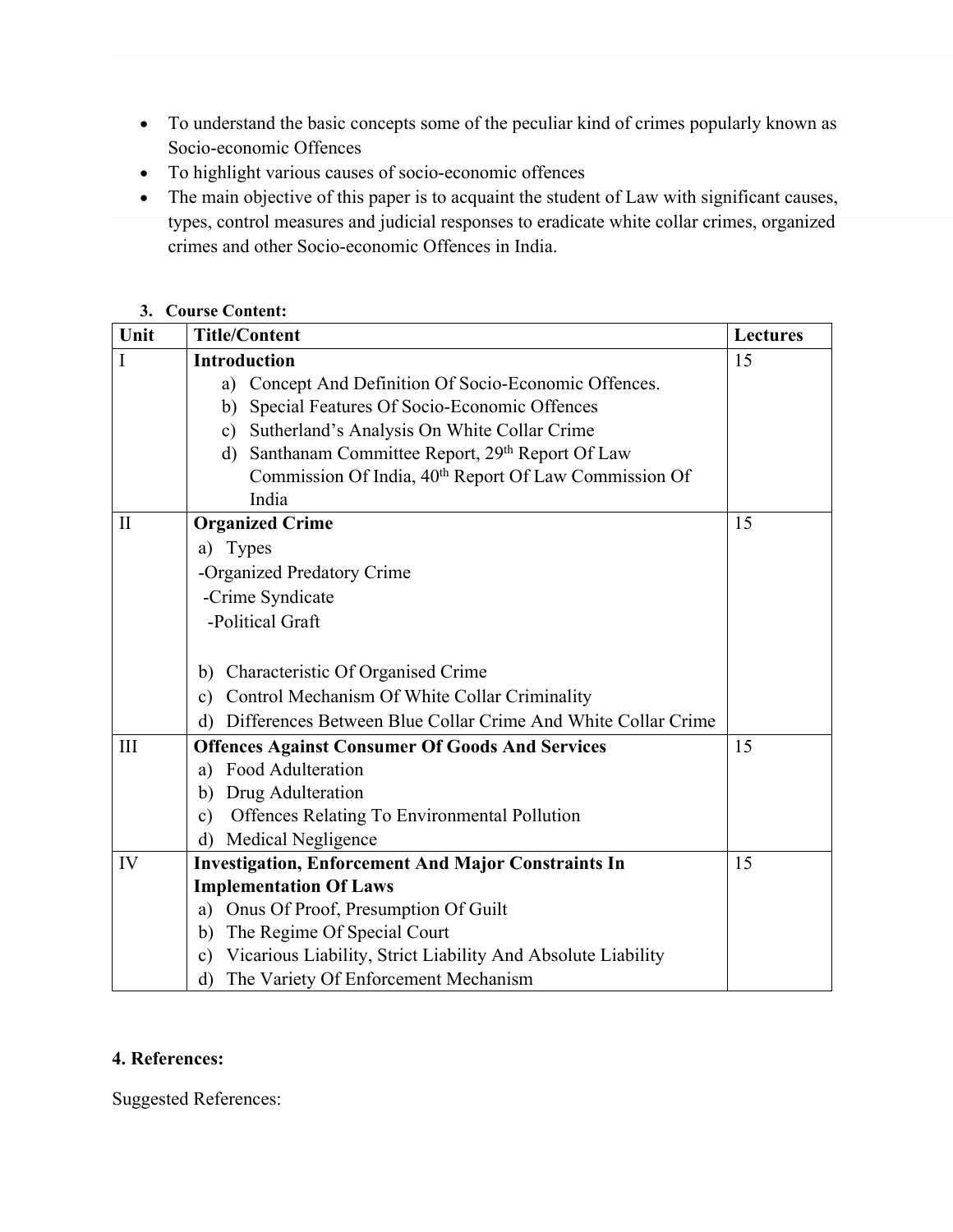- 1. N. V. Paranjapee, Criminology and Penology, Central Law Publication
- 2. W, Friedmann, Law in a Changing Society, Sweet and Maxwell, Universal Book Traders
- 3. K. D. Gaur, Criminal Law and Criminology, Deep and Deep Publications Pvt Ltd
- 4. Ahmed Siddique, Criminology and Penology, Eastern Book Company
- 5. Sutherland: Principle of Criminology

Note: - All latest volumes of above mentioned books must be preferred. The above list of books is not an exhaustive one.

### **5. Outcome of the Course:**

- It enables the students to understand the basic concepts of Socio-economic Offences which are the part Criminal Law.
- It empowers them with knowledge of the cause, types and control of Socio-economic Offences which are some obstacles of a well organised society run with due process of law.

### **6. Evaluation Pattern of the Course:**

| <b>Total Marks: 100</b> |                                   |                                       |                  |                                  |
|-------------------------|-----------------------------------|---------------------------------------|------------------|----------------------------------|
| <b>End Semester</b>     | In Semester Assessment (40 marks) |                                       |                  |                                  |
|                         | Attendance                        | Home Assignment on writing of concept | In Semester Exam | <b>Writing of Research paper</b> |
|                         |                                   | note                                  |                  | & Presentation                   |
| 60                      |                                   |                                       |                  |                                  |

The progress of the students will be continuously assessed throughout the semester by their attendance, participation in discussion during class lectures, tutorials, presentations, writing of assignment on given topic from the syllabus. Internal and End Semester exam may consist of long and short essay type questions which will come from the text, class room lectures and discussions and any other reading assigned.

\*\*\*\*\*\*

# **LL.M DSE 208: Laws of Banking and Negotiable Instruments**

1.1 General course information: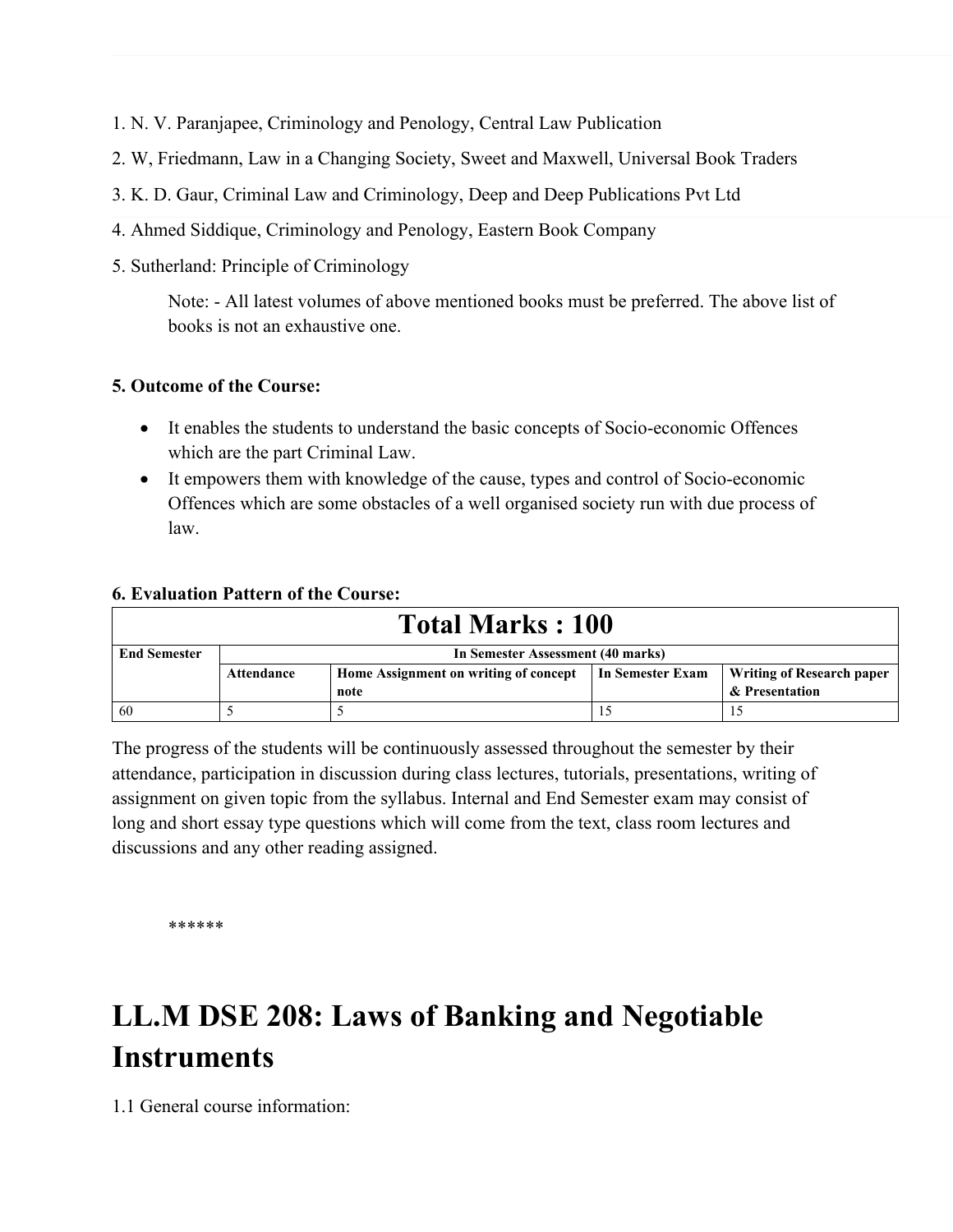This course is to be taught as Discipline Specific Elective Paper for the Degree of Masters of Law. This paper mainly focuses on delivering the laws relating to the Banking Sectors and different kinds of negotiable instruments applicable to the modern commercial transactions.

- 1.2 Course title: Law of Banking and Negotiable Instruments.
- 1.3 Course code: LL.M DSE 208
- 1.4 Contact hours: 60
- 1.5 Credits: 4

### **2. Course objective:**

- The students would be expected to be well conversant with Banking Laws and Negotiable Instruments.
- To make the students understand the kinds of Negotiable Instruments and its Practical utility in modern commercial transactions.
- To make the students understand the role of banking sector and its control over economy of the nation.

| Unit         | Law of Banking and Negotiable Instruments                                                                                                                                                                                                                       | No. of<br>Lectures |
|--------------|-----------------------------------------------------------------------------------------------------------------------------------------------------------------------------------------------------------------------------------------------------------------|--------------------|
| 1.           | Nature and Development of banking;<br>Nationalization of bank, Relationship of<br>Banker and customer; Banking Business.<br>Promotional banking and Developmental<br>Banking.<br>Social Control of Banking Institution.<br>Banking Regulation Act, 1949 and its | 15                 |
| $\mathbf{I}$ | application.<br>Winding up of Banking Companies<br>Reserve Bank of India Act-Powers and<br>Functions of RBI.                                                                                                                                                    | 15                 |
| III          | State Bank of India Act, 1955<br>The Negotiable Instruments Act- purpose<br>and object, Historical Development of law<br>relating to negotiable instruments.                                                                                                    | 15                 |

### **3. Course Content:**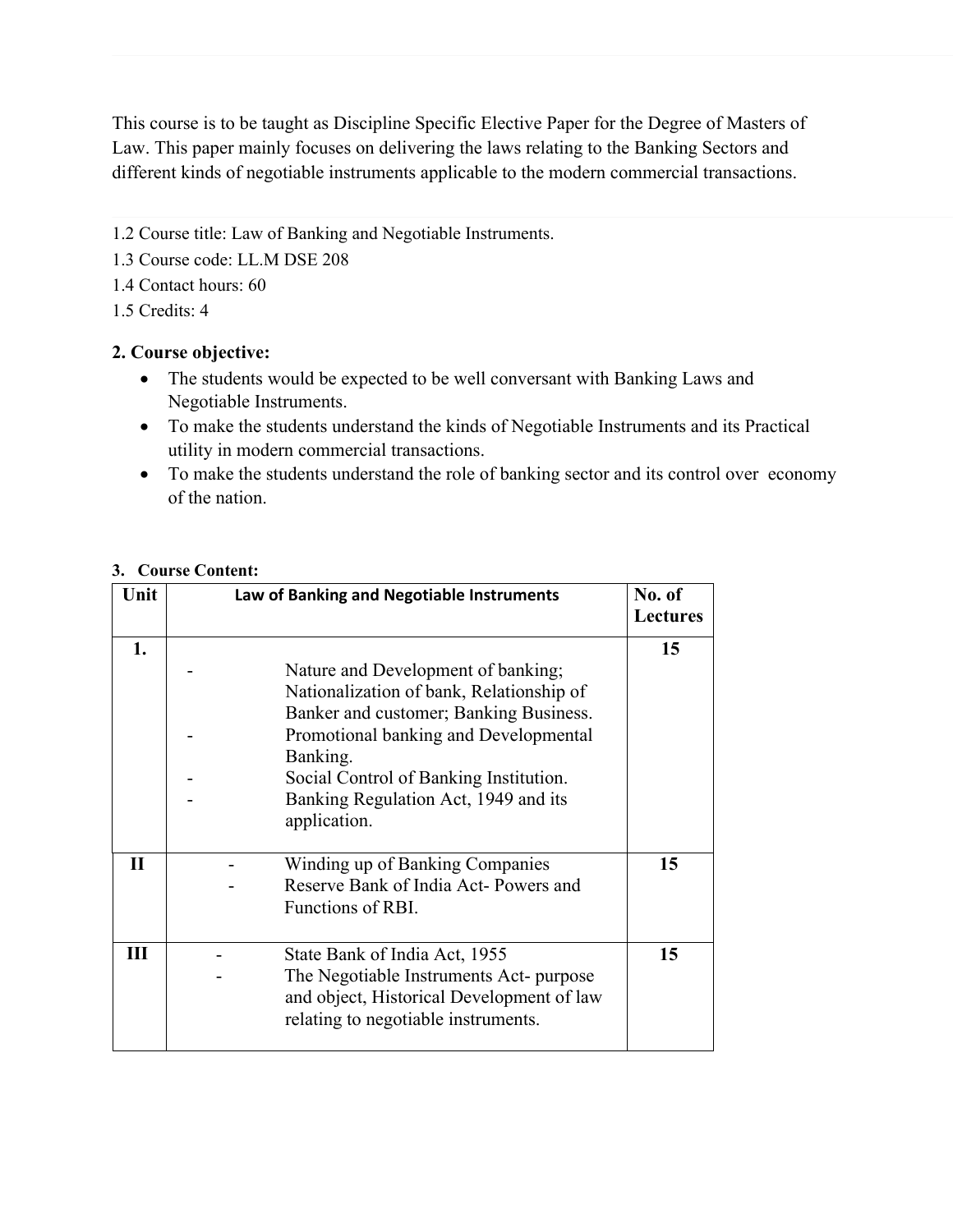| Negotiation and Liability<br>$\blacksquare$ | 15 |
|---------------------------------------------|----|
| Endorsement.<br>$\blacksquare$              |    |
| Presentation.<br>$\sim$                     |    |
| Dishonour of Cheque.<br>$\blacksquare$      |    |

### 4. References:

- $\triangleright$  Bhashyam & Adiga : The Negotiable Instrument Act.
- $\triangleright$  Parthsarthy : Cheques in law and Practice.
- $\triangleright$  Aggarwal, C. L. : Law of Hundi and Negotiable Instrumens.
- $\triangleright$  Canygton : Business law
- Smith and Keenan : Essential of Mercantile law.
- > Tannan's : Banking Law and Practice in India.
- Sethi : Commentary on Banking Regulation act, 1949.

5. Outcome of the Course: …

- The students would be expected to be well conversant with the Banking Laws and different negotiable instruments.
- It makes the Students be well familiar with the practical complications and its measures regarding various negotiable instruments with the help of leading judgement.

### **6.Evaluation pattern of the Course:**

| <b>Total Marks: 100</b> |                                   |                                       |                  |                           |
|-------------------------|-----------------------------------|---------------------------------------|------------------|---------------------------|
| <b>End Semester</b>     | In Semester Assessment (40 marks) |                                       |                  |                           |
|                         | Attendance                        | Home Assignment on writing of concept | In Semester Exam | Writing of Research paper |
|                         |                                   | note                                  |                  | & Presentation            |
| 60                      |                                   |                                       |                  |                           |

The progress of the students will be continuously assessed throughout the semester by their attendance, participation in discussions during class lectures, tutorials, presentations, writing of assignment on given topic from the syllabus. Internal and End Semester exam may consist of long and short essay type questions, which will come from the text, class room lectures and discussions and any other reading assigned.

\*\*\*\*\*

# **LL.M DSE 209: Law relating to Employment and Non Employment**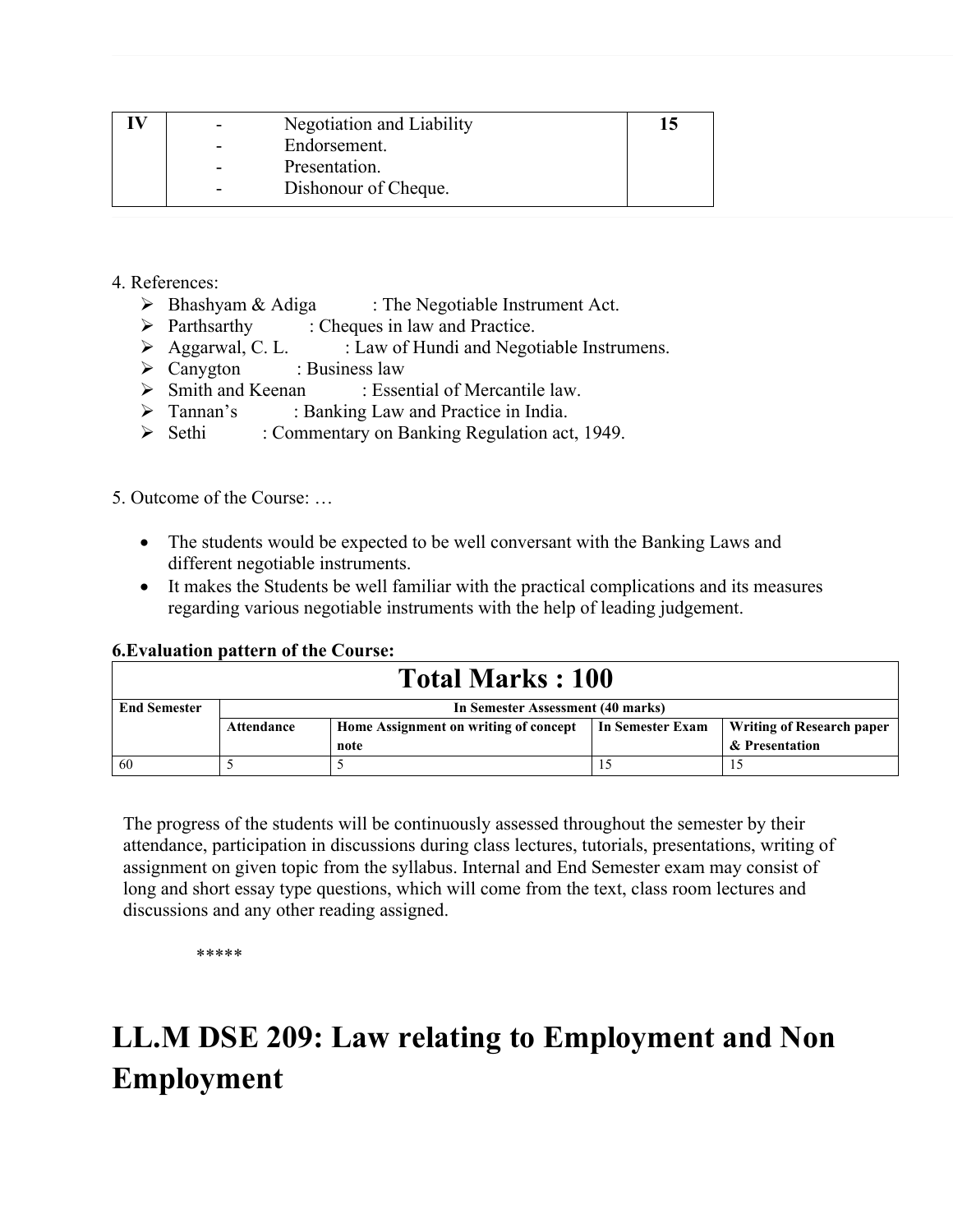### **1.1 General course information:**

### **1.2 Course title: Law relating to Employment and Non-Employment**

- **1.3 Course code: LL.M DSE 209**
- **1.4 Contact hours: 60**

### **1.5 Credits: 4**

This course is to be taught as Discipline Specific Elective Paper for the Degree of Masters of Law. The various rules relating to Employment and Non-Employment will be taught in one semester of the program.

#### **2. Course objective:**

- To provide students an insight into the concept of industrial relation.
- To make them understand the need and necessity of employment and non-employment rules.

#### **3. Course Contents:**

| Unit           | <b>Title/Content</b>                                                         | <b>Lectures</b> |
|----------------|------------------------------------------------------------------------------|-----------------|
|                | 1.1 Conceptual Analysis of Employment – Meaning and Evolution of the         | 15              |
|                | concept of master and servant relationship                                   |                 |
|                | 1.2 State regulation of employer – employee relationship                     |                 |
|                | 1.3 Determinants and Constitutional perspectives of Industrial relation      |                 |
| $\overline{2}$ | 2.1 Industrial disputes - Its nature and methods of settlement of Industrial | 15              |
|                | Disputes.                                                                    |                 |
|                | 2.2. Institutional mechanism - Jurisdiction and Powers of Labour Courts      |                 |
|                | and Industrial Tribunals                                                     |                 |
|                | 2.3 Extent of Governments discretion                                         |                 |
| 3              | 3.1 Misconduct and Disciplinary action in Industrial employment              | 15              |
|                | 3.2 Employers prerogative to take disciplinary action, Procedure of          |                 |
|                | Standing orders and domestic enquiry                                         |                 |
|                | 3.3 Jurisdiction of the authority in respect of dismissal of workmen.        |                 |
| $\overline{4}$ | 4.1 Jurisprudence of Industrial Adjudication in UK, USA and India            | 15              |
|                | 4.2 Adjudicatory Process and Modalities                                      |                 |
|                | 4.3 Judicial Review of Service matters and Jurisdiction of Supreme Court     |                 |
|                | and High Courts                                                              |                 |

#### **4. Suggested Readings –**

| 1. Srivastava, S.C. | Industrial Relations and Labour Law                                    |
|---------------------|------------------------------------------------------------------------|
| 2. Chaturvedi, R.G. | Law and Procedure of Departmental Enquires and Disciplinary<br>Actions |
|                     |                                                                        |

3. Sabharwal, R.K : Job Security of Industrial Workers

4. Stephen Dery and Richard Mitchell : Employment Relations - Individualization and Union Exclusion, Blackstone, London.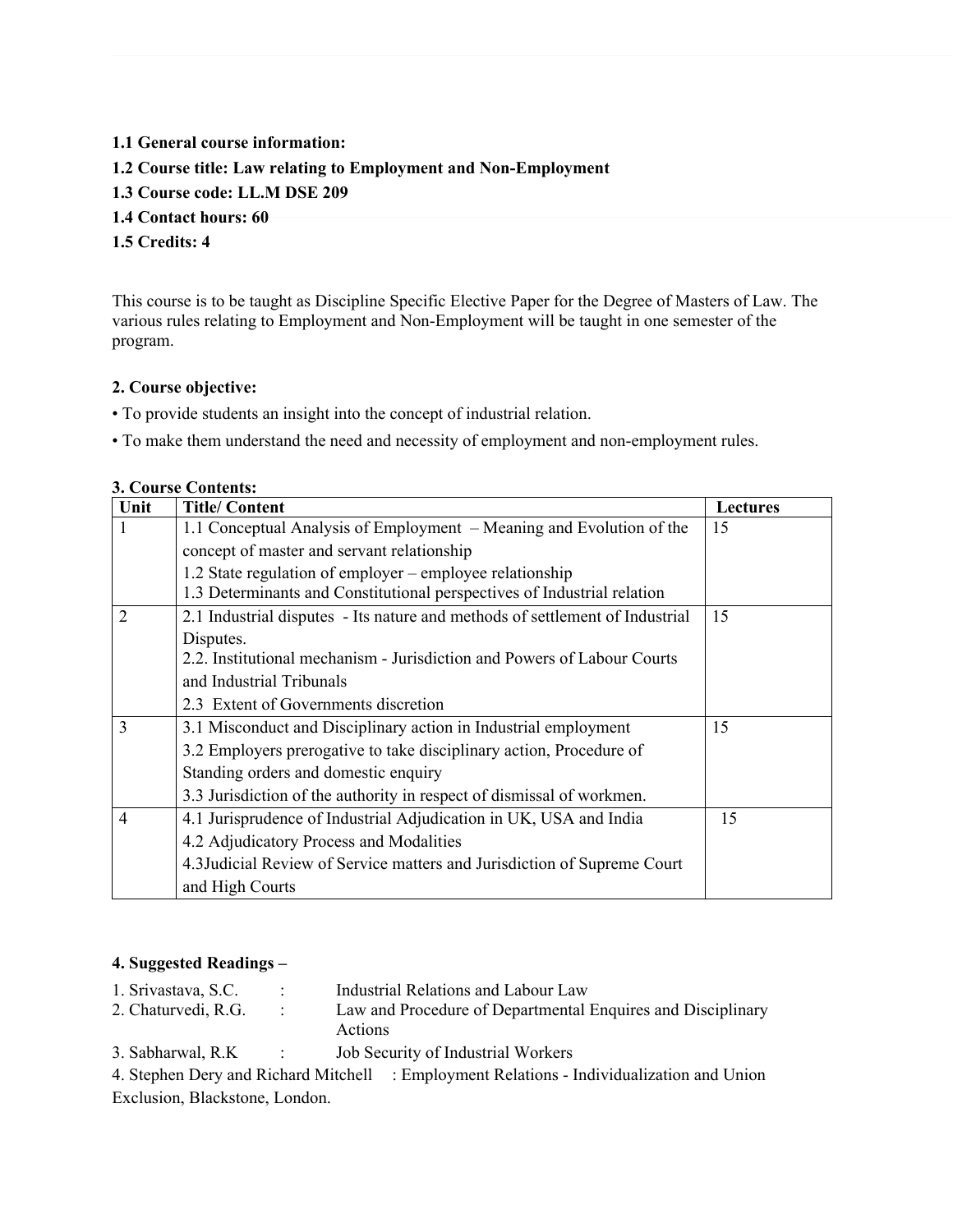5. Roger Blanpain and Chris Engels : Comparative Labour Union Law and Industrial Relations in Industrialized Market Economies.

6. I.L.I. : Law and Labour Management Relations in India

7. The Report of National Commission of Labour, 1969

8. Indian Labour Journal

9. Indian Labour Gazette

10. Indian Worker Indian Journal of Industrial Relations

Note: - All latest volumes of above mentioned books must be preferred. The above list of books is not an exhaustive one.

#### **5. Outcome of the Course:**

• It makes the student understand the concept of industrial relations as well as the need of industrial adjudication

• It enables them to evaluate the growing need of industrial adjudication as a modality of harmonizing the interests of capital and labour

### **6. Evaluation pattern of the Course:**

|                     | <b>Total Marks: 100</b> |                                       |                  |                           |  |  |  |
|---------------------|-------------------------|---------------------------------------|------------------|---------------------------|--|--|--|
| <b>End Semester</b> |                         | In Semester Assessment (40 marks)     |                  |                           |  |  |  |
|                     | Attendance              | Home Assignment on writing of concept | In Semester Exam | Writing of Research paper |  |  |  |
|                     |                         | note                                  |                  | & Presentation            |  |  |  |
| -60                 |                         |                                       |                  |                           |  |  |  |

The progress of the students will be continuously assessed throughout the semester by their attendance, participation in discussions during class lectures, tutorials, presentations, writing of assignment on given topic from the syllabus. Internal and End Semester exam may consist of long and short essay type questions, which will come from the text, class room lectures and discussions and any other reading assigned.

\*\*\*\*\*

# **LL.M GE 210: SOCIOLOGY OF GENDER**

### **1. General course information: (Brief introduction of the paper)**

In contemporary world, gender studies have drawn the attention of academicians, students and social scientist throughout the world. Gender has long been viewed as a legitimate source for the allocations of rights, powers, privileges and responsibilities. It involves differences in power, both "power to" and "power over". Therefore, it acts as a key organizing principle in human social life which has been considered as one of the most relevant subjects for studies in social sciences.

### **1.1. Course title: SOCIOLOGY OF GENDER**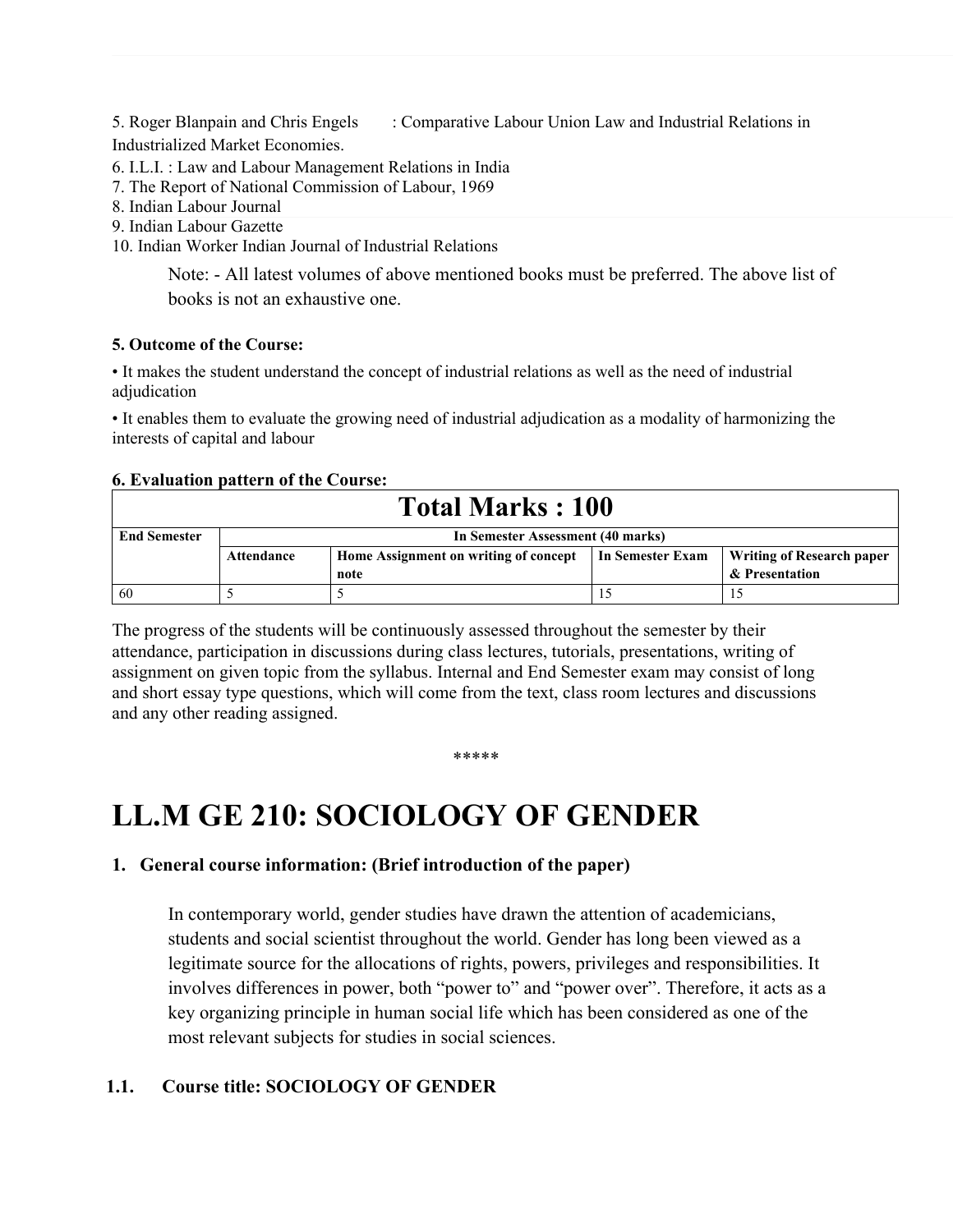# **1.2. Course code: LL.M GE 210**

### **1.3. Contact hours: 60**

### **1.4. Credits: 04**

### 2. **Course objectives:**

This course is aims to introduce general understanding of Gender as a critical sociological lens of enquiry in relation to various social life.

### **3. Course contents:**

| Unit         | <b>Title/Content</b>                                           | <b>Lectures</b> |
|--------------|----------------------------------------------------------------|-----------------|
|              | Gendering Sociology:                                           | 15              |
|              | Sociology Of Gender<br>(i)                                     |                 |
|              | Sex-Gender Debate<br>(ii)                                      |                 |
|              | (iii) Concept Of Masculinity And Femininity                    |                 |
|              | (iv) Power And Subordination (Patriarchy)                      |                 |
| $\mathbf{I}$ | Gender Theories:                                               | 15              |
|              | Feminism (Liberal Feminism, Radical Feminism And Social<br>(i) |                 |
|              | Feminism)                                                      |                 |
|              | <b>LGBT</b> Movement<br>(11)                                   |                 |
|              | (iii) Eco-Feminism                                             |                 |
| III          | <b>GENDER: DIFFERENCES AND INEQUALITIES:</b>                   | 15              |
|              | Gender And Development<br>(1)                                  |                 |
|              | (ii) Gender Budgeting                                          |                 |
|              | (iii) Gendered Bodies                                          |                 |
| IV           | <b>GENDER AND SOCIETAL PROBLEMS:</b>                           | 15              |
|              | <b>Sexual Harassment</b><br>(i)                                |                 |
|              | (ii) Domestic Violence Against Women                           |                 |
|              | (iii) Gender And Sexually Transmitted Diseases                 |                 |

### **4. References:**

- S. Jackson & S. Scott(ed.) Gender: A sociological Reader, Routledge, London(2002), pp-1-26
- Saikia. J.P: Gender: Themes and Issues, Concept Publishing Pvt. Ltd, New Delhi (2017), pp-1-46
- Weeks. J: Sexuality, Routledge, London & New York (2012)
- Geetha. V:  $(2006)$  Gender, Stree, Calcutta, pp- 24-30, pp- 38-50
- Singh. S: (2009) Feminism: Theory, Criticism and Analysis, Pencraft International, New Delhi
- Kuumba. B.M: (2003) Gender and Social Movements, Rawat Publications, Jaipur
- Saikia. J.P: Gender: Themes and Issues, Concept Publishing Pvt. Ltd, New Delhi (2017), pp-51-66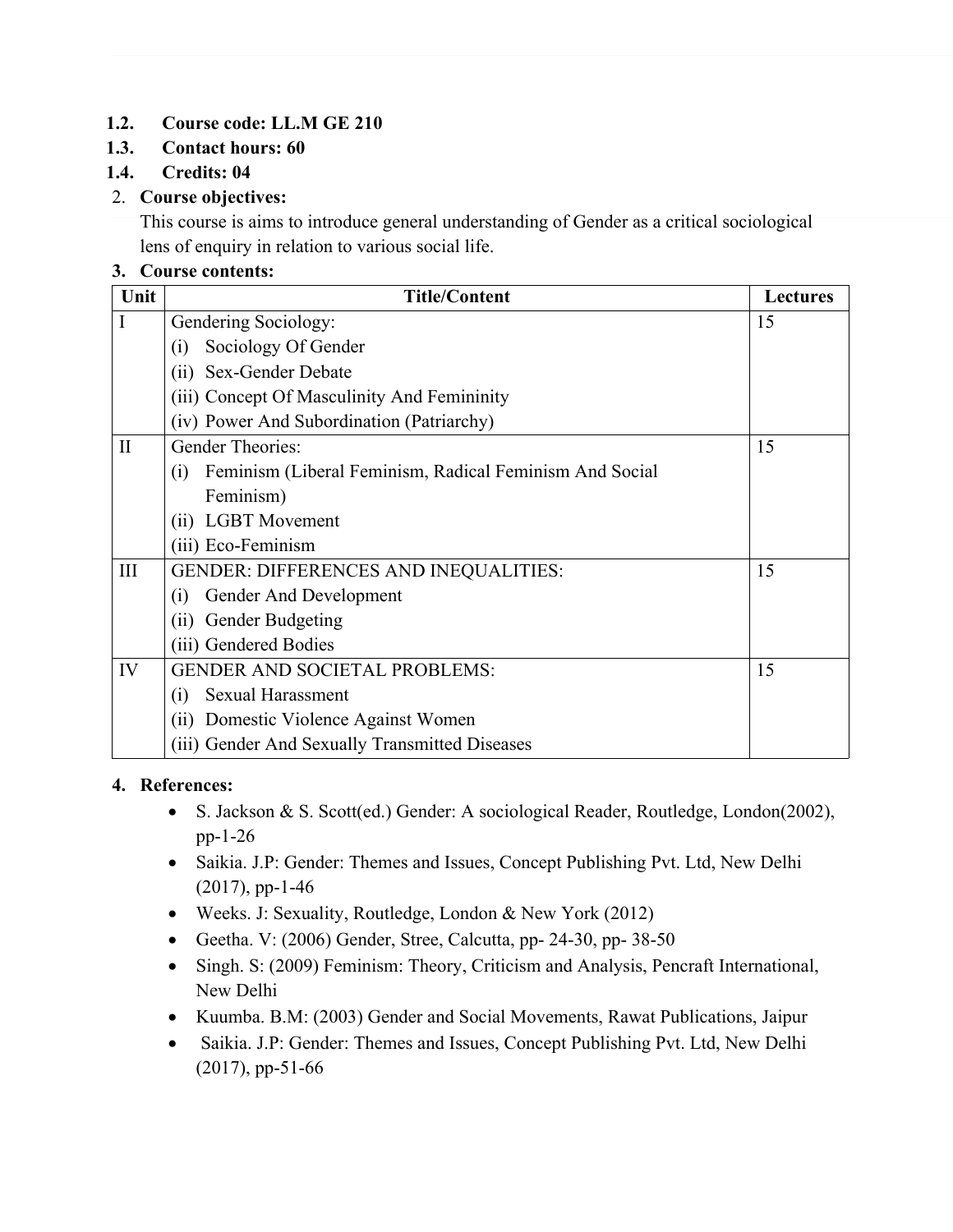- S. Jackson & S. Scott(ed.) Gender: A sociological Reader, Routledge, London(2002), pp-69-78
- Menon. Nivedita: (1999) (ed.) Gender and Politics in India, Oxford University Press, New Delhi, pp-342-369
- Judith. L & Susan. A.F: (1991) (ed.) The Social Construction of Gender, Sage Publications, New Delhi, pp-104-118
- Plumwood (1992) Feminism and Eco-feminism, Ecologist, Vol. 22, No. 1, UK
- S. Jackson & S. Scott(ed.) Gender: A sociological Reader, Routledge, London(2002), pp-93-96
- Saikia. J.P: Gender: Themes and Issues, Concept Publishing Pvt. Ltd, New Delhi (2017), pp-36-43, pp-74-77
- Saikia. J.P &Kalita. H.R: (2016) Rendering Gender, Supriya Books, New Delhi, pp-8-34
- Mackinnon. C.A. Sexual harassment of working women
- Saikia. J.P: Gender: Themes and Issues, Concept Publishing Pvt. Ltd, New Delhi (2017), pp-78-104
- Gardner. C.V. (1976) Gender and Public harassment
- Saikia. J.P &Kalita. H.R: (2016) Rendering Gender, Supriya Books, New Delhi, pp-35-64

Note: - All latest volumes of above mentioned books must be preferred. The above list of books is not an exhaustive one.

# **5. Outcome of the Course:**

- It enables the students to understand the basic concepts of sociology of development.
- It helps the students to understand the issues related to development and the paths and agencies of development.

# **6. Evaluation pattern of the Course:**

| <b>Total Marks: 100</b> |            |                                                                                               |  |                |  |  |  |
|-------------------------|------------|-----------------------------------------------------------------------------------------------|--|----------------|--|--|--|
| <b>End Semester</b>     |            | In Semester Assessment (40 marks)                                                             |  |                |  |  |  |
|                         | Attendance | Home Assignment on writing of concept<br>In Semester Exam<br><b>Writing of Research paper</b> |  |                |  |  |  |
|                         |            | note                                                                                          |  | & Presentation |  |  |  |
| 60                      |            |                                                                                               |  |                |  |  |  |

The progress of the students will be continuously assessed throughout the semester by their attendance, participation in discussions during class lectures, tutorials, presentations, writing of assignment on given topic from the syllabus. Internal and End Semester exam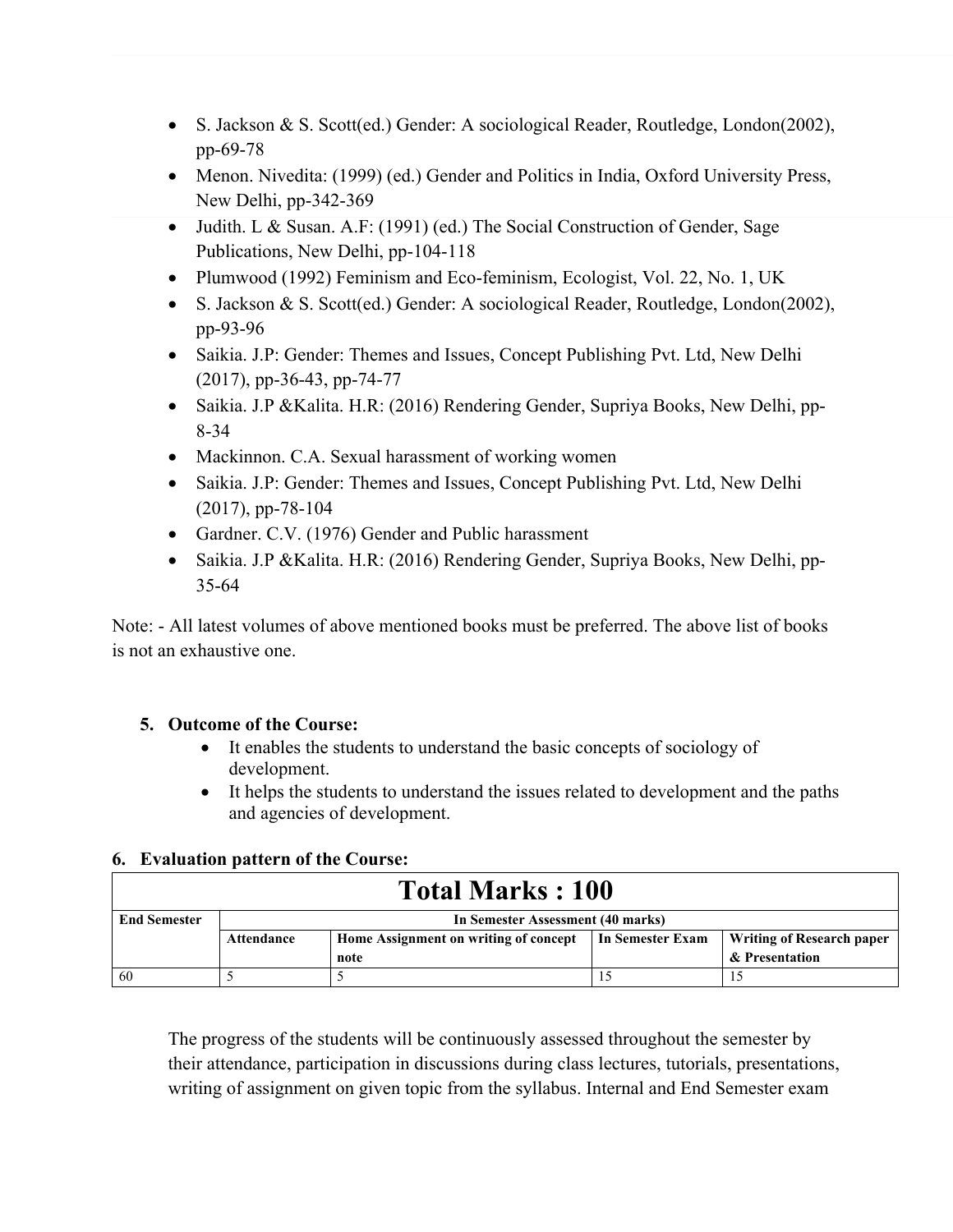may consist of long and short essay type questions, which will come from the text, class room lectures and discussions and any other reading assigned.

### **\*\*\*\***

# **LL.M GE 211:** Indian National Movement: Values and Dimensions

1.1 General Course Information:

This course is to be taught as Disciple Specific General Elective course for the Degree of Masters of Law. This paper aims to provide students a historical understanding of Indian National Movement, the factors, events, acts, policies, and real politic that led to the emergence and powerful force of nationalism in India and also to study the deep fissures within such, how finally India received a divided independence.

### 1.2. Course title: **Indian Nationalist Movement (1858-1947): Values and Dimensions**

- 1.3. Course code: LLM. GE211
- 1.4. Contact hours: 60
- 1.5: Credit: 04

# **2. Course Objective**:

- i. To know the regional, national and International circumstances for the growth of national consciousness.
- ii. To understand the historical, social, political, economic and others aspects for the growth of Indian nationalism.
- iii. To understand the larger perspectives, emergence of political and social dimensions of the movement and partitions.

# **3. Course Units:**

# **Unit I: Emergence of Indian Nationalism and the Early Phase of Indian National Congress (Pre-Gandhian) No. of Classes 15**

- A. Factors Responsible for the Emergence of Nationalism in India
- B. Formation of --------Political Associations in India: Pre- Congress stage (Factors)
- C. Formation of Indian National Congress; Ideology, Organization, Objectives and Plan of Action- Swaraj, Home-Rule, Self-Rule, Dominion Status.
- D. Programme and Work of Early Nationalist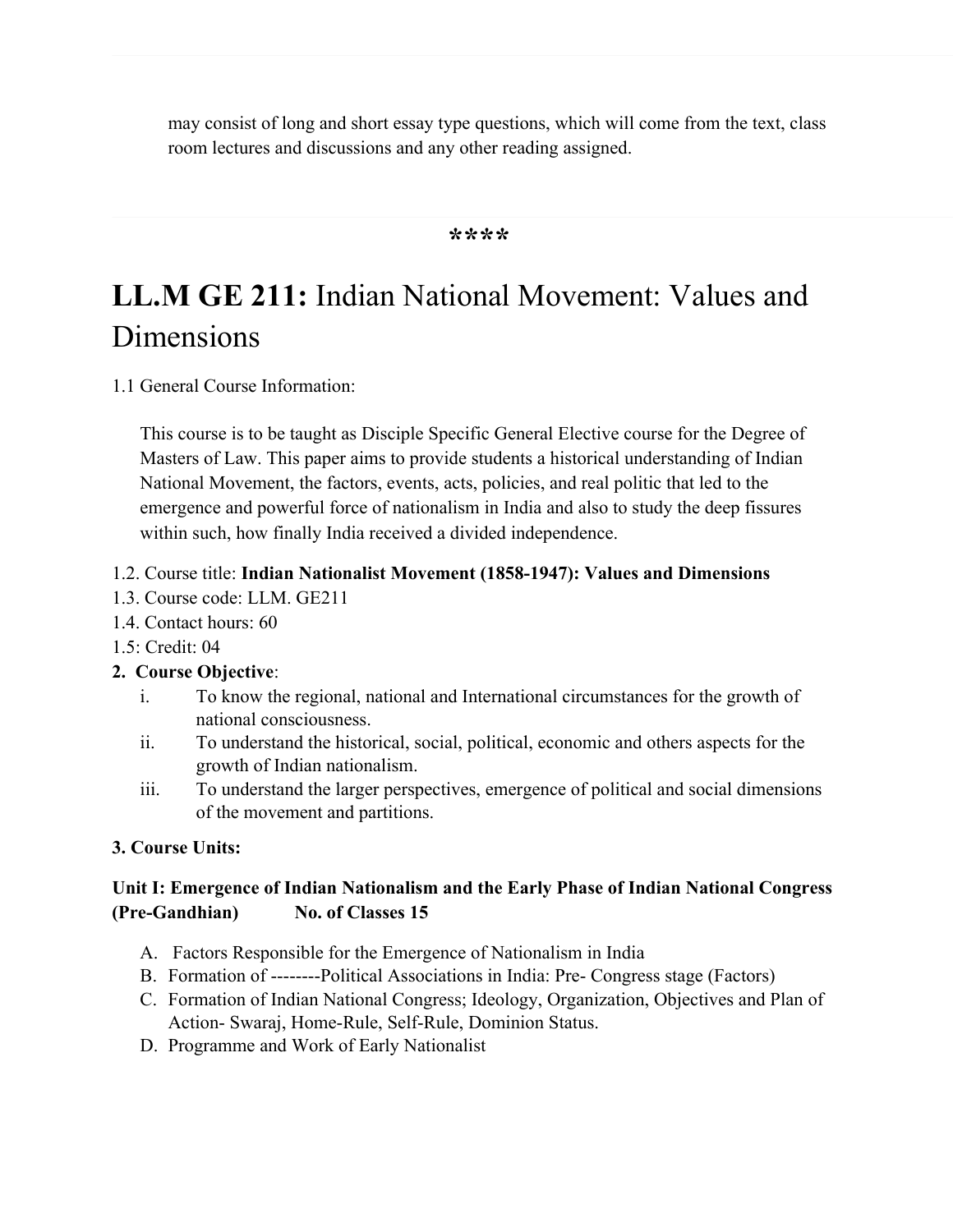### Unit II: Growth of Early Nationalism No. of Classes 15

- A. Economic Critique of British Imperialism; Dada Bhai Naroji (Drain Theory), and------
- B. Swadeshi Movement- The First Real Mass Movement; Home Rule Movement Impact.
- C. Political Extremism in India; Contribution of LalaLajpatRai, Bipin Chandra Pal, BalGangadhar Tilak
- D. Rise of Revolutionary Activities.
- E. Political Impact of the First World War.

# Unit III: Gandhian Phase: No. of Classes 15

- A. Gandhi's Ideas and Methods, Rowlett Act and JallianwalaBagh
- B. KhilafatMovement and Non-Cooperation Movement
- C. Civil Disobedience Movement, Round Table Conference, Karachi Session
- D. Quit India Movement and Indian National Army; Subhas Chandra Bose
- E. Constitutional Values and Future of National Movement, Constitutional Democracy, Secularism.
- F. Gandhi- Ambedkar Debate on Reformation.

# Unit IV: Parallel Developments No. of classes 15

- A. Communal Rift; Establishment of Muslim League, Two- Nation Theory
- B. Gandhi-Jinnah Negotiations
- C. Women Movement
- D. Caste Movement
- E. Impact of Second World War
- F. British Missions
- G. Partitions, Independence and Transfer of Power
- H. Indian Independence Act 1947

# **4. References:**

- Appadurai, Arjun. Indian political Thinking Through Ages
- Bali, D.R., Modern Indian Thought
- Chandra, Bipin. India's Struggle for Independence, Penguin Books, Kolkota, 2001.
- Chandra, Bipin, Nationalism and Colonialism in Modern India, Orient Lonhgman, New Delhi, 19 79.
- Chandra, Bipin, history of modern India, Orient Black Swan, 2009
- Chatterjee, Partha, Nationalism Thought and The Colonial World; A Derivative Discourse
- Desai, A. R. Social Background of Indian Nationalism, Popular Prakashan Pvt. Ltd., Mumbai, 2002
- Deustch, Kenneth &Panthom Thomas (eds)., Political Thought in Modern India
- Pradhan, R.G., From Raj to Swaraj, Delhi, Macmillan, 2008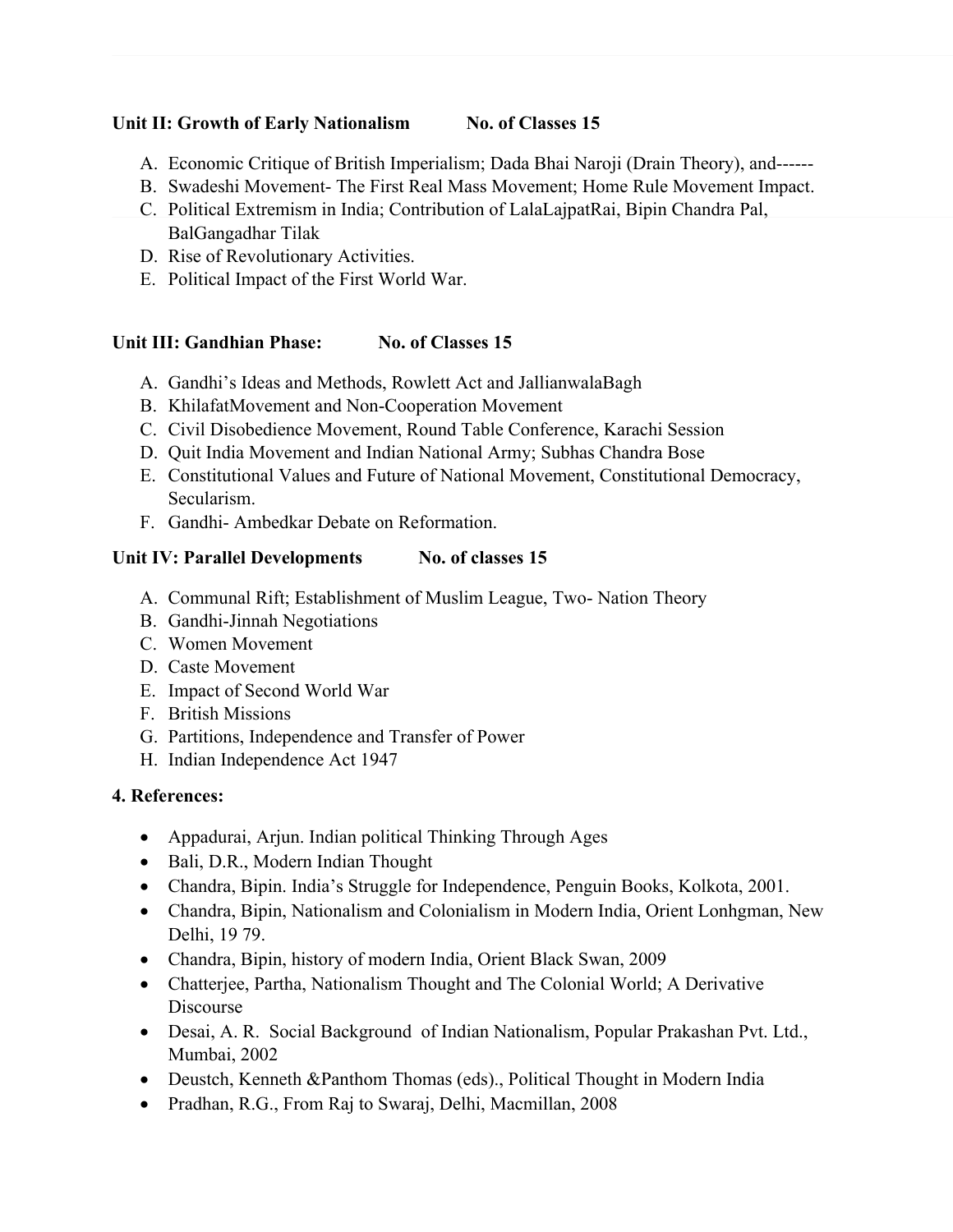- Sarkar, Sumit.,Modern India (1885-1947), Macmillan India Ltd., Madras, 1995.
- Sarkar, Sumit., The Swadesi Movement in Bengal 1903-1908, Hyderbad, Orient Black Swan, 2010
- Sarkar, Benoy Kumar, Political Philosophies Since 1905
- Sarkar, Benoy Kumar, Creative India SekharBandyopadhyay, National Movement in India, Oxford University Press, New Delhi, 2004.
- Tara, Chand., history of the Freedom Movement, Vol-  $2 \& 3$ , New Delhi, Government of India, Ministry of Information and Broadcasting, Publication Division 1961-1972.

### **5. Outcome of the course**:

- The students would be expected to be well conversant with the ideas and ideologies.
- It with certain key concepts, their exact meaning and scope of historical importance

### **6. Evaluation pattern of the Course:**

|                     | <b>Total Marks: 100</b>                                                                                     |                                   |  |                |  |  |  |
|---------------------|-------------------------------------------------------------------------------------------------------------|-----------------------------------|--|----------------|--|--|--|
| <b>End Semester</b> |                                                                                                             | In Semester Assessment (40 marks) |  |                |  |  |  |
|                     | <b>Writing of Research paper</b><br>Home Assignment on writing of concept<br>In Semester Exam<br>Attendance |                                   |  |                |  |  |  |
|                     |                                                                                                             | note                              |  | & Presentation |  |  |  |
| 60                  |                                                                                                             |                                   |  |                |  |  |  |

The progress of the students will be continuously assessed throughout the semester by their attendance, participation in discussion during class lectures, tutorials, presentations, writing of assignments on given topic from the syllabus. Internal and end semester may consist of long and short essay type questions, which will come from the text, class room lectures and discussions and any other reading assigned.

### **\*\*\*\*\*\***

# **LL.M SEC 212: Soft Skill Development**

# **1. General course information:**

The course comprises of two credits with thirty-two (32) contact hours. Eight (08) contact hours will be allotted to Unit I, Six (06) contact hours to Unit II, Six (06) contact hours to Unit III, Six (06) contact hours to Unit IV, and Six (06) contact hours to Unit V. Learners are to be evaluated through oral/written presentations, viva-voce, in-semester exams, end-semester exams, group discussions and so forth.

# **1.1 Course title: Soft Skill Development**

# **1.2 Course code: LLM-SEC-212**

### **1.3 Contact hours: thirty-two (32) contact hours**

# **1.4 Credits:** 2

# **2. Course objective:**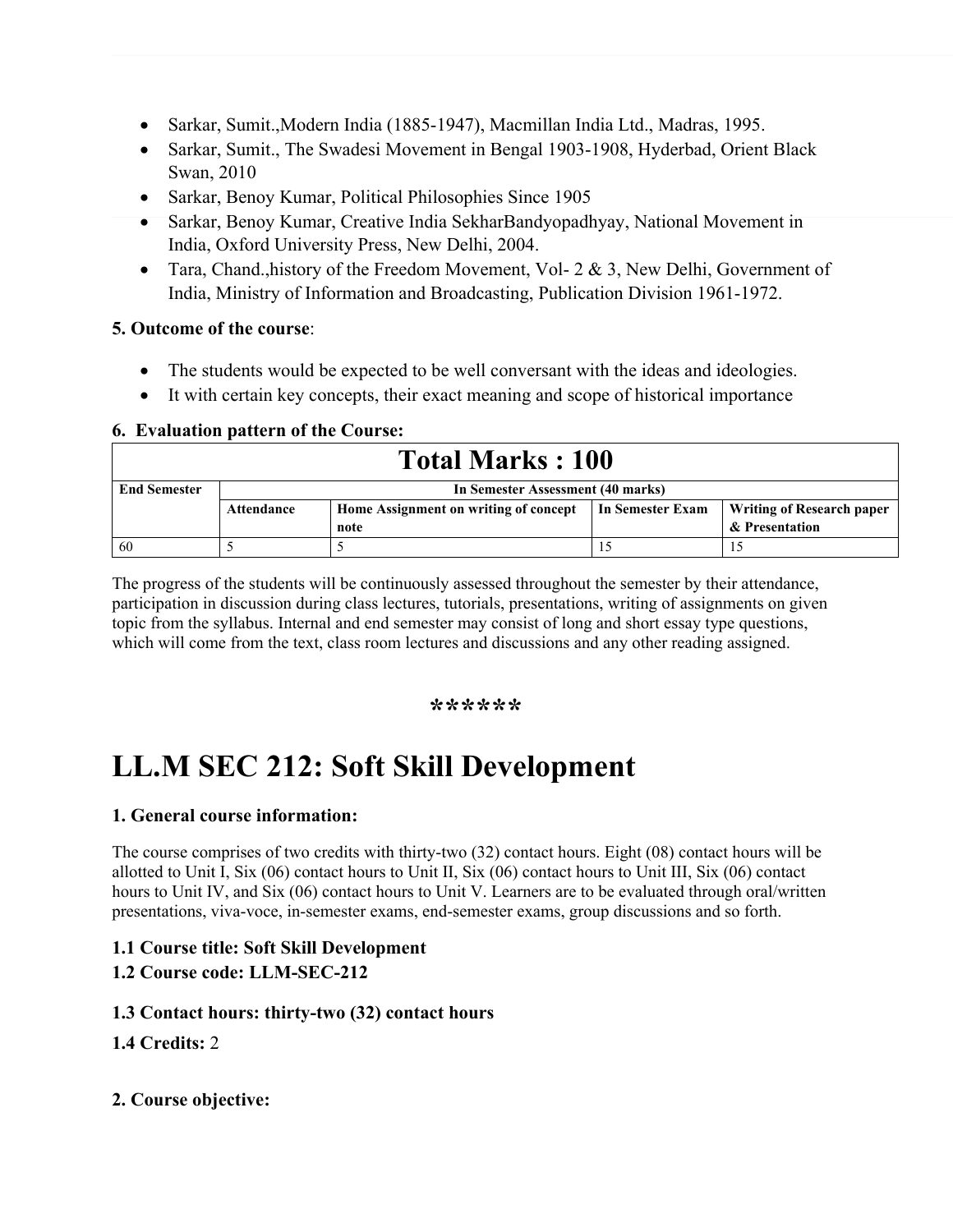- $\triangleright$  To encourage and motivate learners to improve their interpersonal skills through the ability to face interviews, group discussions, public speaking confidently.
- $\triangleright$  To impart skills on proper body language, gestures and postures in everyday interactions so that it enables the leaners to develop a confident, warm personality.
- $\triangleright$  To equip learners with technological skills to express themselves through online communication platforms like social networking sites, e-mail, power-point presentations etc.

### **3. Course Contents:**

| Unit          | <b>Title/Content</b>                                                       | <b>Lectures</b> |
|---------------|----------------------------------------------------------------------------|-----------------|
| $\mathbf I$   | <b>Introduction To Soft Skills:</b>                                        | 8               |
|               | Soft Skills: An Introduction – Definition And Significance Of Soft Skills; |                 |
|               | Process, Importance And Measurement Of Soft Skill Development              |                 |
|               | Soft Skills In Communication                                               |                 |
| $\mathbf{I}$  | <b>Non-Verbal Communication And Body Language:</b>                         | 6               |
|               | Forms Of Non-Verbal Communication; Interpreting Body Language Cues;        |                 |
|               | Kinesics; Proxemics; Chronemics; Effective Use Of Body Language.           |                 |
| Ш             | <b>Interview Skills:</b>                                                   | 6               |
|               | Types Of Interviews; Ensuring Success In Job Interviews; Appropriate Use   |                 |
|               | Of Non-Verbal Communication                                                |                 |
| $\mathbf{IV}$ | <b>Group Discussion:</b>                                                   | 6               |
|               | Importance, Planning, Elements, Skills Assessed; Differences Between       |                 |
|               | Group Discussion And Debate; Ensuring Success In Group Discussions.        |                 |
| $\mathbf{V}$  | <b>Presentation Skills:</b>                                                | 6               |
|               | Oral Presentation And Public Speaking Skills; Business Presentations.      |                 |
|               | Technology-Based Communication                                             |                 |

### **4. References:**

- Dhanavel, S.P. *English and Soft Skills*, Orient Blackswan India, 2010.
- Ghosh, B.N.ed. *Managing Soft Skills for Personality Development* , McGraw Hill India, 2012.
- Pease, Allan and Barbara Pease. *The Definitive Book of Body Language* . New Delhi: Manjul Publishing House, 2005.
- Ruesh, Jurgen and Weldon Kees. *Nonverbal Communication: Notes on Visual Perception of Human Relations.* Berkeley: University of California Press, 1966.

### **5. Outcome of the Course:**

 $\triangleright$  After completing this course, learners will be able to effectively communicate with their peers.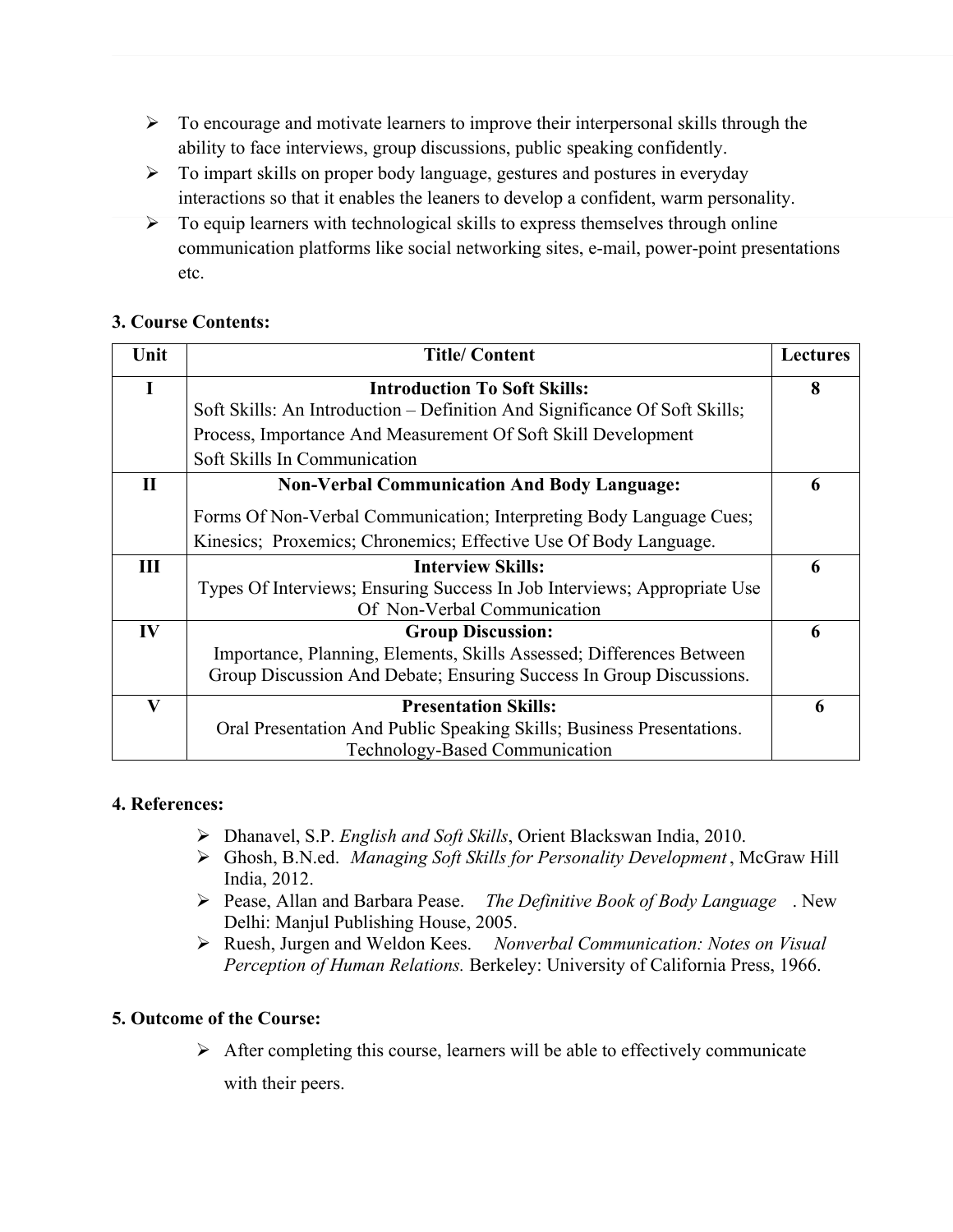- $\triangleright$  Their verbal and presentation skills in public will be significantly enhanced.
- $\triangleright$  They will be able to face personal interviews, group discussions effectively.

### **6. Evaluation pattern of the Course:**

| <b>Total Marks: 100</b> |            |                                                                                               |  |                |  |  |  |
|-------------------------|------------|-----------------------------------------------------------------------------------------------|--|----------------|--|--|--|
| <b>End Semester</b>     |            | In Semester Assessment (20 marks)                                                             |  |                |  |  |  |
|                         | Attendance | <b>Writing of Research paper</b><br>Home Assignment on writing of concept<br>In Semester Exam |  |                |  |  |  |
|                         |            | note                                                                                          |  | & Presentation |  |  |  |
| 30                      |            |                                                                                               |  |                |  |  |  |

The progress of the students will be continuously assessed throughout the semester by their attendance, participation in discussion during class lectures, tutorials, presentations, writing of assignments on given topic from the syllabus. Internal and end semester may consist of long and short essay type questions, which will come from the text, class room lectures and discussions and any other reading assigned.

# **Third Semester LL.M. Programme**

# **Total Credits-22**

| Course Code | <b>Course Title</b> | Credit<br>Total marks:100 |                                   |  | <b>Nature of Courses</b> |
|-------------|---------------------|---------------------------|-----------------------------------|--|--------------------------|
|             |                     | End                       | In Semester Assessment (40 marks) |  |                          |
|             |                     | Semester(60               |                                   |  |                          |
|             |                     | marks)                    |                                   |  |                          |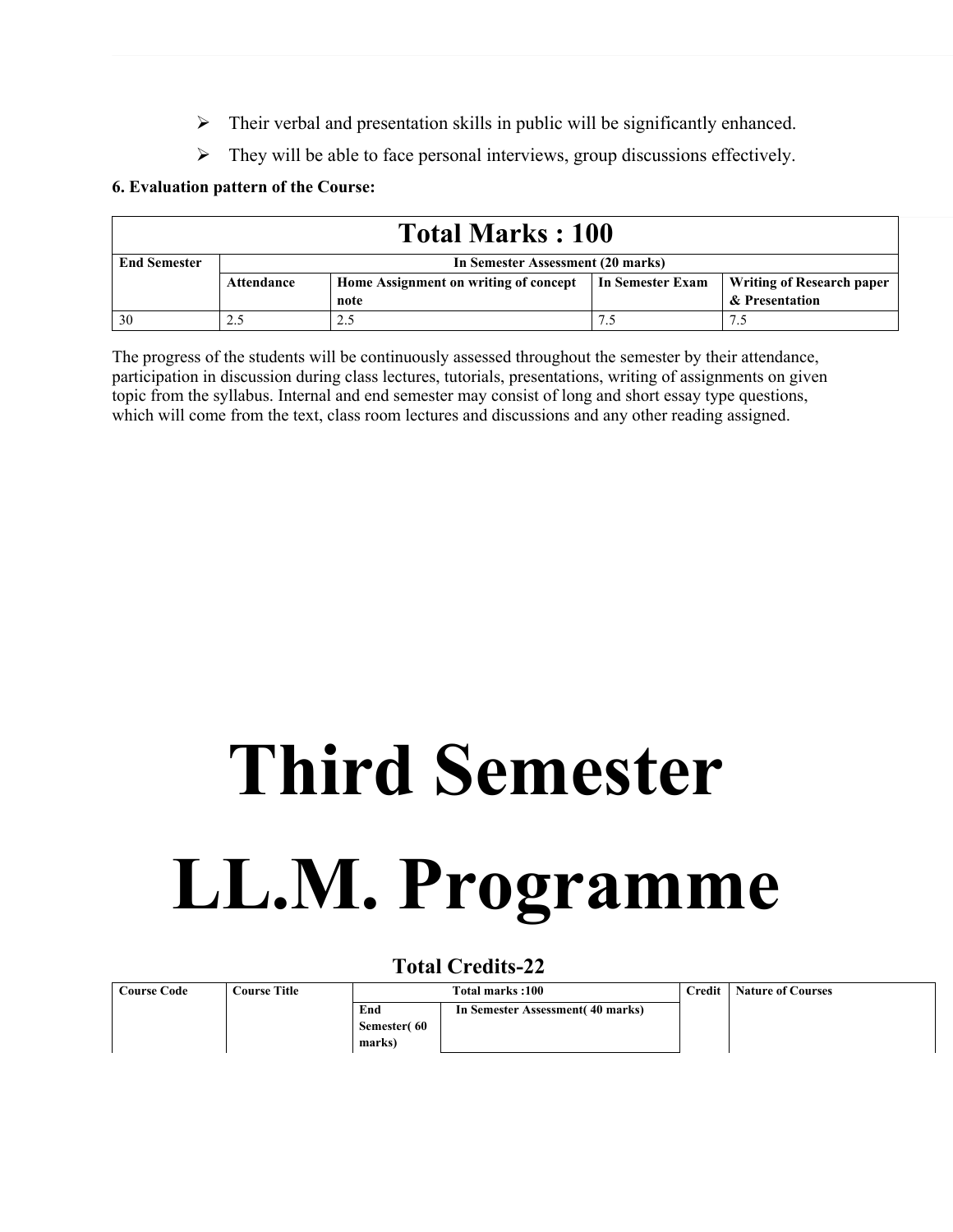|                     |                                                                     |    | <b>Attend</b><br>ance | Home<br>Assignment<br>on writing<br>of concept<br>note | In<br><b>Semeste</b><br>r Exam | Writin<br>g of<br>Resea<br>rch<br>paper<br>& |                |                                                             |
|---------------------|---------------------------------------------------------------------|----|-----------------------|--------------------------------------------------------|--------------------------------|----------------------------------------------|----------------|-------------------------------------------------------------|
|                     |                                                                     |    |                       |                                                        |                                | Presen<br>tation                             |                |                                                             |
| LL.M CC 301         | Research<br>Methodology & Law<br>Teaching                           | 60 | 10                    | 10                                                     | 10                             | 10                                           | $\overline{4}$ | Core Course                                                 |
| <b>LL.M CC 302</b>  | Law and Social<br>Transformation in<br>India                        | 60 | 10                    | 10                                                     | 10                             | 10                                           | $\overline{4}$ | Core Course                                                 |
| LL.M DSE 303        | <b>Public Authorities:</b><br>Judicial Control and<br>Liability     | 60 | 10                    | 10                                                     | 10                             | 10                                           | $\overline{4}$ | D. S. Elective (Administrative Law)                         |
| <b>LL.M DSE 304</b> | Natural resources Law<br>and Policies                               | 60 | 10                    | 10                                                     | 10                             | 10                                           | $\overline{4}$ | D.S Elective (Environmental Law)                            |
| LL.M DSE 305        | <b>International Human</b><br><b>Rights Law</b>                     | 60 | 10                    | 10                                                     | 10                             | 10                                           | $\overline{4}$ | D.S. Elective (Human Rights)                                |
| LL.M DSE 306        | Law of Patent, Plant<br>Verities and Farmer's<br>Rights             | 60 | 10                    | 10                                                     | 10                             | 10                                           | $\overline{4}$ | D.S. Elective (Intellectual Property<br>Rights)             |
| LL.M DSE 307        | Cyber Crimes                                                        | 60 | 10                    | $\overline{10}$                                        | 10                             | 10                                           | $\overline{4}$ | D.S. Elective (Criminal Law)                                |
| LL.M DSE 308        | Intellectual and<br><b>Industrial Laws</b>                          | 60 | 10                    | 10                                                     | 10                             | 10                                           | $\overline{4}$ | D.S. Elective (Corporate law)                               |
| <b>LL.M DSE 309</b> | Law relating to terms<br>of employment and<br>conditions of service | 60 | 10                    | 10                                                     | 10                             | 10                                           | $\overline{4}$ | D.S. Elective (Labour Law)                                  |
| $LL.M$ GE 310       | Sociology of<br>Development                                         | 60 | 10                    | 10                                                     | 10                             | 10                                           | $\overline{4}$ | Generic Elective (Societal<br>Developments and its Impact)  |
| <b>LL.M GE 311</b>  | Contemporary World<br>in the Post Cold war<br>Period 1991-2003      | 60 | 10                    | $\overline{10}$                                        | 10                             | $\overline{10}$                              | $\overline{4}$ | Generic Elective(Historical<br>Developments and its Impact) |
| LL.M SEC 312        | <b>Communication Skill</b>                                          | 60 | 10                    | 10                                                     | 10                             | 10                                           | $\overline{c}$ | Skill Enhancement Course (Soft Skill<br>Development)        |

**\*Any two Discipline Specific Elective Courses and One Generic Elective Course are to be opted by the students in this semester.**

# **LL.M CC 301 Research Methodology & Law Teaching**

**1. General course information-** This paper is to be taught as Core Course for the Degree of Masters of Law. It portrays the development of law moulded by zeal and zest of research in legal issues to cope with anti-social propensity and internationally adopted legal issues.

**1.1. Course Title- Research Methodology & Law Teaching**

- **1.2. Course Code- Paper- LL.M. CC 301**
- **1.3. Contact hours- 60**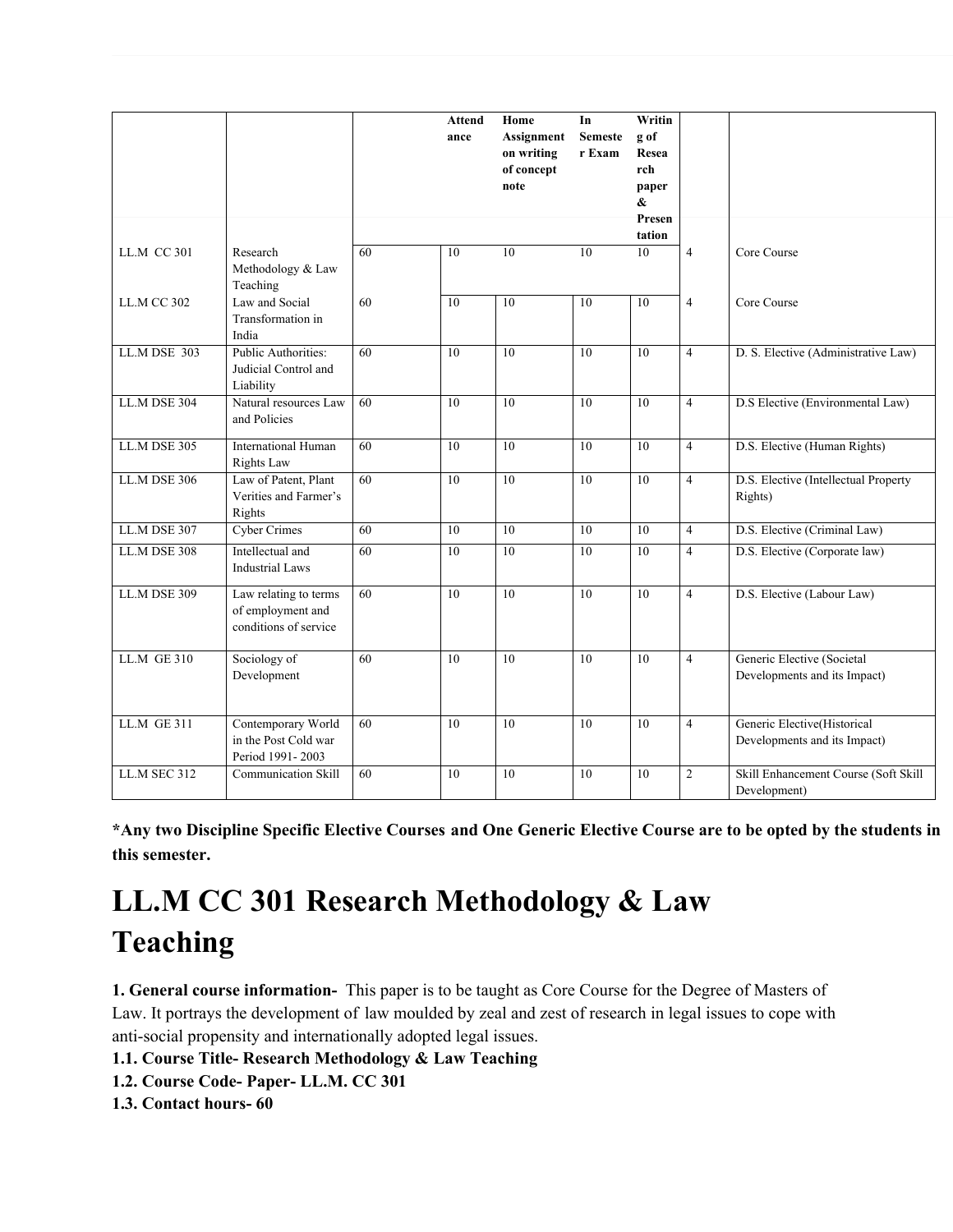### **1.4. Credits- 4**

### **2. Course objective-**

 **a.** How Research in every filed is widens inquisition of researchers irrespective of any inability.

**b.** Research in law and methodology adopted therein is pinpointing socio-economic backwardness of people and their upliftment.

 **c.** To promote awareness through study and research remedy the legal intricacy.

| <b>Module</b>           | <b>Title/Content</b>                                                 | <b>Lectures</b> |
|-------------------------|----------------------------------------------------------------------|-----------------|
| $\mathbf{1}$            | <b>Introduction</b>                                                  | 15              |
|                         | A. Meaning, Objectives And Importance Of Research In Law Teaching.   |                 |
|                         | B. Categorical Influence Of Research In Legal Development In India.  |                 |
|                         | C. Role Of University Grants Commission And Universities Towards     |                 |
|                         | Research For Law Teaching.                                           |                 |
| $\overline{2}$          | <b>Research Methodology</b>                                          | 15              |
|                         | A. Meaning And Importance Of Research Methodology.                   |                 |
|                         | B. Kinds Of Research, Criteria Of Good Research.                     |                 |
|                         | C. Procedural Guidelines Regarding Research Process, Formulation Of  |                 |
|                         | Research Problems And Its Different Steps.                           |                 |
|                         | D. Inductive And Deductive Reasoning In Legal Development.           |                 |
| 3                       | <b>Procedures Adopted As Different Steps In Research Activities</b>  | 15              |
|                         | A. Survey Of Literature/ Literature Review.                          |                 |
|                         | <b>B.</b> Hypothesis                                                 |                 |
|                         | C.Sample Design, Probability And Non-Probability Sampling, Different |                 |
|                         | Types Of Collection And Analysis Of Data, Qualitative And            |                 |
|                         | Quantitative Analysis, Their Inclusion And Exclusion In Single       |                 |
|                         | Research Activities.                                                 |                 |
| $\overline{\mathbf{4}}$ | <b>Towards Preparing A Research Report</b>                           | 15              |
|                         | A. Different Steps In Writing A Research Report                      |                 |
|                         | B. Implication Of Previous Research Report To Frame The Problem In   |                 |
|                         | Hand,                                                                |                 |
|                         | C. Layout Of Research Writing, Footnotes, Endnotes, Reference,       |                 |
|                         | Documentation Style, Abbreviations, Bibliography, Index Etc.         |                 |
|                         | D. Preliminary And Main Test, Conclusion And Observation.            |                 |

### **3. Course Contents**

#### **4. Reference**-

1. Research Methodology- Manoj Kumar Sinha, Deepa Kharb, Lexis Nexis Butterworth

2. Research Methodology: Methods and Techniques- C R Kothari, New Age International Publishers

3. Research Methodology: A Step by Step Guide for Beginners- Ranjit Kumar, Pearson Education India,

4. Research Methodology- Qualitative Inquiry and Research Design: Choosing among Five Approaches-John W. Creswell, 2014

5. Legal Research and Methodology, Indian Law Institute, 2008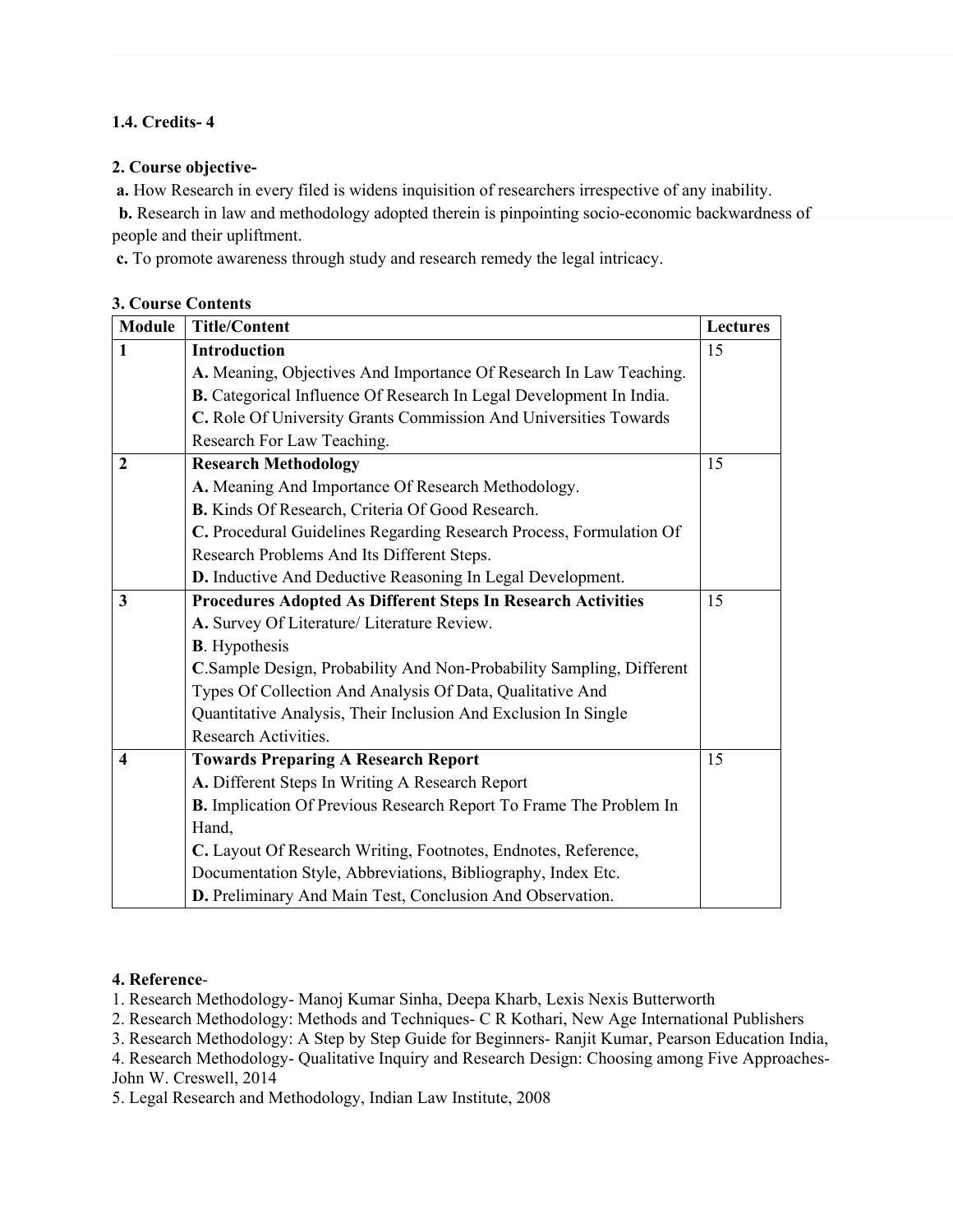Note: - All latest volumes of above mentioned books must be preferred. The above list of books is not an exhaustive one.

#### **5. Outcome of the course**-

**a.** The course envisions acute study of legal development contextualizing current needs.

**b.** The curriculum may inculcate on research to safeguard legal development from becoming stagnant.

**c.** This paper will obviously motivate to pursue law to countenance removal of existing loopholes and perils of blunt mechanism.

### **6. Evaluation pattern of the Course:**

| <b>Total Marks: 100</b> |            |                                                                                               |  |                |  |  |  |
|-------------------------|------------|-----------------------------------------------------------------------------------------------|--|----------------|--|--|--|
| <b>End Semester</b>     |            | In Semester Assessment (40 marks)                                                             |  |                |  |  |  |
|                         | Attendance | Home Assignment on writing of concept<br>In Semester Exam<br><b>Writing of Research paper</b> |  |                |  |  |  |
|                         |            | note                                                                                          |  | & Presentation |  |  |  |
| 60                      |            |                                                                                               |  |                |  |  |  |

The progress of the students will be continuously assessed throughout the semester by their attendance, participation in discussion during class lectures, tutorials, presentations, writing of assignments on given topic from the syllabus. Internal and end semester may consist of long and short essay type questions, which will come from the text, class room lectures and discussions and any other reading assigned.

\*\*\*\*\*\*\*

# **LL.M CC302: Law and Social Transformation in India**

### **PAPER- LLM CC 302-Law and Social Transformation**

**1. General course information-** This paper as Core Course is to be taught for the Degree of Masters of Law. It portrays the extension of dimension of legal remedies in untouched areas in socio-economic and legal perspectives.

### **1.1. Course Title- Law and Social Transformation**

**1.2. Course Code- Paper- LLM CC: 302**

### **1.3. Contact hours- 60**

### **1.4. Credits- 4**

### **2. Course objective-** The subject seeks

**a.** To streamline legal implication of mandates of law and holistic visions ingrained therein.

**b.** To portray the blended efforts of all covering maximum dimension of remedy entreating vehement social transformation.

#### **3. Course Contents**

| Unit | <b>Title/Contents</b>                                       | Lecture |
|------|-------------------------------------------------------------|---------|
|      | <b>Introduction</b>                                         |         |
|      | A. Analysis Of Law Towards Social Change And Transformation |         |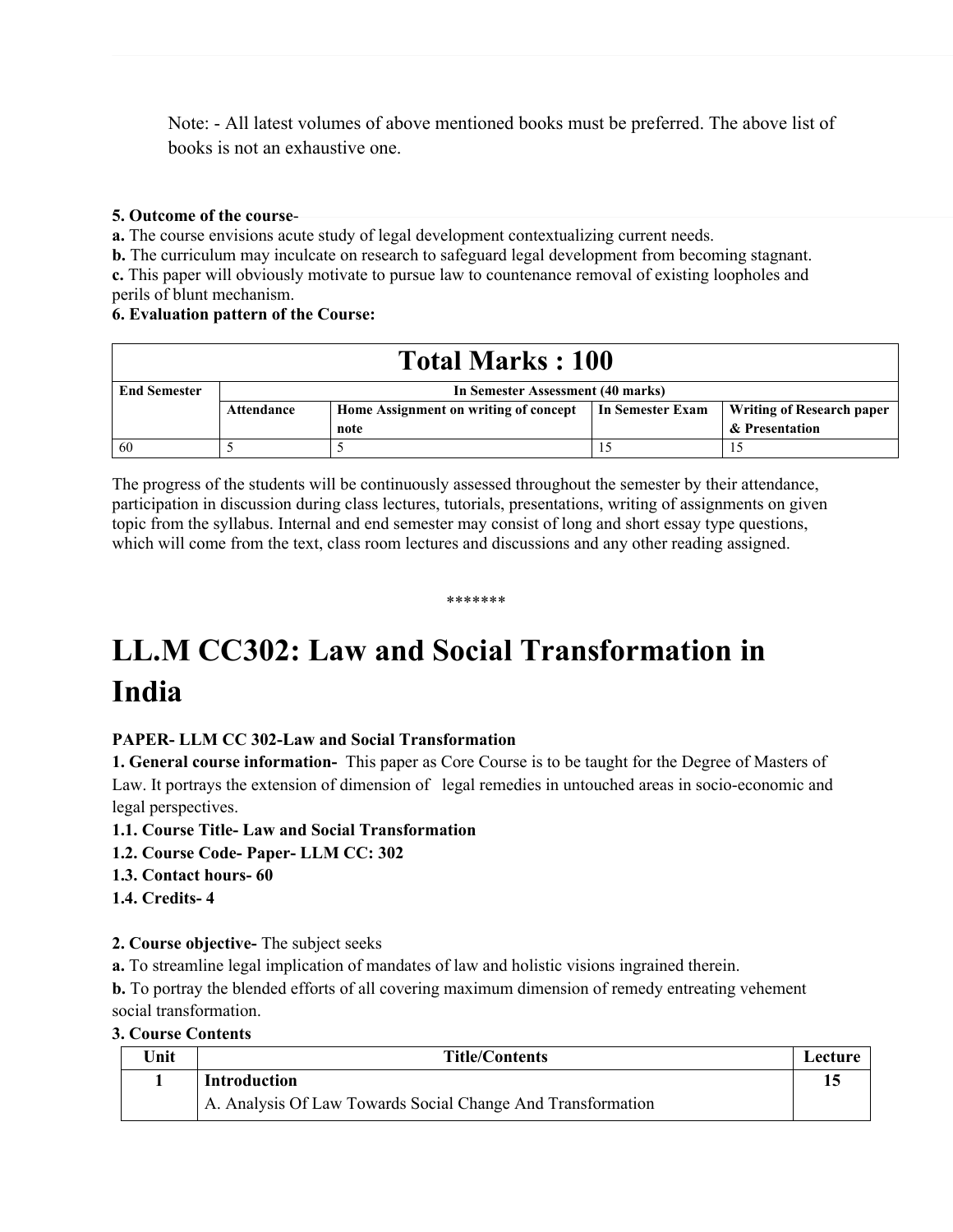|              | B. Introduction Of Common Law System                                          |    |
|--------------|-------------------------------------------------------------------------------|----|
|              | C. Law As Instrument Of Social Change                                         |    |
|              | D. Law As A Product Of Traditions And Culture                                 |    |
| $\mathbf{2}$ | <b>Thought On Sustainable Community Development</b>                           | 15 |
|              | A. Indian Secularism And Western Secularism                                   |    |
|              | B. Constitutional Protections To Religious And Linguistic Minorities          |    |
|              | C. Affirmative Action And Positive Discrimination In Terms Of Reservation     |    |
|              | D. Law And Morality                                                           |    |
| 3            | Law relating to Women, Children, Senior Citizens And other Vulnerable         | 15 |
|              | <b>Groups</b>                                                                 |    |
|              | A. Crime Against Women And Remedies                                           |    |
|              | B. Crime Against And Exploitation Of Children                                 |    |
|              | C. Senior Citizens                                                            |    |
|              | D. Rights Of LGBT And Their Empowerment.                                      |    |
| 4            | <b>Alternative Approaches Of Law And New Horizon Of Social Transformation</b> | 15 |
|              | A. Jurisprudence Of Sarvodaya In India And Contribution Of Mahatma Gandhi.    |    |
|              | B. Right To Property                                                          |    |
|              | C. Indian Marxist Critique Of Law,                                            |    |
|              | D. Make In India And Made In India                                            |    |
|              |                                                                               |    |

### **4. Reference**-

1. Law and Social Transformation- Dr. G.P. Tripathi, Central Law Publiccation, 2012

2. Law and Social Transformation in India- Dr. Krishna Pal Malik and Dr. Kaushki C. Raval, Allahabad Law Agency, 2014

3. Law and Social Transformation in India- Dr. Bhagyashree A Deshpande, Central Law Publication, 2012

4. Law and Social Transformation in India- Dr. Sheetal Kanwal, Amar Law Publications

5. Civil Society, Voluntary Sector & Social Transformation in India- Edited by Biswambhar Panda, Eastern Book house, 2014

Note: - All latest volumes of above mentioned books must be preferred. The above list of books is not an exhaustive one.

### **5. Outcome of the course**-

**a.** The course envisions acute study on creation of an environment and arouse trend of social transformation contextualizing current needs.

**b.** New horizons of study reflect grey areas where societal need for transformation has been the need of the hour.

#### **6. Evaluation pattern of the Course:**

| <b>Total Marks: 100</b> |                                   |                                       |                  |                                  |
|-------------------------|-----------------------------------|---------------------------------------|------------------|----------------------------------|
| <b>End Semester</b>     | In Semester Assessment (40 marks) |                                       |                  |                                  |
|                         | Attendance                        | Home Assignment on writing of concept | In Semester Exam | <b>Writing of Research paper</b> |
|                         |                                   | note                                  |                  | & Presentation                   |
| -60                     |                                   |                                       |                  |                                  |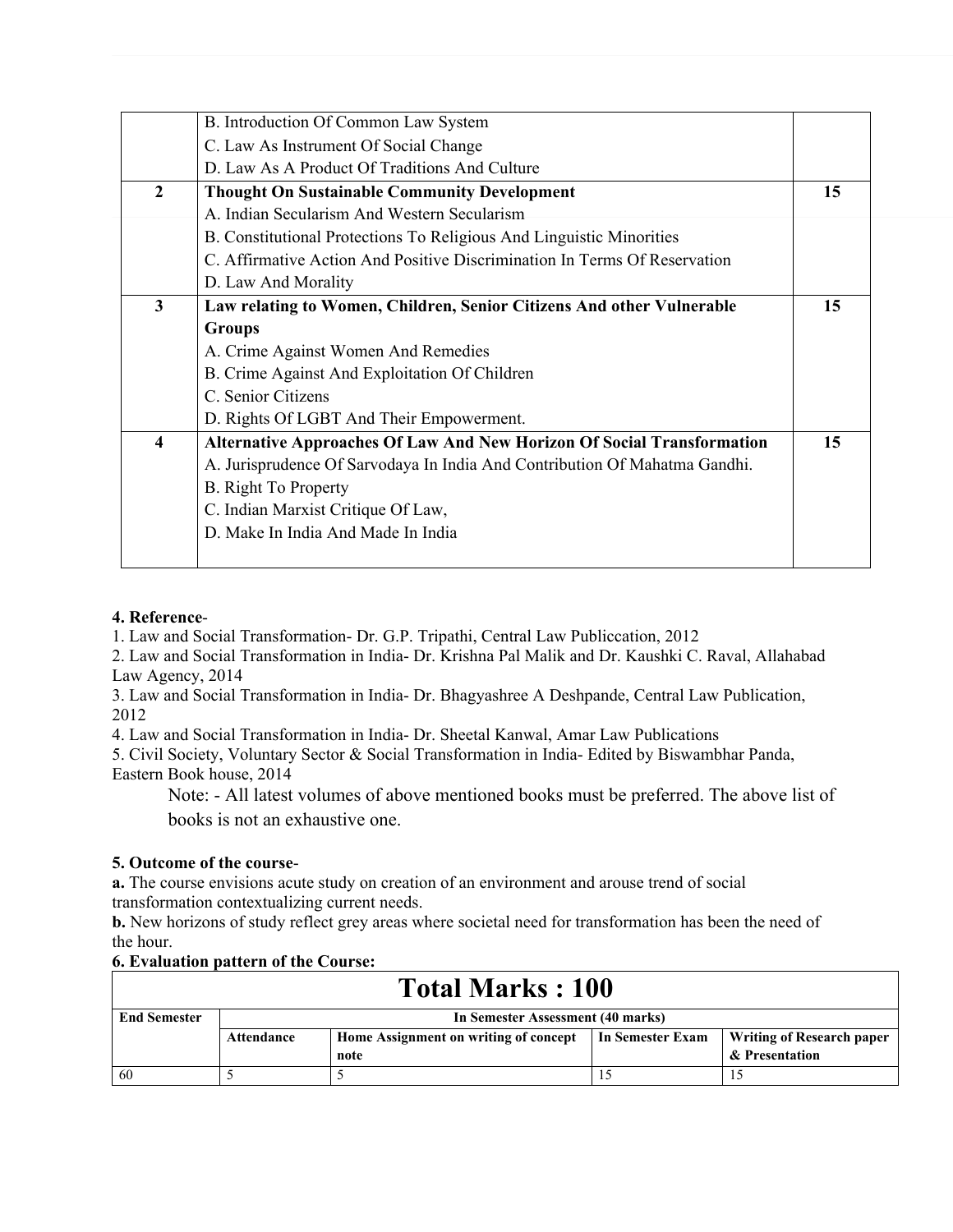The progress of the students will be continuously assessed throughout the semester by their attendance, participation in discussion during class lectures, tutorials, presentations, writing of assignments on given topic from the syllabus. Internal and end semester may consist of long and short essay type questions, which will come from the text, class room lectures and discussions and any other reading assigned. **\*\*\*\*\*\*\***

**LL.M DSE 303: Public Authorities: Judicial Control and Liability**

**1. General course information-** This paper is to be taught as Discipline Specific Elective for the Degree of Masters of Laws. It portrays responsibilities to be shouldered by public authorities in justice delivery and mitigation of grievances of people. Absence from arbitrary exercise of powers is rooted in this course for inviting holistic social development.

- **1.1. Course Title- Public Authorities: Judicial Control and Liability**
- **1.2. Course Code- Paper- LLMDSE 303**
- **1.3. Contact hours- 60**
- **1.4. Credits- 4**

### **2. Course objective-**

**a.** It divulges extreme necessity of relentless efforts of public officials in justice dispensation within statutory parameter.

**b.** To make the students understand different aspects public authorities and control over their liability.

|  |  | 3. Course contents |
|--|--|--------------------|
|--|--|--------------------|

| <b>Module</b> | <b>Title/Contents</b>                                 | <b>Credit</b> | <b>Lectures</b> |
|---------------|-------------------------------------------------------|---------------|-----------------|
| 1             | <b>Introduction</b>                                   | 1             | 15              |
|               | A. Meaning Of Public Authority, Importance Of Public  |               |                 |
|               | Authority In A Democracy                              |               |                 |
|               | <b>B.</b> Role Of Public Authorities                  |               |                 |
|               | C. Public Authority In Other Legal Systems, Corporate |               |                 |
|               | Social Responsibility                                 |               |                 |
|               | D. Minimum Government and Maximum Governance          |               |                 |
|               | E. Distinction Between Public Servant And Public      |               |                 |
|               | Authorities.                                          |               |                 |
| $\mathbf{I}$  | <b>Public Authorities Under Statutory Frameworks</b>  | 1             | 15              |
|               | A. Concept On Right To Know in Global Perspective.    |               |                 |
|               | B. Responsibility Of Chief Information Commissioner   |               |                 |
|               | Towards Good Governance.                              |               |                 |
|               | C. Official Secrets Act, 1923                         |               |                 |
|               | D. Power And Status Of CIC To Reduce Transparency     |               |                 |
|               | E. Commissions Of Enquiry Act, 1952                   |               |                 |
| III           | Lokpal and Lokayukta Act, 2013:                       | 1             | 15              |
|               |                                                       |               |                 |
|               |                                                       |               |                 |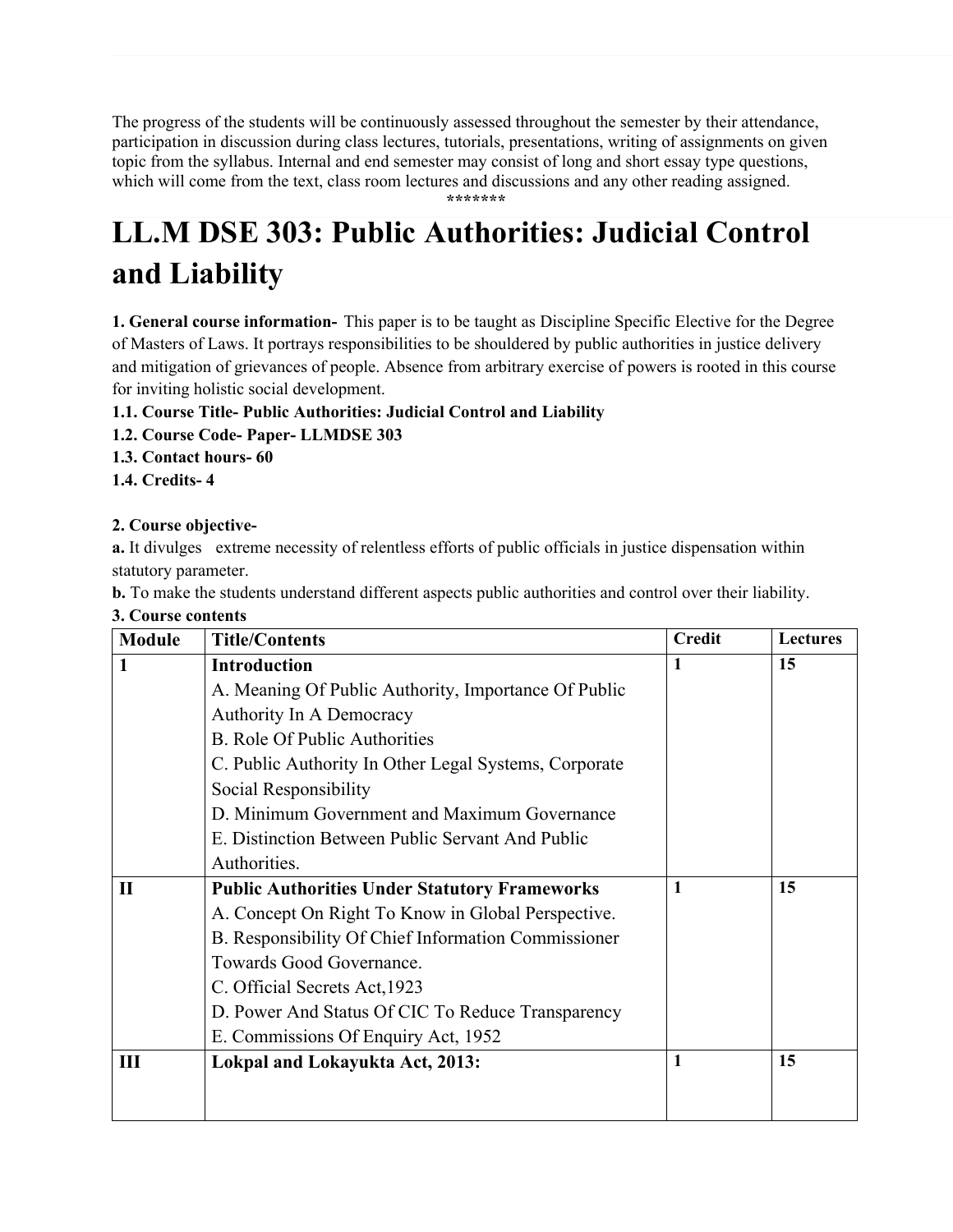|    | A. Vigilantism Of Common People Against Public              |   |    |
|----|-------------------------------------------------------------|---|----|
|    | Authority                                                   |   |    |
|    | B. Lokpal – A Public Authority Or Sentinel Against          |   |    |
|    | Corruption                                                  |   |    |
|    | C. Powers, Functions And Social Responsibility of Lokpal    |   |    |
|    | and Lokayukta.                                              |   |    |
|    | D. Legitimate Expectation And Protection Of Rights By       |   |    |
|    | <b>Public Authorities</b>                                   |   |    |
| IV | <b>Compliance To Adjudicatory And Administrative</b>        | 1 | 15 |
|    | <b>Procedures</b>                                           |   |    |
|    | A. Principles Of Natural Justice And Its Modern Emphasis    |   |    |
|    | In Indian Administrative System                             |   |    |
|    | B. Administrative Finality, Doctrine Of Proportionality and |   |    |
|    | Public Corporation                                          |   |    |
|    | C. Judicial Control                                         |   |    |

### **4. Reference**-

1. Judicial Control of Administrative Action- Bhaskar Prosad Banerjee, Lexis Nexis, 3rd Edition,

2. Administrative Law- Jain and Jain, Wadhwa and Company, Nagpur, 2009 Note: - All latest volumes of above mentioned books must be preferred. The above list of books is not an exhaustive one.

### **5. Outcome of the course**-

**a.** The course envisions transparency, accountability and good governance in this resurgent and renascent India throughout the administrative spheres.

### **6. Evaluation pattern of the Course:**

| <b>Total Marks: 100</b> |                                   |                                       |                  |                                  |
|-------------------------|-----------------------------------|---------------------------------------|------------------|----------------------------------|
| <b>End Semester</b>     | In Semester Assessment (40 marks) |                                       |                  |                                  |
|                         | Attendance                        | Home Assignment on writing of concept | In Semester Exam | <b>Writing of Research paper</b> |
|                         |                                   | note                                  |                  | & Presentation                   |
| 60                      |                                   |                                       |                  |                                  |

The progress of the students will be continuously assessed throughout the semester by their attendance, participation in discussion during class lectures, tutorials, presentations, writing of assignments on given topic from the syllabus. Internal and end semester may consist of long and short essay type questions, which will come from the text, class room lectures and discussions and any other reading assigned.

\*\*\*\*\*\*\*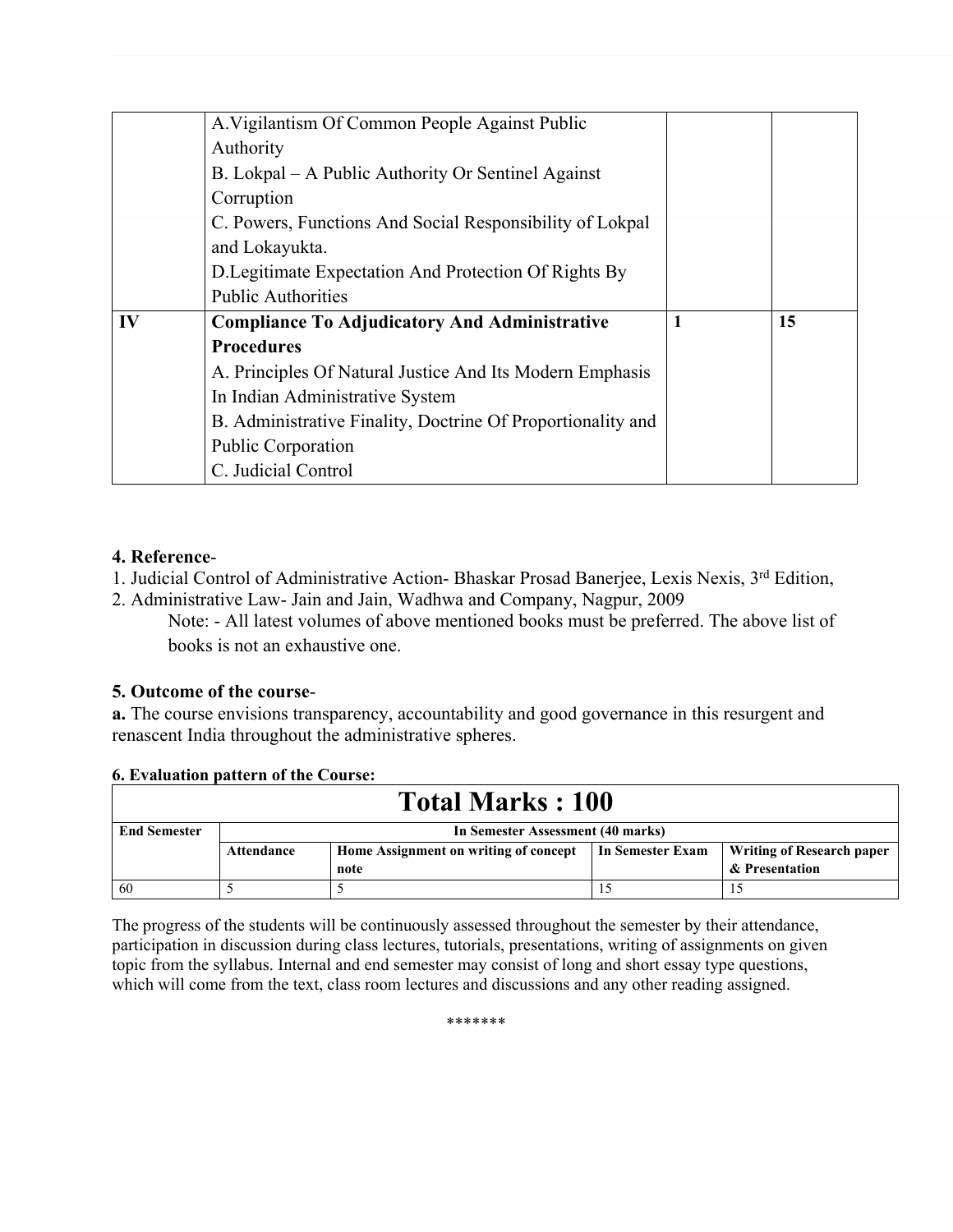# **LL.M DSE 304: Natural Resources Law and Policy**

### **1. General course information:**

This course is to be taught as Discipline Specific Elective Paper for the Degree of Masters of Law. This course will provide the knowledge about natural resources and related laws and policies to the student in a comprehensive manner in one semester of the program.

**1.1Course title: Natural Resources Law and Policy 1.2Course code: LL.M DSE 304 1.3Contact hours: 60 1.4Credits: 4**

### **2. Course objective:**

- $\triangleright$  To trace the historical and conceptual development of natural resources.
- $\triangleright$  To explain provisions and significance of natural resources.
- $\triangleright$  To conceptualize implementation of various laws and policies.
- $\triangleright$  To discuss the emerging issues of natural resources.

### **4. Course Contents:**

| Unit         | <b>Title/Content</b>                                            | <b>Lectures</b> |
|--------------|-----------------------------------------------------------------|-----------------|
| $\mathbf I$  | 1. Concept Of Common Property Resources (CPR)                   | 15              |
|              | 2. Law And Policy Related To Conservation Of Forest And Other   |                 |
|              | Creatures Including Animal Welfare.                             |                 |
|              | 3. Law And Policy Related To Protection Of Wild Life.           |                 |
| $\mathbf{I}$ | 1. Conservation Of Freshwater And Ground Water.                 | 15              |
|              | 2. Coastal Zone Regulation.                                     |                 |
|              | 3. Conservation Of Marine Living And Mineral Resources.         |                 |
| III          | 1. Energy Conservation Law And Policy.                          | 15              |
|              | 2. Conservation Of Biodiversity Under Bio-Diversity Act, 2002.  |                 |
|              | 3. Conservation Of Forest And Rights Of Tribal Communities.     |                 |
| IV           | 1. Role Of Judiciary In Protection Of Natural Resources.        | 15              |
|              | 2. Resolution And Settlement Of Environmental Disputes.         |                 |
|              | 3. Bio Safety Issues Related To Genetically Modified Organisms. |                 |

### 5. **References:**

 Rosencranz Armin & Divan Shyam; Environmental Law & Policy in India: Cases, Materials and Statutes, ( 2000) Oxford University Press, New Delhi.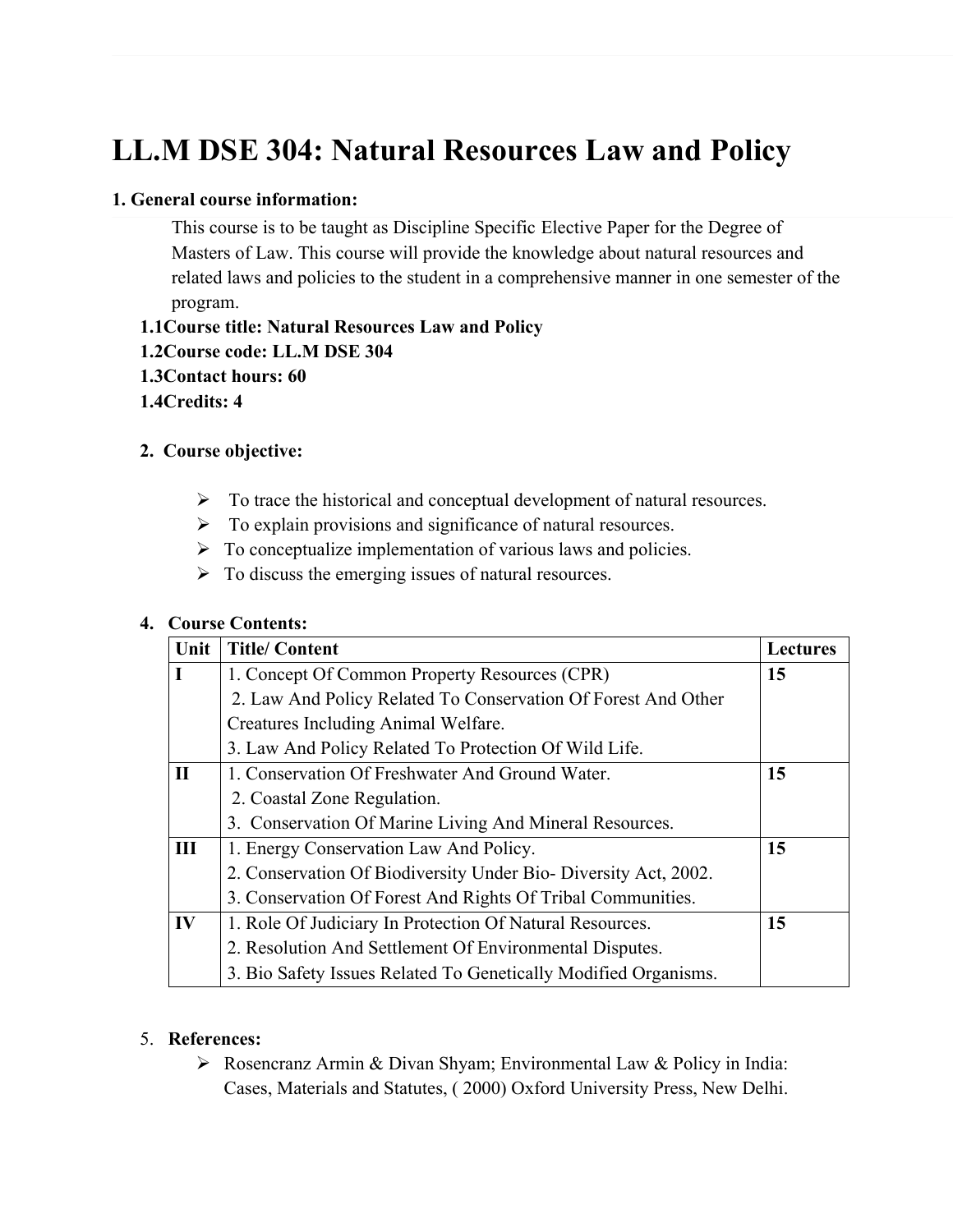- $\triangleright$  Kailash Thakur, Environmental Protection: Law and Policy in India (1997), Deep & Deep Publications, New Delhi.
- Leelakrishnan P., The Environmental Law in India, Lexis Nixis Butterworths, New Delhi.
- Nomani, Md. Zafar Mahfooz, Natural Resources: Law & Policy, (2004) Uppal Publication, New Delhi.
- 5. Shastri, S. C., Environmental Law, Eastern Book Company, Lucknow.
- Indian Journal of Public Administration, Special Number on Environment and Administration, July- September 1988, Vol. XXXV, No.3.

Note: - All latest volumes of above mentioned books must be preferred. The above list of books is not an exhaustive one.

# **6. Outcome of the Course:**

Students who complete the course successfully will acquire:

- $\triangleright$  An understanding of the laws and policies of natural resources including their origins, assumptions, contents, limits and potential;
- $\triangleright$  An improved ability to think analytically about the implementation and development of Natural Resources Law and Policy;
- An improved ability to conduct research on Natural Resources laws; and;
- $\triangleright$  An institutional framework for cross-national professional collaboration and the exchange of information.

# **7. Evaluation pattern of the Course:**

| <b>Total Marks: 100</b> |                                   |                                       |                  |                                  |
|-------------------------|-----------------------------------|---------------------------------------|------------------|----------------------------------|
| <b>End Semester</b>     | In Semester Assessment (40 marks) |                                       |                  |                                  |
|                         | Attendance                        | Home Assignment on writing of concept | In Semester Exam | <b>Writing of Research paper</b> |
|                         |                                   | note                                  |                  | & Presentation                   |
| 60                      |                                   |                                       |                  |                                  |

The progress of the students will be continuously assessed throughout the semester by their attendance, participation in discussions during class lectures, tutorials, presentations, writing of assignment on given topic from the syllabus. Internal and End Semester exam may consist of long and short essay type questions, which will come from the text, class room lectures and discussions and any other reading assigned.

**\*\*\*\*\*\***

# **LL.M DSE 305: International Human Rights Laws**

# 1.1 **GENERAL COURSE INFORMATION**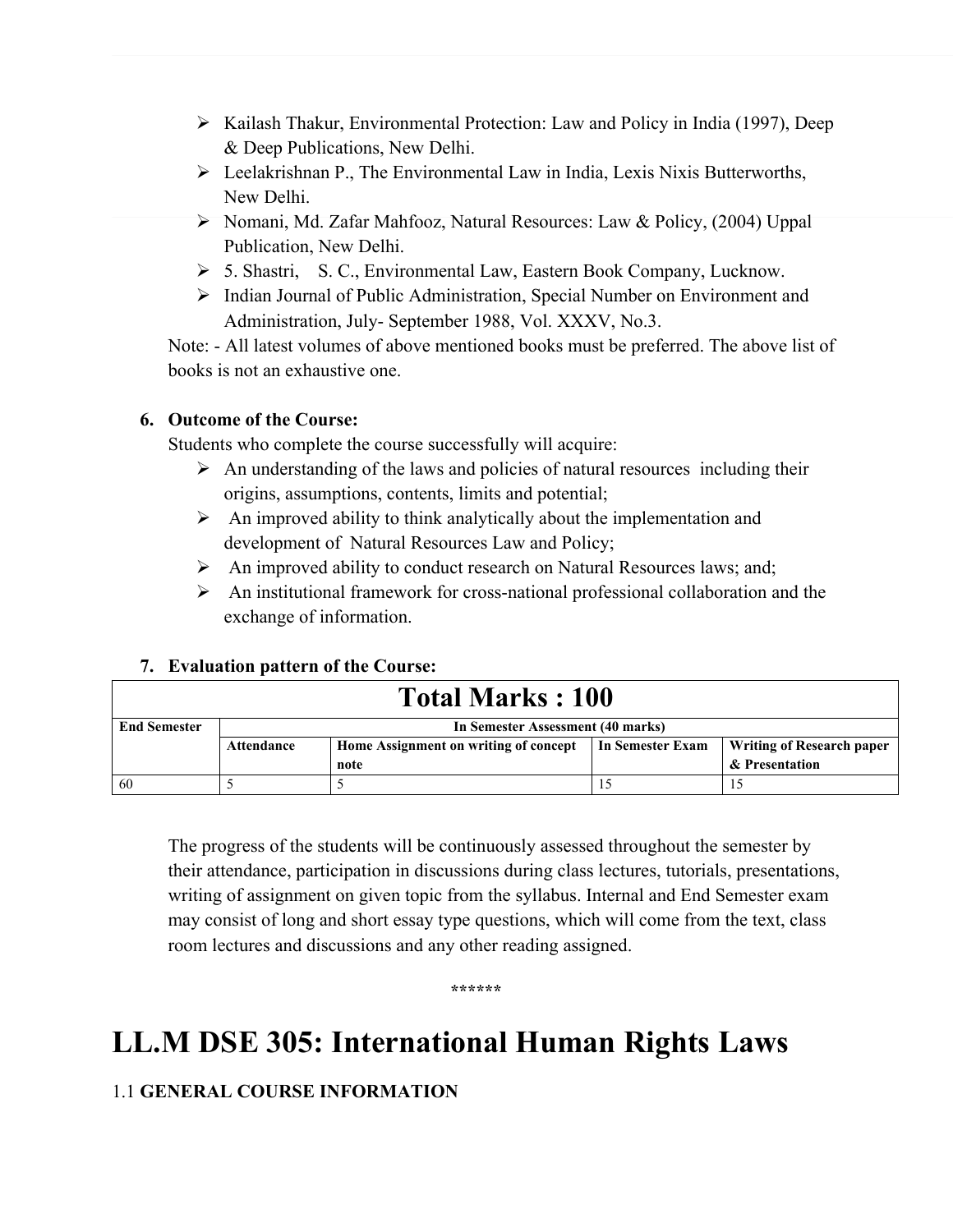This Course to be taught as Discipline Specific Elective Paper for the degree of Masters of Law. Human Right i.e *ius humanum* in latin is the most important right ever given by the creator. This paper takes the leading onus in one semester of the program to deal with the concept of human rights, the internationally accepted documents, protocols, the conventions on human rights in a thought provoking manner.

# **1.2 Course title: International Human Rights Law**

# **1.3 Course code: LL.M. DSE 305**

**1.4 Course hours: 60**

# **1.5 Credits: 4**

# 2. **Course Objective**

i. To let know the students about the basic concept of human rights.

ii. To clarify the students about the important documents dealing with human rights.

### **3. Course Content:**

| <b>UNIT</b>    | TITLE OF HUMAN /CONTENTS                                               | <b>LECTURES</b> |
|----------------|------------------------------------------------------------------------|-----------------|
| 1.             | <b>Concept Of Human Rights</b>                                         | 15              |
|                | I. Concept, Meaning, Nature, Origin And Developments Of Human          |                 |
|                | Rights                                                                 |                 |
|                | Ii. Difference Between Human Rights And Fundamental Rights,            |                 |
|                | Iii Importance, Significant Law Commission Of India Reports And United |                 |
|                | Nations Resolutions.                                                   |                 |
|                | Iv. Its Present Emphasis In India And North East Scenario              |                 |
| $\overline{2}$ | <b>International Documents</b>                                         | 15              |
|                | I. United Nations Charter And Universal Declaration Of Human Rights    |                 |
|                | Ii. Composition Of Documents                                           |                 |
|                | Iii. Legal Significance And Its Influence                              |                 |
|                | Iv. International Covenant On Civil And Political Rights And           |                 |
|                | International Covenant On Economic, Social And Cultural Rights, 1966-  |                 |
|                | a. Nature , Features And Their Influence In Indian Constitution        |                 |
|                | b. Optional Protocols                                                  |                 |
|                | c. Thematic And Special Rapporteurs                                    |                 |
| 3              | <b>International Conventions</b>                                       | 15              |
|                | i. The United Nations Convention Against Torture                       |                 |
|                | ii. Convention on the Elimination Of all forms of Discrimination       |                 |
|                | <b>Against Women</b>                                                   |                 |
|                | iii. International Convention On The Elimination Of All Forms Of       |                 |
|                | <b>Racial Discrimination</b>                                           |                 |
|                | Iv. The United Nations Convention On the Rights Of the Child           |                 |
| $\overline{4}$ | <b>Regional Bodies And Collective Rights</b>                           | 15              |
|                |                                                                        |                 |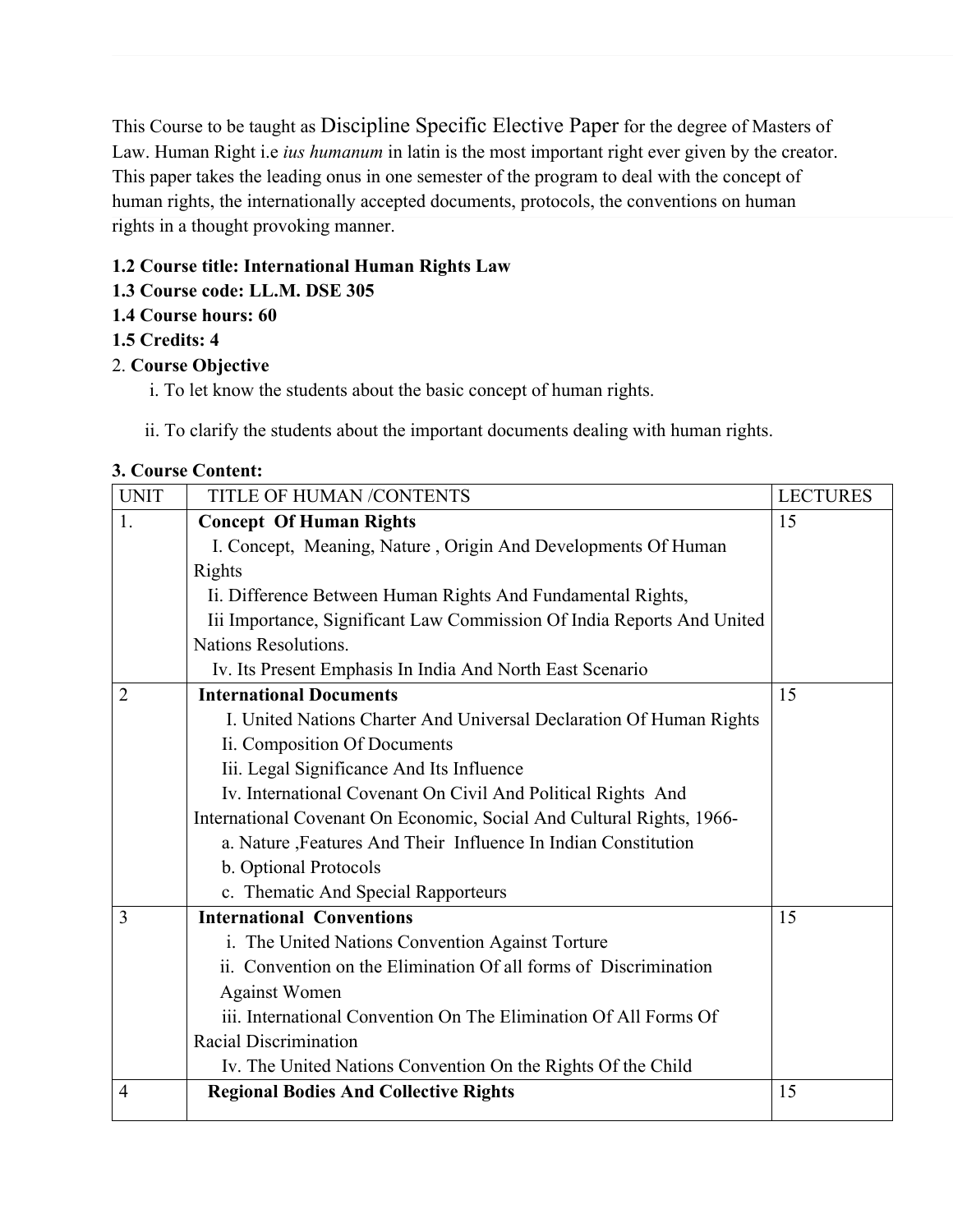| I. The European Convention On Human Rights           |  |
|------------------------------------------------------|--|
| ii. The American Convention On Human Rights          |  |
| iii The African Charter On Human and Peoples' Rights |  |
| iv. Human Rights Laws In Asia                        |  |
| V. Role Of International NGO's.                      |  |

### 4. **References:**

i. Ian Brownlie , Godwin Gill Basic documents of human rights

ii. Francisco Forrest Martin, International Human Rights Law and Practice, (1997)

iii. Philip Alston, The United Nations and Human Rights A Critical Appraisal, (1992).

iv. Galtung, Human Rights in Another Key, (1994)

v. Dr. S.K Kapoor Central Law Agency 17th Edition

vi. Jayant Chaudhary , A Textbook of Human Rights, Wisdom Press, New Delhi

Note: - All latest volumes of above mentioned books must be preferred. The above list of books is not an exhaustive one.

### 5. **Outcome of the course**-

i. One will be Equipped with the basic knowledge of human rights.

 ii. One will be able to know about the important documents, protocols focused on promotion of human rights.

 iii. One will also come to know about the Conventions signed for the protection of the violation of human rights.

### **6. Evaluation Pattern of course**

| <b>Total Marks : 100</b> |                                   |                                       |                  |                                  |
|--------------------------|-----------------------------------|---------------------------------------|------------------|----------------------------------|
| <b>End Semester</b>      | In Semester Assessment (40 marks) |                                       |                  |                                  |
|                          | Attendance                        | Home Assignment on writing of concept | In Semester Exam | <b>Writing of Research paper</b> |
|                          |                                   | note                                  |                  | & Presentation                   |
| -60                      |                                   |                                       |                  |                                  |

The progress of students will be continuously assessed throughout the semester by their attendance, participation in discussions during class lectures, tutorials, presentations writing of assignment on given topic from the syllabus. Internal and End semester exam may consist of long and short essay type questions, which will come from the text, classroom lectures and discussions and any other reading assigned.

\*\*\*\*\*\*

# **LL.M DSE 306: Law of Patent, Plant Verities and Farmer's Rights**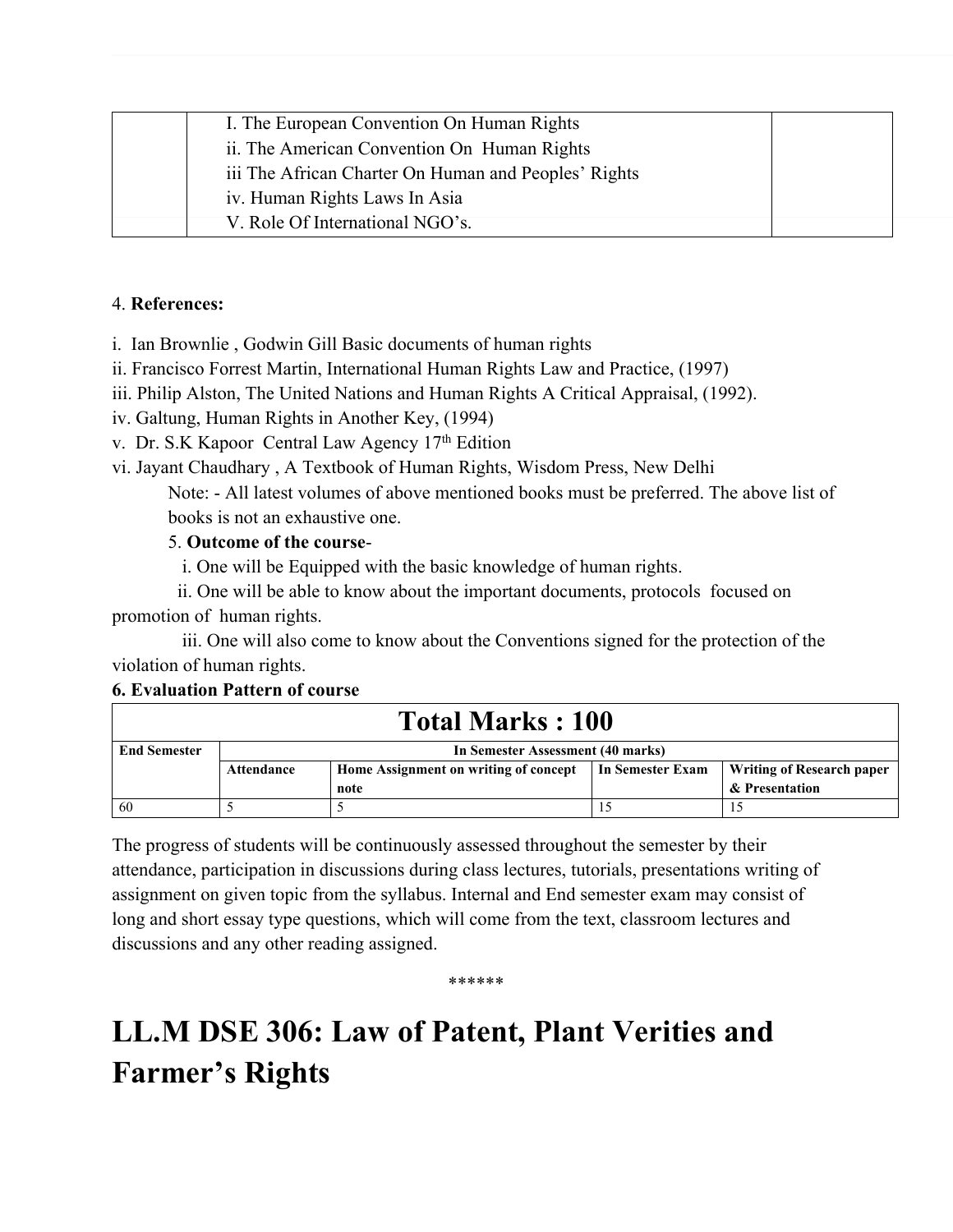**1.General course information:** This course is to be taught as Discipline Specific Elective Course Structure for the Degree of Masters of Law. The Course is aimed at providing comprehensive knowledge about patent as an Intellectual Property Right both in National and International Level. The Course will deal in different aspects such as Concept of patent, requirements for granting a patent, the historical background of Patent laws, the different provisions of 'The Patent Act, 1957' and also different International Convention and Treaties on patent. The Course will also try to throw light on 'The protection of Plant, varieties and Farmers Rights Act, 2001.

# **1.1 Course title: Law of patent, Plant Varieties and Farmers Rights**

- **1.2 Course code: LL.M DSE 306**
- **1.3 Contact hours: 60**
- **1.4 Credits:4**

### **2. Course objective:**

- To equip the learner with the basic understanding of patent
- To equip the learner with the practical understanding of patent as an IPR.
- To equip the learner with a basic understanding of 'The protection of Plant, varieties and farmers Rights Act, 2001'

### **3. Course Contents:**

| Unit         | <b>Title/Content</b>                                                | <b>Lectures</b> |
|--------------|---------------------------------------------------------------------|-----------------|
| $\mathbf I$  | 1. Concept And Objective Of Patent Law                              | 10              |
|              | 2. Historical Background Of The Patent Act, 1970 and its Salient    |                 |
|              | Features.                                                           |                 |
|              | 3. Patentable Subject Matter                                        |                 |
| $\mathbf{I}$ | 1. Procedure For Obtaining A Patent                                 | 10              |
|              | 2. Rights And Obligations Of A Patentee                             |                 |
|              | 3. Compulsory Licensing And Revocation Of Patents                   |                 |
| III          | 1. Patent Infringement And Action For Infringement                  | 15              |
|              | 2. Offences And Penalties                                           |                 |
|              | 3. International Application                                        |                 |
| IV           | 1. Intellectual Property Right In New Plant Variety.                | 10              |
|              | 2. The International Union For The Protection Of New Varieties Of   |                 |
|              | Plants(UPOV)                                                        |                 |
|              | 3. Important Definitions Under The PPVFR Act, 2001                  |                 |
| $\mathbf{V}$ | 1. Protection Of Plant Varieties And Farmers Rights Authority.      |                 |
|              | 2. Registration Of Plant Varieties And Essentially Derived Variety. | 15              |
|              |                                                                     |                 |
|              |                                                                     |                 |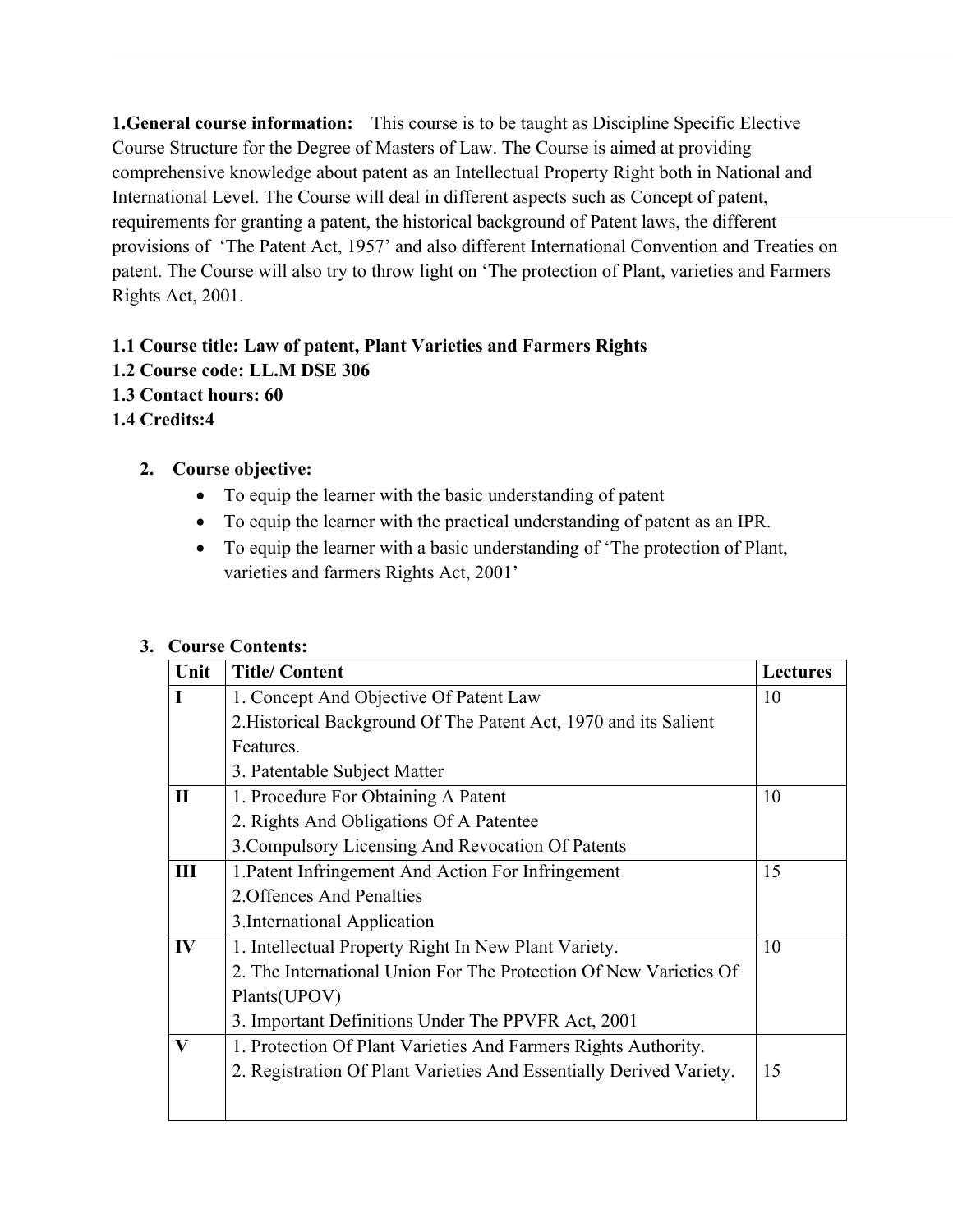### **4. References:**

- Ahuja V.K, *Intellectual Property Rights in India* ( 3rd Edition, July 2017,LexisNexis, Butterworths, Wadhwa, Nagpur)
- Bainbridge, David, *Intellectual Property Rights,*10th Edition, Pearson
- Cornish W.R, *Case and Materials on Intellectual Property*, 3rd Edition (1999)
- Das, J.K, *Intellectual Property Rights* (2008)
- Kumar Ajay, "*Indian Patent Regime and Its Impact on Life saving Drugs"35(1- 4) Indian Bar Review 15-62(2008)*
- Narayanan P,*Patent Law,*4 th ed.,(2017)
- Reddy G.B Dr. *Intellectual Property Rights and the Law,* Gogia Law Agency (2017)
- Singh S.k Dr.*Intellectual Property Rights Laws* 2nd Ed.(2013)
- Vashisth V, *Law and practice of Intellectual Property in India,*(1999)
- Wadhera, B.L*, Law relating to Patents, Trademarks, Copyrights, Designs and Geographical Indications*, Fifth Edition,2016

Note: - All latest volumes of above mentioned books must be preferred. The above list of books is not an exhaustive one.

# **5. Outcome of the Course:**

- $\triangleright$  It will make the learner aware about the basic concepts of Patent as well as The Protection of Plants Varieties and Farmers Rights Act, 2001
- $\triangleright$  It will help the learner understand the International and National Laws as to Patent.
- $\triangleright$  It will enable the learner to understand the practical requirements for registering Patent.

| <b>Total Marks: 100</b> |                                   |                                       |                  |                           |
|-------------------------|-----------------------------------|---------------------------------------|------------------|---------------------------|
| <b>End Semester</b>     | In Semester Assessment (40 marks) |                                       |                  |                           |
|                         | Attendance                        | Home Assignment on writing of concept | In Semester Exam | Writing of Research paper |
|                         |                                   | note                                  |                  | & Presentation            |
| 60                      |                                   |                                       |                  |                           |

# **6. Evaluation pattern of the Course:**

The progress of the students will be continuously assessed throughout the semester by their attendance, participation in discussions during class lectures, tutorials, presentations, writing of assignment on given topic from the syllabus. Internal and End Semester exam may consist of long and short essay type questions, which will come from the text, class room lectures and discussions and any other reading assigned.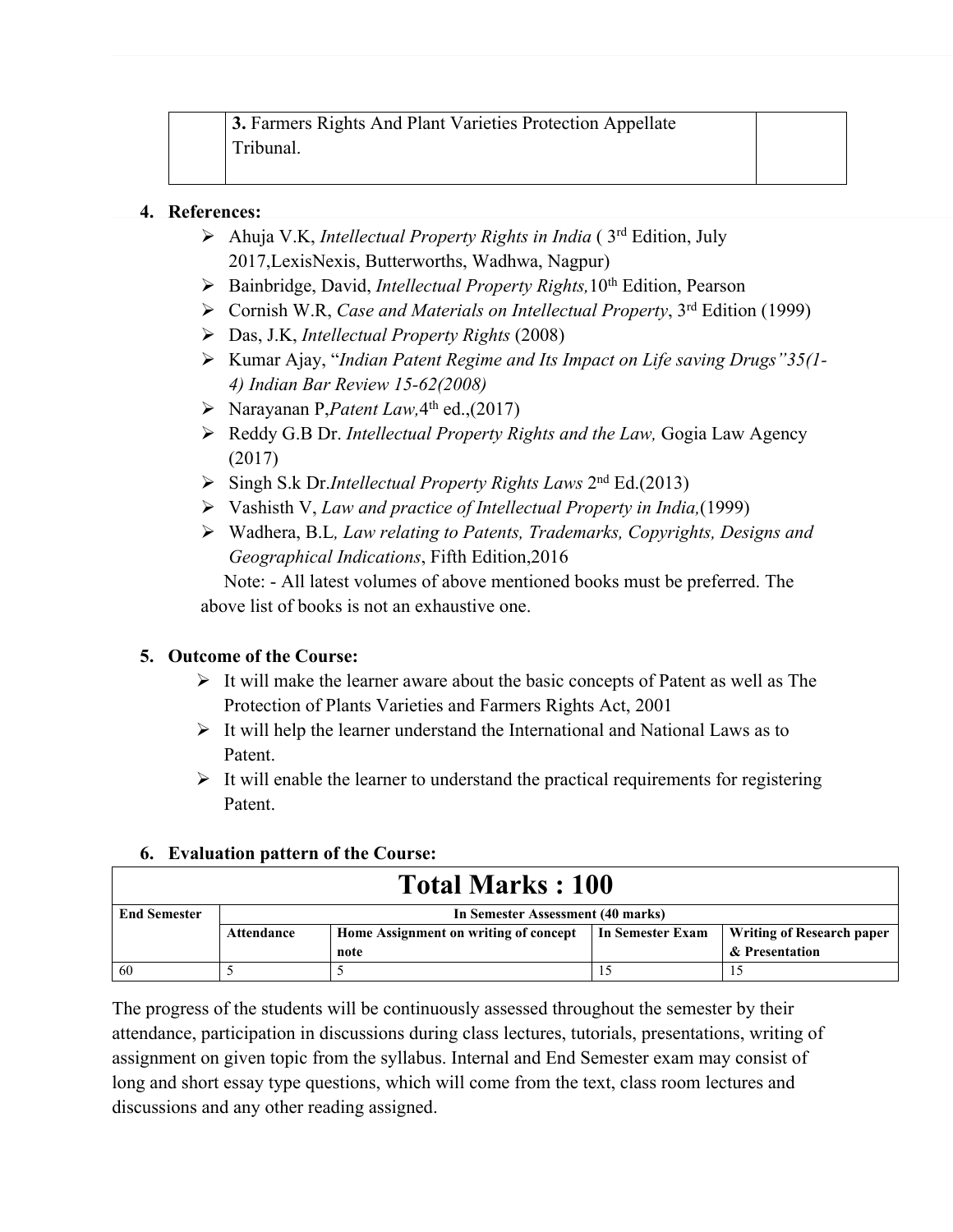# **LL.M DSE 307: Cyber Crime**

**1.1 General course information:** This course is to be taught as Discipline Specific Elective Paper for the Degree of Masters of Law. The trends and challenges of cyber crime, the fundamentals of cyber law, and the human rights issues in cyber space will be taught in one semester of the course.

**1.2 Course title: Cyber Crime**

**1.3 Course code: LL.M DSE 307**

**1.4 Contact hours: 60**

**1.5 Credits: 4**

#### **2. Course objective:**

• To provide students an insight into the growing menace of cyber crime .

• To make them understand the development of cyber law in international as well as in national arena.

| Unit           | <b>Title/Content</b>                                                         | <b>Lectures</b> |
|----------------|------------------------------------------------------------------------------|-----------------|
|                | 1.1 Evolution and history of cyber crime                                     | 15              |
|                | 1.2 Conceptual analysis of cyber crime – Meaning, nature and types           |                 |
|                | 1.3 Need of cyber jurisprudence in the contemporary era                      |                 |
|                |                                                                              |                 |
| $\mathfrak{D}$ | 2.1 A comparative study of cyber crime laws in USA, UK and Canada            | 15              |
|                | 2.2 Budapest Convention on Cyber crime                                       |                 |
|                | 2.3 United Nations and International Telecommunication Union initiatives and |                 |
|                | ICANN's core principles                                                      |                 |
| 3              | 3.1 Constitutional perspective and cyber law in India                        | 15              |
|                | 3.2 Cyber Crimes and IT Act, 2000                                            |                 |
|                | 3.3 Cyber Crime under IPC, Indian Evidence Act.                              |                 |
|                |                                                                              |                 |
| 4              | 4.1 E-Commerce, Intellectual property rights and Cyber law                   | 15              |
|                | 4.2 Cyber Crime Investigation                                                |                 |
|                | 4.3 Cyber Crimes prevention measures and Data protection                     |                 |
|                | 4.4 Social Networking Sites vis-a-vis Human Rights                           |                 |

### **3. Course Contents:**

#### **4. Suggested Reading**

1. Suresh T. Viswanathan, The Indian Cyber Law,(2000)

2. Ryder, Rodney. Guide to cyber laws, Wadhwa& Co., 2007

3. Jeremy Phillips, Butterworths E-commerce and IT law handbook, LexisNexis Butterworths, London 2007.

4. T Ramappa, Legal issues in Electronic commerce, Macmillan, 2003.

5. M.H.M. Schellekens, Electronic signatures: Authentication technology from a legal perspective, T.M.C. Asser Press, 2004.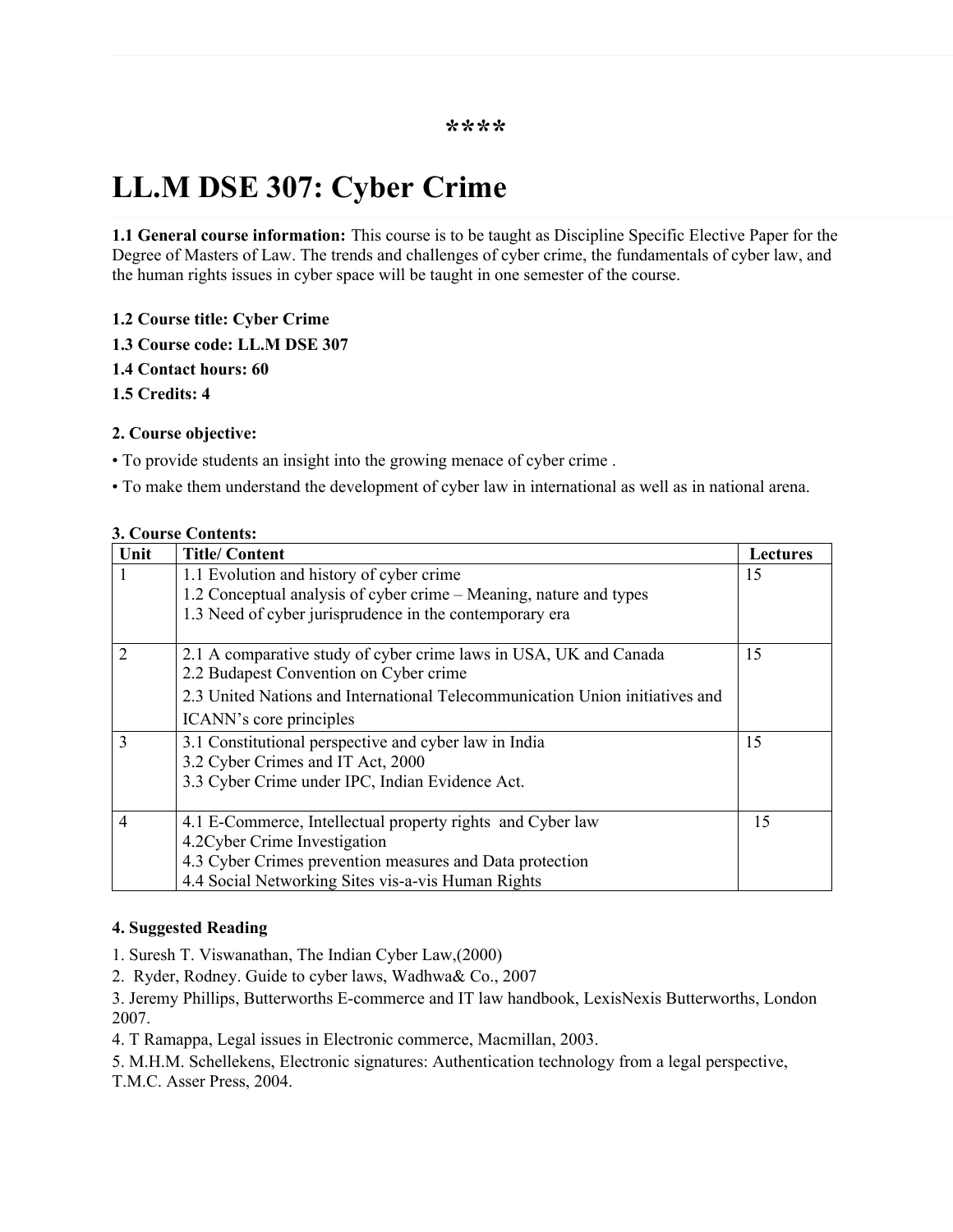6. Karnika Seth, Cyber Laws in the information technology age, LexisNexis Butterworths, New Delhi, 2009.

- 7. Vakul Sharma, Information technology: Law and Practice, Universal Law Publishing Co.; 2007.
- 8. The International Dimensions of Cyberspace Law (2000)
	- Note: All latest volumes of above mentioned books must be preferred. The above list of books is not an exhaustive one.

### **5. Outcome of the Course:**

**6.Evaluation pattern of the Course:**

- It makes the student understand the concept of cyber crime and its legal framework
- It enables them to evaluate the fundamentals of cyber law and its relevance in present era.

| <u>U.Evaluation</u> pattern of the Course. |                                   |                                       |                  |                           |  |
|--------------------------------------------|-----------------------------------|---------------------------------------|------------------|---------------------------|--|
| <b>Total Marks: 100</b>                    |                                   |                                       |                  |                           |  |
| <b>End Semester</b>                        | In Semester Assessment (40 marks) |                                       |                  |                           |  |
|                                            | <b>Attendance</b>                 | Home Assignment on writing of concept | In Semester Exam | Writing of Research paper |  |
|                                            |                                   | note                                  |                  | & Presentation            |  |
| 60                                         |                                   |                                       |                  |                           |  |

The progress of the students will be continuously assessed throughout the semester by their attendance, participation in discussions during class lectures, tutorials, presentations, writing of assignment on given topic from the syllabus. Internal and End Semester exam may consist of long and short essay type questions, which will come from the text, class room lectures and discussions and any other reading assigned.

**\*\*\*\***

# **LL.M DSE 308: Intellectual and Industrial Laws**

**1. General course information:** This paper is to be taught as Core Course for the Degree of Masters of Law. The Concept of Intellectual Property Rights, theories of Intellectual Property Rights, International Law as to Intellectual Property, and its relation with different Laws will be dealt in this paper.

- 1.1 Course title: Principles of Intellectual Property Law
- 1.2 Course code: LLM CC 103
- 1.3 Contact hours:60
- 1.4 Credits: 04

### **2 Course objective:**

- $\triangleright$  To equip the learner with the basic understanding of Intellectual Property Rights.
- $\triangleright$  To understand the interface of IPR with different laws.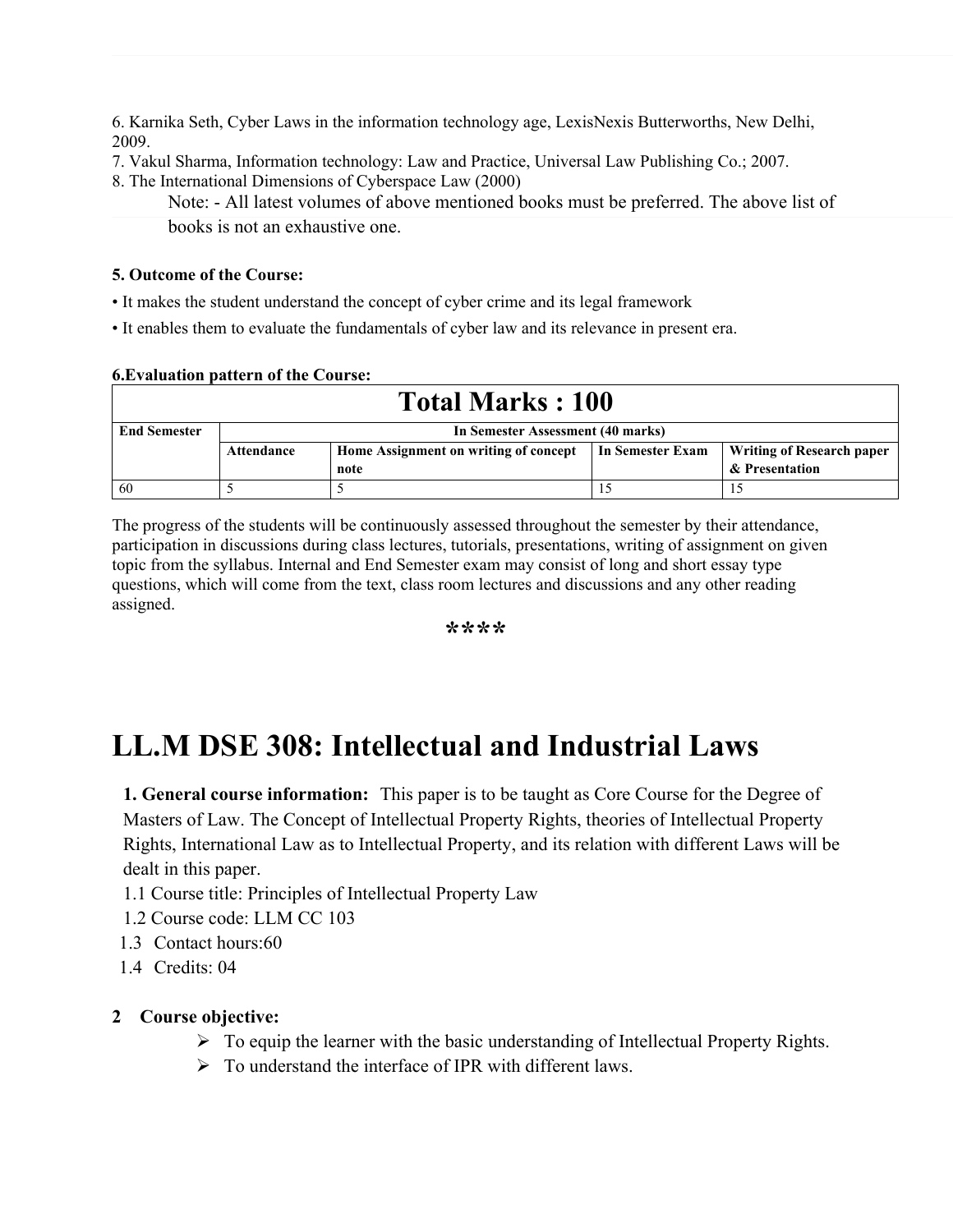### **3 Course Contents:**

| Unit         | <b>Title/Content</b>                                                      | <b>Lectures</b> |  |  |
|--------------|---------------------------------------------------------------------------|-----------------|--|--|
| L            | 1. Concept and meaning of Intellectual Property                           |                 |  |  |
|              | 2. Origin and development of Intellectual Property                        |                 |  |  |
|              | 3. kinds of Intellectual Property                                         |                 |  |  |
| $\mathbf{I}$ | 1 .Rationale for Protecting Intellectual Property.                        | 15              |  |  |
|              | 2. Different Theories of IPR- Goal Based Theories and Rights              |                 |  |  |
|              | <b>Based Theories</b>                                                     |                 |  |  |
|              | i) Natural Theory                                                         |                 |  |  |
|              | ii)Personality Theory                                                     |                 |  |  |
|              | iii) Labour Theory                                                        |                 |  |  |
|              | iv) Social Contract Theory                                                |                 |  |  |
|              | v) Social Planning Theory.                                                |                 |  |  |
| III          | Paris Convention for Protection for the Protection of<br>$\left  \right $ | 15              |  |  |
|              | <b>Industrial Property</b>                                                |                 |  |  |
|              | The Berne Convention, 1886<br>2)                                          |                 |  |  |
|              | 3) TRIPS Agreement, 1994                                                  |                 |  |  |
| IV           | <b>IPR</b> and Biotechnology<br>1)                                        | 15              |  |  |
|              | <b>IPR</b> and Trade<br>2)                                                |                 |  |  |
|              | <b>IPR</b> and Human Rights<br>3)                                         |                 |  |  |
|              | <b>IPR</b> and Competition Law<br>4)                                      |                 |  |  |
|              | <b>IPR</b> and Technology<br>5)                                           |                 |  |  |

### **4 References:**

- Ahuja V.K, *Intellectual Property Rights in India* ( 3rd Edition, July 2017,LexisNexis, Butterworths, Wadhwa, Nagpur)
- Bainbridge, David, *Intellectual Property Rights,*10th Edition, Pearson
- Correa, Carlos M, *Trade Related Aspects of Intellectual Property Rights, A Commentary on TRIPS Agreement*( Oxford University, Press, Oxford/New York, 2007)
- Cornish W.R, *Case and Materials on Intellectual Property*, 3rd Edition (1999)
- Das, J.K, *Intellectual Property Rights* (2008)
- Steven D Anderman (ed.) *The Interface between Intellectual Property Rights and Competition Policy,*( Cambridge University Press, New York, 2007)
- Vashisth V, *Law and practice of Intellectual Property in India,*(1999)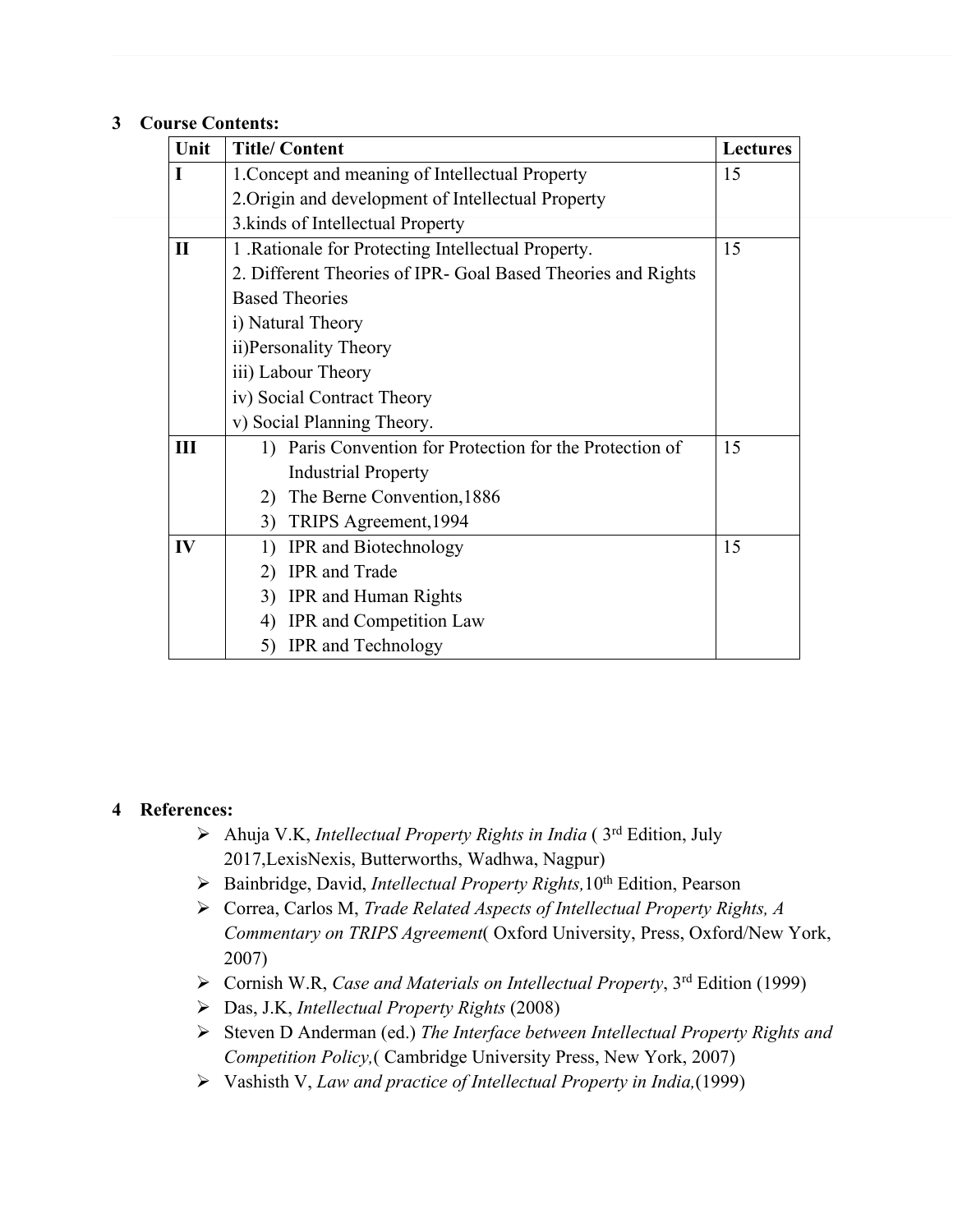- *WIPO Intellectual Property Handbook, (2004); WIPO Intellectual Property Law; Introductory notes, WIPO Intellectual Property Handbook; Law Policy and use (2004)*
- Wadhera, B.L*, Law relating to Patents, Trademarks, Copyrights, Designs and Geographical Indications*, Fifth Edition,2016

### **5 Outcome of the Course:**

- $\triangleright$  It will make the learner aware about the basic concepts of Intellectual Property Rights.
- $\triangleright$  It will help the learner understand the International and National Laws as to IPR.
- $\triangleright$  It will enable the learner to understand the interface between IPR and competition Laws.

### **6.Evaluation Pattern of the Course:**

| <b>Total Marks: 100</b> |                                   |                                       |                  |                                  |
|-------------------------|-----------------------------------|---------------------------------------|------------------|----------------------------------|
| <b>End Semester</b>     | In Semester Assessment (40 marks) |                                       |                  |                                  |
|                         | Attendance                        | Home Assignment on writing of concept | In Semester Exam | <b>Writing of Research paper</b> |
|                         |                                   | note                                  |                  | & Presentation                   |
| -60                     |                                   |                                       |                  |                                  |

The progress of the students will be continuously assessed throughout the semester by their attendance, participation in discussion during class lectures, tutorials, presentations, writing of assignment on given topic from the syllabus. Internal and End Semester exam may consist of long and short essay type questions which will come from the text, class room lectures and discussions and any other reading assigned.

\*\*\*\*

# **LL.M DSE 309: Law Relating to Terms of Employment and Conditions of Service**

1. **General course information:** This course is to be taught as Discipline Specific Elective Paper for the Degree of Masters of Law. The course is designed to acquaint the students with the fact that the labour force or the workmen constitute an important segment of the society and play a vital role in the development and progress of the Country, hence the need of law relating to terms of employment and conditions of services.

### **1.1 Course title: Law Relating To Terms Of Employment And Conditions Of Services 1.2 Course code: LL.M DSE 309**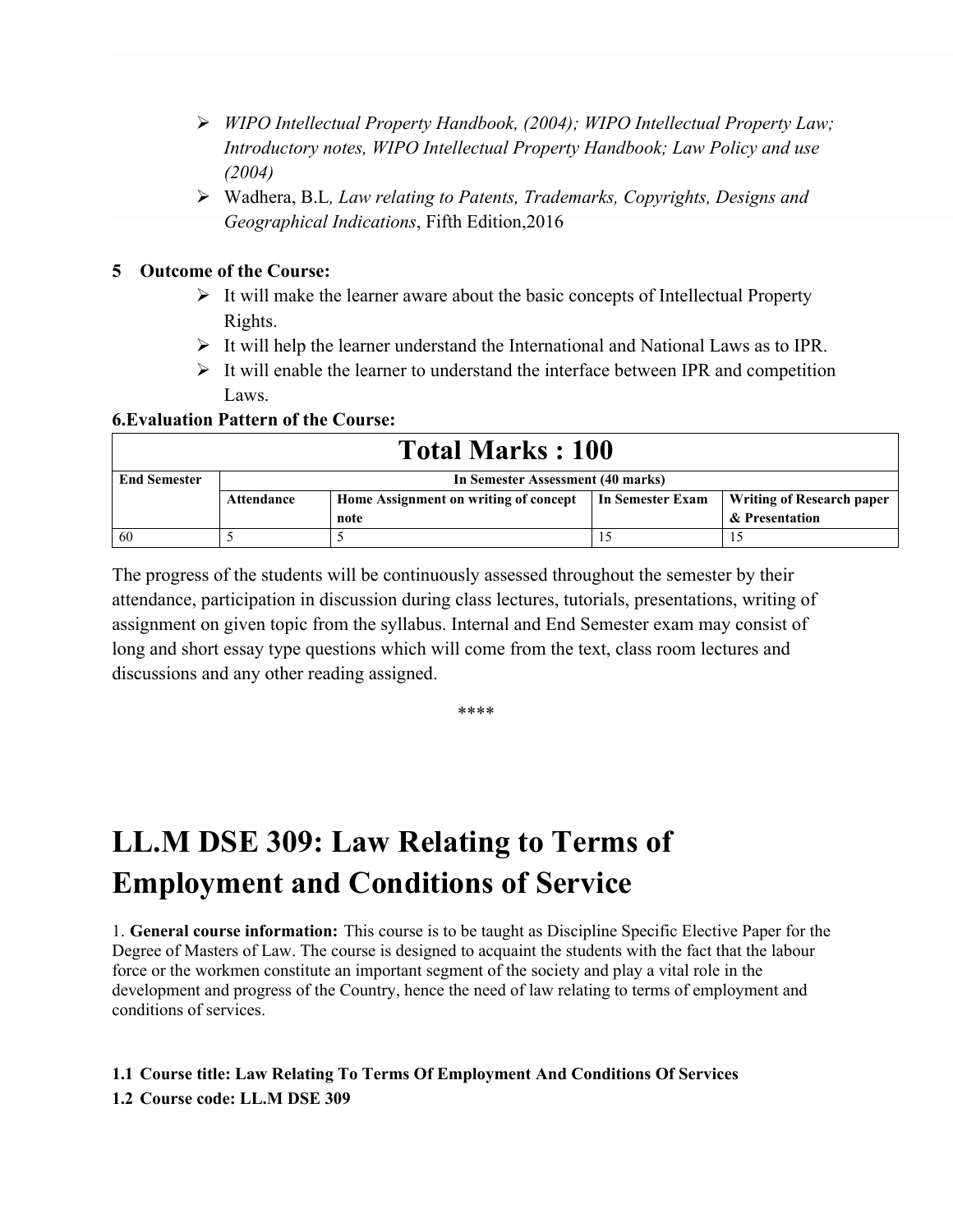### **1.3 Contact hours: 60**

### **1.4 Credits: 4**

### **2. Course objective:**

• To provide students an insight into the need to control the relation of the employer and employees.

• To make them understand that due to the fast pace of industrialisation the need to regulate the terms of services.

| Unit           | <b>Title/Content</b>                                                        | <b>Lectures</b> |  |  |
|----------------|-----------------------------------------------------------------------------|-----------------|--|--|
|                | 1.1 Meaning And Concept Of Terms Of Employment And Conditions Of Service    | 15              |  |  |
|                | 1.2 Workers Rights As Human Rights - Constitutional Edifice And Reflections |                 |  |  |
|                | Of International Labour organization Standards In The Indian Legal System.  |                 |  |  |
|                | 1.3 Challenges And Issues With Reference to Labour Management Relations In  |                 |  |  |
|                | 21st Century                                                                |                 |  |  |
|                |                                                                             |                 |  |  |
| $\overline{2}$ | 2.1 The Mines Act, 1951 And The Factories Act, 1948 – Its Objectives        | 15              |  |  |
|                | 2.2 Regulation Of Working Conditions Under The Acts, Referring To Health,   |                 |  |  |
|                | Welfare, Safety, Working Hours, Weekly Leaves And Annual Leaves.            |                 |  |  |
|                | 2.3 Change Of Service Conditions Under Industrial Dispute Act, 1947.        |                 |  |  |
| 3              | 3.1 Unorganised Labour And Social Security – Emerging Trends.               | 15              |  |  |
|                | 3.2 Causes, Problems And Constitutional Perspectives Of Unorganised Labour. |                 |  |  |
|                | 3.3 The Unorganised Social Security Act, 2008                               |                 |  |  |
| 4              | 4.1 Law And Policies Of Protective Discrimination In Employment Laws.       | 15              |  |  |
|                | 4.2 Social Security and Welfare At Workplace: Women, Children And           |                 |  |  |
|                | Differently Abled Person.                                                   |                 |  |  |
|                | 4.3 Compensation, Insurance With Respect To Wrongful Dismissal And          |                 |  |  |
|                | Employment Hazards.                                                         |                 |  |  |
|                |                                                                             |                 |  |  |

### **3. Course Contents:**

### **4. Suggested Readings**

- 1. K M Pillai, *Labour and Industrial Law*, Allahabad Law Agency, Allahabad.
- 2. O P Malhotra, *The Law of Industrial Disputes*, Butterworths, New Delhi.
- 3. S C Srivastava, *Industrial Relations and Labour Laws*, Vikas Publishing House, New Delhi.
- 4. S N Mishra, *Labour and Industrial Laws*, Central Law Publications, Allahabad.
- 5. I.L.I. : Law and Labour Management Relations in India
- 6. The Report of National Commission of Labour, 1969
- 7. Indian Labour Journal
- 8. Indian Labour Gazette
- 9. Indian Worker Indian Journal of Industrial Relations

Note: - All latest volumes of above mentioned books must be preferred. The above list of books is not an exhaustive one.

### **5. Outcome of the Course:**

• It makes the student understand the working conditions of workers.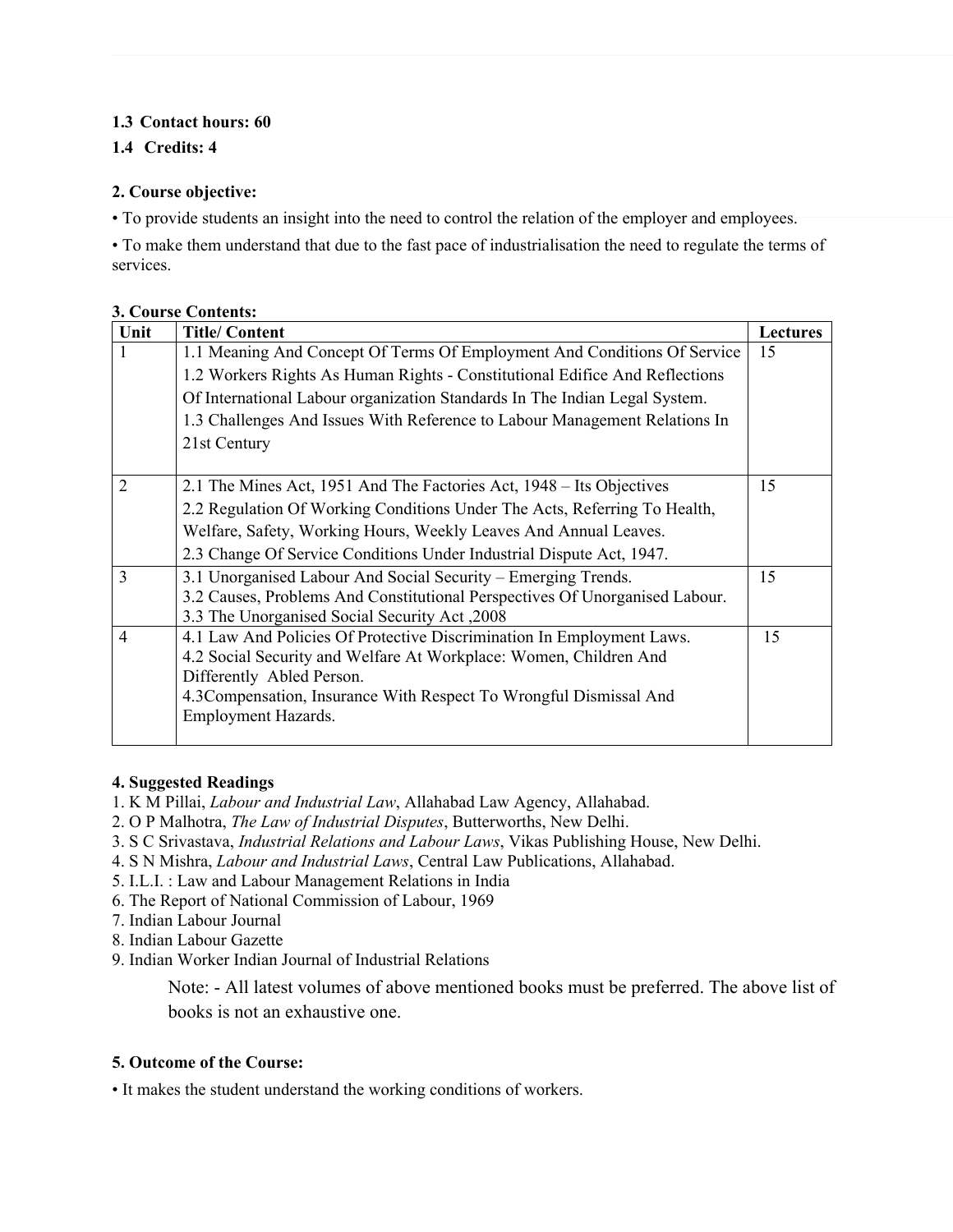• It enables them to evaluate the challenges and issues with reference labour management relations

|                         | <u>U.Evaluation</u> pattern of the Course. |                                       |                  |                                  |  |  |  |
|-------------------------|--------------------------------------------|---------------------------------------|------------------|----------------------------------|--|--|--|
| <b>Total Marks: 100</b> |                                            |                                       |                  |                                  |  |  |  |
| <b>End Semester</b>     | In Semester Assessment (40 marks)          |                                       |                  |                                  |  |  |  |
|                         | Attendance                                 | Home Assignment on writing of concept | In Semester Exam | <b>Writing of Research paper</b> |  |  |  |
|                         |                                            | note                                  |                  | & Presentation                   |  |  |  |
| 60                      |                                            |                                       |                  |                                  |  |  |  |

**6.Evaluation pattern of the Course:**

The progress of the students will be continuously assessed throughout the semester by their attendance, participation in discussions during class lectures, tutorials, presentations, writing of assignment on given topic from the syllabus. Internal and End Semester exam may consist of long and short essay type questions, which will come from the text, class room lectures and discussions and any other reading assigned.

**\*\*\*\***

## **LL.M GE 310: Sociology of Development**

**1. General course information:** The word 'development' is deeply related to human social organization. The concept development may be many types and these are essential in human life. This course aims to acquainting the students with understanding of sociology of development.

#### **1.1 Course title: SOCIOLOGY OF DEVELOPMENT**

- **1.2 Course code: LL.M GE 310**
- **1.3 Contact hours: 60**
- **1.4 Credits: 04**

**2. Course objectives:** This course is aims to introduce general understanding of development as a critical sociological lens of enquiry in relation to various social life.

| Unit         | Title/Content                                             | Lectures |
|--------------|-----------------------------------------------------------|----------|
|              | <b>Basic Concepts Of Development:</b>                     | 15       |
|              | Sociology Of Development                                  |          |
|              | (ii) Growth And Development, Social Development And Human |          |
|              | Development                                               |          |
|              | (iii) Idea Of Development And Underdevelopment            |          |
| $\mathbf{H}$ | Theorizing Development:                                   | 15       |
|              | Modernization                                             |          |
|              | (II) Dependency Theory                                    |          |
|              | (III) Environment And Development                         |          |
| Ш            | Paths And Agencies Of Development:                        | 15       |
|              | Capitalist Path, Mix Path And Gandhian Path<br>(1)        |          |
|              | (II) Agencies Of Development                              |          |
|              |                                                           |          |

#### **3. Course contents:**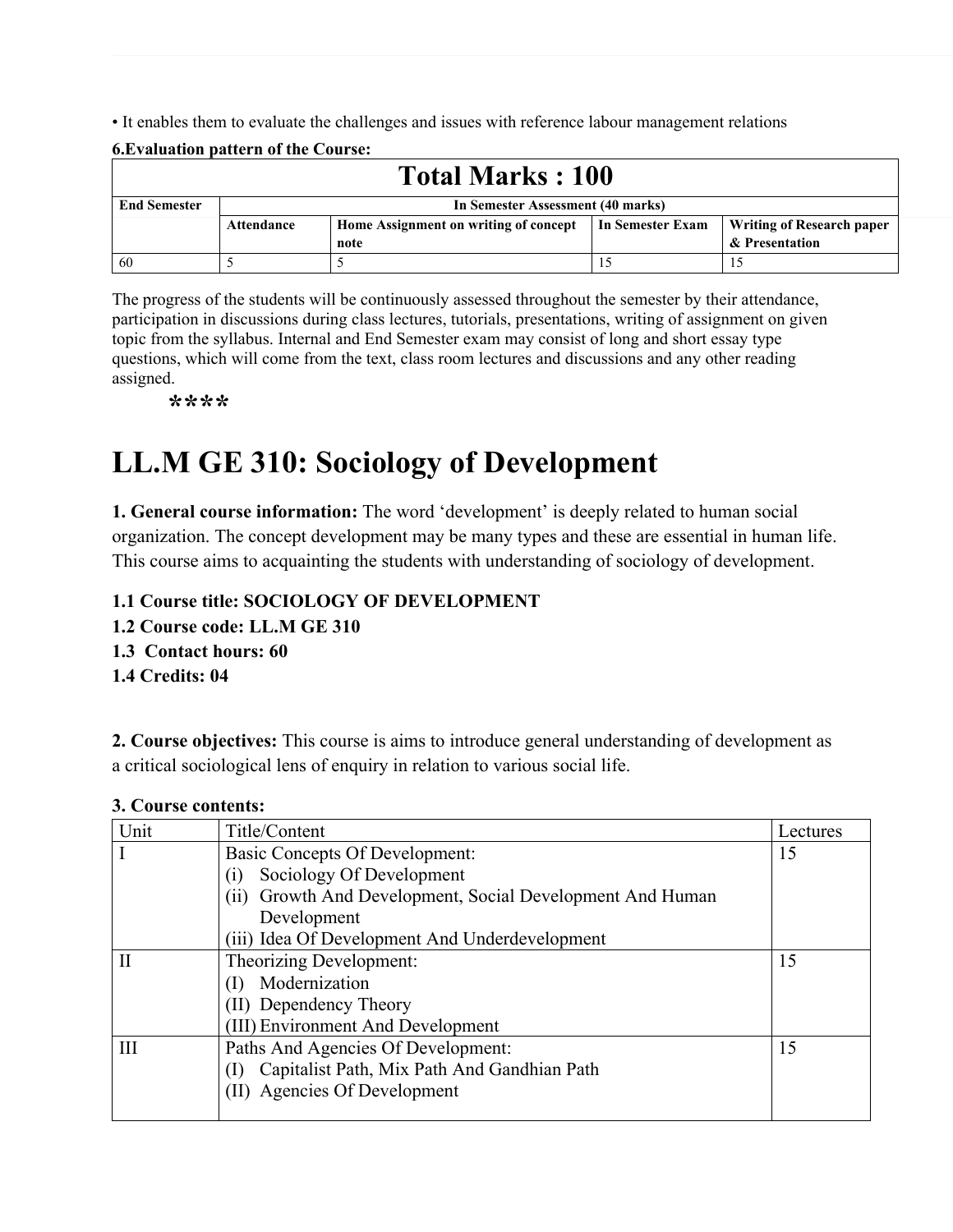| (III) Polity And Development          |  |
|---------------------------------------|--|
| (IV) Market And Development           |  |
| Issues In The Developmental Practice: |  |
| (I) Development And Empowerment       |  |
| (II) Development And Displacement     |  |
| (III) Development And Conflict        |  |

#### **4.References:**

- Sachs, W. (Ed.). *The Development Dictionary* . Hyderabad: Orient Longman, 1997.
- Peet, R. *Theories of Development.* Jaipur: Rawat Publications, 2005.
- Pietersen, J.N. *Development Theory: Deconstructions/ Reconstructions.* New Delhi: Vistaar Publications, 2011.
- Sen, A. *Development as Freedom*. New Delhi: Oxford University P, 2000.
- Frank, A.G. *Capitalism and Underdevelopment in Latin America.* London: Penguin Books, 1971.
- McMichael, P. *Development and Social Change: A Global Perspective.* Thousand Oaks, CA: Pine Forge Press, 1996.
- Baviskar, A. *In the Belly of the River: Tribal Conflicts over Development in the Narmada Valley.* Delhi: Oxford University P, 2004.
- Bardhan, P. *The Political Economy of Development in India.* Delhi: OUP, 2005.
- Escobar, A. *Encountering Development: The Making and Unmaking of the Third World,* Princeton, New Jersey: Princeton University Press, 2011.
- Ferguson, J. *The Anti-Politics Machine: Development, Depoliticization and Bureaucratic Power in Lesotho*. Minneapolis: University of Minnesota P, 1994.
- Rahnema, M. and V. Bawtree (Eds.). *The Post-Development Reader.* London: Zed Books, 1997.
- Kabeer, N. *Reversed Realities: Gender Hierarchies in Development Thought.* London: Verso, 1994.
- Note: All latest volumes of above mentioned books must be preferred. The above list of books is not an exhaustive one.

#### **5. Outcome of the Course:**

- The course envisions acute study of gender from sociological understanding.
- It enables them to understand the gender differences and inequalities and gender related social problems.

#### **6. Evaluation pattern of the Course:**

## **Total Marks : 100**

**End Semester In Semester Assessment (40 marks)**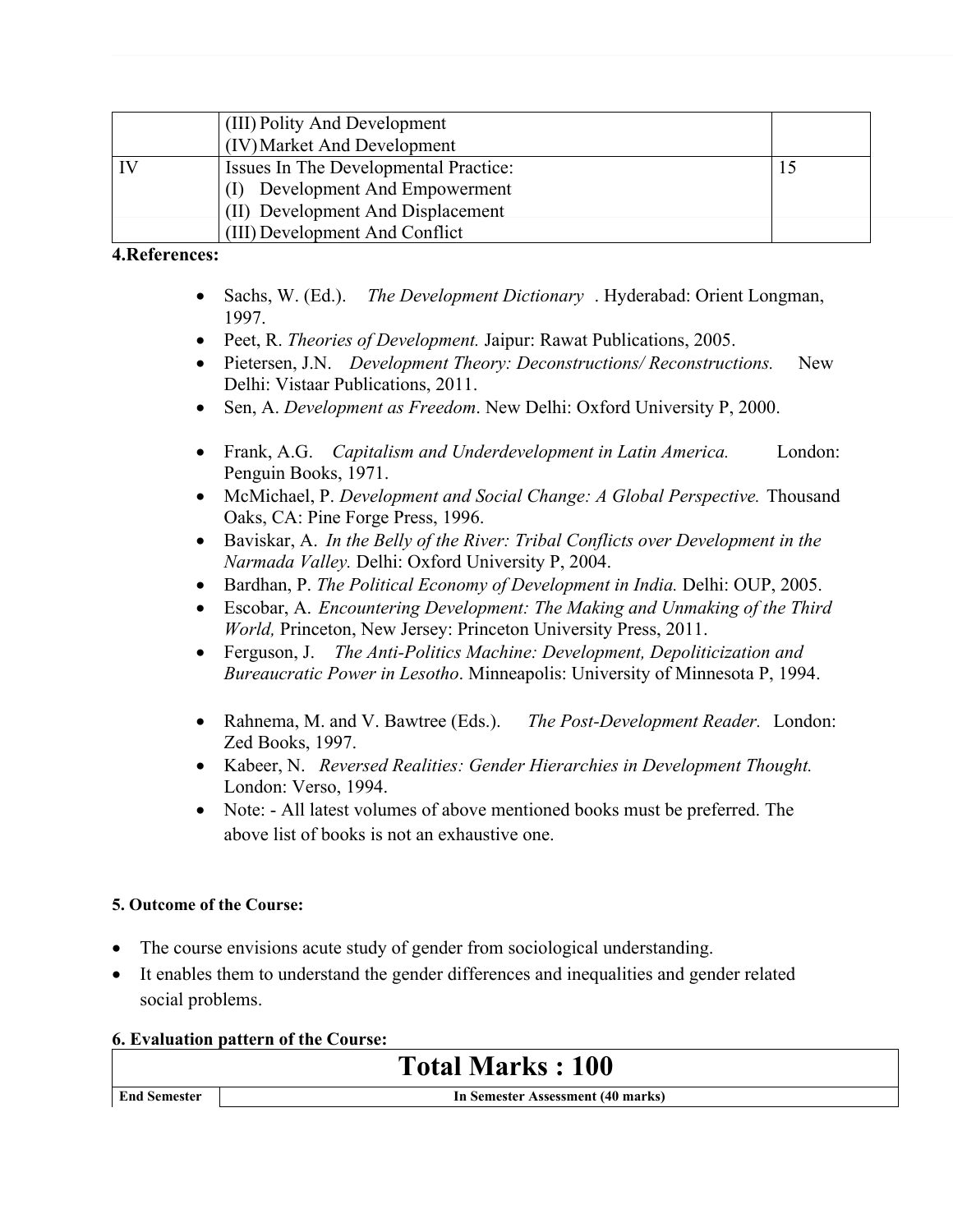|     | Attendance | Home Assignment on writing of concept<br>note | In Semester Exam | Writing of Research paper<br>& Presentation |
|-----|------------|-----------------------------------------------|------------------|---------------------------------------------|
| -60 |            |                                               |                  |                                             |

The progress of the students will be continuously assessed throughout the semester by their attendance, participation in discussions during class lectures, tutorials, presentations, writing of assignment on given topic from the syllabus. Internal and End Semester exam may consist of long and short essay type questions, which will come from the text, class room lectures and discussions and any other reading assigned.

**\*\*\*\***

## **LL.M GE 311: Contemporary World in the Post Cold war Period 1991- 2003.**

1.1 General course information:

Contemporary World in the post Cold War period (1991-2003) is a Generic Elective Course offered to the students of LL.M Programme under Dibrugarh University. This would focus mainly on the burning Contemporary issues that the world had been facing specially after the decline of the cold war. It would highlight the issues relating to its decline like the break-up of the former Soviet Union, the re-unification of Germany and the emergence of the USA an the only Global Power Further, India's response to these issues as well as the impending threat all over the world due to Global terrorism world be dealt with.

- 1.2 Course title: Contemporary World in the Post Cold war Period 1991- 2003.
- 1.3 Course code: LL.M DSE 408
- 1.4 Contact hours: 60
- 1.5 Credits: 4

#### **2. Course objective:**

 The main objective of the course is to enlighten the students of the LL.M. Programme under CBCS mode of Dibrugarh University with the Contemporary as well as regional issues. This would give an insightful value to them, to understand various contexts and heterogeneous aspects of such issues.

| Unit | <b>Cold War and its Fall out</b>             | No. of<br><b>Lectures</b> |
|------|----------------------------------------------|---------------------------|
|      | Genesis of Cold war and its aftermath.<br>a) |                           |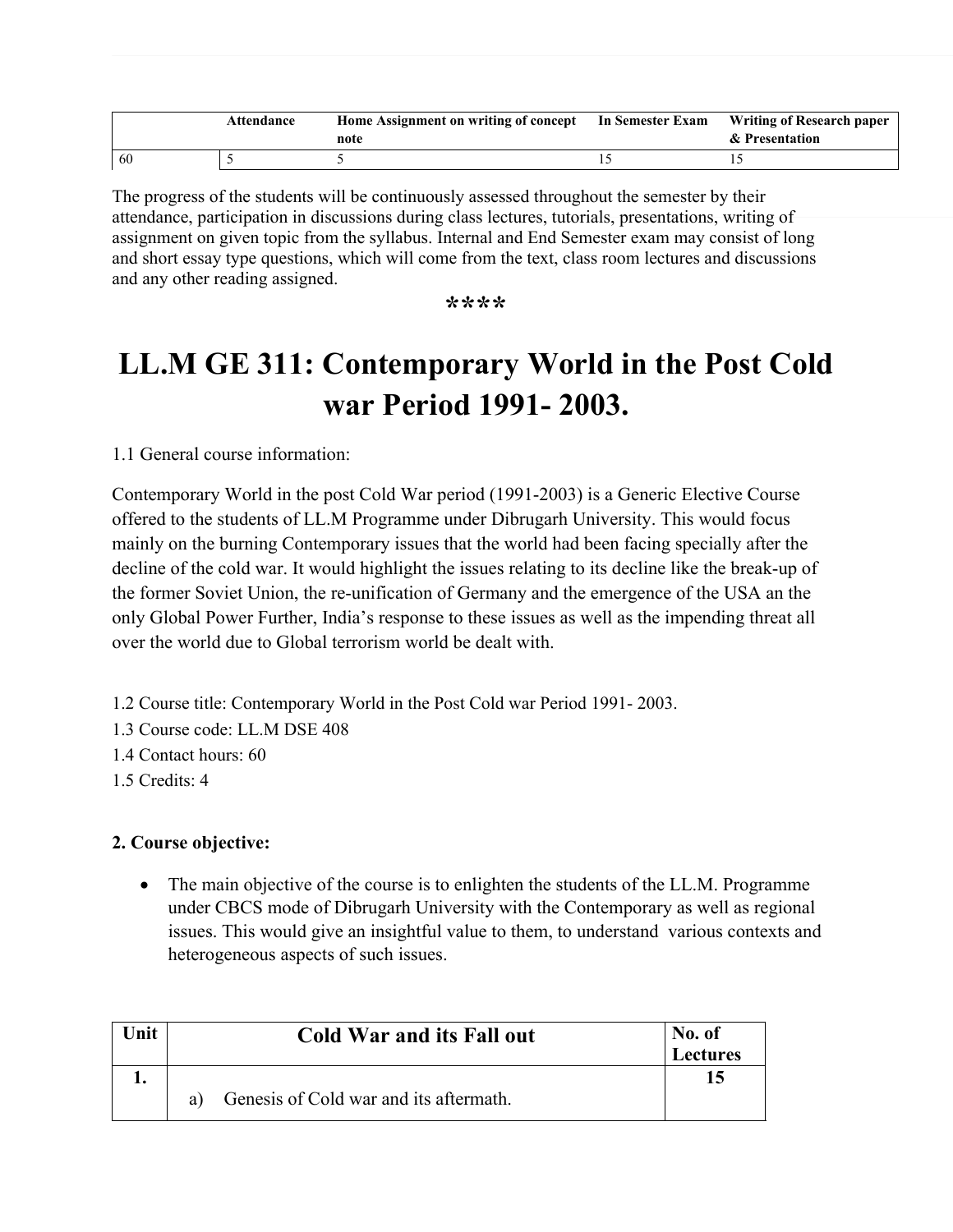|             | Collapse of former Soviet Union and weakness of<br>b)                      |    |
|-------------|----------------------------------------------------------------------------|----|
|             | Russian federation.                                                        |    |
|             | Re-Unification of Germany and its fall out.<br>C)                          |    |
| $\mathbf H$ | a) Indian Response to Cold war rivalry and her strategic                   | 15 |
|             | perceptions                                                                |    |
|             | b) Regional power Blocs: NAM, SAARC, SAPTA,                                |    |
|             | SAFTA, Vis-a Vis, UN.                                                      |    |
|             | c) International Conventions: German convention-1949,                      |    |
|             | Laws of Land, Areal and Maritime warfare.                                  |    |
| Ш           | Gulf War and its consequences<br>a)                                        | 15 |
|             | Civil War in Yoguslavia and its break up in 1992.<br>b)                    |    |
|             | Kargil War-1999 and its impact in International Politics.<br>$\mathbf{c})$ |    |
|             |                                                                            |    |
|             |                                                                            |    |
| IV          | Global Terrorism - its Dimensions and Impact<br>a)                         | 15 |
|             | India's Nuclear policy Vis-à-vis Global Responses (NPT,<br>b)              |    |
|             | CTBT, L-19, G6), Chemical weapon convention and                            |    |
|             | <b>Issue of Human Rights</b>                                               |    |
|             | India's Role in peace keeping operation in Africa and her<br>$\mathbf{c})$ |    |
|             | Humanitarian activities in the Region.                                     |    |
|             |                                                                            |    |

#### 4. References:

| ➤ | Shudhakar M. Singh                              | : International Relation and World Politics; mangalam     |
|---|-------------------------------------------------|-----------------------------------------------------------|
|   | Publisher & Distibruter.                        |                                                           |
|   | $\triangleright$ Robert H. Jackson              | Introduction to International Relation; Oxford University |
|   | press, 1999.                                    |                                                           |
|   | $\triangleright$ Aneek Chatterjee<br>$\sim 100$ | International Relations Today-concept and application;    |
|   | $2^{nd}$ edition 2019, Pearson.                 |                                                           |
|   | $\triangleright$ Priys ranjan Trivedi           | All about International relations, 2019; JNANADA          |
|   | Prakashan.                                      |                                                           |

- K. R. Gupta : *India's international Relations, voll-II, edition- 2009*; Altantic publishers and Distributors.
- Jayapalan. N. *: Foreign Policy of India, 2001*; Altantic publishers and Distributors.
- Gupta K. R. & Vatsala shukla: *Foreign Policy of India, 2009*; Altantic publishers and Distributors.

#### 5. Outcome of the Course: …

• This Course having a multi dimensional approach will help the students to gain knowledge on various Contemporary issues confronting the world today and integrate composite objectives of multi-disciplinary interest. This will further fullfill the hopes and aspiration of the students to understand an interpret issues of the contemporary world.

#### **6. Evaluation pattern of the Course:**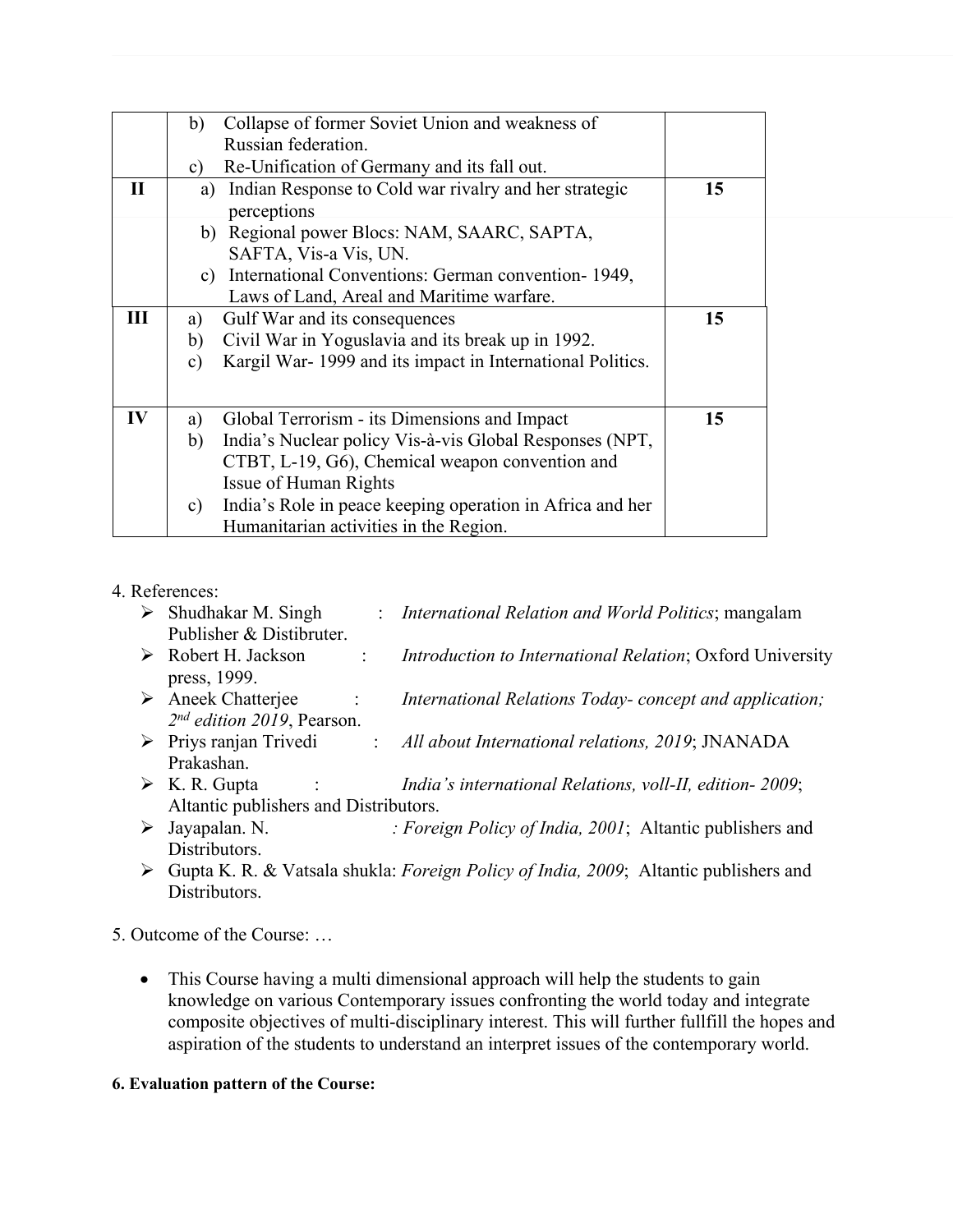| <b>Total Marks: 100</b> |                                   |                                       |                  |                                  |  |  |  |  |
|-------------------------|-----------------------------------|---------------------------------------|------------------|----------------------------------|--|--|--|--|
| <b>End Semester</b>     | In Semester Assessment (40 marks) |                                       |                  |                                  |  |  |  |  |
|                         | Attendance                        | Home Assignment on writing of concept | In Semester Exam | <b>Writing of Research paper</b> |  |  |  |  |
|                         |                                   | note                                  |                  | & Presentation                   |  |  |  |  |
| -60                     |                                   |                                       |                  |                                  |  |  |  |  |

The progress of the students will be continuously assessed throughout the semester by their attendance, participation in discussion during class lectures, tutorials, presentations, writing of assignments on given topic from the syllabus. Internal and end semester may consist of long and short essay type questions, which will come from the text, class room lectures and discussions and any other reading assigned.

\*\*\*\*\*\*\*

## **LL.MSEC 312: Communication Skill**

#### **1. General course information:**

The course comprises of two credits with thirty-two (32) contact hours. Eight (08) contact hours will be allotted to Unit I, Six (06) contact hours to Unit II, Six (06) contact hours to Unit III, Six (06) contact hours to Unit IV, and Six (06) contact hours to Unit V. Learners are to be evaluated through oral/written presentations, viva-voce, term papers, home assignments, in-semester exams, end-semester exams, group discussions and so forth.

**1.1 Course title:** Communication Skills **1.2 Course code:** LLM-SEC-312 **1.3 Contact hours:** Thirty-two (32) contact hours **1.4 Credits:** 2

#### **2. Course objective:**

- $\triangleright$  The course aims to develop and enhance the linguistic and communicative competence of the students.
- $\triangleright$  The focus is on honing the skills of reading, writing, listening, and speaking. By providing suitable examples, the students will be exposed to various forms of personal and professional communication.
- $\triangleright$  The self-learning tasks designed will facilitate to enhance effective communication skills in a modern, globalised context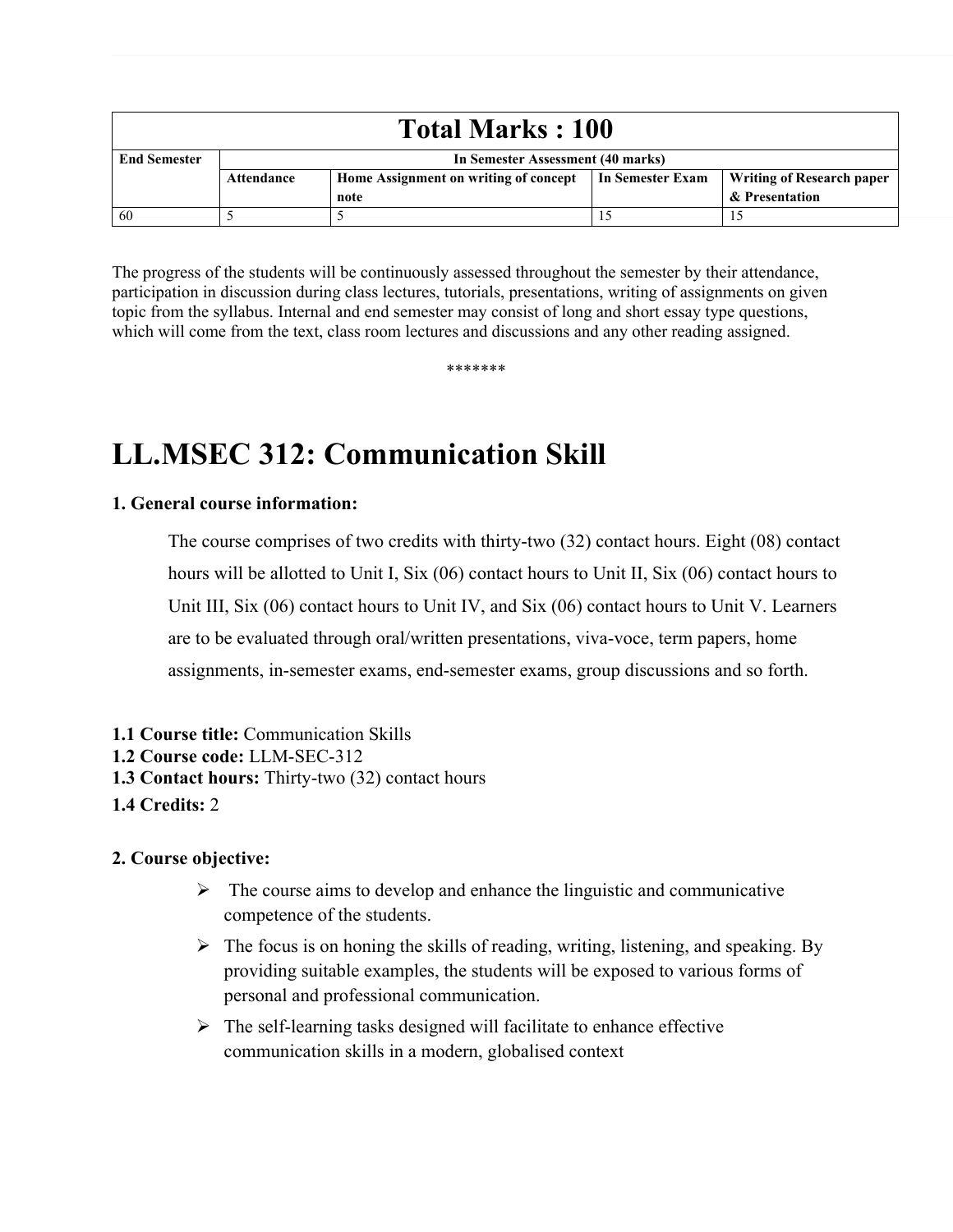#### **3. Course Contents:**

| Unit         | <b>Title/Content</b>                                                                                                                                                                                                                                                                                | <b>Lectures</b> |
|--------------|-----------------------------------------------------------------------------------------------------------------------------------------------------------------------------------------------------------------------------------------------------------------------------------------------------|-----------------|
| I            | <b>Language And Communication</b><br>Definition Of Communication; Function And Purpose Of Communication;<br>Process Of Communication; Barriers Of Effective Communication; Types<br>Of Communication: Verbal Communication, Non-Verbal Communication;<br>The Impact Of Communication On Performance | 8               |
| $\mathbf{I}$ | Advantages And Disadvantages Of Oral Communication; Improving Oral<br>Communication; One-To-One Oral Communication; Oral Presentations                                                                                                                                                              | 6               |
| III          | What Is Listening; Types Of Listening; Barriers Of Effective Listening;<br>Strategies For Effective Listening; Semantic Markers; Listening To<br>Complaints                                                                                                                                         | 6               |
| IV           | Introduction, Definition And Meaning Of Reading, Purpose Of Reading,<br>Types Of Reading, SQ3R Technique Of Reading                                                                                                                                                                                 | 6               |
| $\bf{V}$     | Note Taking; Paraphrasing; Elements Of Writing; Business Letter Writing;<br>Other Business Communications; Technical Writing; Job Application;<br><b>Report Writing</b>                                                                                                                             | 6               |

#### **4. References:**

- Bovee, Courtland, L., John V. Thill and Barbara E. Schatzman. *Business Communication Today*: Seventh Edition. Delhi: Pearson Education, 2004.
- Lesikar, Raymond V and Marie E. Flatley. *Basic Business Communication: Skills for*
- *Empowering the Internet Generation:* Ninth Edition. New Delhi: Tata McGraw-Hill Publishing Company Ltd., 2002.
- Pease, Allan and Barbara Pease. *The Definitive Book of Body Language* . New Delhi: Manjul Publishing House, 2005.
- Lesikar, Raymond V and John D. Pettit. *Report Writing for Business* . Boston: McGraw-Hill, 1998.
- Ruesh, Jurgen and Weldon Kees. *Nonverbal Communication: Notes on Visual Perception of Human Relations*. Berkeley: University of California Press, 1966.

#### **5. Outcome of the Course:**

- $\triangleright$  After completing this course, learners will be able to effectively communicate with their peers.
- $\triangleright$  Their speaking, listening and writing skills will be enhanced.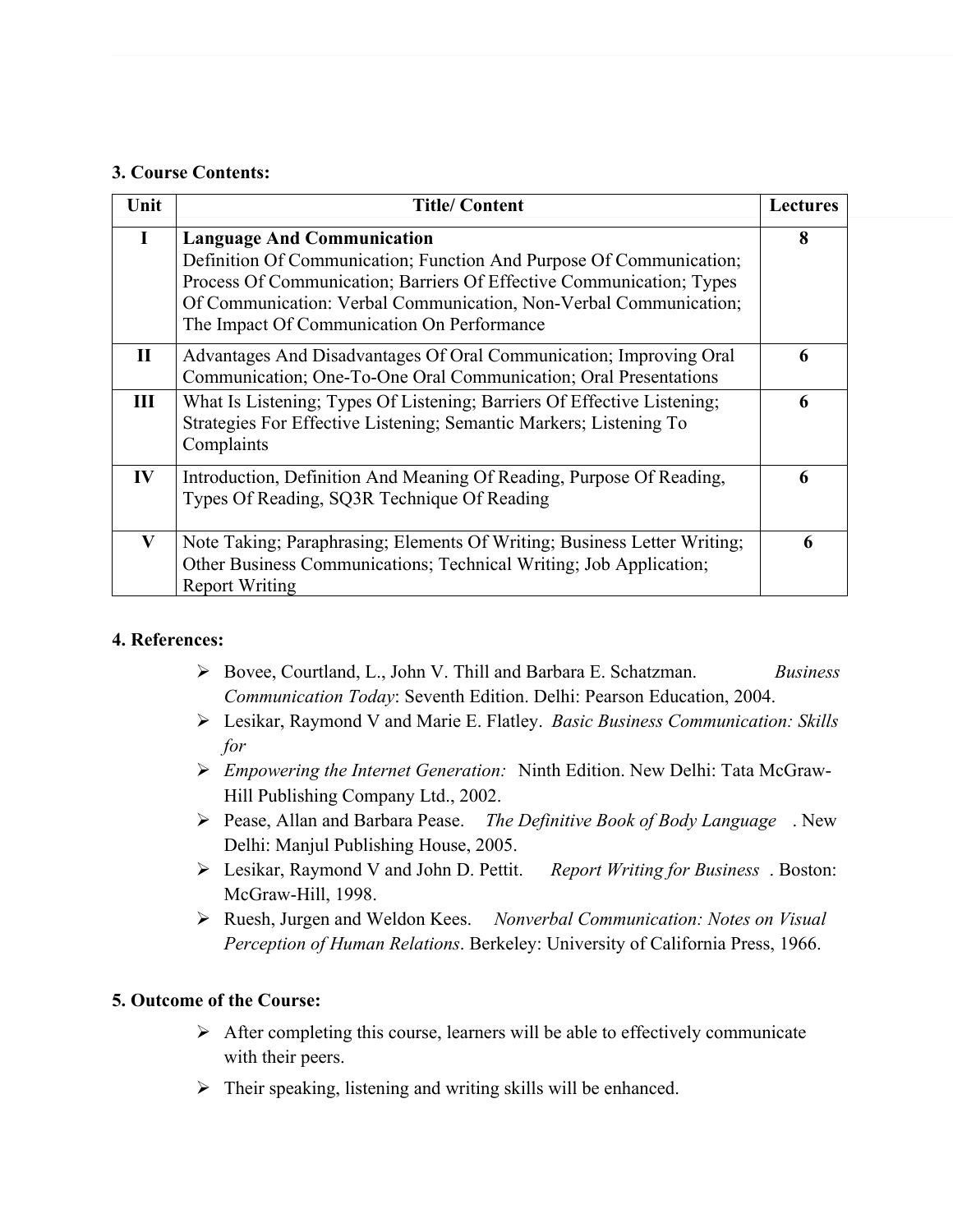$\triangleright$  They will be able to draft letters, memos, reports effectively.

#### **6. Evaluation pattern of the Course:**

| <b>Total Marks: 100</b> |                                   |                                       |                  |                                  |  |  |  |
|-------------------------|-----------------------------------|---------------------------------------|------------------|----------------------------------|--|--|--|
| <b>End Semester</b>     | In Semester Assessment (20 marks) |                                       |                  |                                  |  |  |  |
|                         | Attendance                        | Home Assignment on writing of concept | In Semester Exam | <b>Writing of Research paper</b> |  |  |  |
|                         |                                   | note                                  |                  | & Presentation                   |  |  |  |
| 30                      |                                   |                                       | 7                | ⇁                                |  |  |  |

The progress of the students will be continuously assessed throughout the semester by their attendance, participation in discussion during class lectures, tutorials, presentations, writing of assignments on given topic from the syllabus. Internal and end semester may consist of long and short essay type questions, which will come from the text, class room lectures and discussions and any other reading assigned.

**\*\*\*\*\***

# **Fourth Semester LL.M. Programme**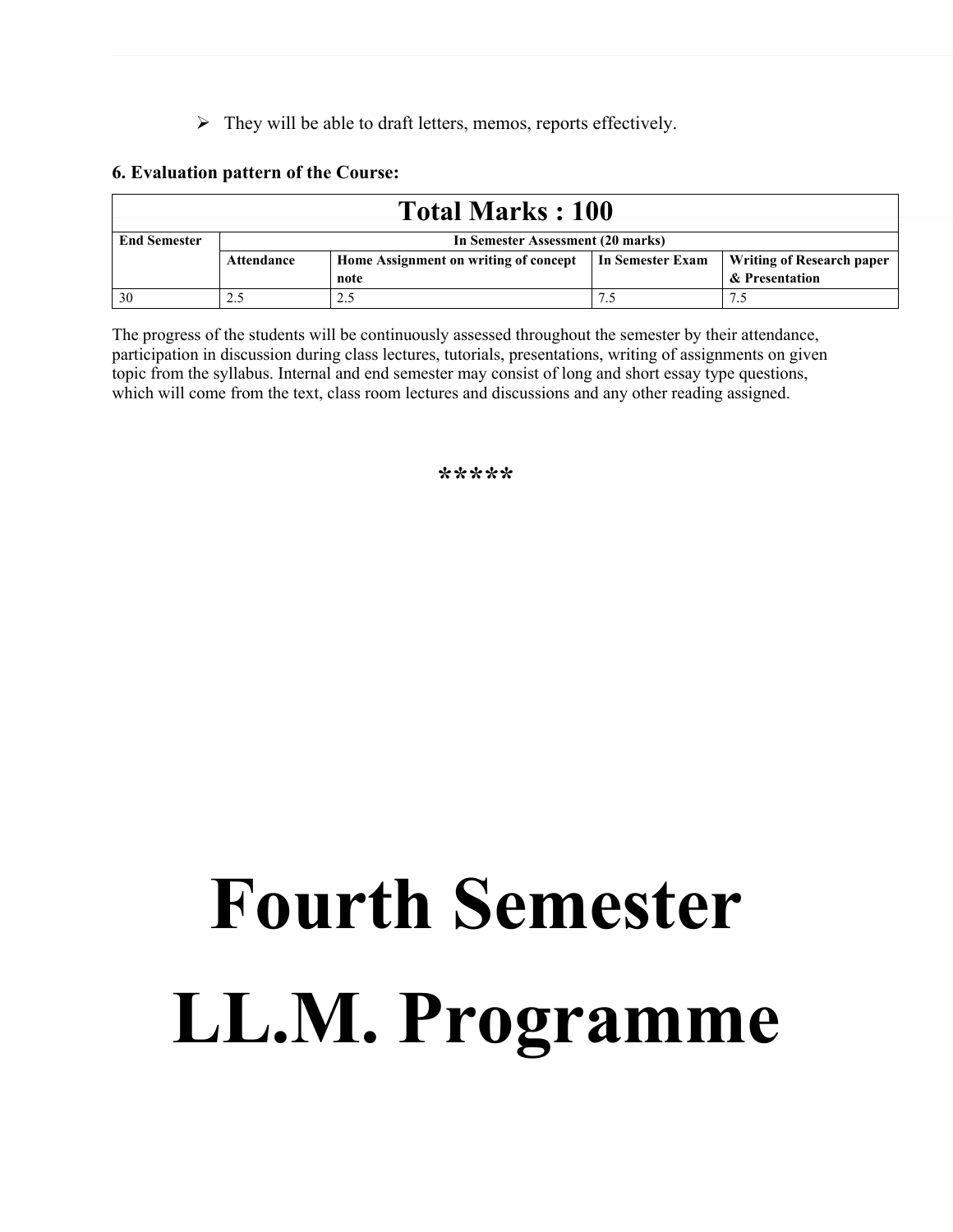| <b>Course Code</b> | <b>Course Title</b>                                                                           | <b>Total Marks-100</b>                 |                       |                                                            |                            |                                                              |                | <b>Nature of Courses</b>                           |
|--------------------|-----------------------------------------------------------------------------------------------|----------------------------------------|-----------------------|------------------------------------------------------------|----------------------------|--------------------------------------------------------------|----------------|----------------------------------------------------|
|                    |                                                                                               | End<br><b>Semester</b><br>$(60$ marks) |                       | In Semester Assessment (40 marks)                          |                            |                                                              |                |                                                    |
|                    |                                                                                               |                                        | <b>Attendan</b><br>ce | Home<br>Assignme<br>nt on<br>writing of<br>concept<br>note | <b>In Semester</b><br>Exam | Writing of<br><b>Research</b><br>paper &<br>Presentatio<br>n |                |                                                    |
| <b>LL.M CC 401</b> | Dissertation                                                                                  |                                        |                       | 150                                                        |                            |                                                              | 6              | Core Course                                        |
| <b>LL.M CC 402</b> | Viva-Voce                                                                                     |                                        |                       | 50                                                         |                            |                                                              | $\overline{2}$ | Core Course                                        |
| LL.M DSE<br>403    | <b>Local Self</b><br>Governance and<br>Public Authorities:<br>Control on<br>Maladministration | 60                                     | 5                     | 5                                                          | 15                         | 15                                                           | $\overline{4}$ | D. S. Elective<br>(Administrative<br>Law)          |
| LL.M DSE<br>404    | Environment and<br>Development:<br>Policy in India                                            | 60                                     | $\overline{5}$        | 5                                                          | 15                         | 15                                                           | $\overline{4}$ | D.S. Elective<br>(Environmental<br>Law)            |
| LL.M DSE<br>405    | Environment and<br>Human<br>Rights                                                            | 60                                     | 5                     | 5                                                          | 15                         | 15                                                           | $\overline{4}$ | D.S. Elective<br>(Human Rights)                    |
| LL.M DSE<br>406    | Law of Trade<br>Marks and<br>Geographical<br>Indications                                      | 60                                     | 5                     | 5                                                          | 15                         | 15                                                           | $\overline{4}$ | D.S. Elective<br>(Intellectual<br>Property Rights) |
| LL.M DSE<br>407    | Criminology and<br>Penology                                                                   | 60                                     | 5                     | 5                                                          | 15                         | 15                                                           | $\overline{4}$ | D.S. Elective<br>(Criminal Law)                    |
| LL.M DSE<br>408    | Company Law                                                                                   | 60                                     | 5                     | 5                                                          | 15                         | 15                                                           | $\overline{4}$ | <b>D.S</b> Elective<br>(Corporate Law)             |
| LL.M DSE<br>409    | Critical study of<br>new legislations on<br>Labour Laws                                       | 60                                     | 5                     | 5                                                          | 15                         | 15                                                           | $\overline{4}$ | D.S Elective<br>(Labour Law)                       |

### **Total Credits-16**

**\*Any two Discipline Specific Elective Courses are to be opted by the students in this semester.**

## **LL.M CC 401: Dissertation**

- **A. Course title: DISSERTATION**
- **B. Course code: LL.M. CC 401**
- **C. Credit:** 6
- **D. Total Marks**: 150

**E. General Guidelines:**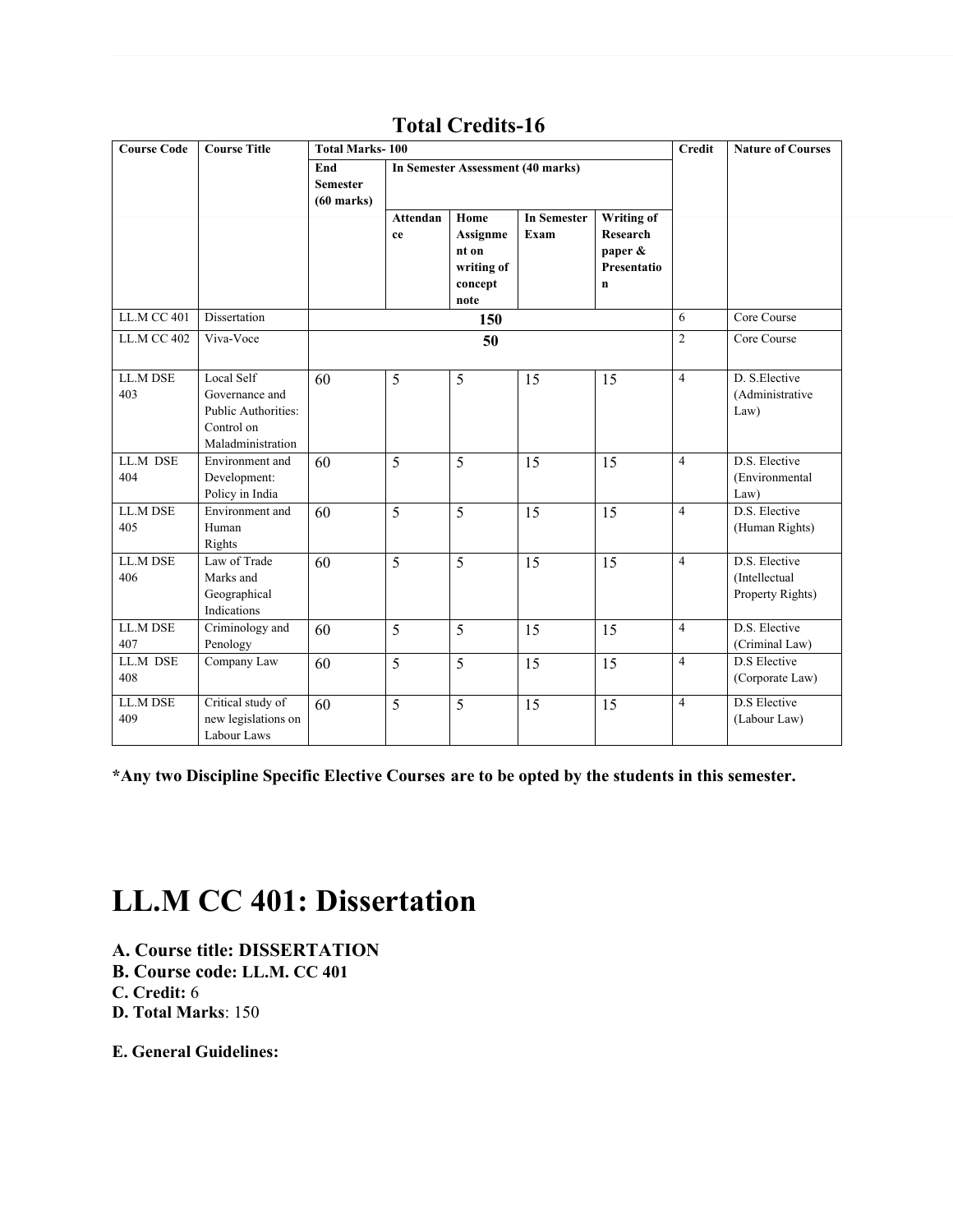**1.** The Topic of dissertation will be assigned in the beginning of the second Semester and the candidates are required to submit dissertation by the end of Fourth Semester but before 15 days of End- Semester Examination

**2**. Before submission of dissertation the students are required to present a pre submission seminar in presence of the Teachers and students of the Centre/College. The date for Pre submission of Seminar will be fixed by the Chairperson/Principal

**3**. The Dissertation shall be prepared as per following rule: i) Front Size: 13 in Time New Roman ii) Spacing between line 1.5

**4.** The Dissertation shall be prepared as per following rule:

i) Front Size: 13 in Time New Roman

ii) Spacing between line 1.5

**5.** The Dissertation work must contain following parts in the following order:

i) Cover page

- ii) Certificate of the Chairperson/ Principal
- iii) Certificate of Supervisor
- iv) Declaration of the student about Originality of the work
- v) Acknowledgement
- vi) Contents: a) Abbreviation b) Table of Cases c) Chapters d) Bibliography

(**Note:** The Chapter must be started with an introduction and the last Chapter must be with concluding observation and suggestion/ Recommendation)

vii) In dissertation there must be footnotes and not end notes.

## **LL.M CC 402: Viva-Voce**

**A. Course title: VIVA-VOCE B. Course code: LL.M CC 402 C. Credit:** 2 **D. Total Marks**: 50

 **General Guidelines:** The Viva- Voce examination shall be conducted by a board of three examiners out of which one shall be an external examiner.

 **\*\*\*\*\*\***

## **LL.M DSE 403: Local Self Government and Public Authorities:**

**1. General course information-** This paper is to be taught as Discipline Specific Elective for the Degree of Masters of Law. It portrays need, composition and responsibility of LSGI in India. This course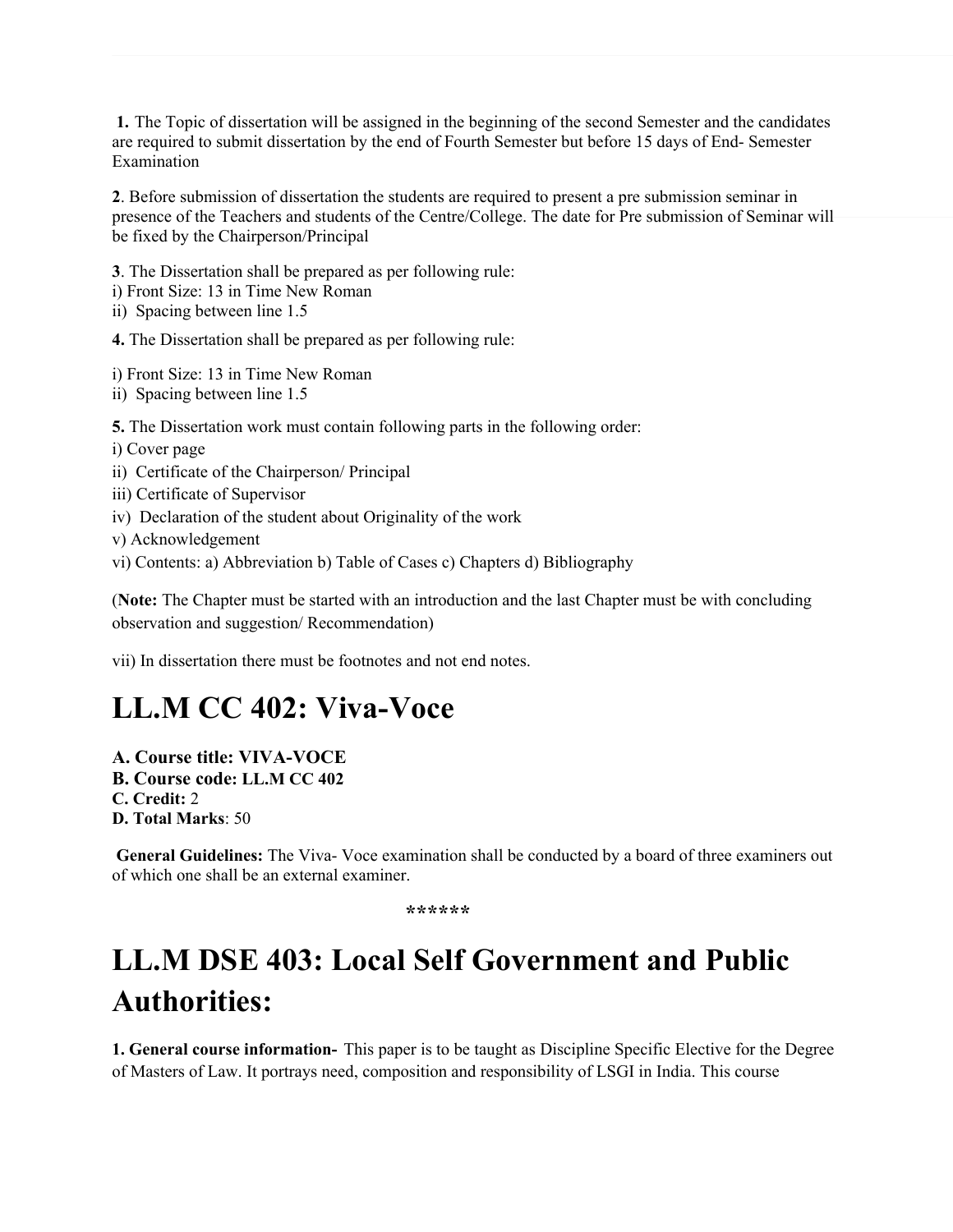recapitulates role of constitutional machinery against misuse of public funds allocated for rural development and municipal development.

#### **1.1. Course Title- Local Self Governance and Public Authorities**

- **1.2. Course Code- Paper- LLM DSE 403**
- **1.3. Contact hours- 60**

#### **1.4. Credits- 4**

#### **2. Course objective-**

 **a.** It streamlines rights of rural people and remedies for their deprivation of benefits ensured to them under LSGI.

**b.** It envisages for 'Gram Swaraj' on Gandhian model through decentralization of powers for economic development and social justice.

#### **3. Course contents**

| Unit         | <b>Title/Contents</b>                                                                     | Lecture |
|--------------|-------------------------------------------------------------------------------------------|---------|
| $\mathbf{I}$ | <b>Introduction</b>                                                                       | 15      |
|              | A. Meaning And Definitions Of Local Self Government In India (LSGI), Need                 |         |
|              | And Importance Of LSGI For "Swaraj"                                                       |         |
|              | B. Meaning Of Decentralization Of Power: Its Principles And Policies                      |         |
|              | C.Role Of NGO's To Promote LSGI                                                           |         |
|              | D.Community Awareness And Development,                                                    |         |
|              | E.United Nation Convention On LSGI For Habitat Agenda, 1996                               |         |
|              | F. Community Development Activities and Citizen's Charter                                 |         |
| $\mathbf{I}$ | <b>Constitutional Framework Of LSGI In India</b>                                          | 15      |
|              | A. 73 <sup>rd</sup> And 74 <sup>th</sup> Amendment To the Constitution Of India: Aims And |         |
|              | Objectives                                                                                |         |
|              | B. Recommendations Of Committees For LSGI                                                 |         |
|              | C. Elections To LSGI In India, Gender Based Participative Representation,                 |         |
|              | Two-Child Norms For Panchayat Elections And Its Significance In Assam                     |         |
|              | D. Financial Allocation And Its Revamping Strategy For More Service To                    |         |
|              | People, Comparison Between Indian LSGI With Developed Countries                           |         |
| III          | <b>LSGI And Socio Economic Advancement In India</b>                                       | 15      |
|              | A. Minimum Government Maximum Governance (MGMG)-                                          |         |
|              | i. Meaning, Importance And Relevancy Towards LSGI                                         |         |
|              | ii. Its Dimension For Achieving Gandhian Swaraj In Governance By                          |         |
|              | Devolution Of Powers To LSGI                                                              |         |
|              | B. Liberalism Towards Socio-Economic Aspects and Development Under                        |         |
|              | <b>LSGI</b>                                                                               |         |
|              | C. Accountabilities and Challenges Of Public Authorities Towards                          |         |
|              | Implementation Of LSGI Schemes.                                                           |         |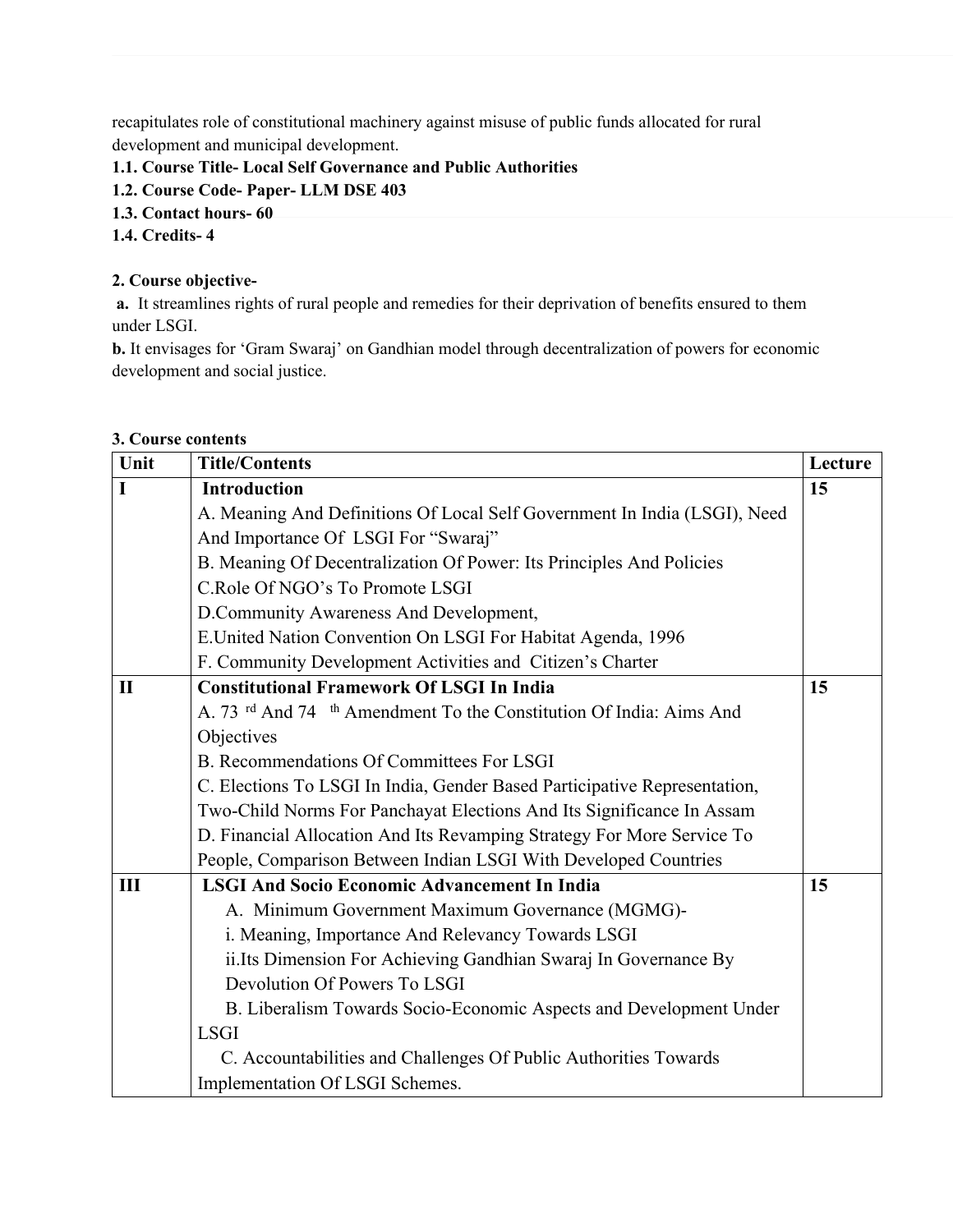| $\mathbf{I}$ | <b>Public Authorities And Mal-administration</b>                             | 15 |
|--------------|------------------------------------------------------------------------------|----|
|              | A. Role of Zila Parishad And Panchayat Institutes, Their Officials In        |    |
|              | Dispensing Socio-Economic Justice Under LSGI.                                |    |
|              | B. Elimination Of Allegation Of Frequent Corruption Against Public Servants, |    |
|              | Anomalies Under MNREGA, Indira Avas Yojana Etc.                              |    |
|              | C. Recent Amendment On Elimination Of Gram Shabha Towards 'Prior             |    |
|              | Informed Consent' Provided Under Forests Rights Act, 2006                    |    |
|              | D. Planning And Implementation Of Policy For Fecund LSGI Under               |    |
|              | Constitution.                                                                |    |

#### **4. Reference**-

- 1. Local Government in India- S. R. Maheswari,
- 2. Fragile Urban Governance: Evolution, Decline, and Empowerment of LSGI- Gangadhar Jha, Manohar Publishers and Distributors, Delhi, 2018

3. Local Self Government- Dr. S.R. Myneni, Allahabad Law Agency

4. Urban Local Self Government in India- R. N. Prasad Mittal Publications, 2016

5. Local Self Government and Human Rights in India-Putta V.V. Satyanarayana , GRIN Verlag

Note: - All latest volumes of above mentioned books must be preferred. The above list of books is not an exhaustive one.

#### **5. Outcome of the course**-

**a.** The course envisions concrete analysis for economic development and social justice contextualizing current needs under LSGI.

|                         | <u>v. Evaluativii battelli vi tile Course.</u> |                                       |                  |                                  |  |
|-------------------------|------------------------------------------------|---------------------------------------|------------------|----------------------------------|--|
| <b>Total Marks: 100</b> |                                                |                                       |                  |                                  |  |
| <b>End Semester</b>     | In Semester Assessment (40 marks)              |                                       |                  |                                  |  |
|                         | Attendance                                     | Home Assignment on writing of concept | In Semester Exam | <b>Writing of Research paper</b> |  |
|                         |                                                | note                                  |                  | & Presentation                   |  |
| 60                      |                                                |                                       |                  |                                  |  |

#### **6. Evaluation pattern of the Course:**

The progress of the students will be continuously assessed throughout the semester by their attendance, participation in discussion during class lectures, tutorials, presentations, writing of assignments on given topic from the syllabus. Internal and end semester may consist of long and short essay type questions, which will come from the text, class room lectures and discussions and any other reading assigned.

\*\*\*\*\*\*\*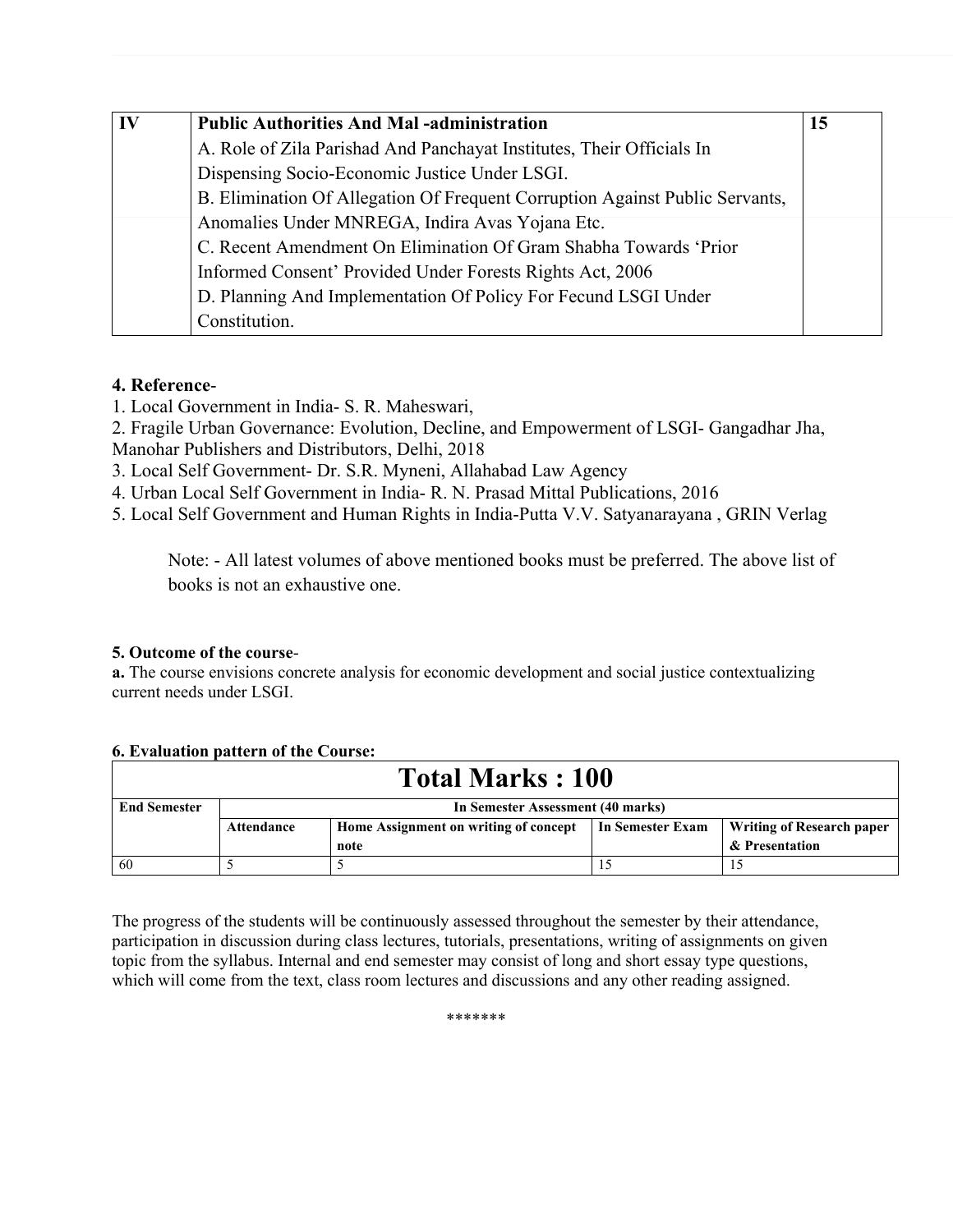## **LL.M DSE 404: Environment and Development: Policies in India**

#### **1. General course information:**

This course is to be taught as Discipline Specific Elective Paper for the Degree of Master of Laws. This course will provide the knowledge about National, Constitutional perspectives of Environment policies to the student in a comprehensive manner in one semester of the program.

#### **1.1. Course title: Environment and Development: Policies in India**

#### **1.2. Course code: LL.M DSE 404**

- **1.3 Contact hours: 60**
- **1.4 Credits: 4**
- **2. Course objective:** The objective of this optional course is
	- $\triangleright$  Describe right to clean environment under constitutional roots as a human right.
	- $\triangleright$  Explain the meaning and concept of sustainable development.
	- $\triangleright$  Identify environmental protection measures under the Environment Policies in India.

#### **3. Course Contents:**

| Unit         | <b>Title/Content</b>                                             | <b>Lectures</b> |
|--------------|------------------------------------------------------------------|-----------------|
| L            | 1. Traditional concept of environment protection.                | 15              |
|              | 2. Natural and biological science perspectives.                  |                 |
|              | 3. Modern concept: conflicting dimensions.                       |                 |
| $\mathbf{I}$ | 1. Theories of development.                                      | 15              |
|              | 2. Right to development.                                         |                 |
|              | 3. Sustainable Development: National Perspectives.               |                 |
| Ш            | 1. National Policies: Forest Policy, 1988,                       | 15              |
|              | 2. Policy Statement on Environment and Development, 1992. Policy |                 |
|              | Statement on Abatement of Pollution, 1992.                       |                 |
|              | 3. Environment Policy, 2006, Water Policy, 2012.                 |                 |
| IV           | 1. Poverty, Population and Sustainable Development.              | 15              |
|              | 2. Right to Water and Sanitation.                                |                 |
|              | 3. Special Economic Zones (SEZ) and Environmental Protection.    |                 |
|              | 4. Problem of Climate Change: National Perspectives.             |                 |

#### **4. References:**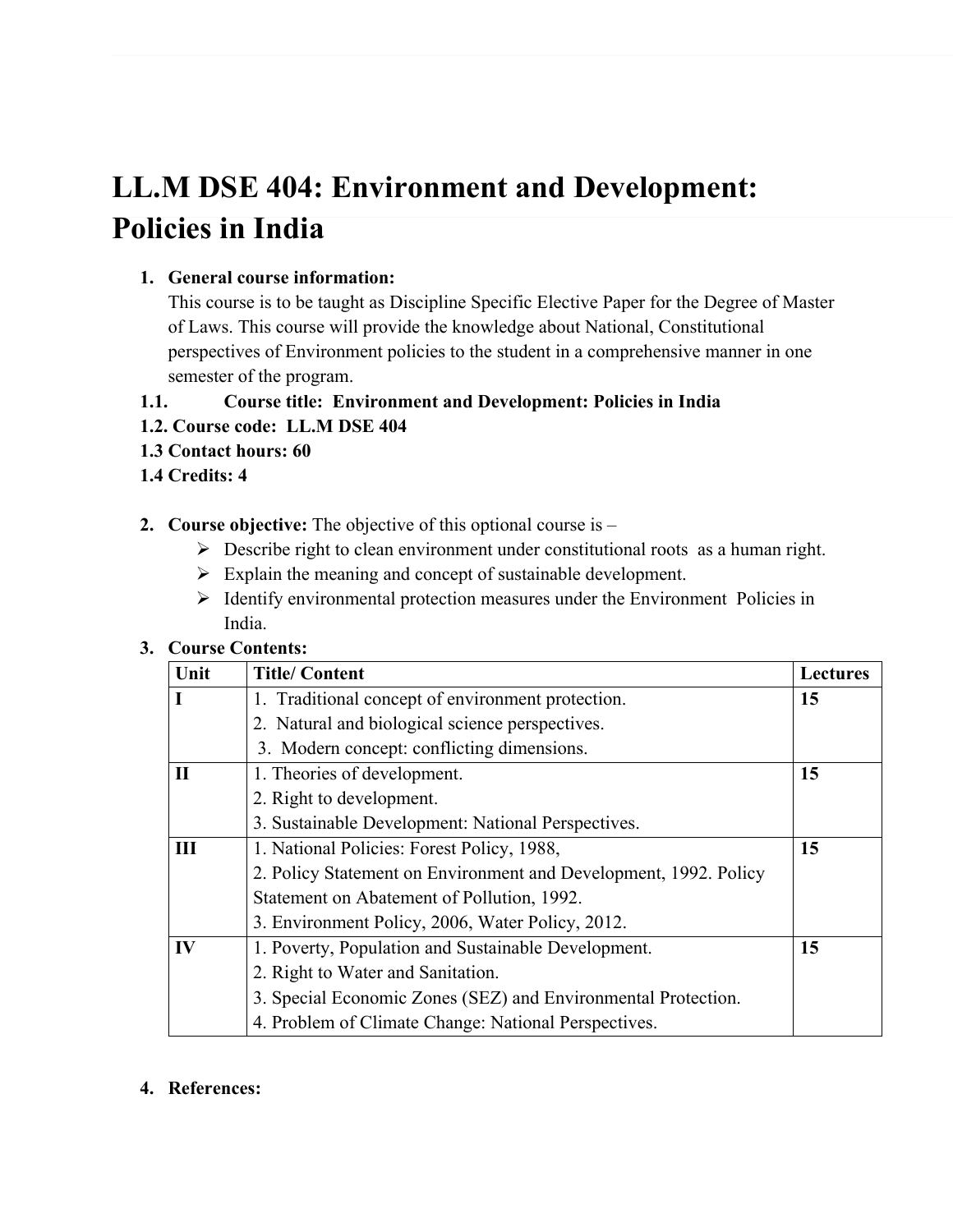1. Rosencranz Armin & Divan Shyam; Environmental Law & Policy in India: Cases, Materials and Statutes, (2000) Oxford University Press, New Delhi.

2. Leelakrishnan P., The Environmental Law in India, Lexis Nixis Butterworths, New Dehli, India.

3. Shastri, S. C., Environmental Law, Eastern Book Company Lucknow.

 4. Aruna Venkat, Environmental Law and Policy (2011) PHI learning Pvt.Ltd, New Delhi.

 5. Madhav Gadgil and Ramachandra Guha, This Fissured Island: An Ecological History of India (1996), Oxford.

6. Centre for Science and Environment, The State of India's Environment 1982 to 2011.

7. Singh Gurdip, "Environmental Law" (2016) Eastern Book Company, Lucknow (India).

**Note: -** All latest volumes of above mentioned books must be preferred. The above list of books is not an exhaustive one.

#### **5. Outcome of the Course:**

The student will understand the following-

- $\triangleright$  Right to clean environment as a human right,
- $\triangleright$  Concept of sustainable development and statutory position on environment law.
- $\triangleright$  Student will be able to analyse the national position and perspective.

#### **6. Evaluation pattern of the Course:**

| <b>Total Marks: 100</b> |                                   |                                       |                  |                                  |
|-------------------------|-----------------------------------|---------------------------------------|------------------|----------------------------------|
| <b>End Semester</b>     | In Semester Assessment (40 marks) |                                       |                  |                                  |
|                         | Attendance                        | Home Assignment on writing of concept | In Semester Exam | <b>Writing of Research paper</b> |
|                         |                                   | note                                  |                  | & Presentation                   |
| -60                     |                                   |                                       |                  |                                  |

The progress of the students will be continuously assessed throughout the semester by their attendance, participation in discussions during class lectures, tutorials, presentations, writing of assignment on given topic from the syllabus. Internal and End Semester exam may consist of long and short essay type questions, which will come from the text, class room lectures and discussions and any other reading assigned.

## **LL.M DSE 405: Environment and Human Rights**

\*\*\*\*\*

#### **1. General course information:**

This course is to be taught as Discipline Specific Elective Paper for the Degree of Masters of Law. This course will provide the knowledge about International, National,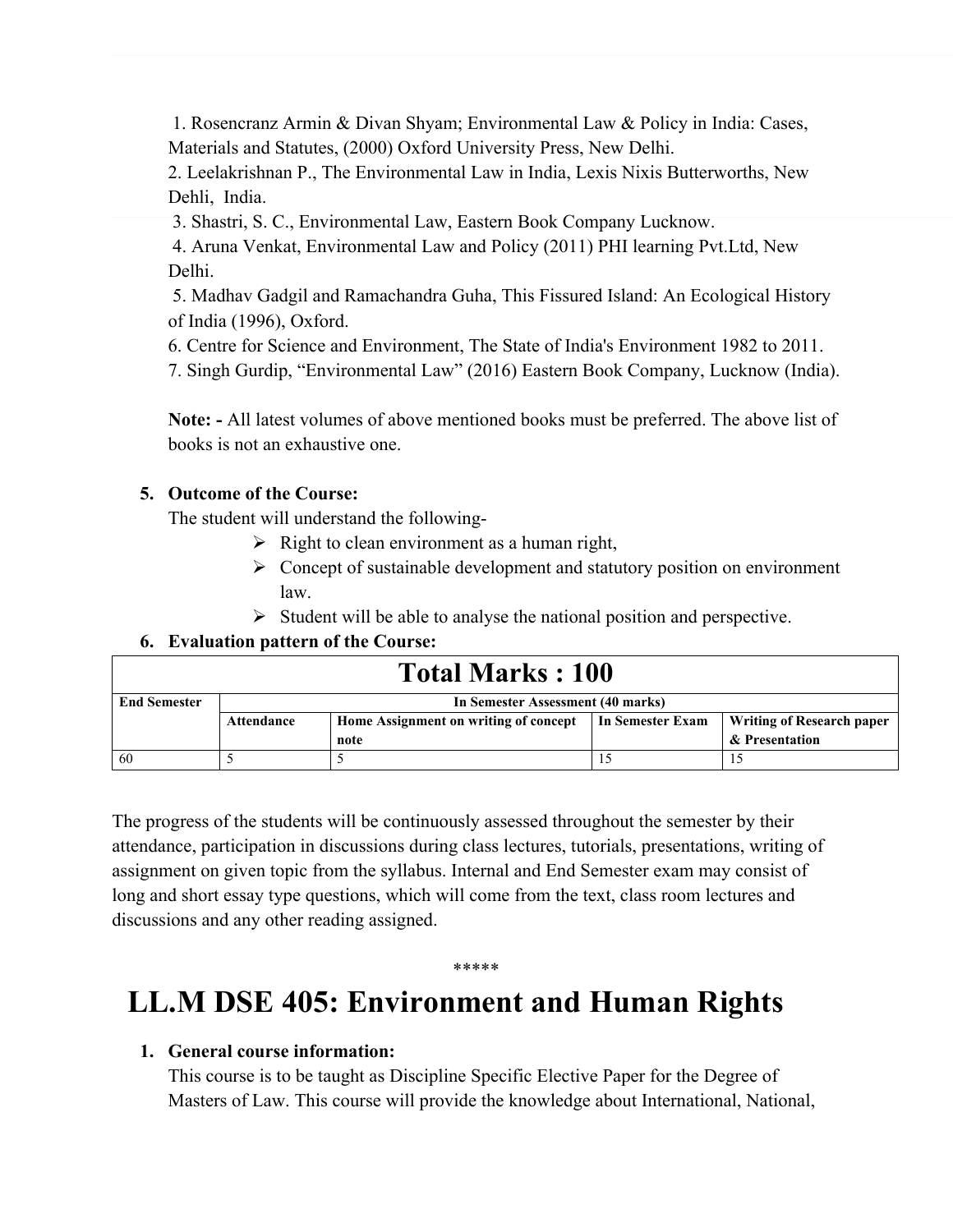Constitutional perspectives of Environment and human rights to the student in a comprehensive manner in one semester of the program.

#### 1.1 **Course title: Environment and Human Rights**

- 1.2 **Course code: LL.M DSE 405**
- 1.3 **Contact hours: 60**
- 1.4 **Credits: 4**

#### **2. Course objective:**

The objective of this optional course is –

- $\triangleright$  To describe right to clean environment under constitutional roots as a human right
- $\triangleright$  To distinguish between polluter pays principle, precautionary principle and public trust doctrine.
- $\triangleright$  To explain the meaning and concept of sustainable development.
- $\triangleright$  To analyze the prospect of inter-generational rights.
- $\triangleright$  To identify environmental protection measures under Laws.

#### **3. Course Contents:**

| Unit        | <b>Title/Content</b>                                                 | <b>Lectures</b> |
|-------------|----------------------------------------------------------------------|-----------------|
| I           | <b>Principles Of Environment Protection: International</b>           | 15              |
|             | Perspective:                                                         |                 |
|             | Stockholm Conference, Rio De Janeiro Conference, Johannesburg        |                 |
|             | Conference, Industrial Disaster With Special Reference To The Rights |                 |
|             | Of Victims Of Such Disasters, Mega Projects With Special Reference   |                 |
|             | To Displacement And Rehabilitation Of The Affected Persons           |                 |
| $\mathbf H$ | <b>Constitutional Perspective:</b>                                   | 15              |
|             | Fundamental Rights: Right To Clean Environment, Education And        |                 |
|             | Compensation, Directive Principle Of State Policy And Fundamental    |                 |
|             | Duties, Legislative Powers.                                          |                 |
| III         | <b>Environment Pollution And Legal Order: Environment:</b>           |                 |
|             | <b>Emerging Concepts And Challenges: National Perspective</b>        | 15              |
|             | (A) Polluter Pays Principles: Absolute Liability Of Hazardous        |                 |
|             | Industries (B) Precautionary Principle (C) Public Trust              |                 |
|             | Doctrines (D) Sustainable Development                                |                 |
|             | (E) The Water Act, 1974 And The Air Act, 1981                        |                 |
| IV          | <b>Environment Protection And Legal Order</b>                        |                 |
|             | I. Environment (Protection) Act, 1986-                               | 15              |
|             | A) Regulatory Authorities And Their Powers And Functions             |                 |
|             |                                                                      |                 |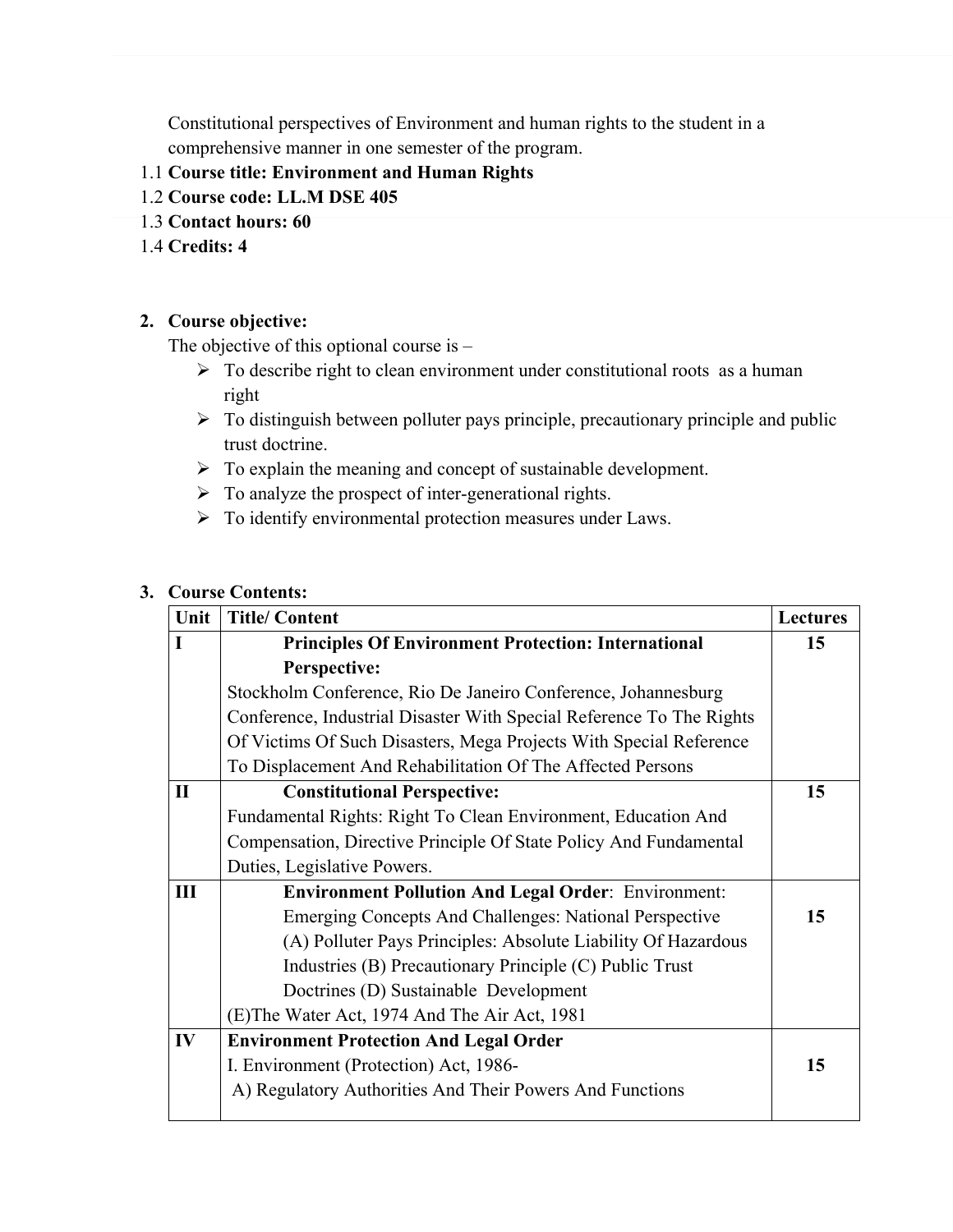| B) Environment Protection Measures                              |  |
|-----------------------------------------------------------------|--|
| C) Remedies                                                     |  |
| Ii. Environment Impact Assessment Notification, 1994 And Public |  |
| Hearing Notification, 1997                                      |  |
| Iii. National Green Tribunal                                    |  |

#### **4. References:**

- Boyle, A. E., and Anderson M.R. (Eds.) : Human Rights Approaches to Environmental Protection (Oxford: Clarendon Press 1996)
- $\triangleright$  Woods, K. : Human Rights and Environmental Sustainability (Cheltenham: Edward Elgar 2010)
- $\triangleright$  Gear, Anna, : Research handbook on human rights and the environment (Edward Elgar 2015) 92
- $\triangleright$  Hiskes, R.P. The Human Rights to a Green Future (Cambridge: Cambridge University Press 2009)
- Kravchenko, Svitlana and John e. Bonine, Human Rights And The Environment: Cases Law, and Policy (Carolina Academic Press 2008)
- $\triangleright$  Hayward, Tim (ed.), Human Rights and the Environment (Routledge 2017)
- $\triangleright$  Knox, John H. The Human Rights to a Healthy Environment (Cambridge) University Press 2018)
- Shelton, Dinah and Donald K. Anton, Environment Protection and Human Rights (Cambridge University Press 2011)
- $\triangleright$  Leib, Linda Hajjar, Human Rights and The Environment Philosophical, Theoretical and Legal Perspectives (Brill, 2010)
- $\triangleright$  Kailash Thakur, Environmental Protection: Law and Policy in India (1997), Deep & Deep Publications New Delhi.
- $\triangleright$  Richard L. Riversz, et. al. (eds.), Environmental Law, the Economy and Sustainable Development (2000), Cambridge.
- $\triangleright$  Leelakrishnan, P, Environmental Law in India (2019), Lexis Nexis

**Note: -** All latest volumes of above mentioned books must be preferred. The above list of books is not an exhaustive one.

| <b>Total Marks: 100</b> |                                   |                                       |                  |                                  |
|-------------------------|-----------------------------------|---------------------------------------|------------------|----------------------------------|
| <b>End Semester</b>     | In Semester Assessment (40 marks) |                                       |                  |                                  |
|                         | Attendance                        | Home Assignment on writing of concept | In Semester Exam | <b>Writing of Research paper</b> |
|                         |                                   | note                                  |                  | & Presentation                   |
| 60                      |                                   |                                       |                  |                                  |

#### **5. Evaluation pattern of the Course:**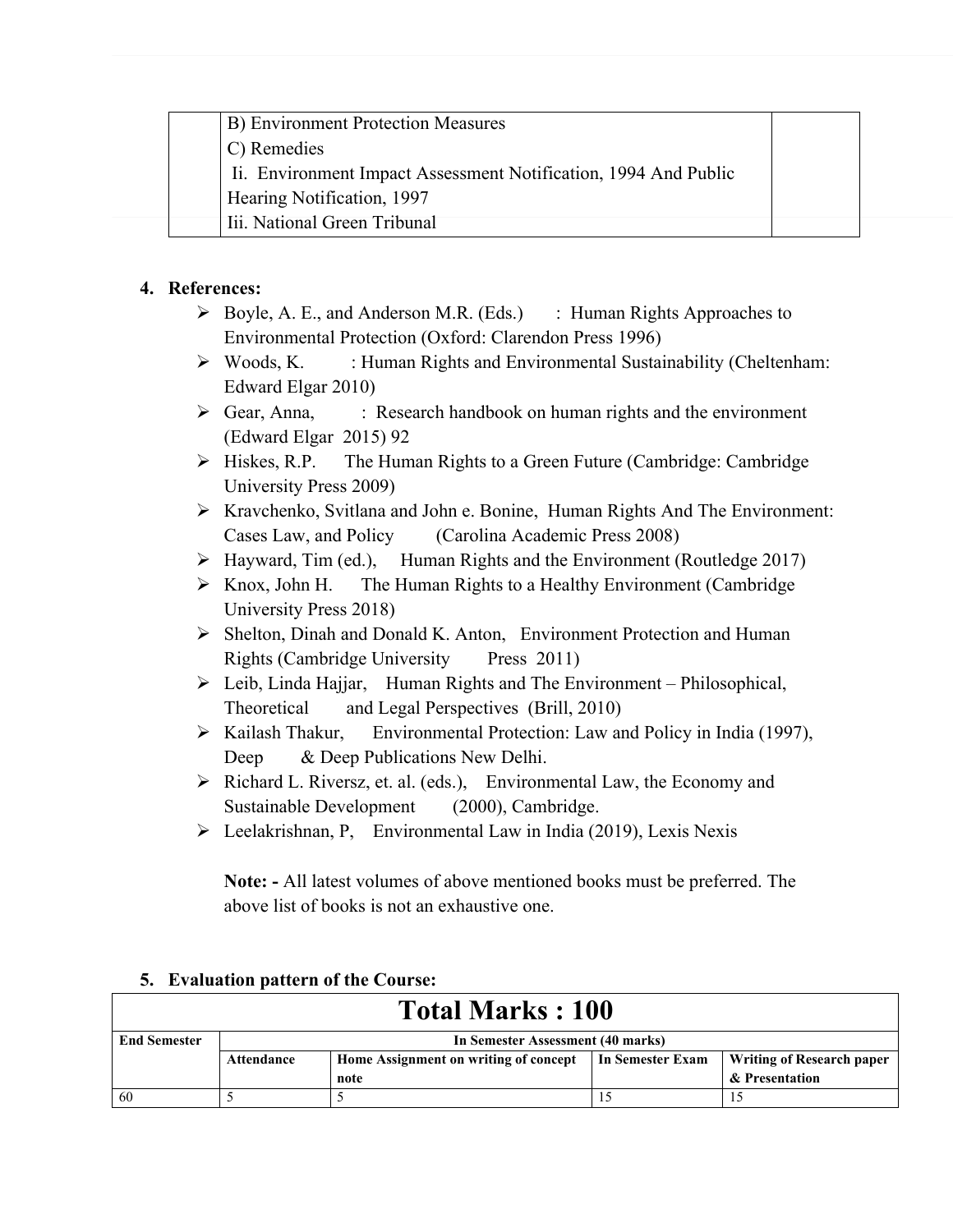The progress of the students will be continuously assessed throughout the semester by their attendance, participation in discussions during class lectures, tutorials, presentations, writing of assignment on given topic from the syllabus. Internal and End Semester exam may consist of long and short essay type questions, which will come from the text, class room lectures and discussions and any other reading assigned.

\*\*\*\*\*\*

## **LL.M DSE 406: Law of Trade Marks and Geographical Indications**

- **1 General course information:** This course is to be taught as Discipline Specific Elective Course Structure for the Degree of Masters of Law. The Course is aimed at providing comprehensive knowledge about Trademarks and Geographical Indications as an Intellectual Property Right. The Course will deal in different aspects such as Concept of Trademarks, requirements for registering as a Trademark, the historical background of Trademark laws, the different provisions of 'The Trademarks Act, 1999.' The Course will also try to throw light on 'The Geographical Indication of Goods ( Registration and Protection) Act,1999
- **1.1 Course title: Law of Trademarks and Geographical Indications**
- **1.2 Course code: LL.M DSE 406**
- **1.3 Contact hours: 60**
- **1.4 Credits:4**

### **2 Course objective:**

- To equip the learner with the basic understanding of Trademark
- To equip the learner with the practical understanding Trademark as an IPR.
- To equip the learner with a basic understanding of 'The Geographical Indication of Goods ( Registration and Protection) Act,1999

#### **3 Course Contents:**

| Unit | <b>Title/Content</b>                                            | <b>Lectures</b> |
|------|-----------------------------------------------------------------|-----------------|
|      | 1. Concept And Objective Of Trademark Law                       | 10              |
|      | 2Historical Background Of The Trademarks Act, 1999, Its Salient |                 |
|      | Features.                                                       |                 |
|      |                                                                 |                 |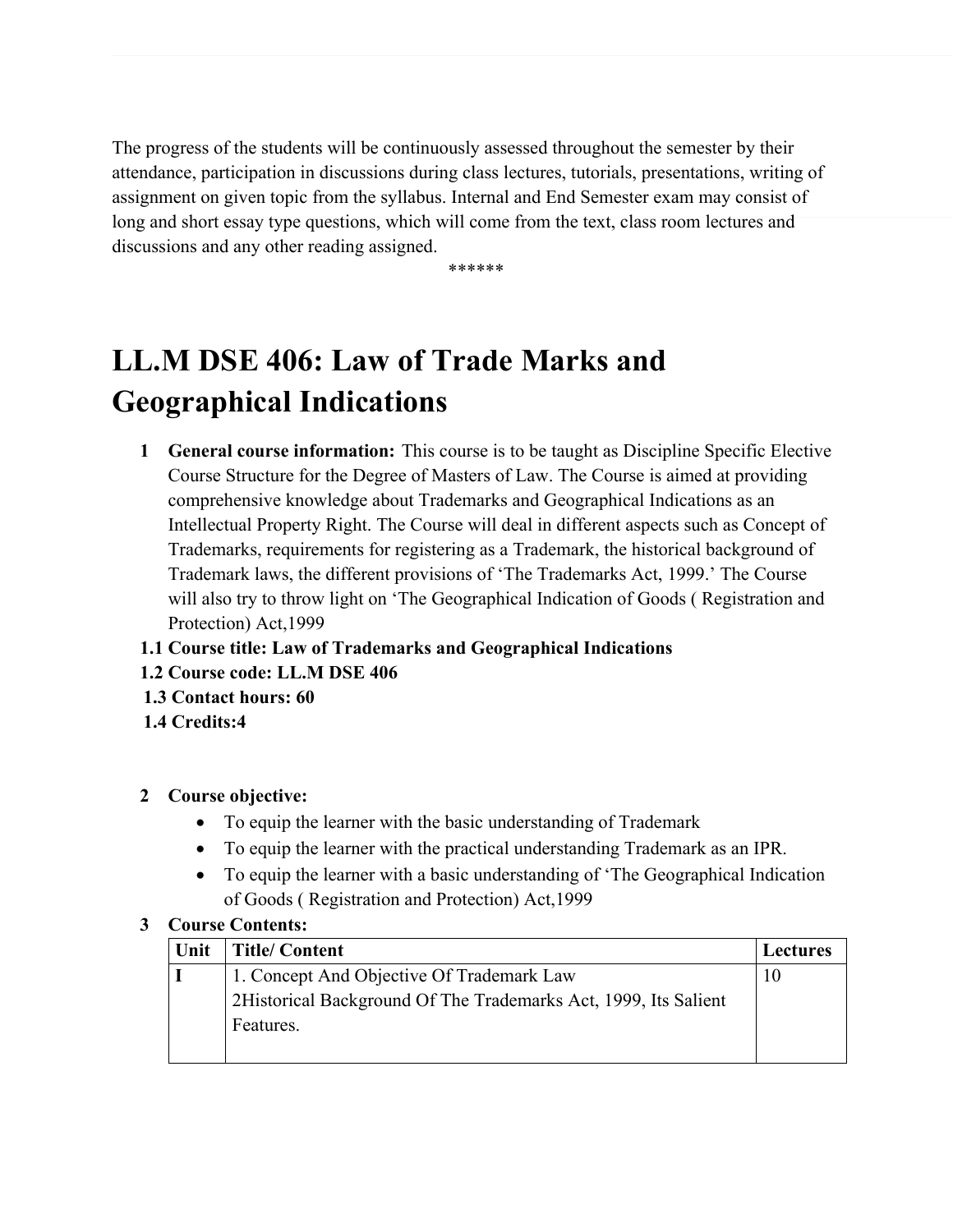| $\mathbf{I}$ | 1. Procedure And Conditions For Registration Of A Trademark    | 10 |  |
|--------------|----------------------------------------------------------------|----|--|
|              | 2. Protection Of Trademarks Through International Registration |    |  |
|              | <b>Under Madrid Protocol</b>                                   |    |  |
|              | 3. Rights Conferred By Registration                            |    |  |
| Ш            | 1. Infringement Of Trademark And Passing Off-Remedies          | 15 |  |
|              | 2. Appellate Board                                             |    |  |
|              | 3. Trademarks Agent                                            |    |  |
| IV           | 1. Objectives Of 'The Geographical Indication Of               | 10 |  |
|              | Goods (Registration And Protection) Act, 1999                  |    |  |
|              | 2. Characteristics And Functions Of Geographical Indications   |    |  |
|              | 3. Distinction Between "Geographical Indication" And "Trade    |    |  |
|              | Mark"                                                          |    |  |
| $\mathbf{V}$ | 1. The Geographical Indications Registry And Conditions For    |    |  |
|              | Registration                                                   | 15 |  |
|              | 2. Procedure For Registration.                                 |    |  |
|              | 3. Rights, Infringement And Reliefs                            |    |  |
|              | 4. Geographical Indications In North East India.               |    |  |

#### **4 References:**

- Ahuja V.K, *Intellectual Property Rights in India* ( 3rd Edition, July 2017,LexisNexis, Butterworths, Wadhwa, Nagpur)
- Bainbridge, David, *Intellectual Property Rights,*10th Edition, Pearson
- Cornish W.R, *Case and Materials on Intellectual Property*, 3rd Edition (1999)
- Das, J.K, *Intellectual Property Rights* (2008)
- Kailasam and Vedaraman, *Law of Trademarks and Geographical Indications* (Wadhwa, Nagpur, 2009)
- Reddy G.B Dr. *Intellectual Property Rights and the Law,* Gogia Law Agency (2017)
- Singh S.k Dr.*Intellectual Property Rights Laws* 2nd Ed.(2013)
- Vashisth V, *Law and practice of Intellectual Property in India,*(1999)
- Wadhera, B.L*, Law relating to Patents, Trademarks, Copyrights, Designs and Geographical Indications*, Fifth Edition,2016 Note: - All latest volumes of above mentioned books must be preferred. The above list of books is not an exhaustive one.

#### **5 Outcome of the Course:**

- $\triangleright$  It will make the learner aware about the basic concepts of Trademark as well as Geographical Indications
- $\triangleright$  It will help the learner understand the International and National Laws as to Trademarks and Geographical Indications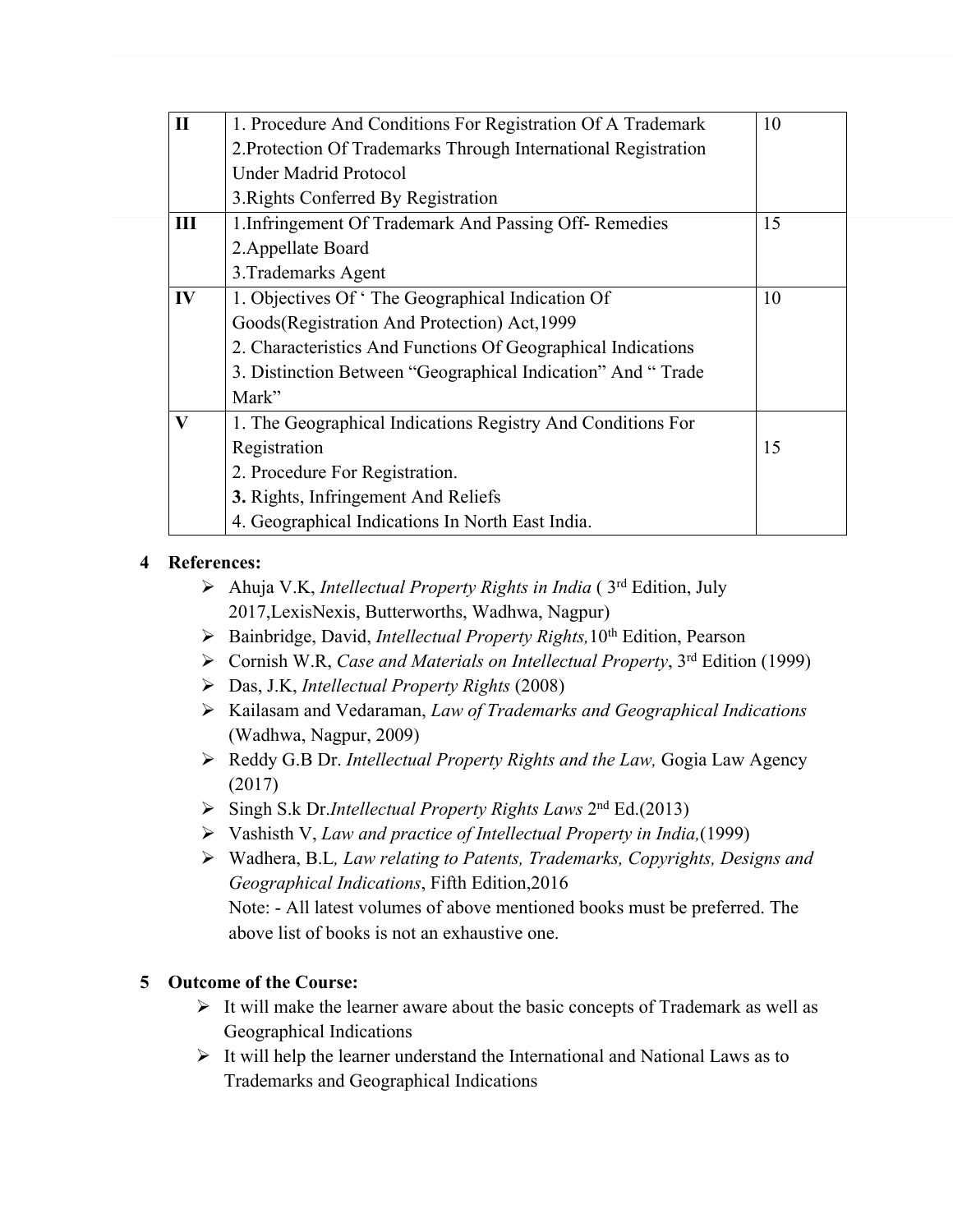$\triangleright$  It will enable the learner to understand the practical requirements for registering trademark and Geographical Indication.

| <b>Total Marks: 100</b> |                                   |                                       |                  |                                  |
|-------------------------|-----------------------------------|---------------------------------------|------------------|----------------------------------|
| <b>End Semester</b>     | In Semester Assessment (40 marks) |                                       |                  |                                  |
|                         | Attendance                        | Home Assignment on writing of concept | In Semester Exam | <b>Writing of Research paper</b> |
|                         |                                   | note                                  |                  | & Presentation                   |
| 60                      |                                   |                                       |                  |                                  |

#### **6 Evaluation pattern of the Course:**

The progress of the students will be continuously assessed throughout the semester by their attendance, participation in discussions during class lectures, tutorials, presentations, writing of assignment on given topic from the syllabus. Internal and End Semester exam may consist of long and short essay type questions, which will come from the text, class room lectures and discussions and any other reading assigned.

**\*\*\*\***

## **LL.M DSE 407: Criminology and Penology**

#### **1. General Information (Brief Introduction of the Paper):**

This course is to be taught as Discipline Specific Elective Paper for the Degree of Master of Laws. The fundamentals and basic concept of Criminology and Penology which are backbone of Criminal Law will be dealt in this Paper in one semester of the program. This paper is basically **a theoretical aspect and application of various theories of Criminology and Penology.**

#### **1.1. Course title: Criminology and Penology**

#### **1.2. Course Code: LLM DSE 407**

#### **1.3 .Contact hours: 60**

#### **1.4. Credits: 4**

#### **2. Course Objective:**

- To understand the basic concepts Criminal Law.
- To highlight the basic concept of Criminal Jurisprudence, Criminology and Penology
- The main objective of this paper is to acquaint the student of Law with various theories of Criminal Law and their application in Administration of Criminal Justice system of a civilized society like India.

#### **3.Course Contents:**

| Unit | <b>Title/Content</b>                                       | <b>Lectures</b> |
|------|------------------------------------------------------------|-----------------|
|      | <b>Introduction Of Criminology:</b>                        | 15              |
|      | A. Definition, Nature, Scope And Importance Of Criminology |                 |
|      |                                                            |                 |
|      |                                                            |                 |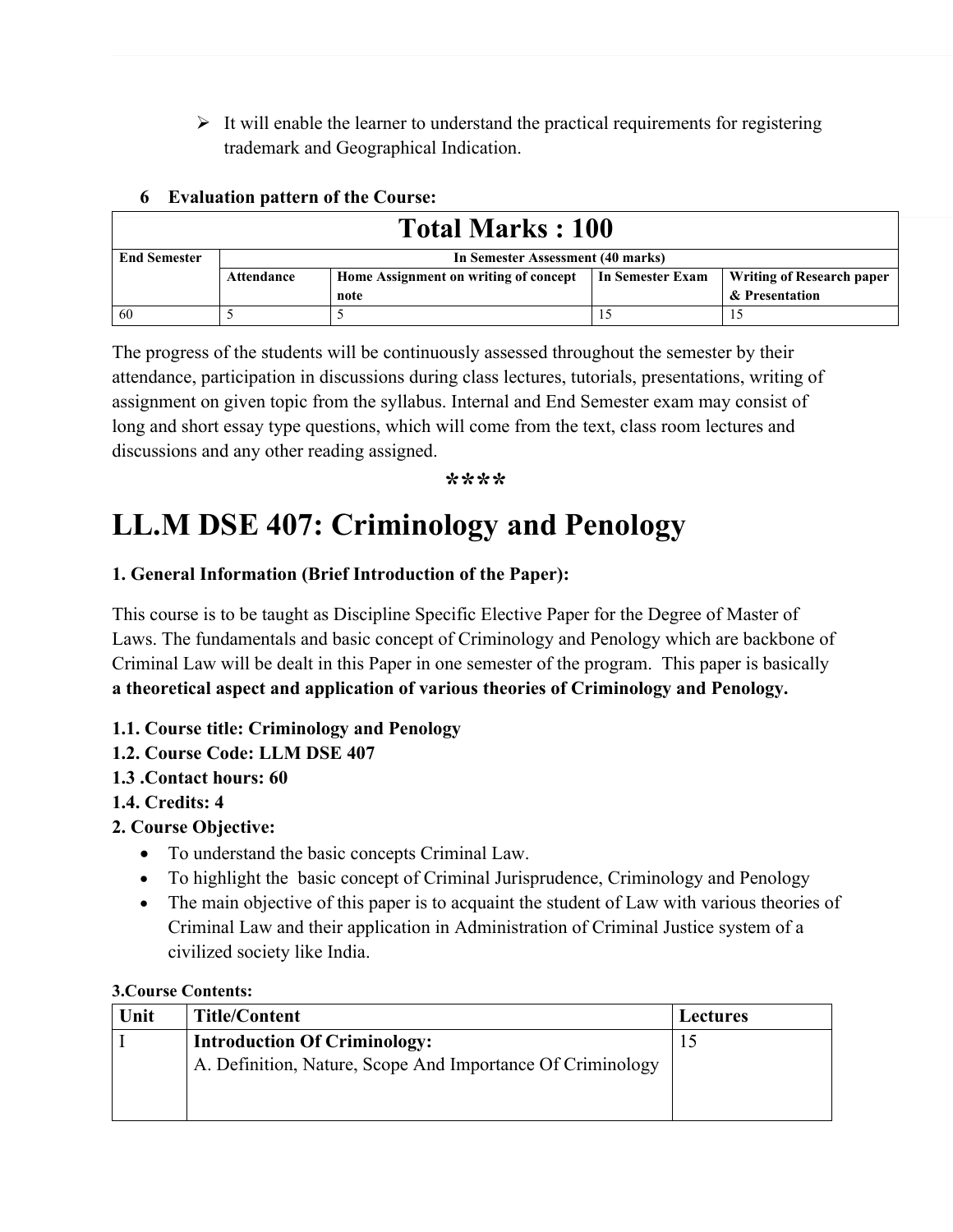|              | B. The Concept Of Crime And Characteristic Of Criminal     |    |
|--------------|------------------------------------------------------------|----|
|              | Law                                                        |    |
|              | C. Schools Of Criminology                                  |    |
| $\mathbf{I}$ | <b>Identification Of The Causes Of Crime - Theories Of</b> | 15 |
|              | Criminology:                                               |    |
|              | A. Mental Disorder And Criminality                         |    |
|              | B. Physiological Approach                                  |    |
|              | C. Psychopathic Approach                                   |    |
|              | D. Anthropological Approach                                |    |
|              | E. Biological Approach                                     |    |
| Ш            | <b>Prison Adminitration:</b>                               | 15 |
|              | A. Police And Prison System                                |    |
|              | B. Role And Functions Of Police                            |    |
|              | C. History Of Prisons                                      |    |
|              | D. Aims, Objectives And Conditions Of Prison               |    |
|              | E. Types Of Prisons and Prison Reforms                     |    |
|              | F. Rights Of Prisoners And Role Of Judiciary               |    |
| IV           | <b>Itegration Process:</b>                                 | 15 |
|              | A. Definitions, Nature Of Probation And Parole             |    |
|              | B. Duties Of Probation Officers,                           |    |
|              | C. Difference Between Parole And Probation                 |    |
|              | D. Attitude Of The Community Towards Released Offender     |    |

#### **4. References:**

Suggested References:

- 1. N. V. Paranjapee, Criminology and Penology, Central Law Publication
- 2. W, Friedmann, Law in a Changing Society, Sweet and Maxwell, Universal Book Traders
- 3. K. D. Gaur, Criminal Law and Criminology, Deep and Deep Publications Pvt Ltd
- 4. Ahmed Siddique, Criminology and Penology, Eastern Book Company

Note: - All latest volumes of above mentioned books must be preferred. The above list of books is not an exhaustive one.

#### **1. Outcome of the Course:**

- It enables the students to understand the basic concepts of Criminal Law.
- It empowers them with knowledge of the Criminology, Penology and application of different theories, their application and effectiveness of each theories to control the increasing rate of crime.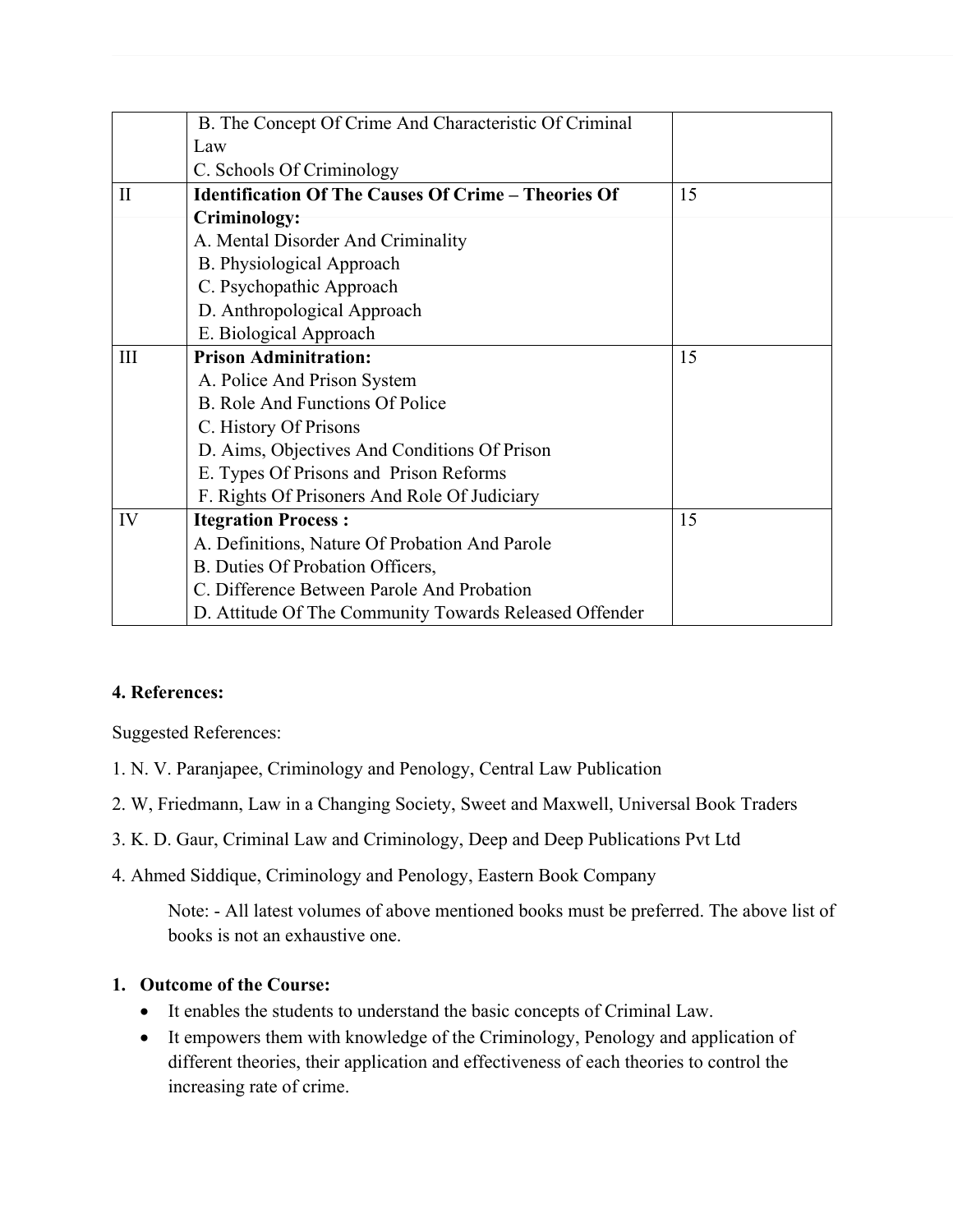#### **6.Evaluation Pattern of the Course:**

| <b>Total Marks: 100</b> |                                   |                                       |                  |                           |
|-------------------------|-----------------------------------|---------------------------------------|------------------|---------------------------|
| <b>End Semester</b>     | In Semester Assessment (40 marks) |                                       |                  |                           |
|                         | Attendance                        | Home Assignment on writing of concept | In Semester Exam | Writing of Research paper |
|                         |                                   | note                                  |                  | & Presentation            |
| 60                      |                                   |                                       |                  |                           |

The progress of the students will be continuously assessed throughout the semester by their attendance, participation in discussion during class lectures, tutorials, presentations, writing of assignment on given topic from the syllabus. Internal and End Semester exam may consist of long and short essay type questions which will come from the text, class room lectures and discussions and any other reading assigned.

\*\*\*\*

## **LL.M DSE 408: Company Law**

1.1 General course information:

This course is to be taught as Discipline Specific Elective Paper for the Degree of Masters of Law. This paper mainly focussing on delivering the study of the legal and quasi-legal problems connected with the corporate sector with particular references to the laws, regulations and administrative framework relating to the organization and working of joint stock enterprise and the regulations of the capital market in India.

To give an appreciation of the significance of the law of corporate enterprises in industrializing of India and a comprehension of the economic and social values which economy and evaluation of the India Company law and practice in that context.

1.2 Course title: Company law 1.3 Course code: LL.M DSE 408 1.4 Contact hours: 60 1.5 Credits: 4

#### **2. Course objective:**

- The students would be expected to be well conversant with the Company law Provisions.
- To make the students understand the kinds and relevancy of different kinds of Company and role in modern economy.

**3. Course Contents:**

**Unit Company law**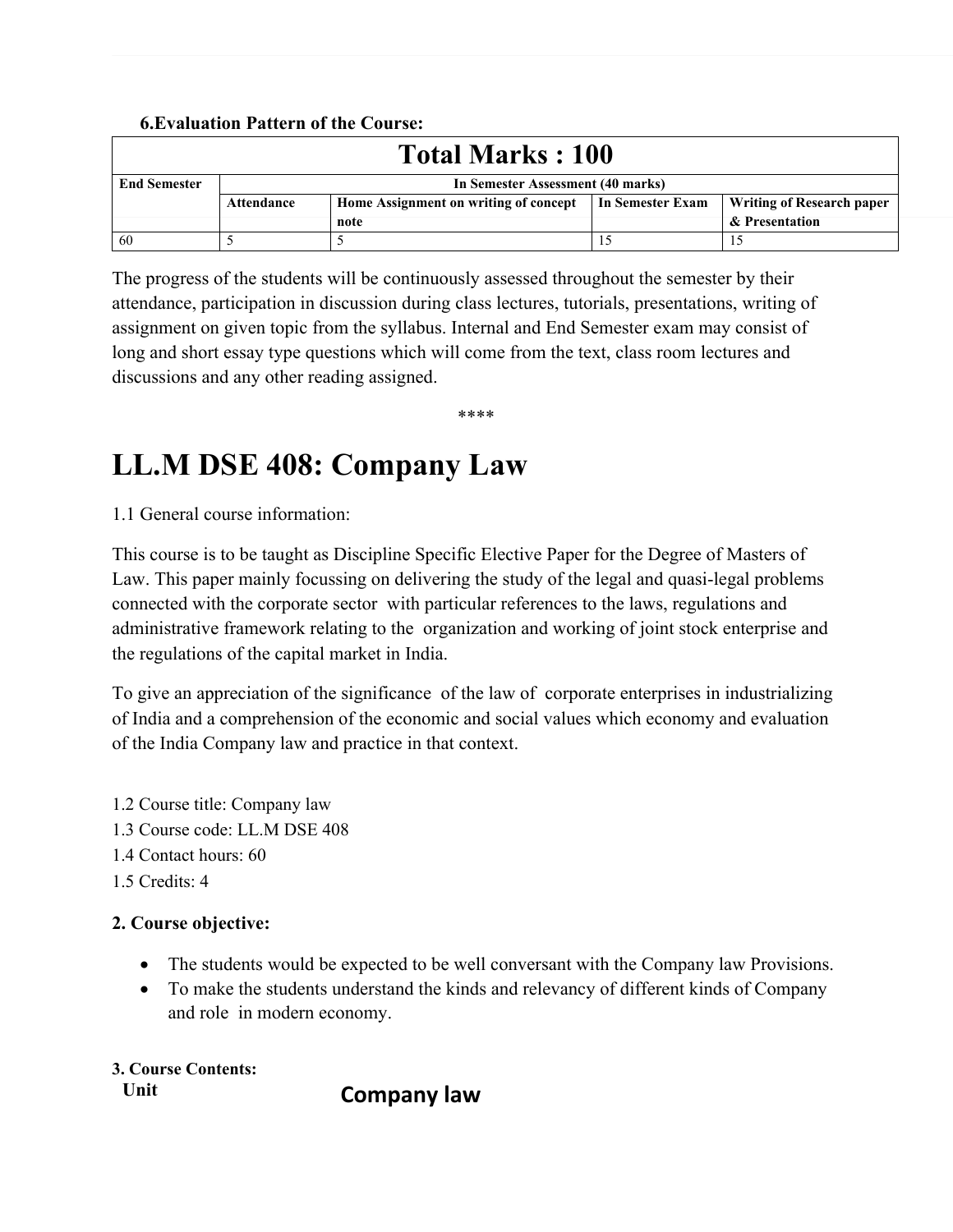|              |                                                                                                                                                                                                                                                                                                                                                                                                                                                                             | No. of          |
|--------------|-----------------------------------------------------------------------------------------------------------------------------------------------------------------------------------------------------------------------------------------------------------------------------------------------------------------------------------------------------------------------------------------------------------------------------------------------------------------------------|-----------------|
|              |                                                                                                                                                                                                                                                                                                                                                                                                                                                                             | <b>Lectures</b> |
| 1.           | History of Company Legislation in India<br>Concept of corporate personality and limited liability.<br>Kinds of companies and other forms of business<br>Organization.<br>Registration and In-corporation<br>Memorandum of Association<br>$\overline{a}$<br>Articles of Association<br>$\overline{\phantom{a}}$<br>Members & shareholders<br>Promoters-position, importance, duties and liabilities<br>National Company Law Tribunal- Constitution, powers<br>and functions. | 15              |
| $\mathbf{I}$ | Prospectus<br>Share & share Capital<br>Debentures<br>Securities and Exchange Board of India Act,<br>1992- salient features<br>Dividend                                                                                                                                                                                                                                                                                                                                      | 15              |
| III          | Directors; Board of Directors, Managing<br>Directors, Independent Director.<br>Meetings- Meaning and its kinds<br>Investigation and Inspection - Powers of Central<br>Government and National Company Law<br>Tribunal                                                                                                                                                                                                                                                       | 15              |
| IV           | Control-share-holders control over the<br>management and government control over<br>management.<br>Majority powers and minority rights, oppression<br>and mismanagement.<br>Winding up<br>Liquidator and official liquidator-position,<br>power and duties.                                                                                                                                                                                                                 | 15              |

- 4. References:<br> $\triangleright$  Thomson, J. M > Thomson, J. M : Palmer's Company law<br>
→ Gower, L.C. B. : Principles of modern co
	- $\geq$  Gower, L.C. B. : Principles of modern company law<br>  $\geq$  Ramiya : Guide to the Companies Act
	- → Ramiya : Guide to the Companies Act<br>
	→ Devedasan, T.S.V. : Current Problems
	- → Devedasan, T.S.V. : Current Problems of Corporate law<br>
	→ Shah, S.M : Lectures of Company law
	- : Lectures of Company law<br>
	ny : Company law
	- $\triangleright$  Topham and Ivamy<br> $\triangleright$  Ghosh, M.K.
	- : Indian Company law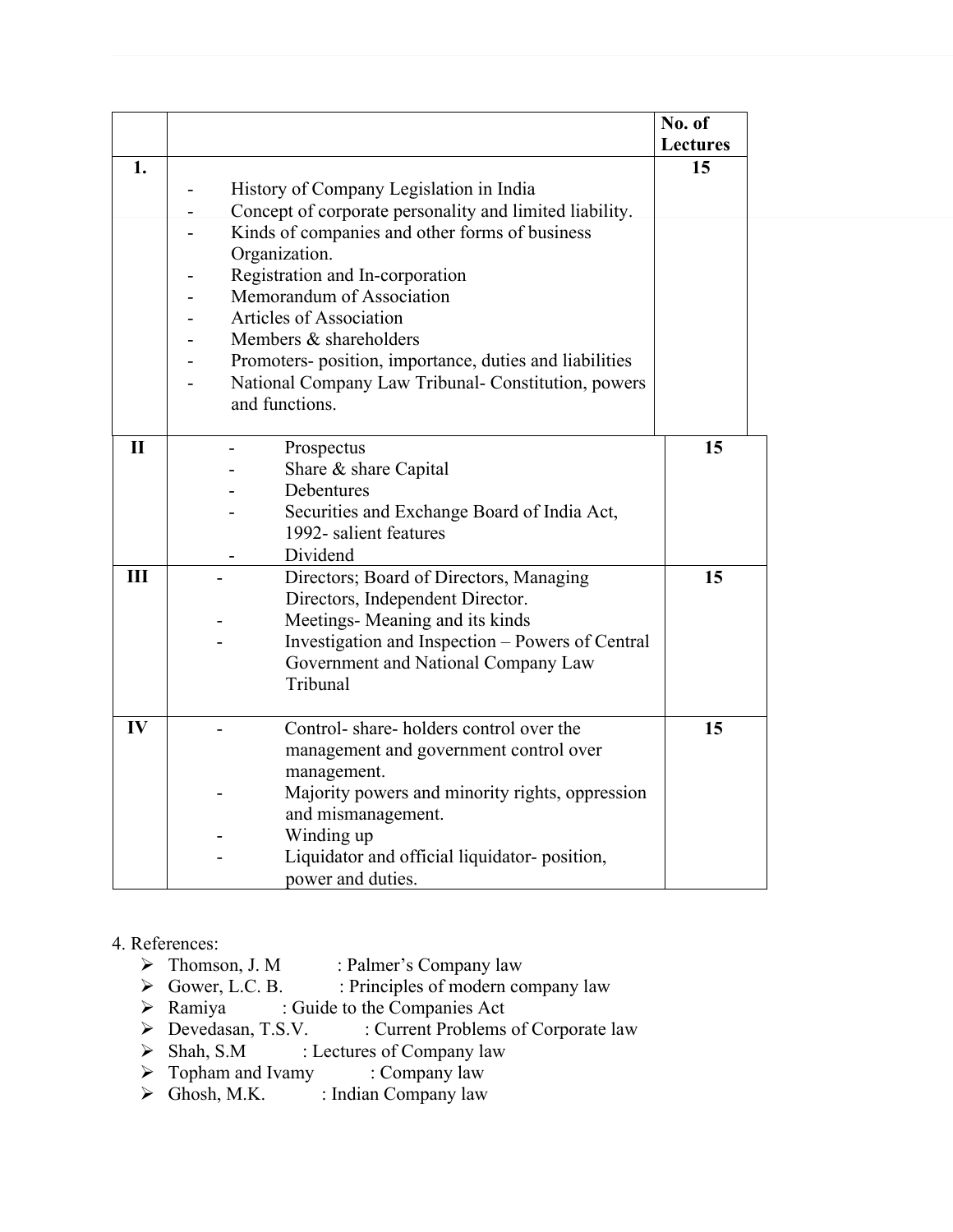- > Arya : Company Directors
- $\triangleright$  Sen, S.C. : The New Frontier of Company law
	- > Sahgal, P.S. : National and Multi-national Companies, Some Legal
- $\triangleright$  Palmer : Company law

Issues

> Pennigtan's : Company law

5. Outcome of the Course: …

- The students would be expected to be well conversant with the Company Law provisions.
- It makes the Students be well familiar with the new company Act 2013
- It empowers the students with the relevancy and importance of company in modern economy.

#### **2. Evaluation Pattern of the Course:**

| <b>Total Marks: 100</b> |                                   |                                       |                  |                                  |
|-------------------------|-----------------------------------|---------------------------------------|------------------|----------------------------------|
| <b>End Semester</b>     | In Semester Assessment (40 marks) |                                       |                  |                                  |
|                         | Attendance                        | Home Assignment on writing of concept | In Semester Exam | <b>Writing of Research paper</b> |
|                         |                                   | note                                  |                  | & Presentation                   |
| -60                     |                                   |                                       |                  |                                  |

The progress of the students will be continuously assessed throughout the semester by their attendance, participation in discussion during class lectures, tutorials, presentations, writing of assignment on given topic from the syllabus. Internal and End Semester exam may consist of long and short essay type questions which will come from the text, class room lectures and discussions and any other reading assigned.

\*\*\*\*

## **LL.M DSE 409: Critical Study Of New Legislations On Labour Laws**

1. **General course information** : This course is to be taught as Discipline Specific Elective Paper for the Degree of Masters of Law. With the objective of strengthening the rights of every worker and bringing ease of compliance for running an establishment to catalyse creation of employment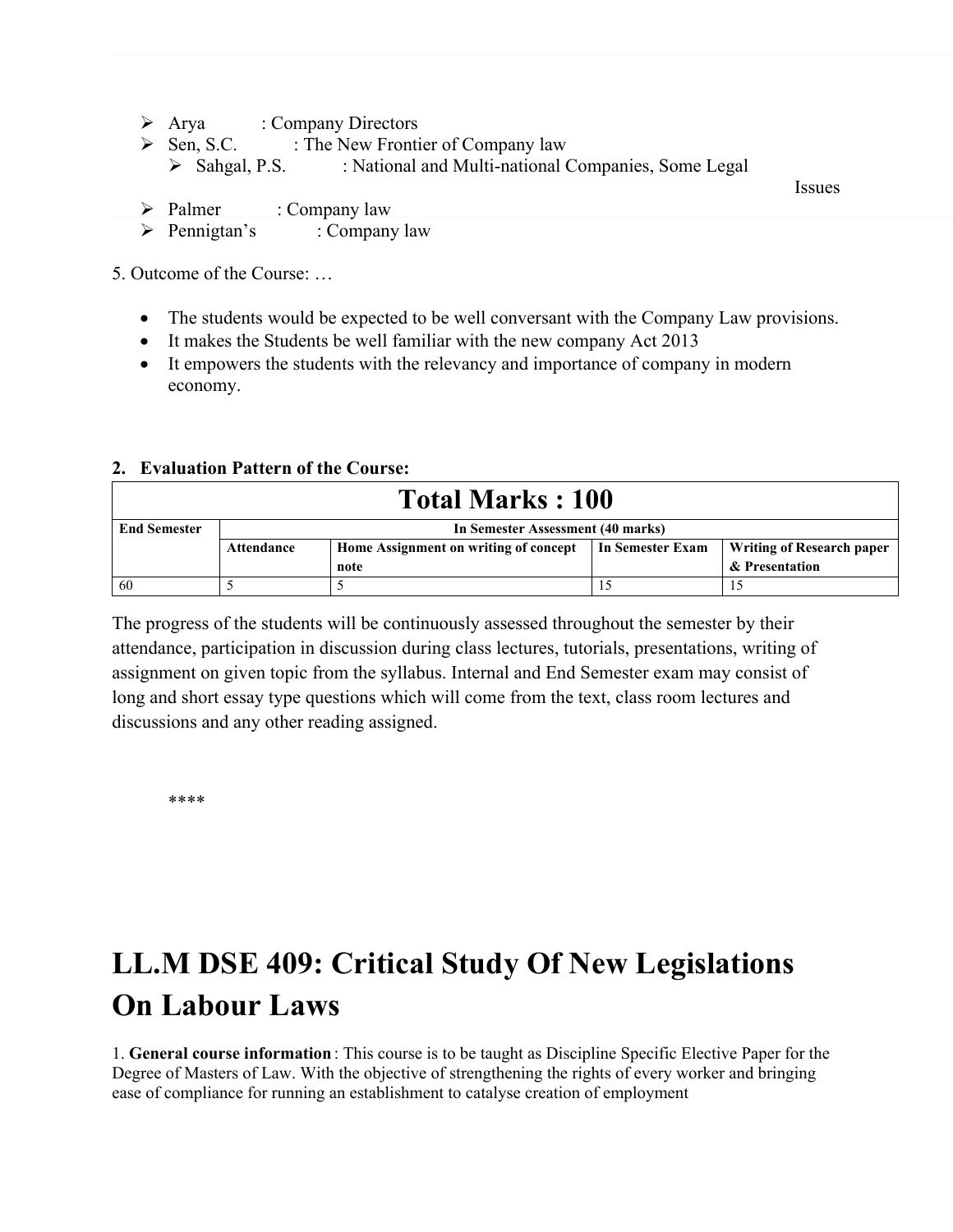opportunities/generation and as per the recommendations of the 2nd National Commission on labour, Ministry of Labour and Employment has taken steps for codification of existing Central labour laws into 4 Codes, as well as different new legislations of labour law will be taught in one semester of the course.

#### **1.1 Course title: Critical Study Of New Legislation On Labour Laws**

- **1.2 Course Code: LL.M. DSE 409**
- **1.3 Contact hours: 60**

#### **1.4 Credits: 4**

#### **2. Course objective:**

- To provide students an insight into the recent legislations on labour laws.
- To make them understand various objectives of the new changes on labour laws.

#### **3. Course Contents:**

| Unit           | <b>Title/Content</b>                                                       | Lectures |  |
|----------------|----------------------------------------------------------------------------|----------|--|
| 1              | 1.1 Concept Of Wages In Labour Industry – Definition, Theories And Facets  | 15       |  |
|                | Of Wages.                                                                  |          |  |
|                | 1.2 National Wage Policy, Wage Board And Pay Commission - Problems And     |          |  |
|                | Perspective; International Standardization: Role Of ILO Convention And     |          |  |
|                | Recommendations Relating To Wages.                                         |          |  |
|                | 1.3 The Code Of Wages 2019 - Its Principles And Salient Features           |          |  |
| $\overline{2}$ | 2.1 Social Security Of Labour In The Welfare State.                        | 15       |  |
|                | 2.2 Constitutional Perspectives And International Norms On Social Security |          |  |
|                | For Labour.                                                                |          |  |
|                | 2.3 Labour Code On Social Security – Its Principles And Salient Features   |          |  |
| 3              | 3.1 Evolving Trends On Protection Of The Weaker Sections Of Labour         | 15       |  |
|                | 3.2Labour Law, Public Interest Litigation, and Legal Services Programme,   |          |  |
|                | 3.3 Human Rights Justice Through Labour Laws.                              |          |  |
| $\overline{4}$ | 4.1 The New Economic Policy And Its Impact On Labour Management.           | 15       |  |
|                | 4.2 ILO Vis-À-Vis WTO; Developing Vis-À-Vis Developed States               |          |  |
|                | 4.3 Emergence Of Law Relating To Sezs                                      |          |  |

#### **4. Suggested Reading**

- 1. K M Pillai, *Labour and Industrial Law*, Allahabad Law Agency, Allahabad.
- 2. O P Malhotra, *The Law of Industrial Disputes*, Butterworths, New Delhi.
- 3. S C Srivastava, *Industrial Relations and Labour Laws*, Vikas Publishing House, New Delhi.
- 4. S N Mishra, *Labour and Industrial Laws*, Central Law Publications, Allahabad.
- 5. I.L.I. : Law and Labour Management Relations in India
- 6. The Report of National Commission of Labour, 1969
- 7. Indian Labour Journal
- 8. Indian Labour Gazette
- 9. Indian Worker Indian Journal of Industrial Relations

Note: - All latest volumes of above mentioned books must be preferred. The above list of books is not an exhaustive one.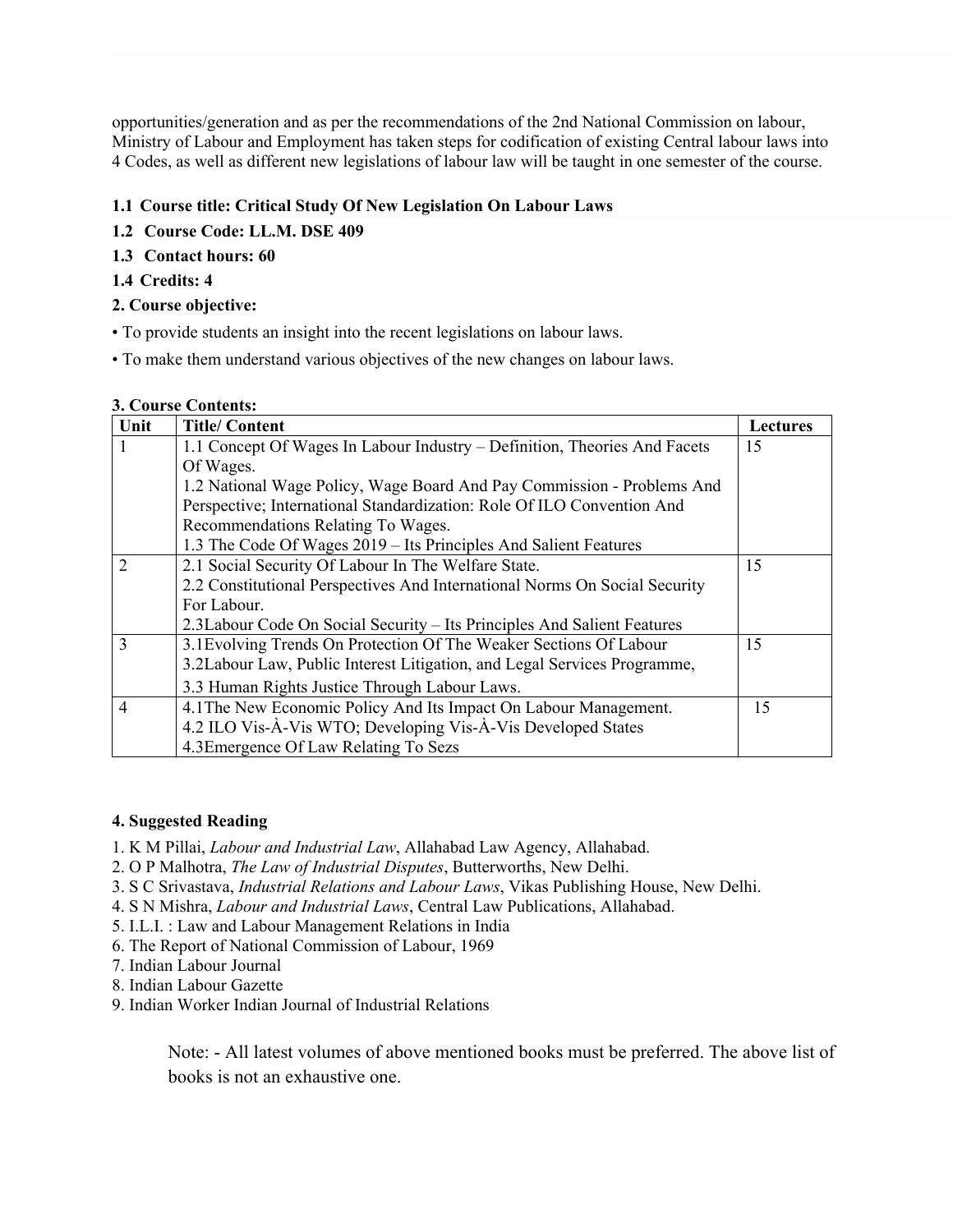#### **5. Outcome of the Course:**

• It makes the student understand the evolving concept of social justice, social equity and social security in labour legislation

• It enables them to evaluate the economic policy and its impact on labour management.

#### **6.Evaluation pattern of the Course:**

| <b>Total Marks: 100</b> |                                   |                                       |                  |                                  |
|-------------------------|-----------------------------------|---------------------------------------|------------------|----------------------------------|
| <b>End Semester</b>     | In Semester Assessment (40 marks) |                                       |                  |                                  |
|                         | Attendance                        | Home Assignment on writing of concept | In Semester Exam | <b>Writing of Research paper</b> |
|                         |                                   | note                                  |                  | & Presentation                   |
| -60                     |                                   |                                       |                  |                                  |

The progress of the students will be continuously assessed throughout the semester by their attendance, participation in discussions during class lectures, tutorials, presentations, writing of assignment on given topic from the syllabus. Internal and End Semester exam may consist of long and short essay type questions, which will come from the text, class room lectures and discussions and any other reading assigned.

**\*\*\*\***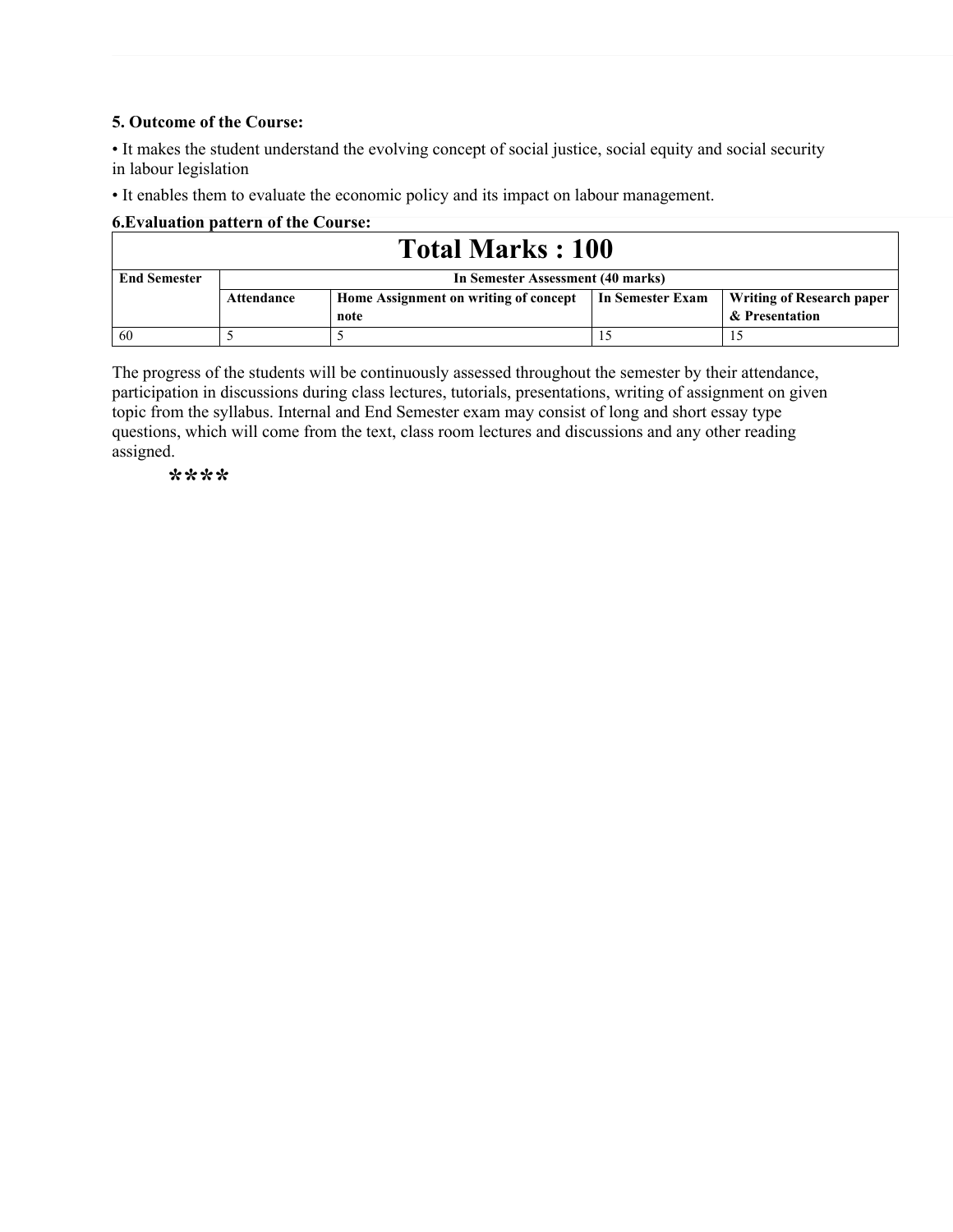#### **Annexure-B**

#### **Dissertation and Viva-Voce:**

- 1. The Topic of dissertation will be assigned in the beginning of the second Semester and the candidates are required to submit dissertation by the end of Fourth Semester but before 15 days of End- Semester Examination. Student are required to submit three probable title of dissertation before commencement of second Semester to the Chairpersons/Principal and accordingly the chairperson/Principal will convene a meeting of existing eligible teachers (eligible to supervise) and allot them the titles of dissertation to supervise the students.
- 2. The Supervisor having teaching experience of at least 3 years at Post Graduate Level be considered eligible for supervision of LL.M. dissertation.
- 3. Before submission of dissertation the students are required to present a pre submission seminar in presence of the Teachers and students of the Centre/College. The date for Pre submission of Seminar will be fixed by the Chairperson/Principal.
- 4. The Dissertation shall be prepared as per following rule:

i) Front Size: 13 in Time New Roman

ii) Spacing between line 1.5

5. The Dissertation work must contain following parts in the following order:

i) Cover page

- ii) Certificate of the Chairperson/ Principal
- iii) Certificate of Supervisor
- iv) Declaration of the student about Originality of the work